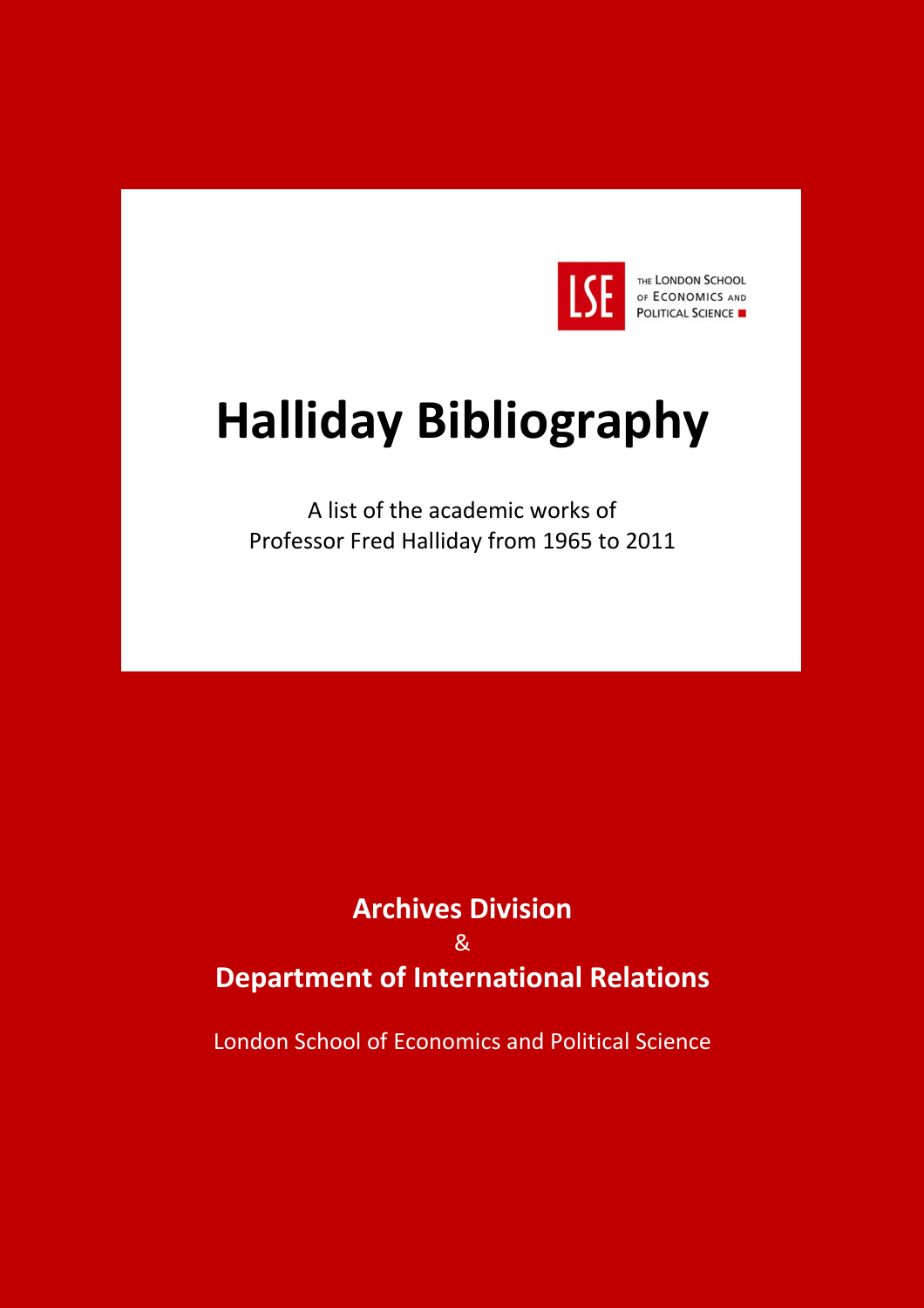#### **Introduction**

This bibliographic project was instigated in 2011 to catalogue the works of the late Professor Fred Halliday with a view to compiling a complete list of all academic works produced during his life. It runs parallel to a second project – the Halliday Archive – the aim of which is to list and store Professor Halliday's correspondence, personal effects and non-academic material. The aim of this document is to serve as a useful guide to the two projects for those who wish to locate any materials relating to Professor Halliday's life and works.

# **What is in the Archive?**

Professor Halliday's Archive is located within the Archives Division of the LSE Library. It is a physical repository containing over 200 files of personal effects, correspondence, memoirs, unpublished texts and work documents which may be accessed in accordance with the rules and regulations of the LSE Archives (see http://www2.lse.ac.uk/library/archive/Home.aspx for more information). Particular files can be searched online using the Archives Catalogue (http://www.archives.lse.ac.uk) but must be requested and viewed in person in the Archives Reading Room on the Lower Ground Floor of the LSE Library.

# **What is in the Bibliography?**

The Bibliography has been funded by the LSE Department of International Relations in order to provide as complete a list as possible of English-language academic works by Professor Halliday. The Bibliography is a list rather than a repository. As such, there is *no* physical storage space attached to the project, and items in the list must be sought in both physical and online repositories. How to locate these materials is discussed below. The Bibliography is concerned with Halliday's works whether published or unpublished. It therefore contains many works which were either (i) never published, (ii) published in a substantially-altered form, or (iii) published under a different name. The only case where unpublished material is *not listed* is when it has clearly been subsequently published in much the same format and with the same title. As a result, all draft material is located within the Archive, but only those draft materials mentioned above are also listed within the Bibliography.

Although the Bibliography includes well over one thousand works there are three important limitations on the material included which should be noted.

1) The scope of the Bibliography has been limited to English-language materials. As Professor Halliday wrote many texts in German, Spanish and many other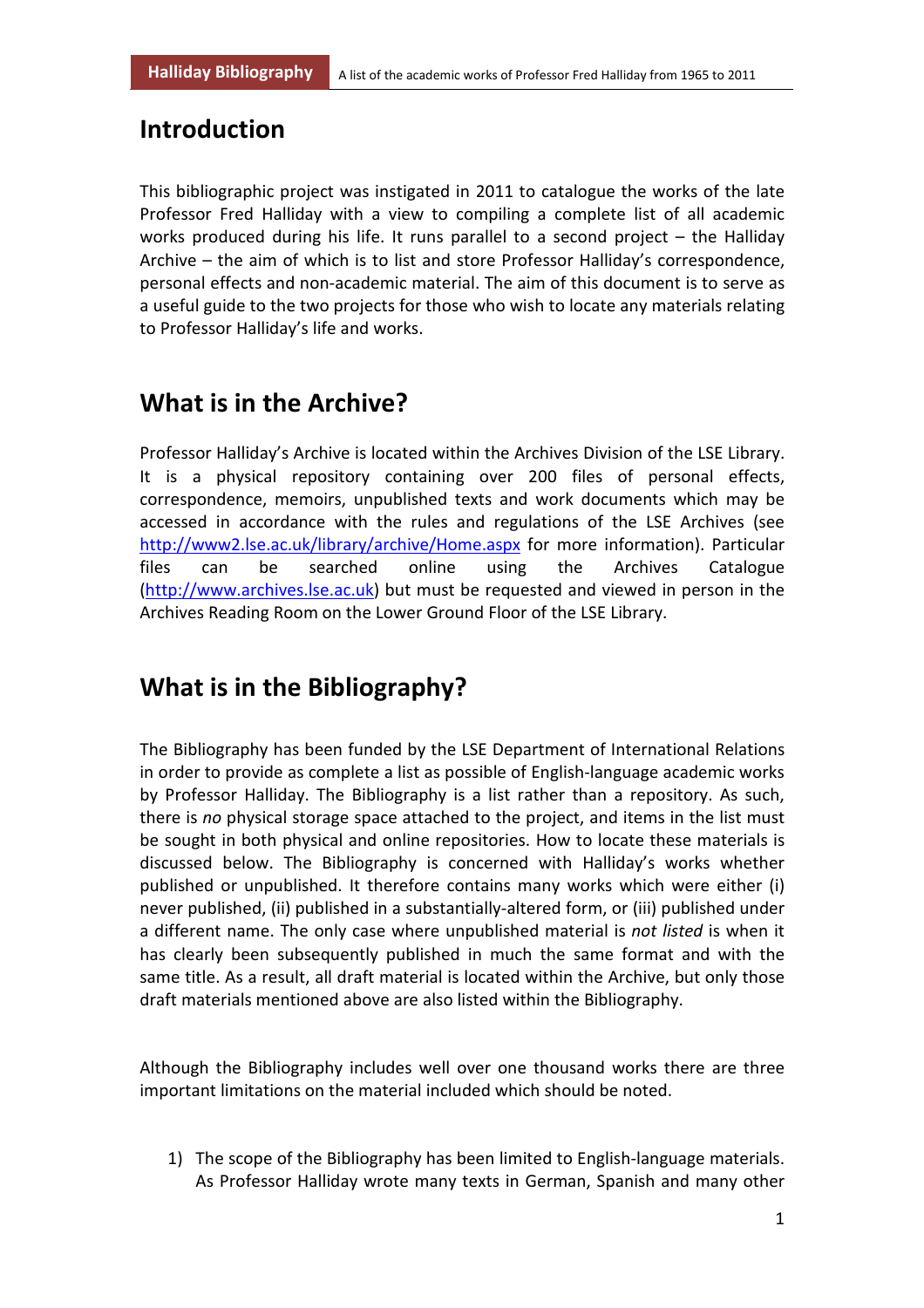languages – and as his books have been widely translated – those seeking his foreign language publications will need to consult the Archive.

- 2) The Bibliography contains only academic works. Memoirs, media transcripts & videos, correspondence and other works of a more personal nature are not included. These can instead be located within the Archive.
- 3) All of the works contained within the Bibliography have been authored by Halliday, either alone or in conjunction with other scholars. Works *about* Halliday – for example, reviews of his books, articles on his work, and interview transcripts – are primarily located within the Archive.

A final point worth noting is that it has been decided to stress breadth over depth in the construction of the Bibliography. As a result around a quarter of items in the list contain relatively little contextual information (e.g. dates, publication location etc.). This means that the Bibliography extends beyond the already well-known books and journal articles, but it does mean that for some items it will be difficult to establish information on the text itself. It is hoped, however, that this problem will be mitigated in three respects: (i) Firstly, those documents with little or no contextual information are stored within the Archive, meaning that the lack of information will not prevent readers from locating the text. (ii) Secondly, these texts have a reference number in the Archives (e.g. HALLIDAY/211) which can be used to reference the texts in academic works in the absence of complete information. (iii) Thirdly, it is envisaged that many academics and colleagues of Professor Halliday will know more about some of the texts than those compiling the list, and as such any additional information received can be incorporated into the Bibliography at a future date. (Information on mistakes or omissions should be emailed to: **b.m.martill@lse.ac.uk**).

# **How to use the Bibliography**

The Bibliography presented here is a hard-copy version of an online list located at http://eprints.lse.ac.uk. The list has been compiled utilising the LSE Research Online cataloguing software and all of Professor Halliday's works have also now been deposited on their website. In order to see *only* the works of Professor Halliday online, one should select 'Browse by LSE Author' on the ePrints website to see the 'Halliday, Fred' option. The online version of the Bibliography contains a greater level of information on each text than the hard-copy version and provides additional guidance on locating copies of the referenced materials.

To locate a specific work it is necessary to click on its title in the online version of the Bibliography. This will link to a page providing a greater level of detail than the simple reference, including abstracts, copyright information and details of the type of work. This page will also provide one of three different cues for locating the material itself: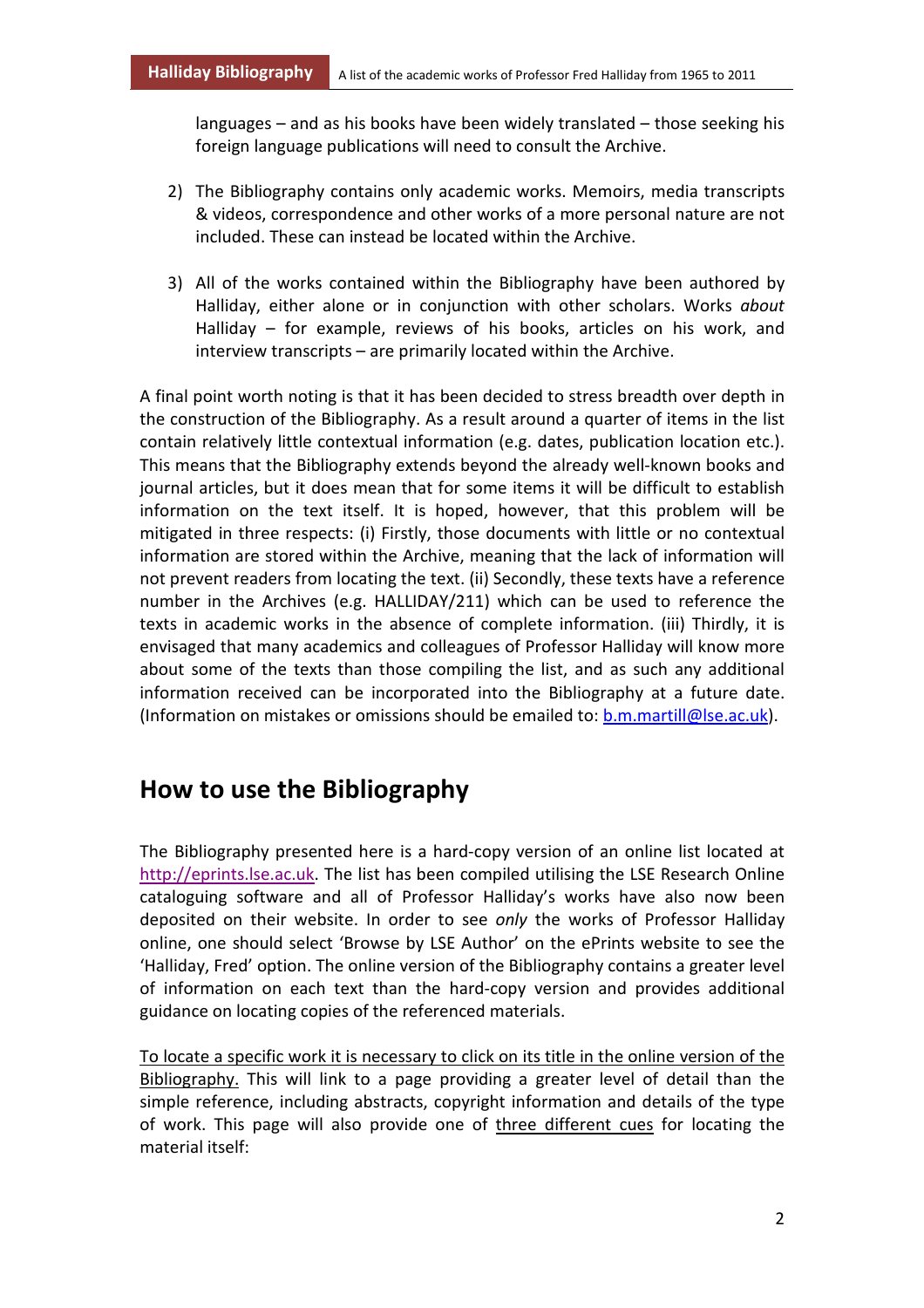- 1) Published Item. Where the site displays this link the entire text is available to view online. Clicking on the link will bring up an online version of the text. In some cases an LSE or Athens account login may be required. The majority of recent journal articles by Professor Halliday are available online in this manner.
- 2) LSE Archives Catalogue. Where this link is displayed the item is available in the LSE Archive, located on the Lower Ground Floor of the LSE Library. The link leads to the specific file in the Archives Catalogue (http://archives.lse.ac.uk, see image below) which can then be requested. Items can be requested by any member of the LSE Library in accordance with the rules of the Archive but must not be removed from the Archives Reading Room. The majority of draft and unpublished works are located in the Archive, along with rarer examples of published work.

|                     | ÷            | Showcase               | <b>Image Gallery</b>                                                                                                                                                        |
|---------------------|--------------|------------------------|-----------------------------------------------------------------------------------------------------------------------------------------------------------------------------|
|                     |              |                        |                                                                                                                                                                             |
| <b>HALLIDAY</b>     |              |                        |                                                                                                                                                                             |
| <b>Level</b>        | File         |                        |                                                                                                                                                                             |
| Ref No              | HALLIDAY/148 |                        |                                                                                                                                                                             |
| <b>Title</b>        |              |                        |                                                                                                                                                                             |
| <b>Description</b>  | reviews.     |                        |                                                                                                                                                                             |
| <b>AccessStatus</b> | Open         |                        |                                                                                                                                                                             |
|                     |              | <b>Advanced Search</b> | Search Results > Record > Hierarchy Browser > Record<br>Draft and Preliminary Review Articles<br>Unpublished and annotated texts by Halliday which subsequently became book |

3) Full text not available from this repository. Where no link is given this is usually because the text is not available online but can be easily located elsewhere. This is the usual option for books, and for magazine and journal articles published before the late 1990s. If the material is located in the LSE Library it can be located using the Library Catalogue (see http://catalogue.lse.ac.uk). Where the LSE Library does not hold the required item it is possible to search all libraries in the UK using COPAC (see http://www.copac.ac.uk) to locate a copy. The libraries in London which are most likely to hold the material contained here are: Senate House Library, University of London; the Library of the School of Oriental and African Studies, and the British Library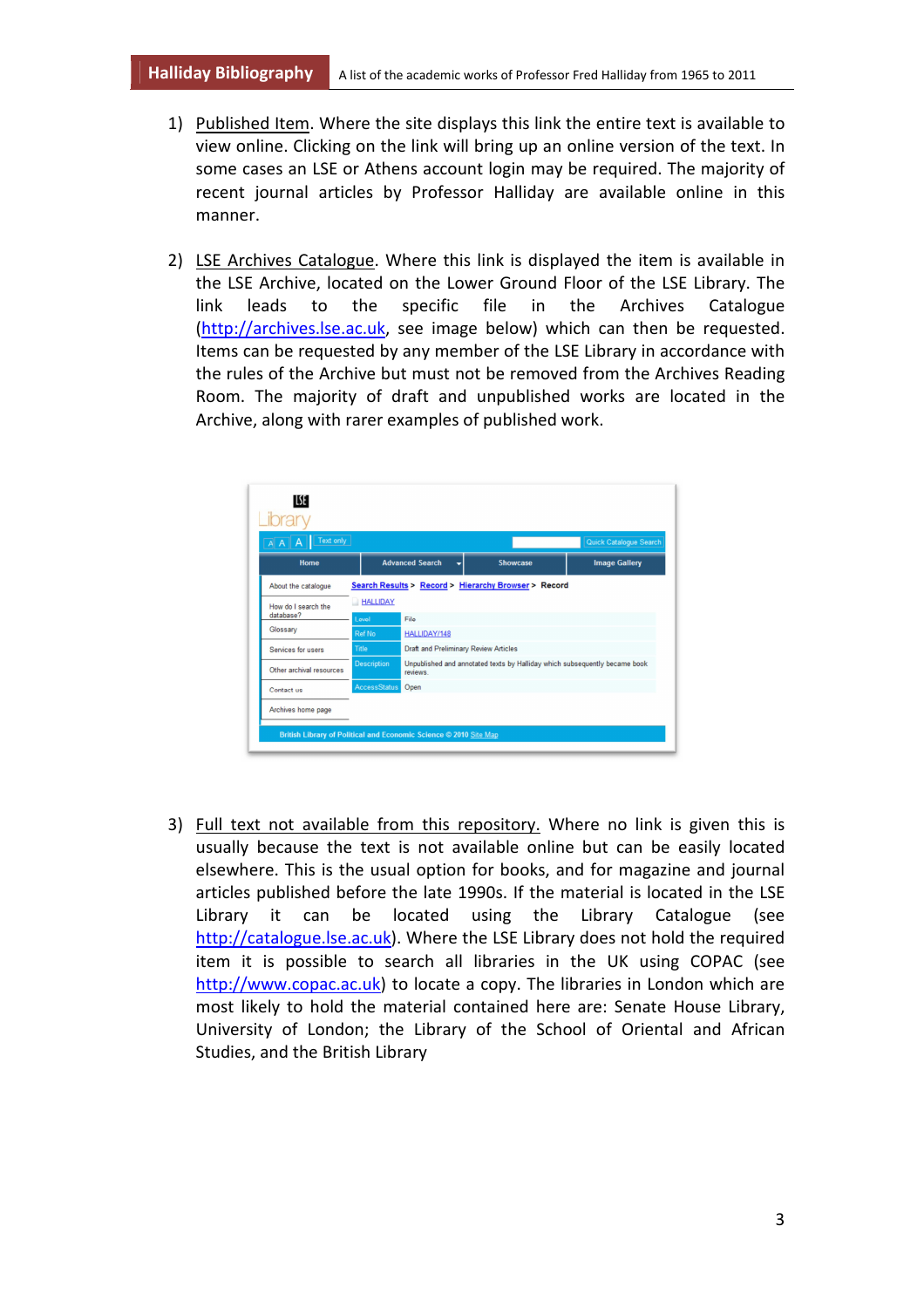# **Acknowledgements**

The author of the Bibliography would like to take the time to thank those individuals whose help and support have ensured that the project could reach completion. Professor Halliday's former research students Dr George Lawson (LSE) and Dr David Styan (Birkbeck) each gave many hours of their time to ensure that the project was running smoothly and provided much personal encouragement and useful information. Sue Donnelly and Anna Towlson (LSE Archives) both helped to ensure that the project would fit around day-to-day working activities and generously offered the use of office space in the Archives to undertake work and store material. Finally, Natalia Madjarevic (LSE Library) helpfully provided all the training and support necessary for working with the LSE Research Online software. To all of these individuals I owe a great deal of thanks!

> *Benjamin Martill, LSE Archives January 2012*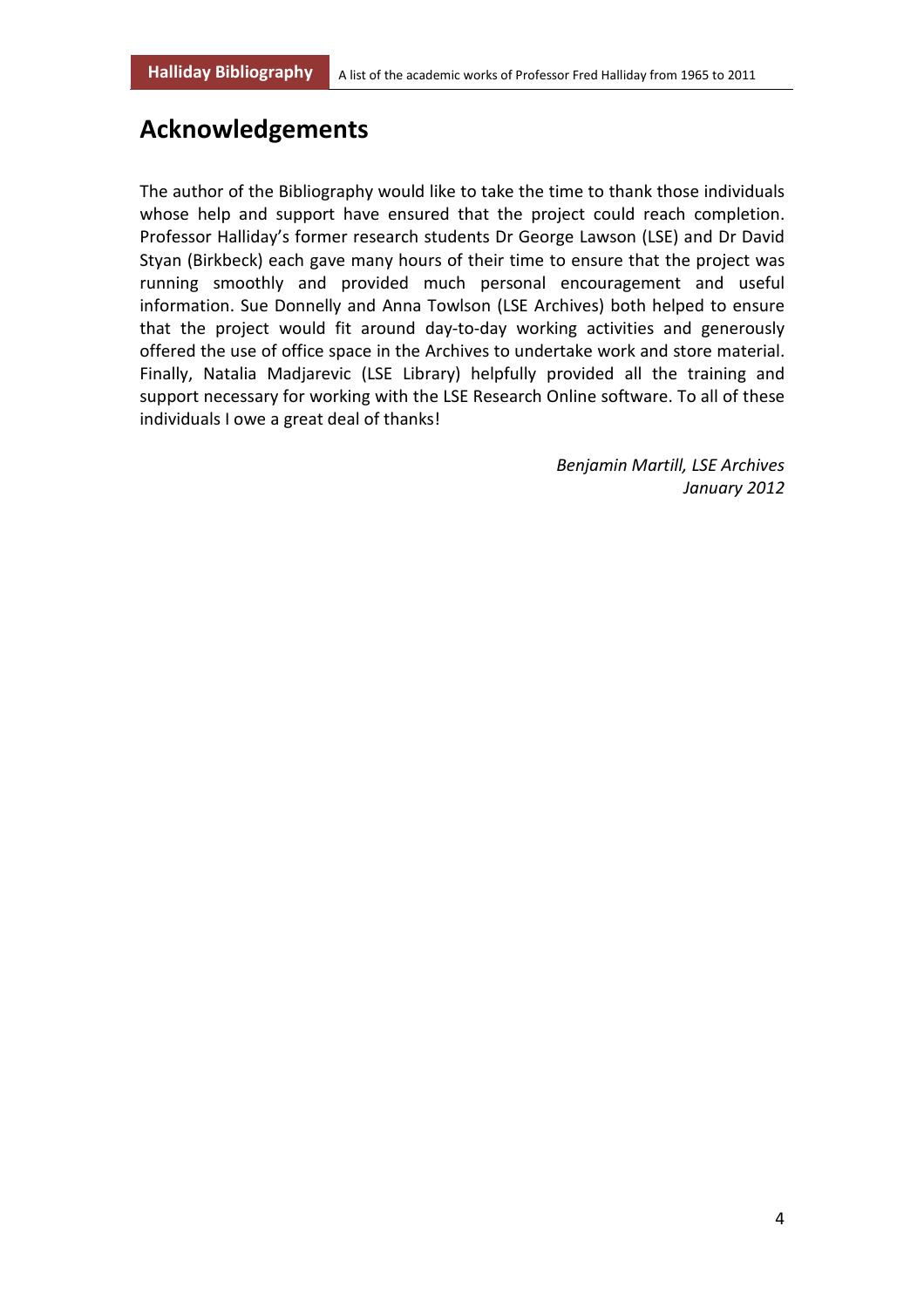# **Contents Organised by Year**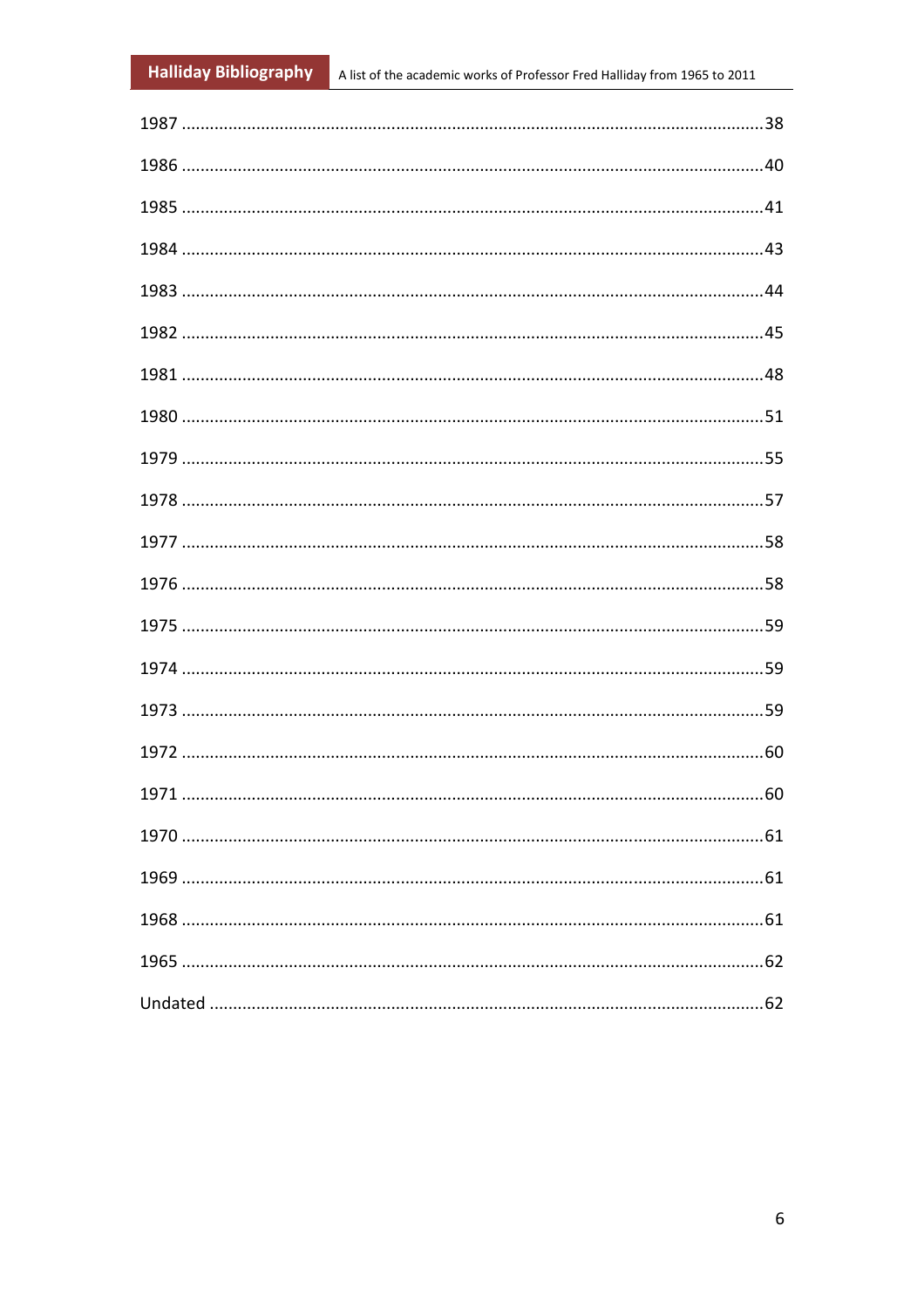# **Bibliography of Professor Halliday's works 1965-2011**

# **2011**

Halliday, Fred (2011) *Caamano in London: the exile of a Latin American revolutionary.* Institute for the study of the Americas, London.

Halliday, Fred (2011) *The Mediterranean in an age of globalisation. European political science*, 10 . pp. 118-130. ISSN 1680-4333

Halliday, Fred (2011) *Political journeys: the openDemocracy essays.* Saqi books, London. ISBN 978-0863564611

Halliday, Fred (2011) *Shocked and awed: how the War on Terror and Jihad have changed the English language.* I.B. Tauris, London. ISBN 978-1848850316

# **2010**

Halliday, Fred (2010) *Britain's first Muslims: portrait of an Arab community.* I.B. Tauris, London. ISBN 978-1848852990

Halliday, Fred (2010) *Third world socialism: 1989 and after.* In: Lawson, George and Armbruster, Chris and Cox, Michael, (eds.) The global 1989: continuity and change in world politics. Cambridge university press, pp. 112-134. ISBN 978052114910

### **2009**

Halliday, Fred (2009) *One big unhappy family: Steve Coll, "The Bin Ladens: an Arabian family in the American century" [book review]. The New York review of books* (12 Mar 2009)

Halliday, Fred (2009) *Milestone of change and events thereafter: the Iranian revolution shared many features with other upheavals around the world. [unknown publication]* (27 Feb 2009)

Halliday, Fred (2009) *The Cold War: lessons and legacies. Government and opposition*, 45 (1). pp. 1-28. ISSN 1477-7053

Halliday, Fred (2009) *From South Persia rifles to North Persia guerillas: Sir Percy Sykes, Mirza Kuchik and the legacies of Che Guavara. Asian affairs*, 39 (2). pp. 173- 188. ISSN 0306-8374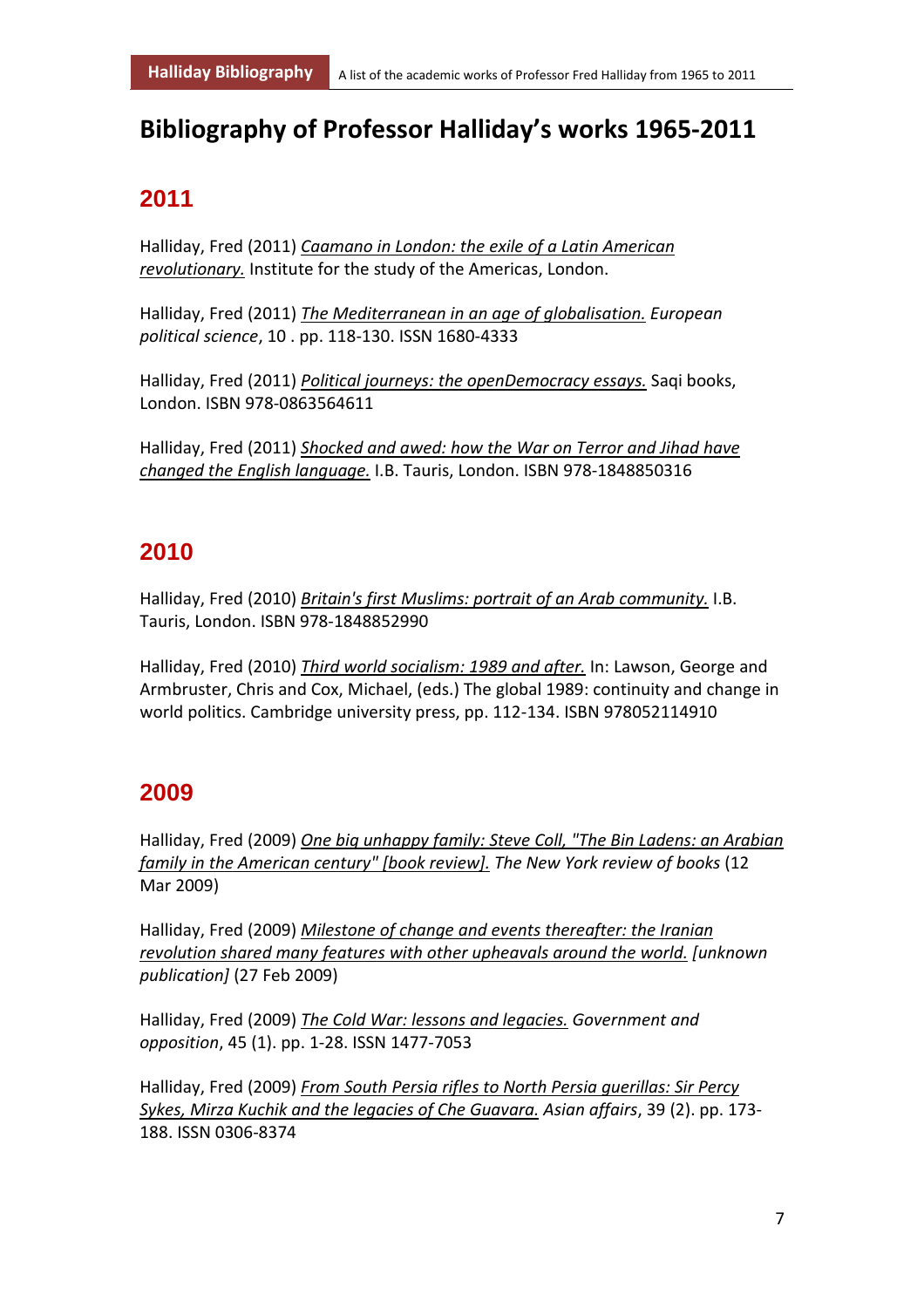Halliday, Fred (2009) *In time of hopes and fears. British journal of Middle Eastern studies*, 36 (2). pp. 171-176. ISSN 1353-0194

Halliday, Fred (2009) *International relations in a post-hegemonic age. International affairs*, 85 (1). pp. 37-52. ISSN 1468-2346

Halliday, Fred (2009) *Irregular warfare and the modern Middle East: from Mirza Kuckik Khan to Osama bin Laden.* In: Rethinking Jihad, 7 September 2009, Centre for the advanced study of the Arab world, Edinburgh. (Unpublished)

Halliday, Fred (2009) *The Middle East and conceptions of 'international society'.* In: Buzan, Barry and Gonzalez-Pelaez, Ana, (eds.) International society and the Middle East: English School theory at the regional level. Palgrave Macmillan. ISBN 978- 0230537644

Halliday, Fred (2009) *The Middle East, interstate norms and intervention: the great anomaly.* In: Globalisation and the Middle East, 16 October 2009, Universitat der Bundeswehr, Munich. (Unpublished)

Halliday, Fred (2009) *Nationalism in the Arab world since 1945.* In: Breuilly, John, (ed.) The Oxford handbook of the history of nationalism. [draft text]. (Unpublished)

Halliday, Fred (2009) *Pensee 3: the modernity of the Arabs. International journal of Middle East studies*, 41 . ISSN 0020-7438

Halliday, Fred (2009) *Review article: the study of United States foreign policy in the Middle East. Lawrence Freedman, "A choice of enemies: America confronts the Middle East"; John J. Mearshaimer and Stephen M. Walt, "The Israel lobby and US foreign policy" [book review]. International history review*, 31 (4). pp. 827-837. ISSN 0707-5332

Halliday, Fred (2009) *We should be much more impatient with nationalism. [unknown publication]* (2009) (Unpublished)

Halliday, Fred (2009) *The cold war: legacies and lessons.* In: Government and opposition annual lecture, 9 April 2009, Manchester. (Unpublished)

#### **2008**

Halliday, Fred (2008) *Tibet, Palestine and politics of failure. openDemocracy* (09 May 2008)

Halliday, Fred (2008) *Hitting the wrong targets. Michael Burleigh, "Blood and rage" [book review]. The Independent* (29 Feb 2008)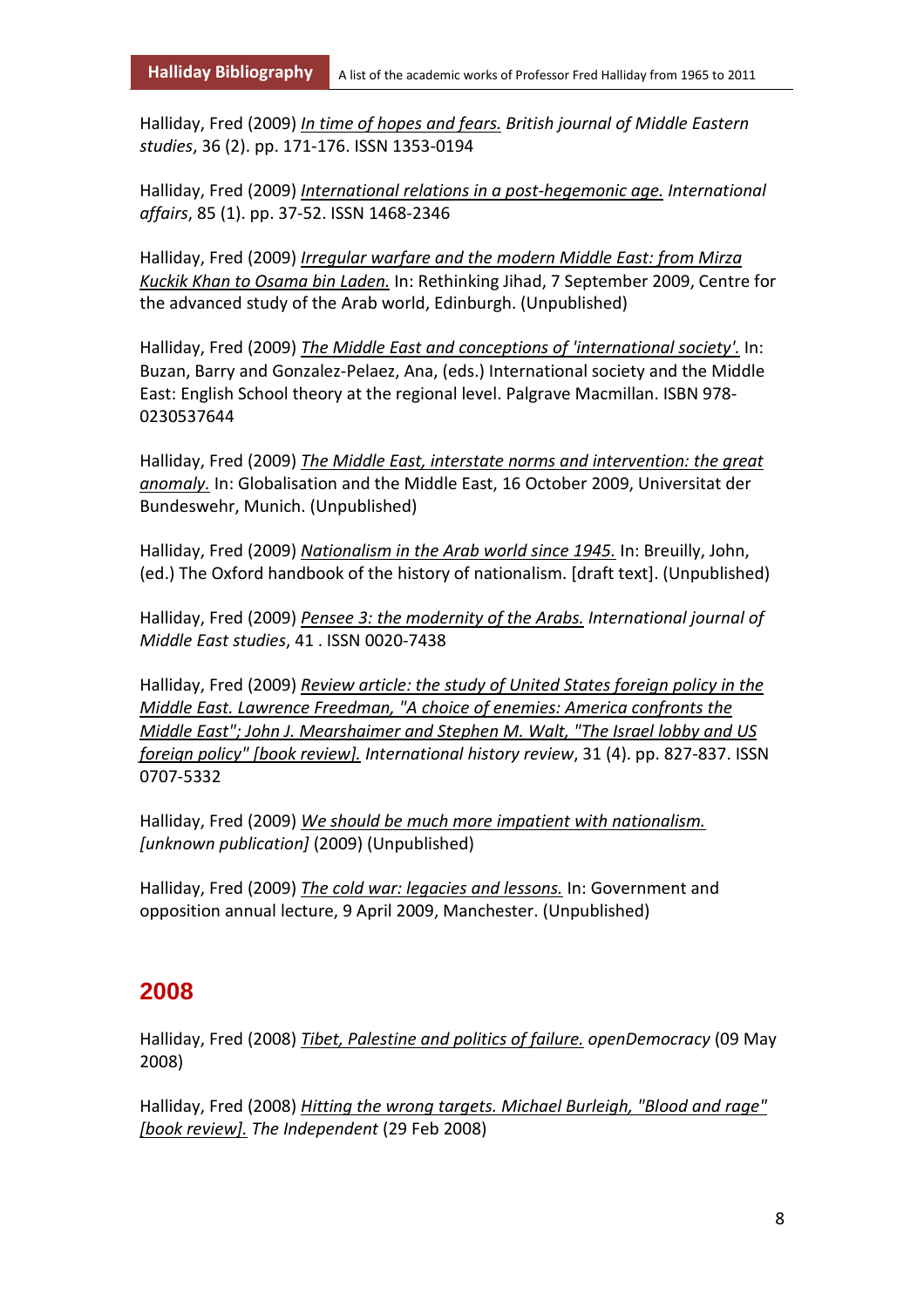Halliday, Fred (2008) *Class analysis in Islam.* In: Encyclopedia of the Islamic world. [unknown publisher]. (Unpublished)

Halliday, Fred (2008) *Internationalism and international relations: modern and premodern concepts.* In: Ottoman urban studies seminar, 2 June 2008, Berlin. (Unpublished)

Halliday, Fred (2008) *Perspectives on 'the long war': 9/11, American power and the greater West Asian crisis. Cuaderno de estrategia* (2008)

Halliday, Fred and Zalewski, M. and Tickner, A. and Sylvester, C. and Light, M. and Jabri, V. and Hutchings, Kimberly (2008) *Roundtable discussion: reflections on the past, prospects for the future in gender and international relations. Millennium: journal of international studies*, 37 (1). pp. 153-180. ISSN 0305-8298

Halliday, Fred (2008) *Social science and the Middle East: against particularism.* In: BRISMES graduate conference, 8 September 2008, London school of economics. (Unpublished)

Halliday, Fred (2008) *Social science and the Middle East: myths, pitfalls and opportunities.* In: Department of international relations public lecture, 7 January 2008, London school of economics. (Unpublished)

Halliday, Fred (2008) *The enigmas of violence.* In: Trilateral conference on violence, November 2008, Bilgi university, Istanbul. (Unpublished)

#### **2007**

Halliday, Fred (2007) *Radical rule that divides a lost people. The times higher education supplement* (13 Jul 2007)

Halliday, Fred (2007) *Yemen: murder in Arabia Felix. openDemocracy* (13 Jul 2007)

Halliday, Fred (2007) *Palestinians and Israelis: a political impasse. openDemocracy* (04 Jun 2007)

Halliday, Fred (2007) *Ban the Pope. New humanist* (Jan 2007)

Halliday, Fred (2007) *Foreword.* In: Miller, Rory, (ed.) Ireland and the Middle East: trade, society and peace. Irish academic press. ISBN 978-0716528685

Halliday, Fred (2007) *Global Jihad, 'long war' and the crisis of American power.* In: Petito, Fabio and Brighi, Elisabetta, (eds.) Il Mediterraneo nelle relazioni internazionale: tra EuroMediterraneo e grande medio oriente. Fondazione laboratorio Mediterraneo, Naples.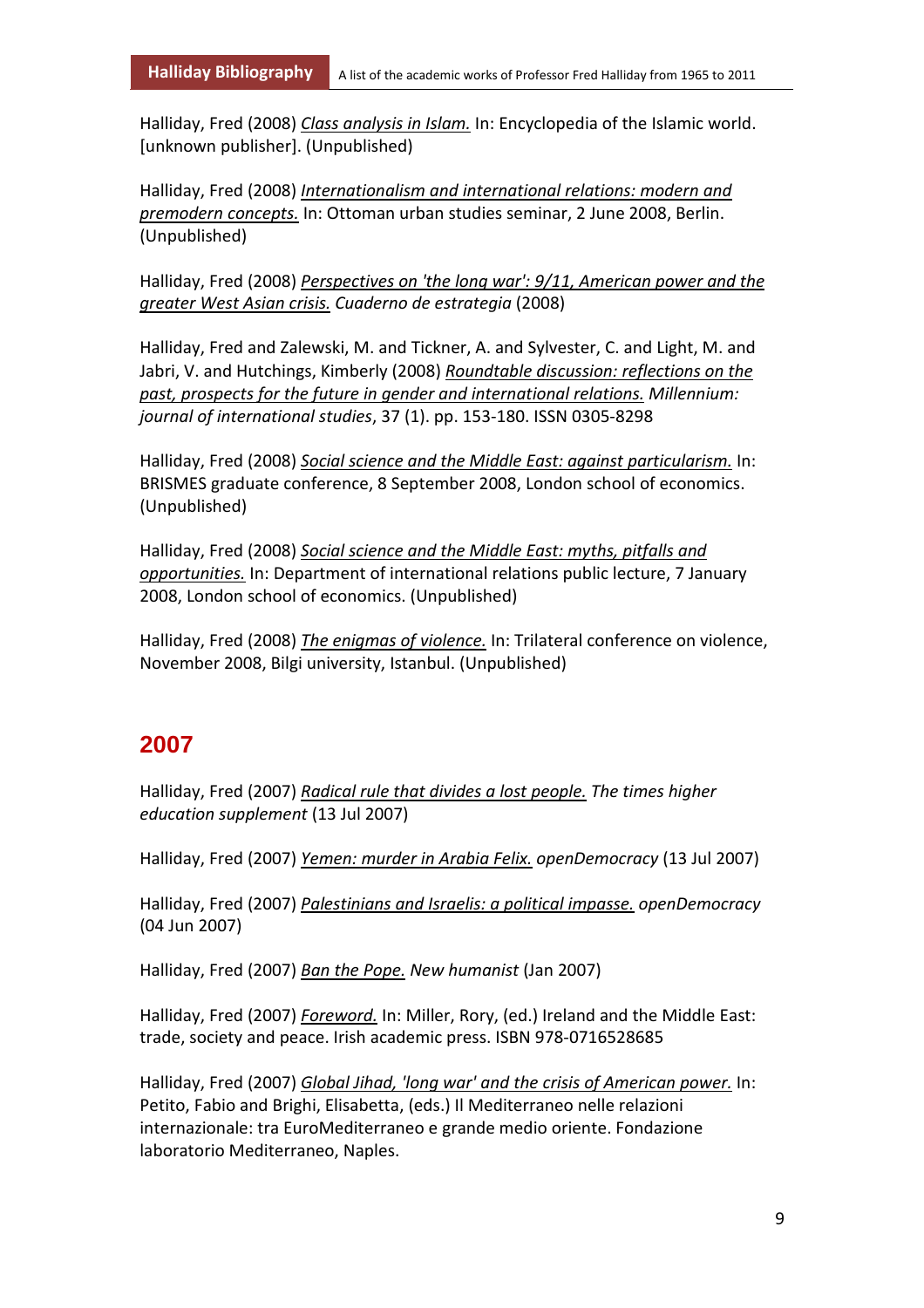Halliday, Fred (2007) *Havana 2000.* [draft text]. (Unpublished)

Halliday, Fred (2007) *The Jihadism of fools. Dissent*, 54 (1). pp. 53-56. ISSN 0012-3846

Halliday, Fred (2007) *The Middle East in an age of globalization: states, revolts and cultures. RUSI journal*, 152 (1). ISSN 0307-1847

Halliday, Fred (2007) *The fates of solidarity: use and abuse.* In: Downs, David and Rock, Paul and Chinkin, Christine and Gearty, Conor, (eds.) Crime, social control and human rights: essays in honour of Stanley Cohen. Willan, pp. 394-406. ISBN 978- 1843924043

#### **2006**

Halliday, Fred (2006) *Why do revolutions happen?* In: Swain, Harriet, (ed.) The big questions in history. Vintage, London, UK, pp. 71-84. ISBN 9780099468462

Halliday, Fred (2006) *Iran is aiming for 'nuclear ambiguity' [interview with Fred Halliday]. Weekend review* (12 May 2006)

Halliday, Fred (2006) *Iran's regional and strategic interests. Chaillot Paper*, 89 . pp. 59-72. ISSN 1017-7566

Halliday, Fred (2006) *Anti-Arab prejudice in the UK: the 'Kilroy-Silk Affair' and the BBC response.* In: Poole, Elizabeth, (ed.) Muslims and the news media. I.B.Tauris, London, UK, pp. 24-34. ISBN 9781845111724

Halliday, Fred (2006) *Can we write a modernist history of Kurdish nationalism?* In: al-Jabar, Falid Abd, (ed.) The Kurds: nationalism and politics. Saqi books. ISBN 978- 0863568251

Halliday, Fred (2006) *He hasn't finished yet: achievements and challenges in the work of Michael Mann. Millennium: journal of international studies*, 34 (2). pp. 509-516. ISSN 0305-8298

Halliday, Fred (2006) *Obituary: Dominique Jacquin-Berdal 1966-2006. Nations and nationalism*, 12 (3). ISSN 1354-5078

Halliday, Fred (2006) *Orientalism, empire and eccentricity. European journal of sociology*, 47 (3). pp. 483-488. ISSN 0003-9756

Halliday, Fred (2006) *The blame game. Steve Tatham, "Losing Arab hearts and minds: the coalition, al-Jazeera and Muslim public opinion" [book review]. British journalism review*, 17 (1). pp. 81-83.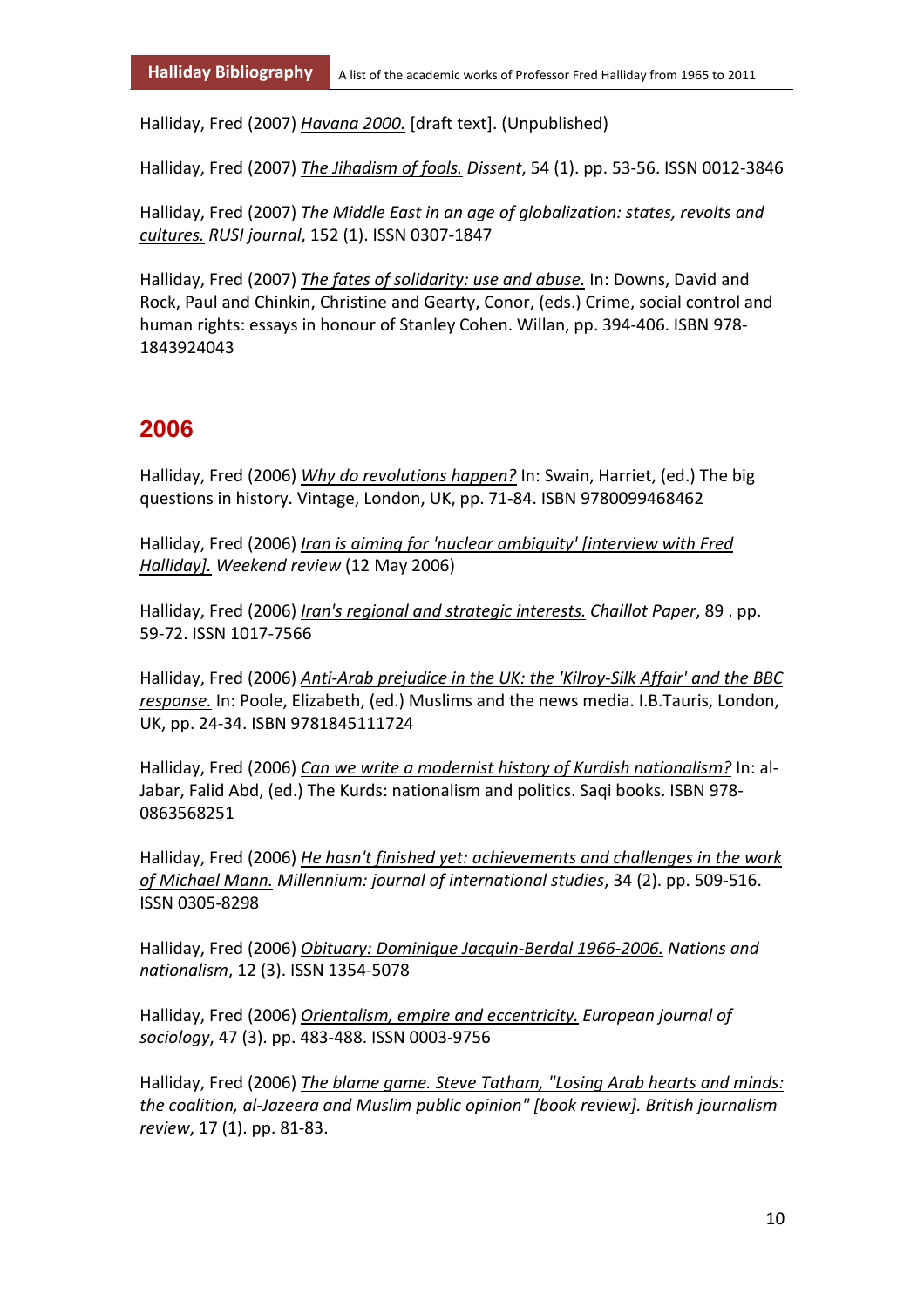Halliday, Fred (2006) *An overview of international relations from the Arabian Gulf.* In: Fox, John W. and Mourtada-Sabbah, Nada and al-Mutawa, Mohammed, (eds.) Globalization and the Gulf. Routledge, London, pp. 189-199. ISBN 978-0415770149

# **2005**

Halliday, Fred (2005) *Geoffrey Stern: urbane observer of international relations in the lecture hall and on the airwaves [obituary]. Guardian* (19 Oct 2005)

Halliday, Fred (2005) *The grim legacy of the poisoned umbrella. Times higher education supplement* (16 Sep 2005)

Halliday, Fred (2005) *The twenty-first century takes shape: a year of three speeds (El siglo XXI toma forma: 2004, un año a tres velocidades).* In: Anuario internacional - CIDOB 2004. CIDOB [Barcelona centre for information and documentation], Barcelona, Spain, pp. 13-20. ISBN 84-87072-40-2

Halliday, Fred (2005) *"Cradle of Islam: the Hijaz and the quest for an Arabian identity" and "Voice of an exile: reflections on Islam". TLS* . ISSN 0307-661X

Halliday, Fred (2005) *Honey-tongued. Mai Yamani, "Cradle of Islam: the Hijaz and the quest for an Arabian identity"; Nasr Abu Zaid & Esther R. Nelson, "Voice of an exile: reflections on Islam" [book review]. Times literary supplement* (03 Jun 2005)

Halliday, Fred (2005) *Terrorism and world politics - beyond armed response. The world today*, 61 (5). pp. 15-17. ISSN 0043-9134

Halliday, Fred (2005) *Iran and the nuclear issue: foreign policy and domestic change. CIP anuario* .

Halliday, Fred (2005) *The Middle East in international relations: power, politics and ideology.* The Contemporary Middle East (4). Cambridge University Press, Cambridge, UK. ISBN 9780521597418

Halliday, Fred (2005) *It's time to bin the past. The observer* . ISSN 0029-7712

Halliday, Fred (2005) *100 myths about the Middle East.* University of California Press, London, UK. ISBN 9780520247215

Halliday, Fred (2005) *Devrim ve Dunya Siyaseti (Turkish translation of Revolution and world politics 1999).* Bilgi Universitesi Yayinlari, Istanbul, Turkey. ISBN 9789756857618

Halliday, Fred (2005) *International terrorism and world politics: causes and prospects.* In: World economic forum, 3 January 2005, Davos. (Unpublished)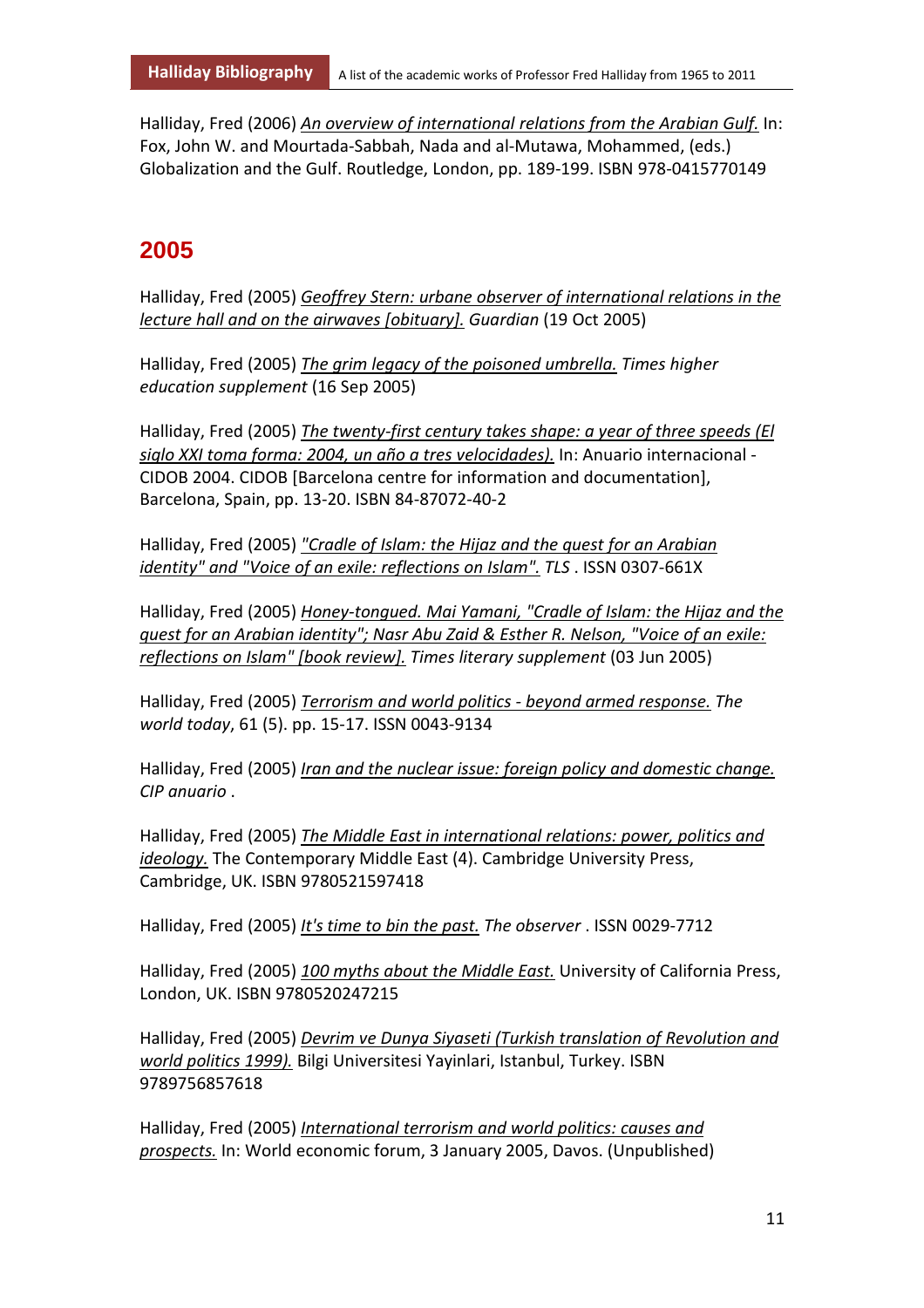Halliday, Fred (2005) *Kosmopolitismus.* In: Historisch-keitisch worterbuch des Marxismus. [draft text]. (Submitted)

Halliday, Fred (2005) *Reform in the Arab world: mirages and realities. The Middle East symposium* (2005) (Unpublished)

Halliday, Fred (2005) *'The clash of civilisations?' Sense and nonsense.* In: Boase, Roger, (ed.) Islam and global dialogue: religious pluralism and the pursuit of peace. Ashgate, Aldershot, pp. 119-130. ISBN 0754653072

#### **2004**

Halliday, Fred (2004) *9/11 and Middle Eastern studies past and future: revisiting ivory towers on sand. International affairs*, 80 (5). pp. 953-962. ISSN 0020-5850

Halliday, Fred (2004) *Terrorismo y perspectivas historicas: comprender y evitar el pasado. La vanguardia dossier*, 10 . pp. 14-32. ISSN 1579-3370

Halliday, Fred (2004) *Universality and rights: the challenges to nationalism.* In: Ozkirimli, Umut, (ed.) Nationalism and its futures. Palgrave Macmillan, Basingstoke ; New York, pp. 59-70. ISBN 9781403917133

Halliday, Fred (2004) *The Iranian left in international perspective.* In: Cronin, Stephanie, (ed.) Reformers and revolutionaries in modern Iran: new perspectives on the Iranian left. Routledge/BIPS Persian Studies Series . Routledge Curzon, London, pp. 19-36. ISBN 0415331285

Halliday, Fred (2004) *The Middle East after Saddam Hussein.* In: LSE public lecture, 6 May 2004, London school of economics. (Unpublished)

Halliday, Fred (2004) *Stability and democracy in Iraq.* In: The Labour party conference, September 2004, Brighton.

Halliday, Fred (2004) *The crisis of universalism: America and radical Islam after 9/11. [unknown publication]* (2004) (Unpublished)

#### **2003**

Halliday, Fred (2003) *Dialogue key to resolving regional obstacles. Khaleej times* (18 Dec 2003)

Halliday, Fred (2003) *The politics of the Umma: states and community in Islamic politics.* In: Roberson, Barbara, (ed.) Shaping the Islamic reformation. Routledge, London, UK, pp. 20-41. ISBN 9780714653419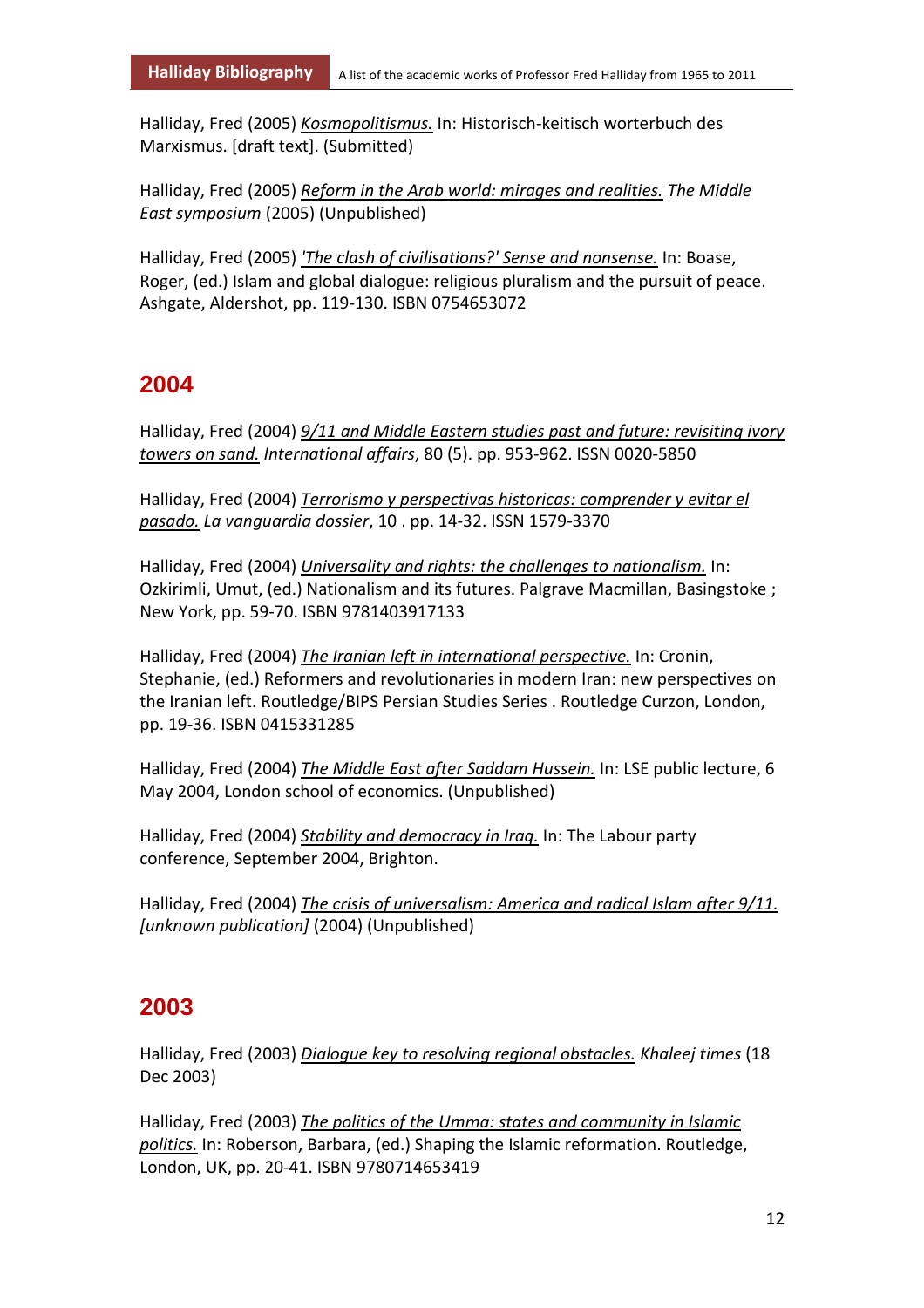Halliday, Fred (2003) *The Arabian Gulf and international relations: the past, present and future.* In: [untitled conference], 20 October 2003, Gulf research centre, Dubai. (Unpublished)

Halliday, Fred (2003) *Foreword.* In: Mohammadi, Ali, (ed.) Iran encountering globalization: problems and prospects. Routledge, New York, USA. ISBN 0415308275

Halliday, Fred (2003) *Harry G. Gelber, "Nations out of empires: European nationalism and the transformation of Asia" [book review]. The international history review*, 25 (1). pp. 136-137. ISSN 0707-5332

Halliday, Fred (2003) *Utopian realism: the challenge for "revolution" in our times.* In: Foran, John, (ed.) The future of revolutions: rethinking radical change in the age of globalization. Zed Books, London, UK, pp. 300-309. ISBN 9781842770320

#### **2002**

Halliday, Fred (2002) *The pertinence of imperialism.* In: Rupert, Mark and Smith, Hazel, (eds.) Historical materialism and globalisation : essays on continuity and change. Routledge/Warwick studies in globalisation . Routledge, London, UK, pp. 75- 89. ISBN 9780415263719

Halliday, Fred (2002) *In retrospect. The world today*, 58 (8/9). pp. 22-23. ISSN 0043- 9134

Halliday, Fred (2002) *The Middle East and the politics of differential integration.* In: Dodge, Toby and Higgott, Richard, (eds.) Globalization and the Middle East. Islam, economy, society and politics. The Royal Institute of International Affairs, London, pp. 42-45. ISBN 9781862031340

Halliday, Fred (2002) *Globalisation and civil society.* In: Richness in diversity: reconstructing civil society, Dundalk Institute of Technology. (Unpublished)

Halliday, Fred (2002) *A new global configuration.* In: Leonard, Mark, (ed.) Reordering the world: the long-term implications of 11 September. The Foreign Policy Centre, London, UK, pp. 104-111. ISBN 9781903558102

Halliday, Fred (2002) *The futures of Iraq. Al-diblomasi* (Apr 2002)

Halliday, Fred (2002) *11 september six months later. al-Zaman* (15 Mar 2002)

Halliday, Fred (2002) *New world, but the same old disorder. The observer* (10 Mar 2002)

Halliday, Fred (2002) *The shape of things to come. The observer* (09 Mar 2002)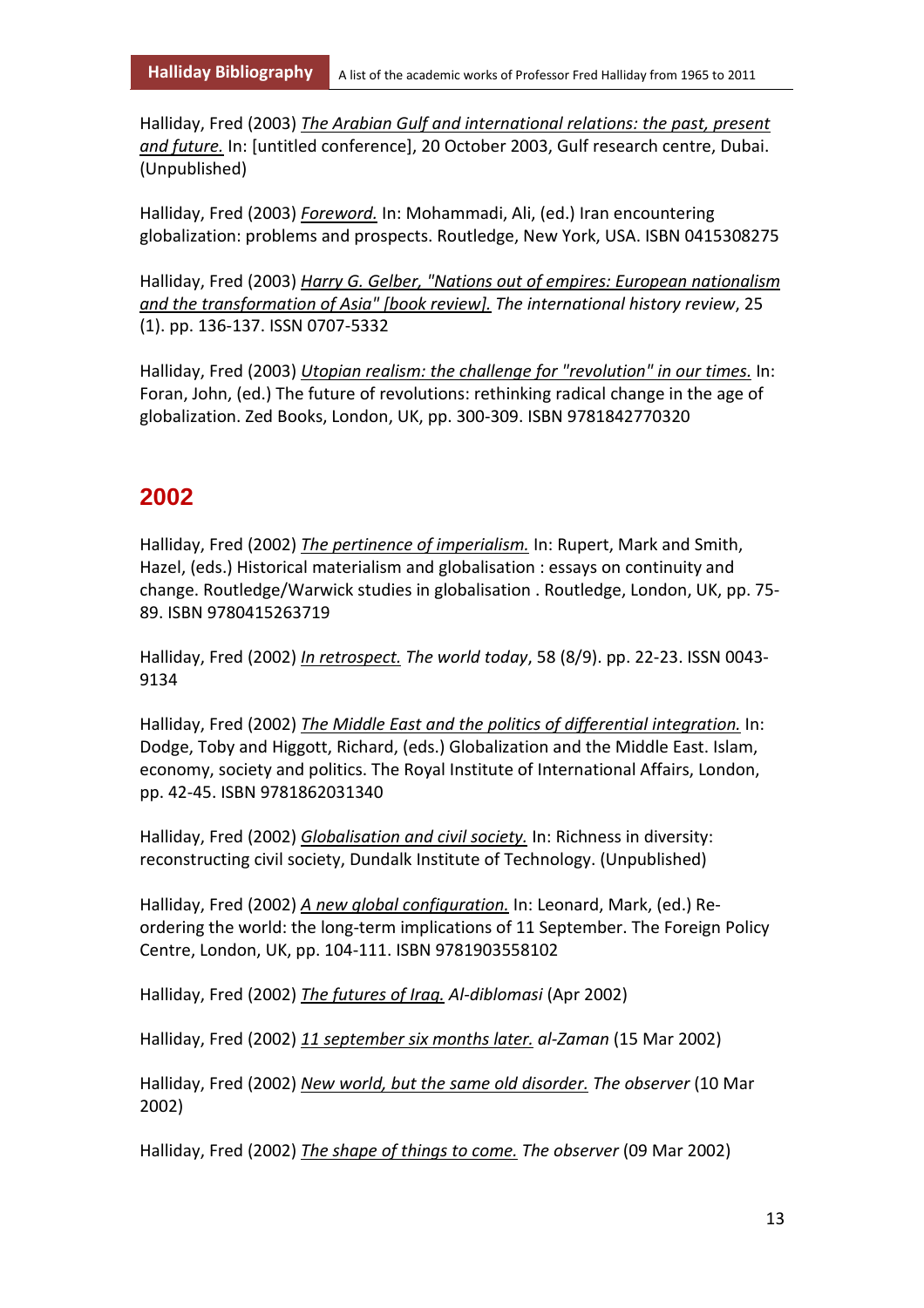Halliday, Fred (2002) *11 September 2001 and the study of international relations: British Middle East studies lecture, 4 December 2001, London School of Economics. British journal of Middle Eastern studies* . ISSN 1353-0194 (Unpublished)

Halliday, Fred (2002) *2000'lerde dünya: tehlikeler ve vaatler (Turkish translation) The world at 2000 : perils and promises.* Bilgi İletişim Grubu Yayıncılık, Istanbul, Turkey. ISBN 9789756857434

Halliday, Fred (2002) *Christian Noack, "Muslimscher nationalismus im Russichen Reich. Nationsbildung und nationalbewegung bei Tataren und Baschkiren 1861- 1917" [book review]. The Slavonic and East European review*, 80 (1). pp. 156-157. ISSN 0037-6795

Halliday, Fred (2002) *Iran and the new west Asia: opportunities and perils.* In: [unknown conference], 24 January 2002, Royal institute of international affairs, London. (Unpublished)

Halliday, Fred (2002) *Islam in international relations.* In: Asia house: understanding Islam, 15 April 2002, SOAS, London. (Unpublished)

Halliday, Fred (2002) *Las relaciones internacionales en un mundo en transformacion.* La Catarata, Madrid, Spain. ISBN 9788483191484

Halliday, Fred (2002) *London and the Middle East.* In: Singer, Caroline, (ed.) The Middle East in London. Stacey International, London, UK, pp. 63-66.

Halliday, Fred (2002) *Transnational paranoia and international relations: the case of the "West versus Islam".* In: Lawson, S., (ed.) The new agenda for international relations. Polity Press, Cambridge, UK, pp. 37-53. ISBN 9780745628615

Halliday, Fred (2002) *Two hours that shook the world: September 11, 2001, causes and consequences.* Saqi Books, London. ISBN 9780863563829

Halliday, Fred (2002) *West encountering Islam: Islamophobia reconsidered.* In: Mohammadi, Ali, (ed.) Islam encountering globalization. Durham modern Middle East and Islamic world series (2). Routledge Curzon, London, pp. 14-35. ISBN 9780700717323

Halliday, Fred (2002) *The foreign policy of Yemen.* In: Hinnebusch, Raymond and Ehteshami, Anoushiravan, (eds.) The foreign policies of Middle East states. Middle East in the international system . Lynne Rienner, London, pp. 257-282. ISBN 9781588260208

Halliday, Fred (2002) *The politics of the Umma: states and community in Islamic movements. Mediterranean politics*, 7 (3). pp. 20-41. ISSN 1362-9395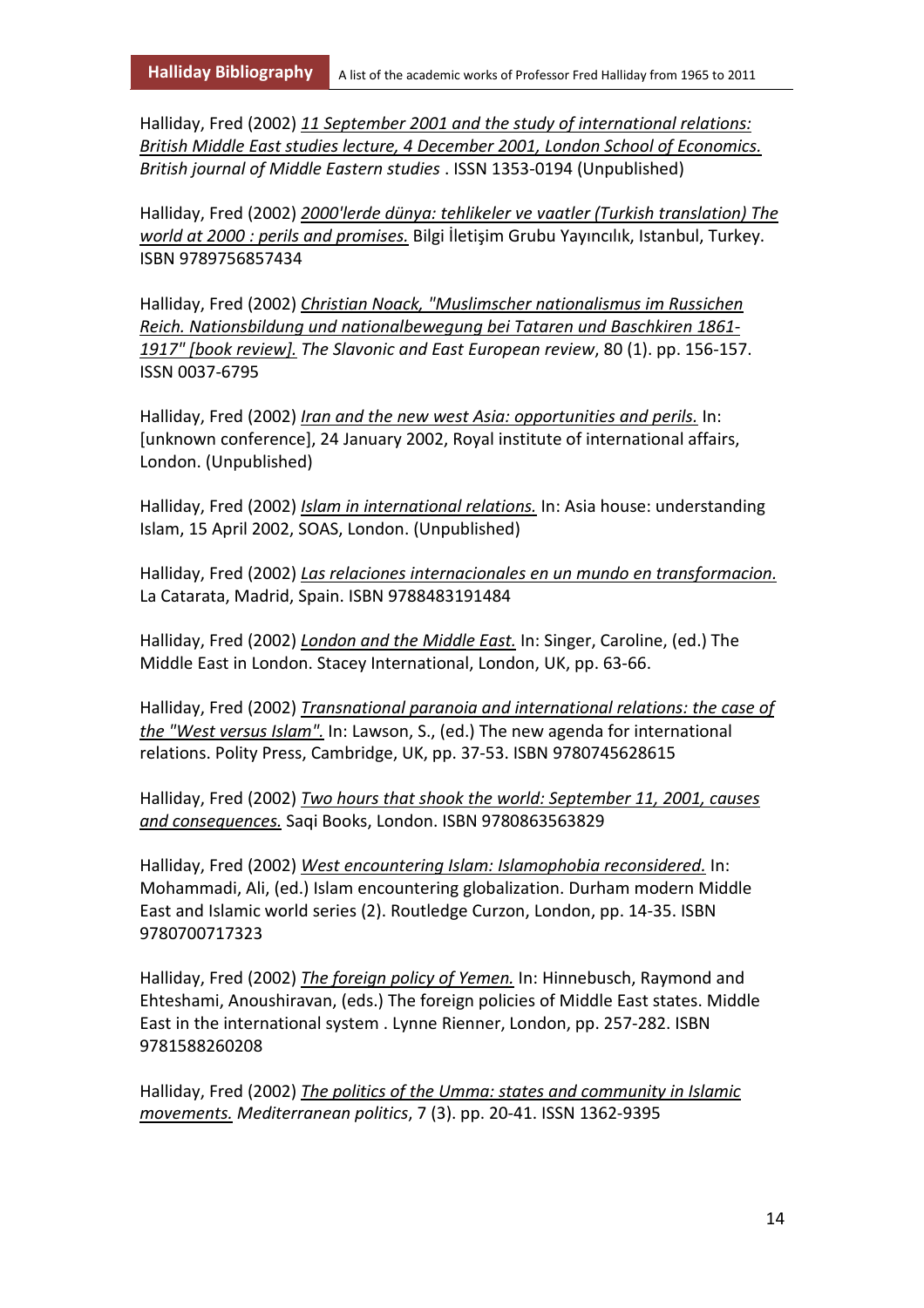#### **2001**

Halliday, Fred (2001) *For an international sociology.* In: Hobden, Stephen and Hobson, John M, (eds.) Historical sociology of international relations. Cambridge University Press, Cambridge, UK, pp. 244-264. ISBN 9780521004763

Halliday, Fred (2001) *Aftershocks that will eventually shake us all. The observer* (25 Nov 2001)

Halliday, Fred (2001) *The myth of Islam versus the West.* In: Aaron, Craig, (ed.) Appeal to reason: 25 years 'In these times'. Seven Stories Press, New York, pp. 258- 259. ISBN 9781583222751

Halliday, Fred (2001) *Playing for high stakes: Iran seizes its chance. The observer* (21 Oct 2001)

Halliday, Fred (2001) *The great anomaly. Review of international studies*, 27 (4). pp. 693-699. ISSN 0260-2105

Halliday, Fred (2001) *Labour abroad. Prospect* (Jun 2001)

Halliday, Fred (2001) *The choices facing Iran.* BBC. (Unpublished)

Halliday, Fred (2001) *Death of a flaneur. Abbas Milani, "The Persian sphinx: Amir Abbas Hoveyda and the riddle of the Iranian Revolution" ][book review]. Times literary supplement* (12 Jan 2001)

Halliday, Fred (2001) *Cold War.* In: Krieger, J, (ed.) Oxford companion to politics of the world. Oxford university press. ISBN 780195117394

Halliday, Fred (2001) *Foreword.* In: Saull, Richard, (ed.) Rethinking theory and history in the cold war: the state, military power and social revolution. Cold war history . Frank Cass, Southgate, ix-xv. ISBN 9780714651897

Halliday, Fred (2001) *'High and just proceedings': notes towards an anthology of the Cold War. Millennium: journal of international studies*, 30 (3). pp. 691-707. ISSN 0305-8298

Halliday, Fred (2001) *Iranian revolution.* In: Krieger, J., (ed.) The Oxford companion to politics of the world. Oxford University Press, Oxford,UP, pp. 433-434. ISBN 9780195117394

Halliday, Fred (2001) *The Iranian revolution and international politics: some European perspectives.* In: Esposito, J. and Ramazani, R., (eds.) Iran at the crossroads. Palgrave, Basingstoke, UK, pp. 175-190. ISBN 9780312238162

Halliday, Fred (2001) *London and the Middle East: promises of diversity.* In: London and the Middle East, 28 June 2001, SOAS, London. (Unpublished)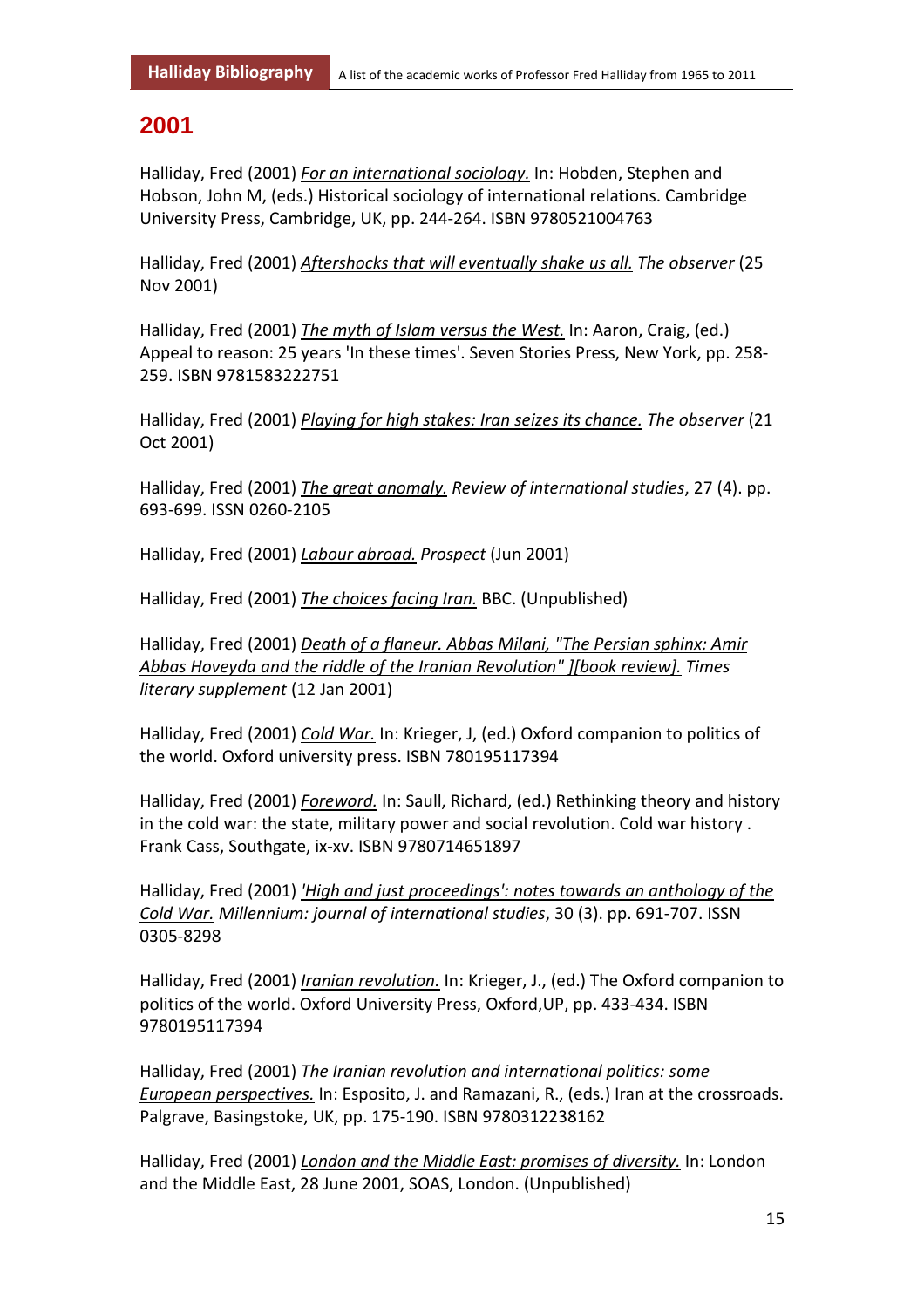Halliday, Fred (2001) *Nationalism.* In: Baylis, J. and Smith, S., (eds.) The globalization of world politics : an introduction to international relations. Oxford University Press, Oxford, U.K., pp. 440-455. ISBN 0199271186

Halliday, Fred (2001) *Resolving Middle East conflicts. RUSI journal*, 146 (2). pp. 15-21. ISSN 0307-1847

Halliday, Fred (2001) *Revolution at the crossroads.* In: Index on censorship. Index on Censorship.

Halliday, Fred (2001) *Roxanne L. Euben, "Enemy in the mirror: Islamic fundamentalism and the limits of modern rationalism. A work of comperative political theory" [book review]. Ethnic and racial studies*, 24 (6). pp. 1073-1075. ISSN 0141-9870

Halliday, Fred (2001) *Sounding a cautionary note: J. Ostrom Moller, "The end of internationalism or world governance?" [book review]. International studies review*, 3 (1). pp. 159-161. ISSN 1521-9488

Halliday, Fred (2001) *The romance of non-state actors.* In: Josselin, Daphne and Wallace, William, (eds.) Non-state actors in world politics. Palgrave Macmillan, London, pp. 21-40. ISBN 9780333961254

Halliday, Fred (2001) *The unpublished book of the Cold War. The round table: the Commonwealth journal of international affairs*, 358 . pp. 103-110. ISSN 0035-8533

Halliday, Fred (2001) *The world at 2000.* Palgrave Macmillan. ISBN 978-0333945353

#### **2000**

Halliday, Fred (2000) *Globalisation and its discontents. Irish studies in international affairs*, 11 . pp. 233-245. ISSN 0332-1460

Halliday, Fred (2000) *An Islamic revolution at the crossroads. The echo of Iran* (15 Nov 2000)

Halliday, Fred (2000) *War and revolution.* In: Katz, M., (ed.) Revolution: international dimensions. CQ Press, Washington D.C., USA, pp. 63-74. ISBN 9781568025537

Halliday, Fred (2000) *Culture and international relations: a new reductionism?* In: Ebata, M. and Neufeld, B., (eds.) Confronting the political in international relations. Macmillan, Basingstoke, UK, pp. 47-71. ISBN 0333732863 0333732855

Halliday, Fred (2000) *Oman-Yemen: an historic re-encounter. The British-Yemeni society journal* (8). ISSN 1363-0229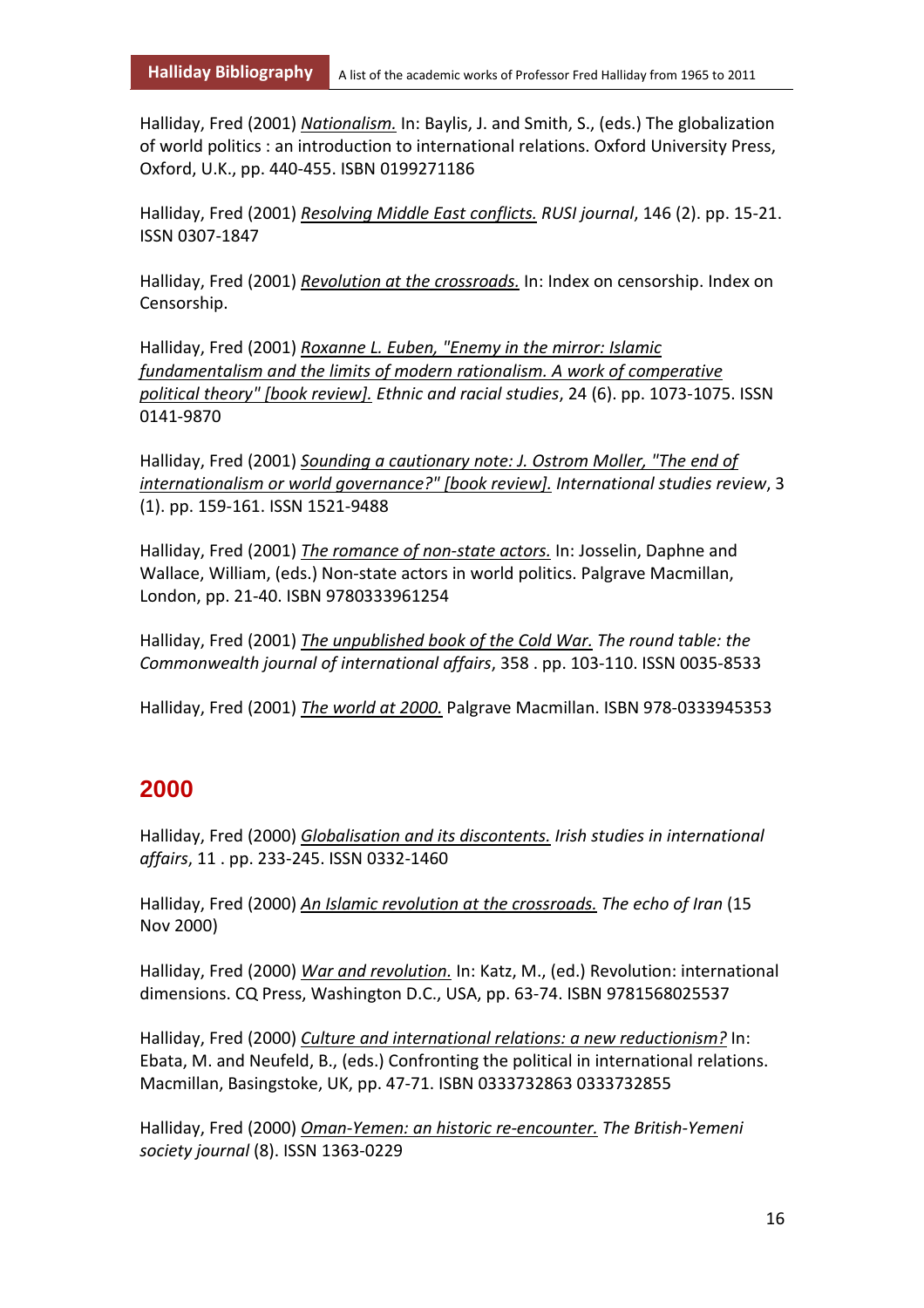Halliday, Fred (2000) *The British Isles and the Middle East: inventing an Islamic threat [third Peter Mansfield lecture: part 2]. Middle East international* (624). pp. 23-26. ISSN 0047-7249

Halliday, Fred (2000) *The British Isles and the Middle East: inventing an Islamic threat [third Peter Mansfield lecture: part 1]. Middle East international* (623). pp. 19-22. ISSN 0047-7249

Halliday, Fred (2000) *Foreword.* In: Özkirimli, Umut, (ed.) Theories of nationalism. Macmillan, New York, ix-xi. ISBN 0333777115

Halliday, Fred (2000) *The perils of community: reason and unreason in nationalist ideology. Nations and nationalism*, 6 (2). pp. 153-171. ISSN 1354-5078

Halliday, Fred (2000) *India and China: challenges for a new Millennium. The Times of India* (26 Jan 2000)

Halliday, Fred (2000) *The Cold War and the Middle East.* In: Middle East studies association conference, 17 November 2000, Orlando, Florida. (Unpublished)

Halliday, Fred (2000) *Feature review - the limits of misperception: reexamining Iranian-U.S. relations. Diplomatic history*, 24 (2). pp. 361-364. ISSN 0145-2096

Halliday, Fred (2000) *Getting real about Seattle. Millennium: journal of international studies*, 29 (1). pp. 123-129. ISSN 0305-8298

Halliday, Fred (2000) *Getting real about Seattle. Millennium: journal of international studies*, 29 (1). pp. 123-129. ISSN 0305-8298

Halliday, Fred (2000) *Global governance: prospects and problems.* In: Held, D. and McGrew, A., (eds.) The global transformations reader. Polity Press, Malden, MA, pp. 431-441. ISBN 978-0745631356

Halliday, Fred (2000) *Global governance: prospects and problems. Citizenship studies*, 4 (1). pp. 19-33. ISSN 1362-1025

Halliday, Fred (2000) *International relations theory and the post-Cold War period. METU studies in development*, 27 (3/4). pp. 235-263. ISSN 1010-9935

Halliday, Fred (2000) *John L. Esposito and Michael Watson, "Religion and global order" [book review]. Millennium: journal of international studies*, 29 (3). pp. 902- 903. ISSN 0305-8298

Halliday, Fred (2000) *Letter from Camp Khor. Middle East international* (2000)

Halliday, Fred (2000) *Monarchies in the Middle East: a concluding appraisal.* In: Kostiner, Joseph, (ed.) Middle East monarchies: the challenge of modernity. Lynne Rienner, pp. 289-304. ISBN 978-1555878627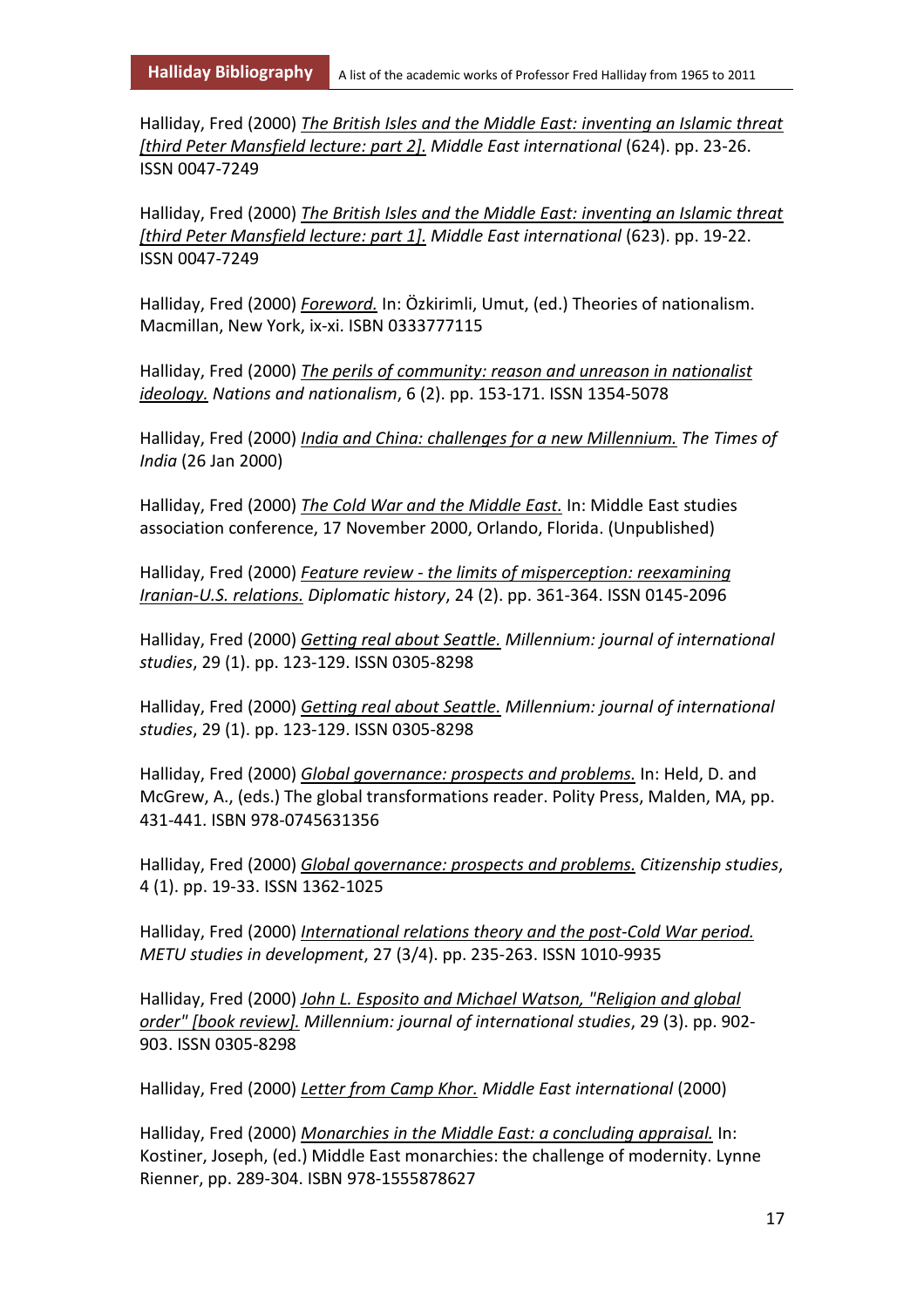Halliday, Fred (2000) *Nation and religion in the Middle East.* Saqi books, London. ISBN 978-0863560781

Halliday, Fred (2000) *Offers that a nation can't refuse: Said K. Aburish, "Saddam Hussein: the politics of revenge" [book review]. [unknown publication]* (2000)

Halliday, Fred (2000) *Peace processes in the late twentieth century: a mixed record.* In: Cox, M. and Guelke, A. and Stephen, F., (eds.) A farewell to arms? From "long war" to long peace in Northern Ireland. Manchester University Press. ISBN 9780719057960

Halliday, Fred (2000) *Pierre Allan & Dieter Klay, "Zwischen burokratie und ideologie: entscheidungsprozesse in Moskaus Afghanistan-konflikt" [book review]. International affairs*, 76 (3). pp. 629-630. ISSN 1468-2346

Halliday, Fred (2000) *Post-akhundism: some tentative notes on the future of Iran.* In: Mohammadi, Ali and Ehteshami, Anoushiravan, (eds.) Iran and Eurasia. Ithaca Press, Reading, UK, pp. 19-34. ISBN 9780863722714

Halliday, Fred (2000) *Prospects, dangers and choices. Whitehall papers*, 51 (1). pp. 90-100.

Halliday, Fred (2000) *Sentiment and scepticism.* In: Logue, Paddy, (ed.) Being Irish: personal reflections on Irish identity today. Oak tree press, Dublin. ISBN 1860761879

Halliday, Fred (2000) *Stephen Humphreys, "Between memory and desire: the Middle East in a troubled age" [book review]. British journal of Middle Eastern studies*, 27 (2). pp. 237-239. ISSN 1353-0194

Halliday, Fred (2000) *Ummat and Mihan: the international relations of Ayatollah Khomeini.* In: [unknown conference], 7 March 2000, Edinburgh institite for the advanced study of the Middle East. (Unpublished)

Halliday, Fred (2000) *The contradictory legacies of Ayatollah Khomeini: the Iranian revolution at twenty.* In: Ayatollah Khomeini and the modernization of Islamic thought, 15 October 1999, SOAS, University of London.

Halliday, Fred (2000) *The limits of misperception: reexamining Iranian-US relations. Diplomatic history*, 24 (2). pp. 361-364. ISSN 0145-2096

Halliday, Fred (2000) *The potentials of enlightenment.* In: Cox, Michael and Booth, Ken and Dunne, Tim, (eds.) The interregnum: controversies in world politics 1989- 1999. Cambridge University Press, Cambridge, pp. 105-126. ISBN 9780521785099

Halliday, Fred (2000) *The world at 2000: perils and promises.* Palgrave Macmillan, London. ISBN 9780333945346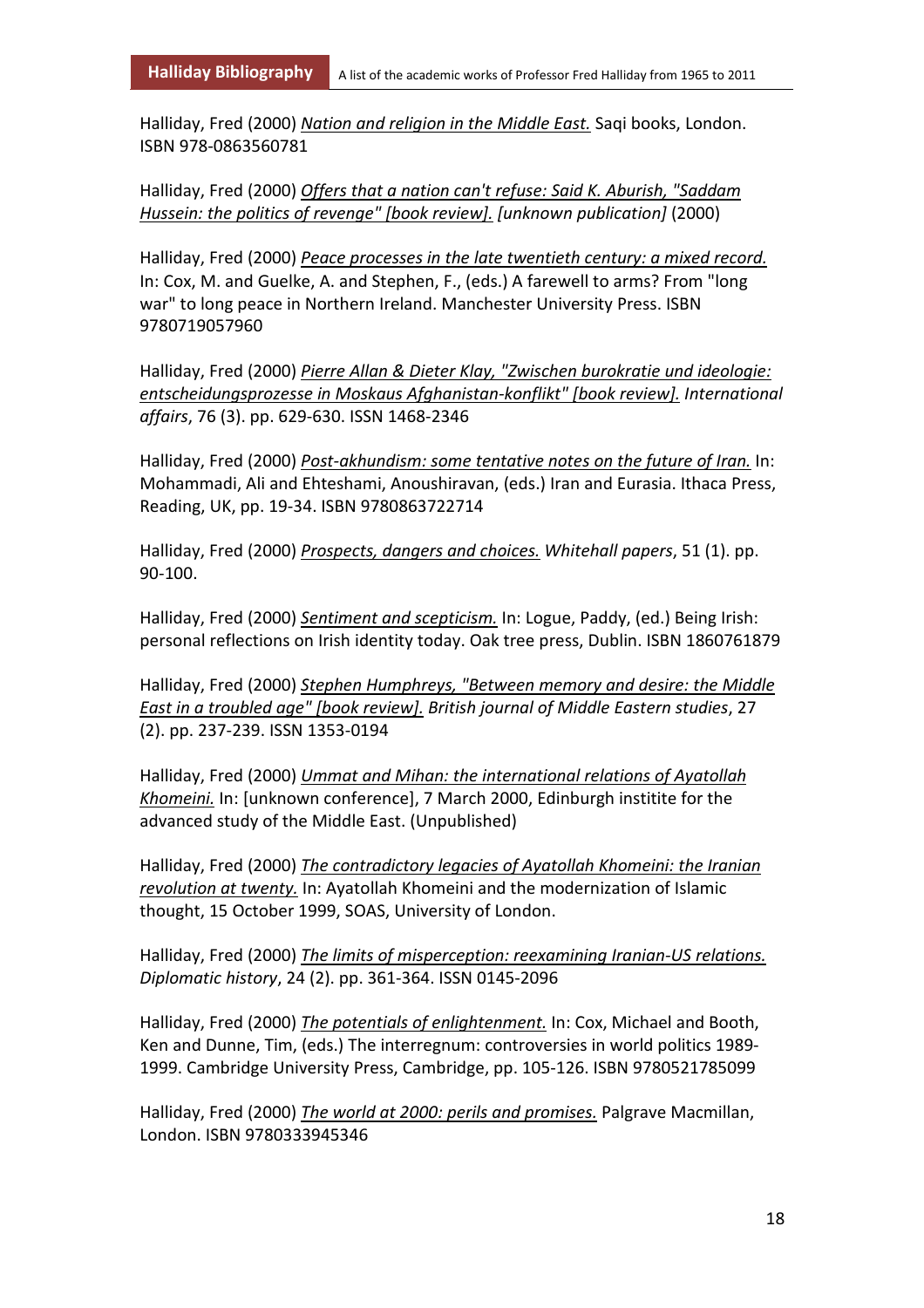#### **1999**

Halliday, Fred (1999) *The significance of the twentieth century. Radical philosophy* (98). pp. 2-5. ISSN 0300-211X

Halliday, Fred (1999) *Letter from Turkey. Soundings*, Octobe . ISSN 1091-8728

Halliday, Fred (1999) *"Islamophobia" reconsidered. Ethnic and racial studies*, 22 (5). pp. 892-902. ISSN 1466-4356

Halliday, Fred (1999) *Are the actions of NATO in Kosovo prudent and are they legal? Irish times* (01 Apr 1999)

Halliday, Fred (1999) *The road to Iraq and ruin. Geoff Simons, "Imposing economic sanctions: legal remedy or genocidal tool?" [book review]. The Independent* (23 Feb 1999)

Halliday, Fred (1999) *Libya undermines the myth of the special relationship. The Independent* (09 Feb 1999)

Halliday, Fred (1999) *Letter from Brasilia. Prospect* (Feb 1999)

Halliday, Fred (1999) *After scandal: the future of American power.* [draft text]. (Unpublished)

Halliday, Fred (1999) *Culture and power. CSD bulletin*, 6 (2). pp. 1-2.

Halliday, Fred (1999) *Globalisation and its discontents.* In: [unknown conference], 13 December 1999, Royal Irish academy, Dublin. (Unpublished)

Halliday, Fred (1999) *Manipulation and its limits: media coverage of the Gulf War, 1990-1991.* In: Allen, Tim and Seaton, Jean, (eds.) The media of conflict: war reporting and representations of ethnic violence. Zed Books Ltd, London. ISBN 9781856495707

Halliday, Fred (1999) *Oman and Yemen: a historic re-encounter.* In: Joint meeting of the Anglo-Omani and Anglo-Yemeni societies, 28 October 1999, Middle East association, London. (Unpublished)

Halliday, Fred (1999) *Review article: 'Islamophobia' reconsidered. Ethnic and racial studies*, 22 (5). pp. 892-902. ISSN 0141-9870

Halliday, Fred (1999) *Revolution and world politics: the rise and fall of the sixth great power.* Macmillan, Basingstoke, UK. ISBN 9780333653289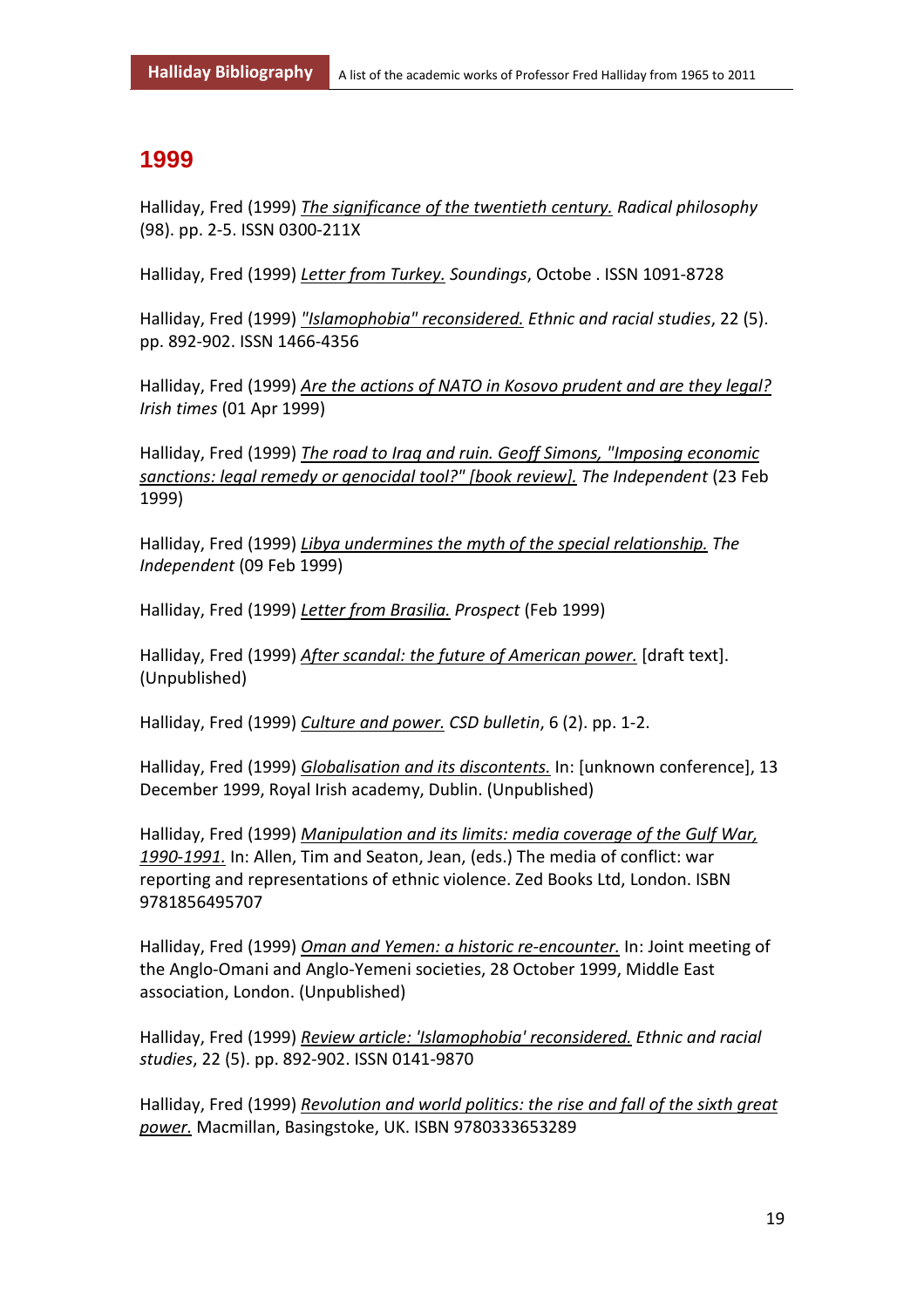Halliday, Fred (1999) *Robert O. Freedman, "The Middle East and the peace process. The impact of the Oslo Accords" [book review]. British journal of Middle Eastern studies*, 26 (2). pp. 316-318. ISSN 1353-0194

Halliday, Fred (1999) *Soviet foreign policymaking and the Afghanistan war: from 'second Mongolia' to 'bleeding wound'. Review of international studies*, 25 (4). pp. 675-691. ISSN 1469-9044

Halliday, Fred (1999) *Susan Meiselas, "Kurdistan: in the shadow of history" [book review]. Rethinking history*, 3 (3). pp. 363-366. ISSN 1364-2529

Halliday, Fred (1999) *Transnational paranoia and international relations: the case of the 'Islamic threat'.* In: The new agenda in international relations: ten years after the wall, 9 September 1999, University of East Anglia. (Unpublished)

Halliday, Fred (1999) *Untitled.* In: Logue, Paddy, (ed.) The border: personal reflections from Ireland north and south. Oak tree press, Dublin, pp. 43-46. ISBN 1860761569

Halliday, Fred (1999) *Wilfried Buchta, "Dir Iranische schia und die Islamische einheit 1979-1996" [book review]. British journal of Middle Eastern studies*, 26 (1). pp. 145- 147. ISSN 1353-0194

Halliday, Fred (1999) *Yemen's uneasy elections. The world today*, 53 (3). pp. 73-76. ISSN 0043-9134

Halliday, Fred (1999) *The chimera of the "international university". International affairs*, 75 (1). pp. 99-120. ISSN 0020-5850

Halliday, Fred (1999) *The nationalism debate and the Middle East. Middle Eastern lectures* (3). pp. 230-48.

Halliday, Fred (1999) *The politics of enlightenment.* In: Cox, Michael and Booth, Ken and Dunne, Tim, (eds.) The interregnum: controversies in world politics 1989-1999. Cambridge university press, Cambridge, pp. 105-126. ISBN 978-0521785099

Halliday, Fred (1999) *The potentials of enlightenment. Review of international studies*, 25 (Specia). pp. 105-125. ISSN 0260-2105

#### **1998**

Halliday, Fred (1998) *Europe and the international system: war and peace.* In: Chan, Stephen and Wiener, Jarrod, (eds.) Twentieth century international history: a reader. Tauris history readers . I. B.Tauris, London, UK, pp. 68-95. ISBN 9781860643026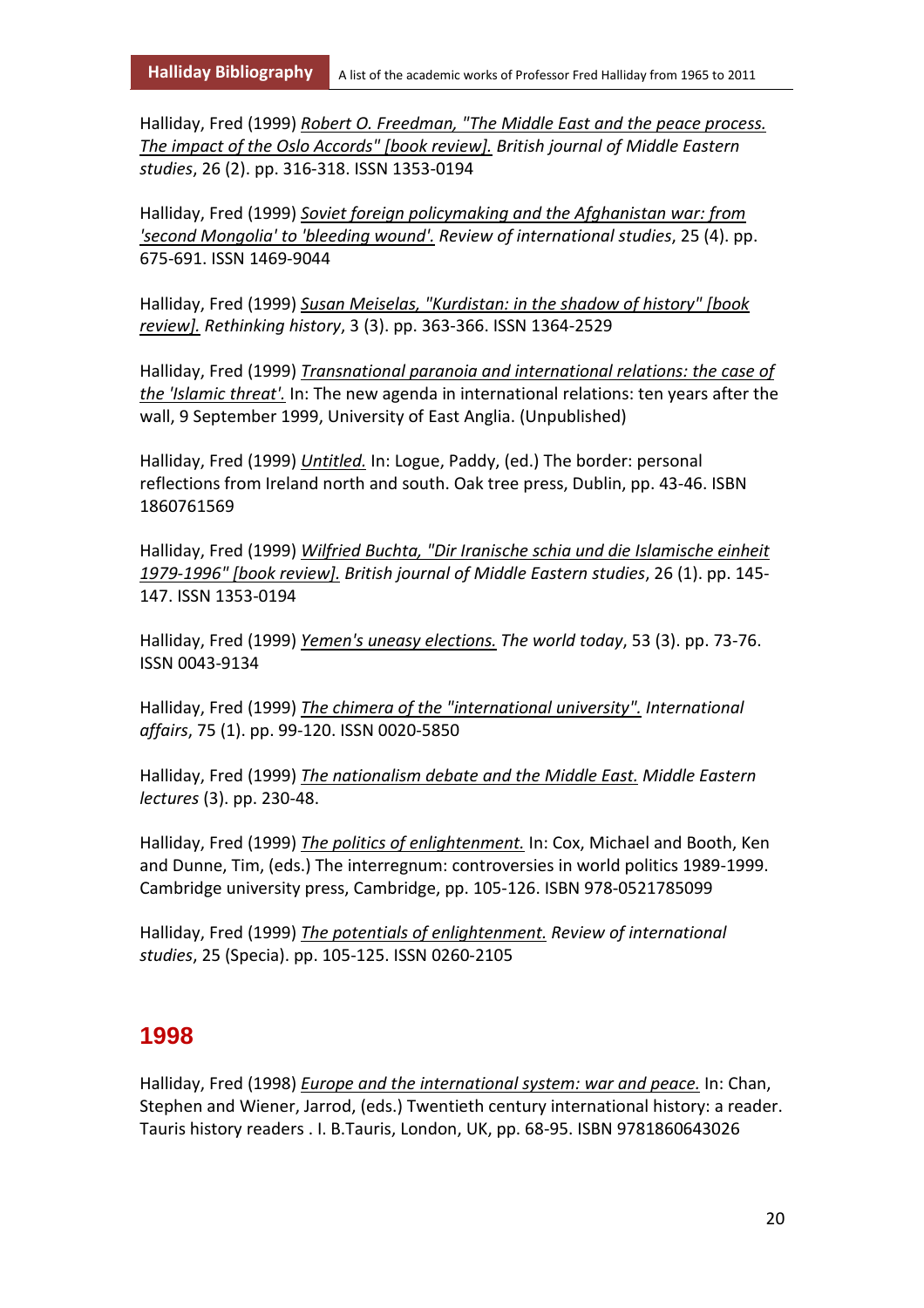Halliday, Fred (1998) *Susan Strange: new world orders [obituary]. Guardian* (14 Nov 1998)

Halliday, Fred (1998) *Islam's war with itself. Prospect* (Nov 1998)

Halliday, Fred (1998) *Mohammed and Mill: what does the new president of Iran really think? The new republic* (05 Oct 1998)

Halliday, Fred (1998) *The outside world fails to get a look in. Times higher education supplement* (22 May 1998)

Halliday, Fred (1998) *Irish nationalisms in perspective.* In: Second Torkel Opsahl memorial lecture: democratic dialogue. (Unpublished)

Halliday, Fred (1998) *The prefect's story: Douglas Hurd, "The search for peace: a century of peace diplomacy" [book review]. New statesman* (02 Jan 1998)

Halliday, Fred (1998) *Portrait: Mohammad Khatami. Prospect* (Jan 1998)

Halliday, Fred and Tanin, Zahir (1998) *The Communist regime in Afghanistan 1978- 1992: institutions and conflicts. Europe-Asia studies*, 50 (8). pp. 1357-1380. ISSN 0966-8136

Halliday, Fred (1998) *Gender in IR: progress, backlash, and prospect. Millennium: journal of international studies*, 27 (4). pp. 833-846. ISSN 0305-8298

Halliday, Fred (1998) *Global governance - prospects and problems. Études internationales*, 67 (2). pp. 72-89. ISSN 0014-2123

Halliday, Fred (1998) *International relations theory and the post-cold war period.* In: METU lecture, March 1998, Ankara, Turkey. (Unpublished)

Halliday, Fred and Rosenberg, Justin (1998) *Interview with Ken Waltz. Review of international studies*, 24 (3). pp. 371-386. ISSN 1469-9044

Halliday, Fred (1998) *Ireland's third way. Prospect* . pp. 8-9. ISSN 1359-5024

Halliday, Fred (1998) *Islam and west.* In: METU, March 1998, Ankara. (Unpublished)

Halliday, Fred (1998) *Western Europe and the Iranian revolution, 1979-97: an elusive normalization.* In: Roberson, B.A., (ed.) The Middle East and Europe: the power deficit. Routledge, London, UK, pp. 130-150. ISBN 0415140447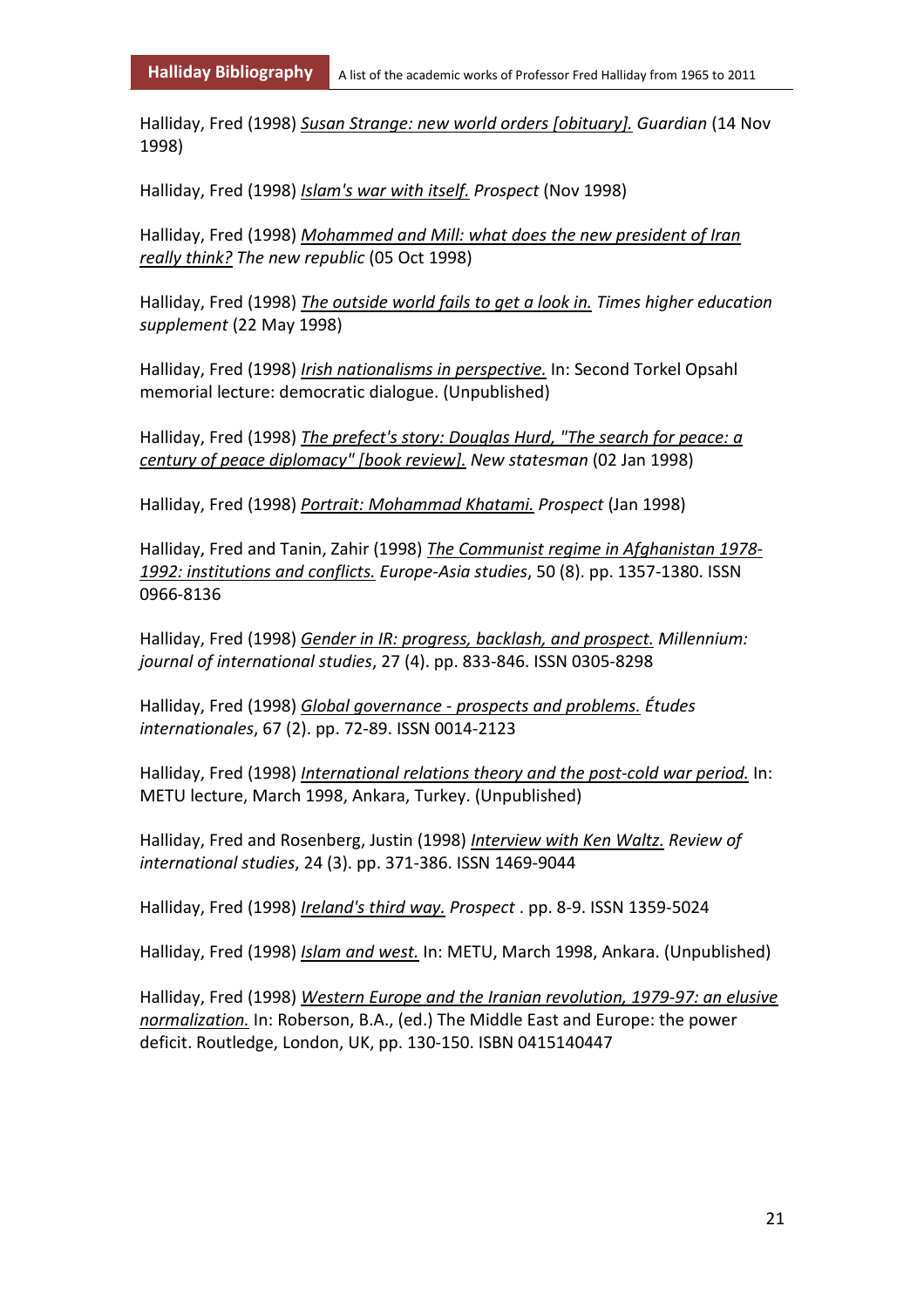#### **1997**

Halliday, Fred (1997) *Don's delight: Fred Halliday on Farewell to Arabia - the book that changed his life. Times higher education supplement* (18 Nov 1997)

Halliday, Fred (1997) *Conversation with Fred Halliday [interview]. Q-news: the Muslim magazine* (Aug 1997)

Halliday, Fred (1997) *Muslims in Europe and America, perversity amid diversity: Gilles Kepel, "Allah in the west"; Adam Lebor, "A heart turned east" [book review]. The economist* (19 Jul 1997)

Halliday, Fred (1997) *Family business. London review of books* (17 Jul 1997)

Halliday, Fred (1997) *Arabia without sultans revisited. Middle east report* (204). pp. 27-29. ISSN 0899-2851

Halliday, Fred (1997) *Stoic grace: Mauncher Farmanfarmalan and Roxanne Farmanfarmalan, "Blood and oil: memoirs of a Persian prince" [book review]. Los Angeles times* (27 Apr 1997)

Halliday, Fred (1997) *A new world myth: Samual Huntington, "the clash of civilizations and the remaking of world order" [book review]. New statesman* (04 Apr 1997)

Halliday, Fred (1997) *A minor irritant to the French authorities: David Marr, "Vietnam 1945: the quest for power" [book review]. London review of books* (20 Feb 1997)

Halliday, Fred (1997) *Changing concepts, changing opinions, changing priorities.* In: Foreign policy in the twenty-first century, 29 October, London.

Halliday, Fred (1997) *Colonialism and the formation of the modern world: domination and resistance.* In: Center for Western European Studies, July 1997, Kalamazoo College, Michigan. (Unpublished)

Halliday, Fred (1997) *Islam and the western intrusion. Khalid Bin Sayeed, "Western dominance and political Islam: challenge and response" [book review]. Review of politics*, 59 (3). pp. 630-632. ISSN 0034-6705

Halliday, Fred (1997) *Joseph Kostiner, "Yemen: the tortuous quest for unity, 1900-94" [book review]. International affairs*, 73 (3). pp. 600-601. ISSN 1468-2346

Halliday, Fred (1997) *Marxism and the Arab world.* In: Jabar, Faleh A., (ed.) Post-Marxism and the Middle East. Al Saqi books. ISBN 0863569617

Halliday, Fred (1997) *Neither treason nor conspiracy: reflections on media coverage of the Gulf War 1990-1991. Citizenship studies*, 1 (2). pp. 157-172. ISSN 1362-1025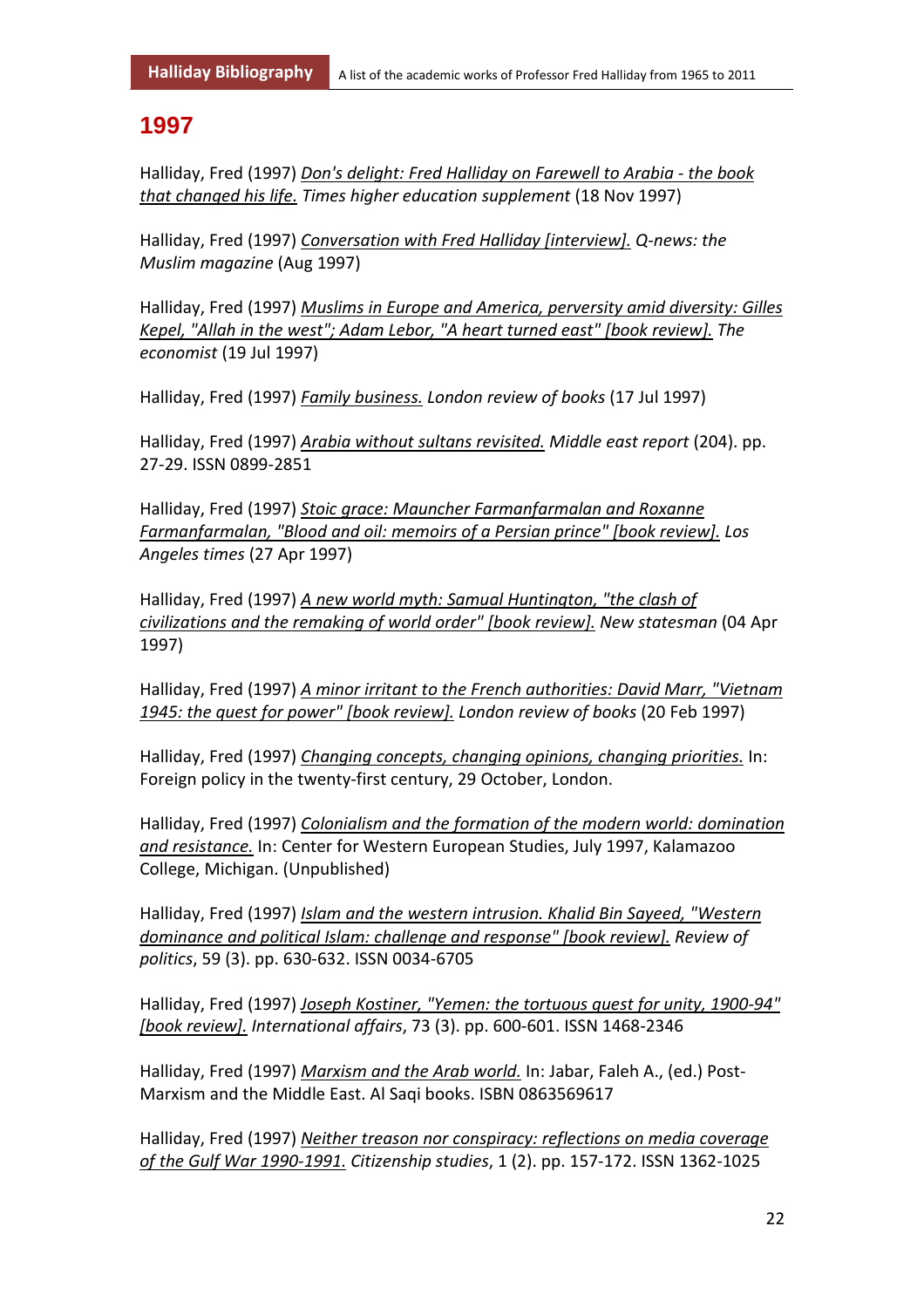Halliday, Fred (1997) *Stephen M. Walt, "Revolution and war" [book review]. Millennium: journal of international studies*, 26 (1). pp. 230-232. ISSN 0305-8298

Halliday, Fred (1997) *US policy in the Cold War. Socialist history* . pp. 10-29. ISSN 0969-4331

Halliday, Fred (1997) *The formation of Yemeni nationalism: initial reflections.* In: Jankowski, James and Gershoni, Israel, (eds.) Rethinking nationalism in the Arab Middle East. Columbia university press, New York, pp. 26-41. ISBN 978-0231106955

#### **1996**

Halliday, Fred (1996) *Iran: partner or pariah? The international setting.* [draft text]. (Unpublished)

Halliday, Fred (1996) *Kabul's patriarchy with guns. The nation* (11 Nov 1996)

Halliday, Fred (1996) *Fundamentalism and the contemporary world: political and ethical challenges.* In: Twenty-fifth anniversary of NIAS, 20 September 1996, Dorpskerk, Wassenaar.

Halliday, Fred and Hodges, Lucy (1996) *Fred of Arabia. Times higher education supplement* (09 Aug 1996)

Halliday, Fred (1996) *Against Hobbes and Pangloss. Justin Rosenberg, "The empire of civil society: a critique of the realist theory of international relations" [book review]. Radical philosophy* (78). pp. 36-38. ISSN 0300-211X

Halliday, Fred (1996) *Israel's deadly lightweight. New statesman and society* (07 Jun 1996)

Halliday, Fred (1996) *A cold war tragedy in Afghanistan that the world forgot. Irish times* (11 May 1996)

Halliday, Fred (1996) *West prepares a Bosnian disaster. [unknown publication]* (05 May 1996)

Halliday, Fred (1996) *Saudi bigots to lock door to truth. The observer* (14 Apr 1996)

Halliday, Fred (1996) *The world's cold peace at Easter. Observer* (07 Apr 1996)

Halliday, Fred (1996) *The country that lost of the cold war: the un-great game. The new republic* (25 Mar 1996)

Halliday, Fred (1996) *Does Islamic fundamentalism pose a threat to the West?* Institute for Jewish Policy Research.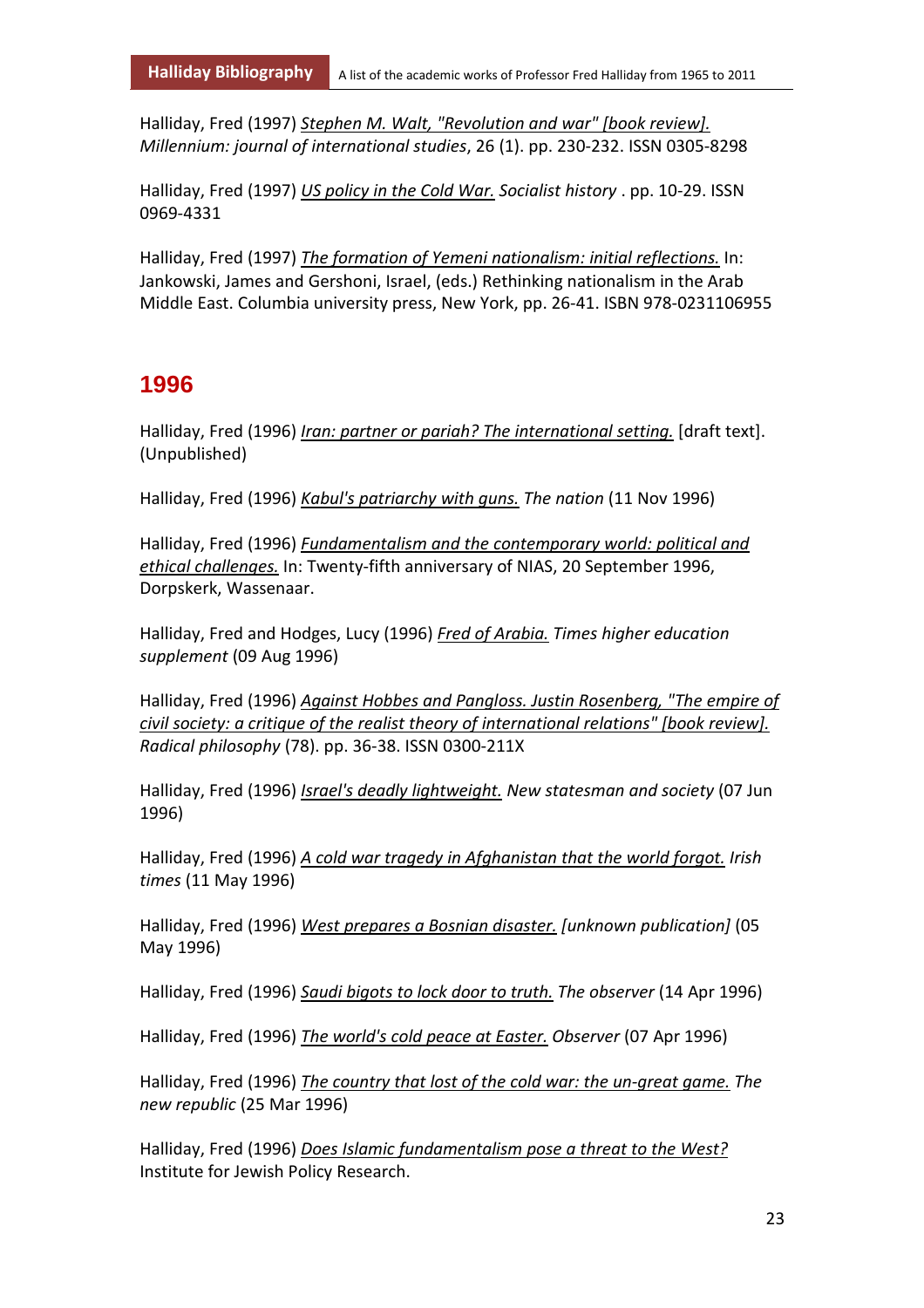Halliday, Fred (1996) *Nothing so exceptional about Irish nationalism. Irish times* (17 Feb 1996)

Halliday, Fred (1996) *A kingdom whose power haunts the world. The Independent* (03 Jan 1996)

Halliday, Fred (1996) *Dangers facing Riyadh's rulers lie in the gap between myth and reality. The times* (02 Jan 1996)

Halliday, Fred (1996) *Arabs and Persians beyond the geopolitics of the Gulf. Cemoti: cahiers d'etudes sur la Mediterranee orientale et le monde Turco-Iranien* (22). pp. 251-276.

Halliday, Fred (1996) *Condemned to react, unable to influence: Iran and Transcaucasia.* In: Wright, John F.R. and Goldenberg, Suzanne and Schofield, Richard N., (eds.) Transcaucasian boundaries. SOAS/GRC geopolitics series . UCL press. ISBN 9780203214473

Halliday, Fred (1996) *Fawaz A. Gerges, "The superpowers and the Middle East: regional and international politics, 1955-1967" [book review]. The international history review*, 18 (2). pp. 484-486. ISSN 0707-5332

Halliday, Fred (1996) *Fred Halliday talks to: George Kennan, Robert McNamara, and Robert Gates [interview]. Contention: debates in society, culture and science*, 5 (3).

Halliday, Fred (1996) *Irish questions in international perspective: a personal view. Irish studies in international affairs*, 7 . pp. 115-130. ISSN 0332-1460

Halliday, Fred (1996) *Islam and the myth of confrontation.* I.B. Tauris, New York. ISBN 1860640044

Halliday, Fred (1996) *Religious fundamentalism in contemporary politics.* In: Fara, Patricia and Gathercole, P.W. and Laskey, R.A., (eds.) The changing world. Cambridge university press, Cambridge, pp. 53-77. ISBN 9780521562355

Halliday, Fred (1996) *The future of international relations: fears and hopes.* In: Smith, Steve M. and Booth, Ken and Zalewski, Marysia, (eds.) International theory: positivism and beyond. Cambridge university press, Cambridge, pp. 318-327. ISBN 978-0521479486

Halliday, Fred (1996) *ties that bind, and unbind: economics, culture, religion.* In: 38th annual conference of the IISS, Dresden. (Unpublished)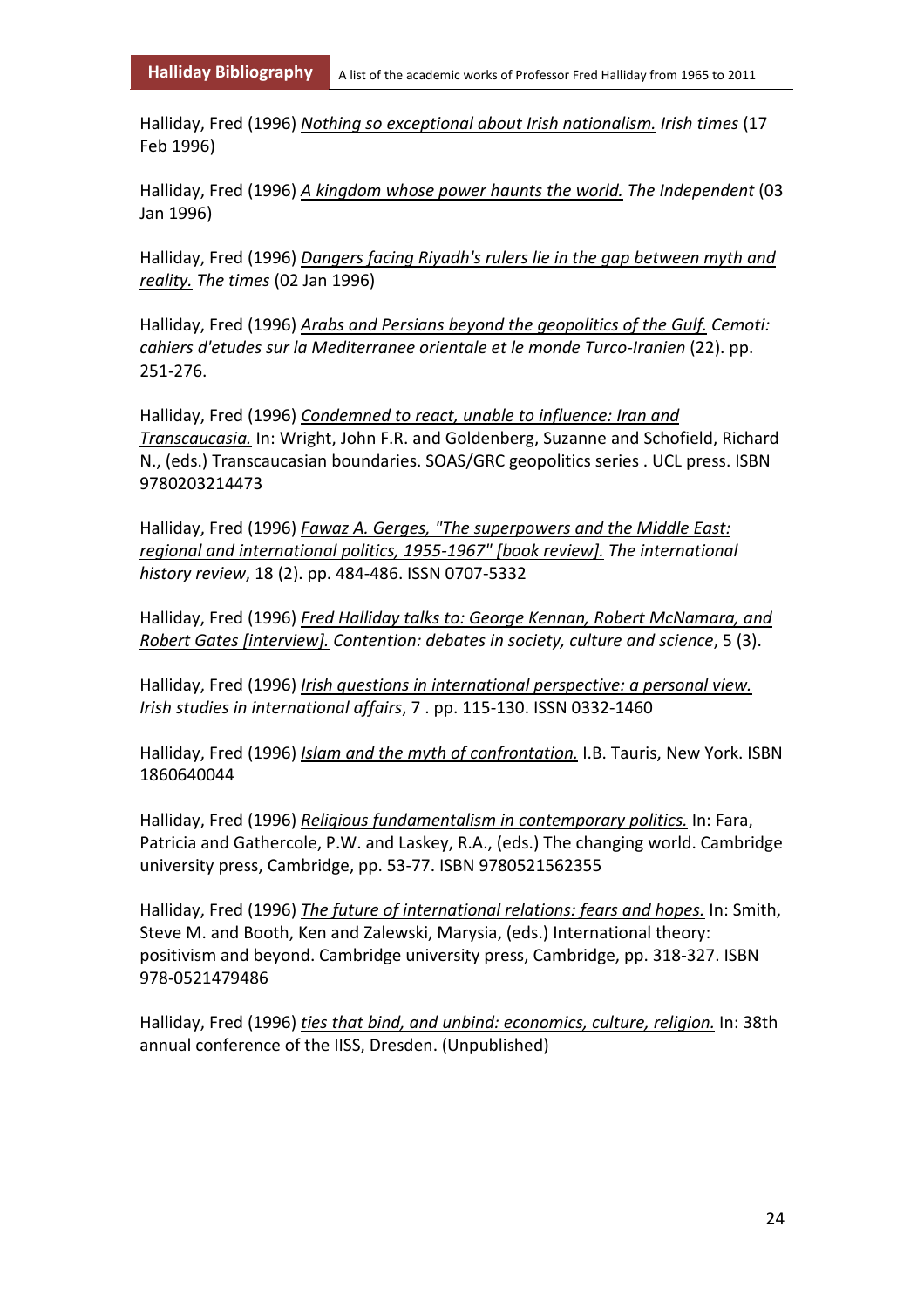#### **1995**

Halliday, Fred (1995) *The empires strike back? Russia, Iran and the new republics. The world today*, 51 (11). pp. 220-222. ISSN 0043-9134

Halliday, Fred (1995) *Iran and the Caspian.* In: Gurdon, Charles and Lloyd, Sarah, (eds.) Oil & caviar in the Caspian. Menas associates ltd., pp. 9-14.

Halliday, Fred (1995) *Iran.* Friedrich-Ebert-Stiftung.

Halliday, Fred (1995) *Apocalypse soon: Robert Harvey, "The return of the strong: the drift to global disaster" [book review]. New statesman and society* (30 Jun 1995)

Halliday, Fred (1995) *Rivalry by other means. Middle east dialogue*, 9 . ISSN 1351- 7856

Halliday, Fred (1995) *Rewriting the words that made up cold war wisdom. Guardian* (05 Apr 1995)

Halliday, Fred (1995) *Letter from Washington. New statesman and society* (31 Mar 1995)

Halliday, Fred (1995) *Who are you calling an agent of influence? The Spectator* (04 Mar 1995)

Halliday, Fred (1995) *Leading the Bolshevik revolution, the monopoly stage of communism: Dmitri Volkogonov, "Lenin" [book review]. The economist* (14 Feb 1995)

Halliday, Fred (1995) *The stability of Middle Eastern regimes: elements of continuity. Oil daily: energy compass weekly review* (27 Jan 1995)

Halliday, Fred (1995) *Alexander De Conde, "Ethnicity, race and American foreign policy: a history" [book review]. Ethnic and racial studies*, 18 (1). pp. 165-166. ISSN 0141-9870

Halliday, Fred (1995) *Class analysis.* In: Esposito, John, (ed.) Oxford encyclopedia of the modern Islamic world (volume 1). Oxford university press, Oxford. ISBN 0195148037

Halliday, Fred (1995) *Ervand Abrahamian, "Khomeinism: essays on the Islamic republic" [book review]. Iranian studies*, 28 (3-4). pp. 255-258. ISSN 0021-0862

Halliday, Fred (1995) *From Potsdam to Perestroika: conversations with cold warriors.* BBC Radio 4.

Halliday, Fred (1995) *Fundamentalism and the contemporary world. Contention*, 4  $(2).$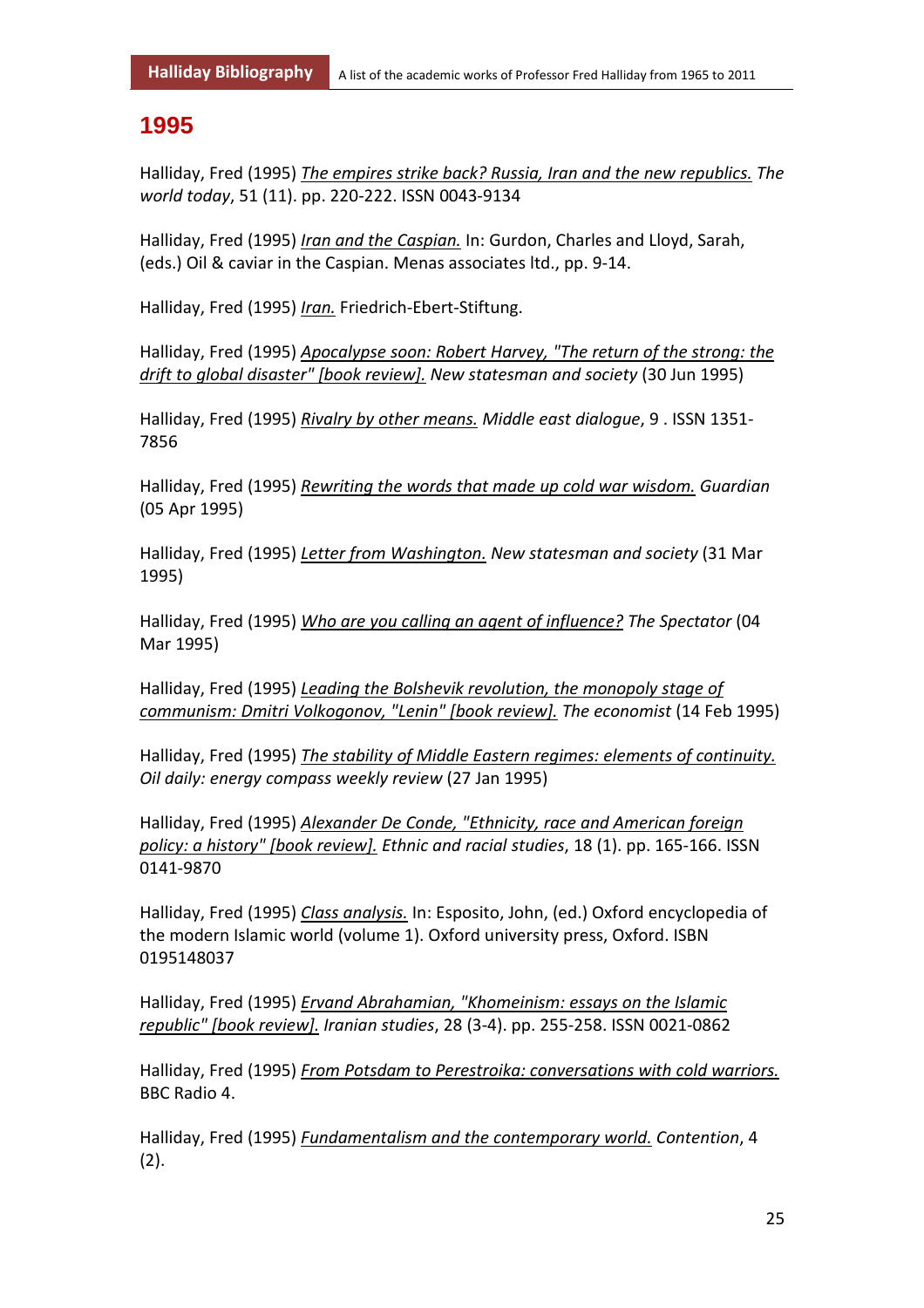Halliday, Fred (1995) *International relations and its discontents. International affairs*, 71 (4). pp. 733-746. ISSN 1468-2346

Halliday, Fred (1995) *Interpretations of the new world. Soundings*, 1 . pp. 209-222. ISSN 1091-8728

Halliday, Fred (1995) *'Islam is in danger': authority, Rushdie and the struggle for the migrant soul.* In: Hippler, Jochen and Lueg, Andrea, (eds.) The next threat: western perceptions of Islam. Pluto press, pp. 71-81. ISBN 978-0745309538

Halliday, Fred (1995) *The League of Arab States and the new Middle East.* In: Looking to the future: golden jubilee of the Arab League, 5 April 1995, Banqueting House, London. (Unpublished)

Halliday, Fred (1995) *Options for Iraq.* In: Centre for global energy studies, (corp. ed.) New oil: the world's oil map in the year 2005. Centre for global energy studies, pp. 79-85.

Halliday, Fred (1995) *Paul Dresch, "Tribes, government and history in Yemen"; Michael Tucsherer, "Yémén, passé et présent de l'unité"; Riccardo Bocco, Ronald Jaubert & Françoise Metral, "Steppes d'Arabies. États, pasteurs agriculteurs et commerçants: le devenir des zônes sêches"; Vitaly Naumkin, "Island of the Phoenix: an ethnographic study of the people of Socotra" [book review]. Middle Eastern studies*, 31 (2). pp. 397-401. ISSN 0026-3206

Halliday, Fred (1995) *Relativism and universalism in human rights: the case of the Islamic Middle East. Political studies*, 43 . pp. 152-167. ISSN 0032-3217

Halliday, Fred (1995) *Review article: the politics of 'Islam' - a second look. British journal of political science*, 25 (3). pp. 399-417. ISSN 1469-2112

Halliday, Fred (1995) *Revolutions and the international. Millennium: journal of international studies*, 24 (2). pp. 279-288. ISSN 0305-8298

Halliday, Fred (1995) *Richard Crockatt, "The fifty years war: the United States and the Soviet Union in world politics, 1941-1991" [book review]. Political studies* . ISSN 0032- 3217

Halliday, Fred (1995) *The end of the Cold War and international relations: some analytic and theoretical conclusions.* In: Booth, Ken and Smith, Steve, (eds.) International relations theory today. Polity Press. ISBN 0271014628

Halliday, Fred (1995) *The literal vs the liberal. WAF journal* (6). pp. 16-18.

Halliday, Fred (1995) *A singular collapse: the Soviet Union, market pressure and interstate competition.* In: Keddie, Nikki R., (ed.) Debating revolutions. NYU press, New York. ISBN 978-0814746578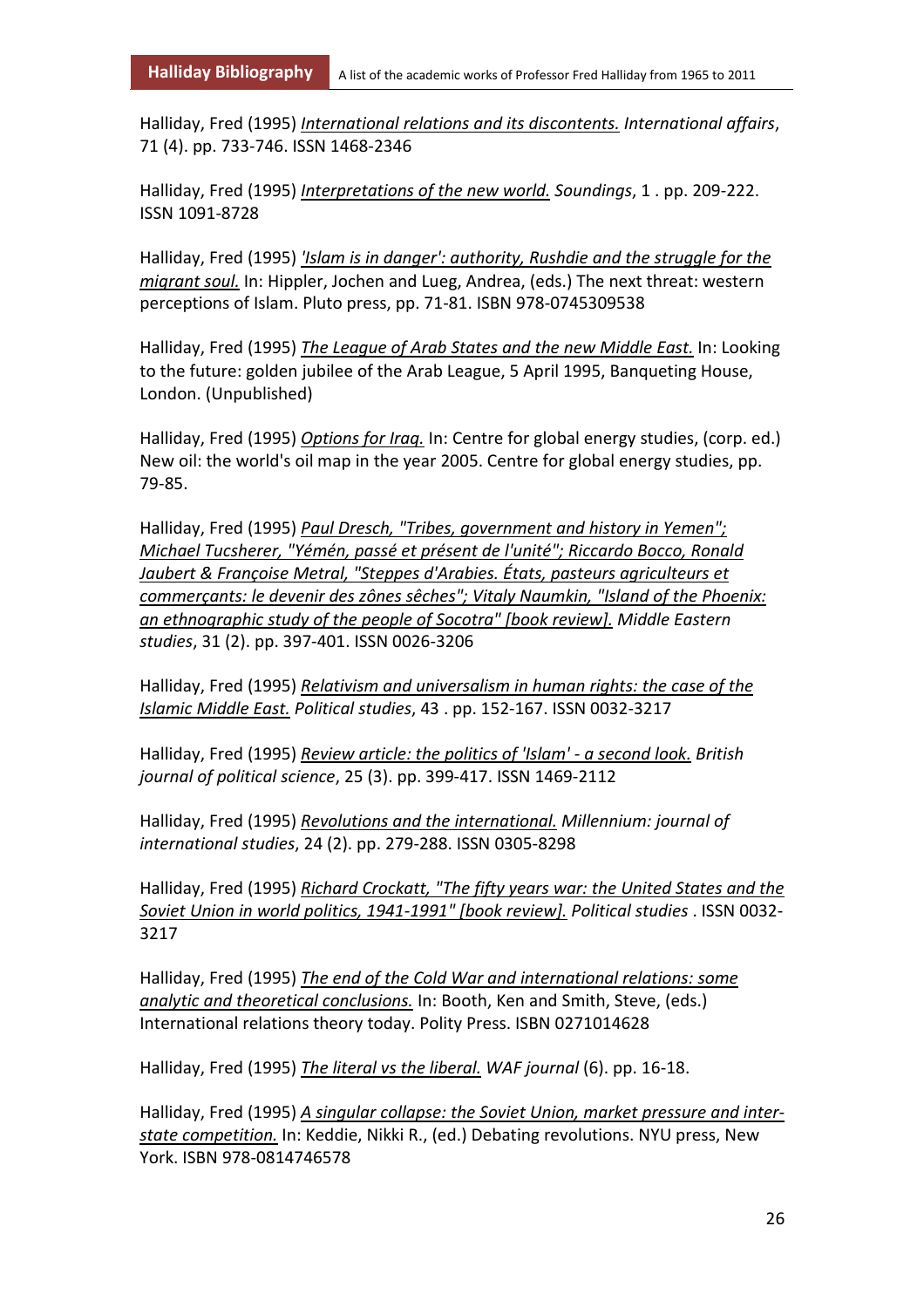Halliday, Fred (1995) *The third Inter-Yemeni War and its consequences. Asian affairs* . pp. 131-140. ISSN 0306-8374

Halliday, Fred (1995) *The third world and the end of the cold war.* In: Stallings, Barbera, (ed.) Global change, regional response: the new international context of development. Cambridge university press, Cambridge, UK, pp. 33-66. ISBN 9780521478069

#### **1994**

Halliday, Fred (1994) *Fewer illusions. In these times* (17 Oct 1994)

Halliday, Fred (1994) *Lying abroad: Henry Kissinger, "Diplomacy"; Ruth Dudley Edwards, "True Brits: inside the Foreign Office"; Nicholas Henderson, "Mandarin: the diaries of Nicholas Henderson" [book review]. London review of books* (21 Jul 1994)

Halliday, Fred (1994) *Conflict in Yemen. IISS strategic comments* (15 Jun 1994)

Halliday, Fred (1994) *The Yemenis in Britain. Al-mujahir* (06 Apr 1994)

Halliday, Fred (1994) *Amatzia Baram, "Culture, history and ideology in the formation of Ba'thist Iraq, 1968-89"; Samir al-Khalil, "The monument: art, vulgarity and responsibility in Iraq"; Robert A. Fernea & Wm. Roger Louis, "The Iraqi revolution of 1958. The old social classes revisited"; Oles M. Smolansky & Bettie M. Smolansky, "The USSR and Iraq. The Soviet quest for influence"; Eberhard Kienle, "Ba'th v Ba'th. The conflict between Syria and Iraq 1968-1989" [book review]. Middle East report* . pp. 56-57. ISSN 0899-2851

Halliday, Fred (1994) *John Esposito, "The Islamic threat: myth or reality?" [book review]. Forthnight* (Jan 1994)

Halliday, Fred (1994) *Bassam Tibi, "Conflict and war in the Middle East 1967-91: regional dynamics and the superpowers" [book review]. International affairs*, 70 (1). pp. 162-163. ISSN 1468-2346

Halliday, Fred (1994) *The Cold War and its conclusion: consequences for international relations theory.* In: Richardson, Jim, (ed.) The Post-Cold war order: diagnoses and prognoses. Harry Ransom Humanities Research Centre, pp. 11-28. ISBN 186373399X

Halliday, Fred (1994) *David Armstrong, "Revolution and world order: the revolutionary state in international society" [book review]. Political studies* (1994) (Unpublished)

Halliday, Fred (1994) *Farhang Rajaee, "The Iran-Iraq War: the politics of aggression" [book review]. The international history review*, 16 (1). pp. 217-219. ISSN 0707-5332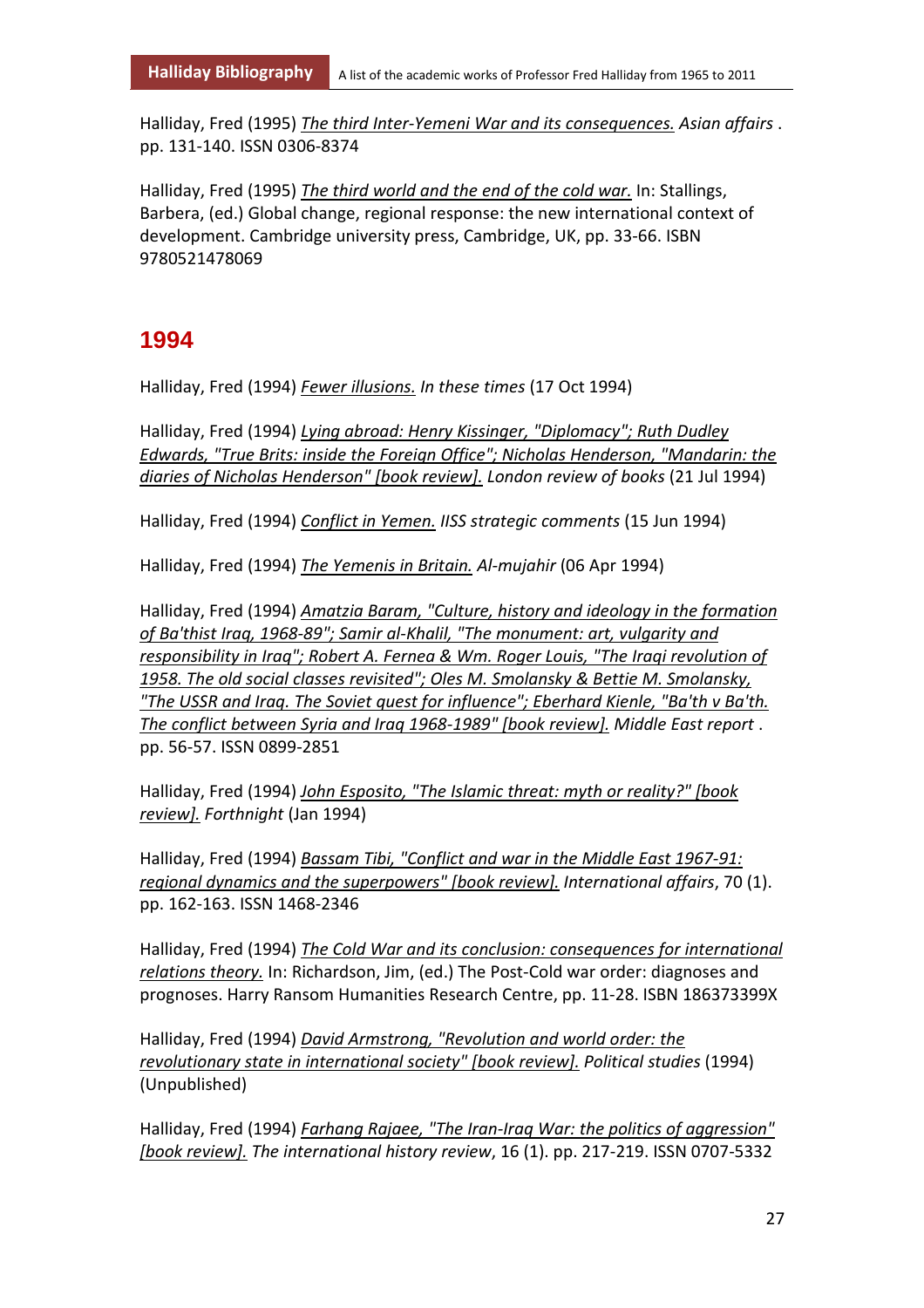Halliday, Fred (1994) *Fundamentalism and urgency of response. Mainstream*, 32 (46). pp. 7-9.

Halliday, Fred (1994) *The Gulf OPEC producers: political factors.* In: Fourth conference of the Centre for Global Energy Studies, 11 April 1994, London. (Unpublished)

Halliday, Fred (1994) *The Gulf War 1990-1991 and the study of international relations. Review of international studies*, 20 (2). pp. 109-130. ISSN 1469-9044

Halliday, Fred (1994) *Interpreting the Cold War: neither geostrategy nor "internalism". Contention*, 4 (1). pp. 49-66.

Halliday, Fred (1994) *Rethinking international relations.* Palgrave Macmillan, London. ISBN 033358905X

Halliday, Fred (1994) *Theory and ethics in international relations: the contradictions of C. Wright Mills. Millennium: journal of international studies*, 23 (2). pp. 377-386. ISSN 0305-8298

Halliday, Fred (1994) *Varieties of Muslim experience: views from the west.* In: Ford Foundation Muslim societies meeting, 12 June 1994, Istanbul. (Unpublished)

Halliday, Fred (1994) *An elusive normalization: western Europe and the Iranian revolution. Middle East journal*, 48 (2). pp. 309-326.

Halliday, Fred (1994) *The international system after the cold war: the diverisites of 'modernity'.* In: modernidade na virada do seculo, 15 March 1994, Rio de Janeiro. (Unpublished)

Halliday, Fred (1994) *The political failure of contemporary Islamic fundamentalism.* In: Institute of Jewish Affairs conference. (Unpublished)

Halliday, Fred (1994) *The politics of Islamic fundamentalism: Iraq, Tunisia and the challenge to the secular state.* In: Ahmed, Akbar and Donnan, Hastings, (eds.) Islam, globalization and postmodernity. Routledge, London, pp. 91-113. ISBN 978- 0415093675

Halliday, Fred (1994) *A significantly new world. The Jewish quarterly* (153). pp. 18-21.

Halliday, Fred (1994) *The third world and the end of the Cold War: an interim assessment.* In: The end of the Cold War: effects and prospects for Asia and Africa, 21 October 1994, SOAS, London. (Unpublished)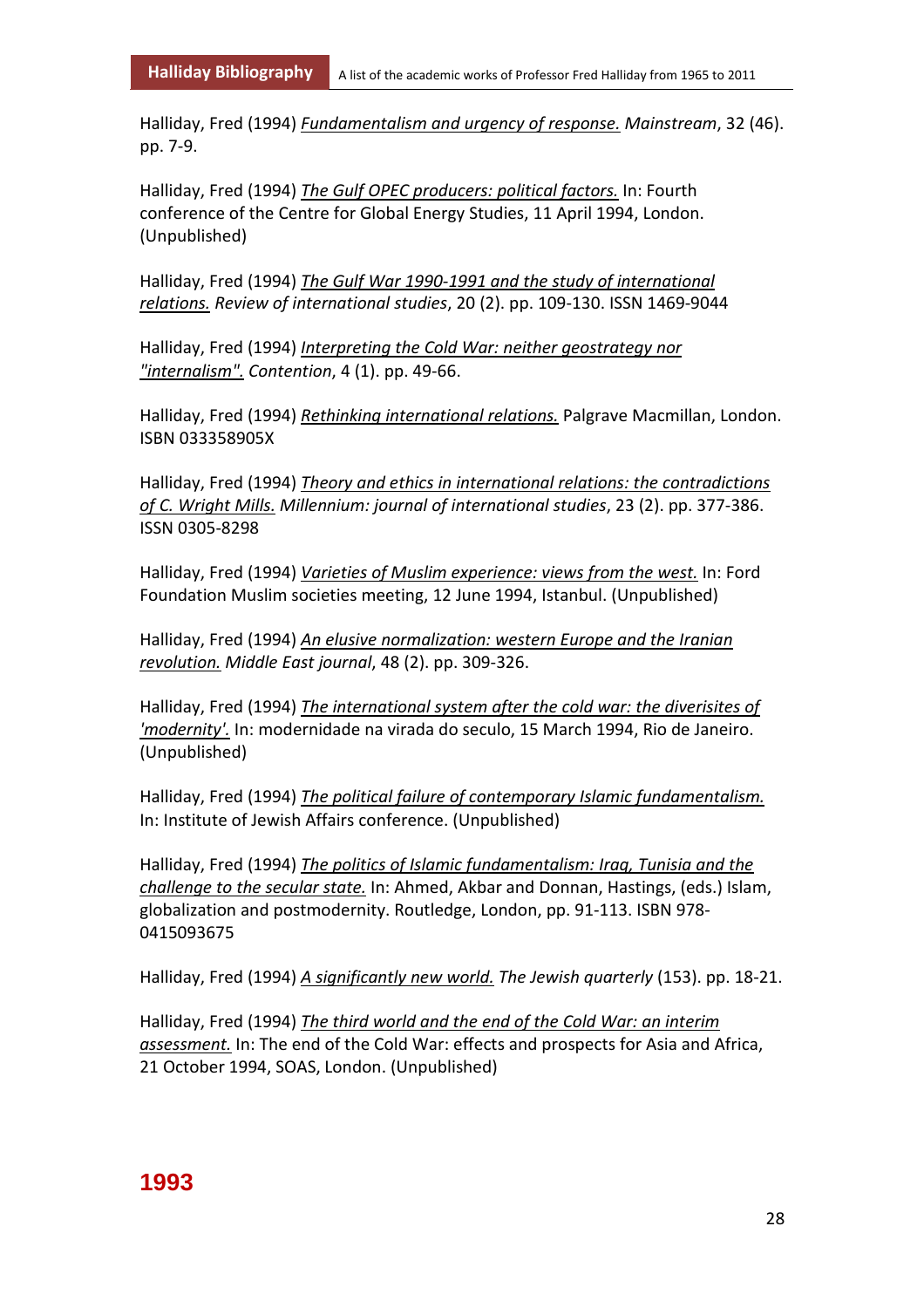Halliday, Fred (1993) *Anyone concerned about the Middle East: some thoughts on the Palestinian-Israeli agreement. [unknown publication]* (Dec 1993)

Halliday, Fred (1993) *Iran: the growing marginalisation.* Friedrich-Ebert-Stiftung.

Halliday, Fred (1993) *Breaking the silence: Kanan Makiya, "Cruelty and silence: war, tyranny, uprising and the Arab world" [book review]. In these times* (04 Oct 1993)

Halliday, Fred (1993) *Past imperfect. In these times* (04 Oct 1993)

Halliday, Fred (1993) *Winners, losers. Martin Walker, "The Cold War, and the making of the modern world" [book review]. Guardian* (28 Sep 1993)

Halliday, Fred (1993) *Interpreting the cold war: what are the questions? Gabriel Partos, "The world that came in from the cold"; Horst Teltschik, "329 tage. Innenansichten der einigung"; Allen Lynch, "The cold war is over - again"; Michael J. Hogan, "The end of the cold war: its meaning and implications" [book review]. Contention* .

Halliday, Fred (1993) *Letter from Prague. New statesman and society* (16 Jul 1993)

Halliday, Fred (1993) *Andargachew Tiruneh, "The Ethipoian Revolution 1974-1987: a transformation from an aristocratic to a totalitarian society" [book review]. Guardian* (25 May 1993)

Halliday, Fred (1993) *Aftermath: Kanan Makiya, "Cruelty and silence: war, tyranny, uprising and the Arab world" [book review]. New statesman and society* (14 May 1993)

Halliday, Fred (1993) *Sleepwalking through history?: the New World and its discontents.* Discussion papers, DP4. Centre for the Study of Global Governance, London School of Economics and Political Science, London, UK.

Halliday, Fred (1993) *The fundamental lesson of the fatwa. New statesman and society* (12 Feb 1993)

Halliday, Fred (1993) *Beyond the fringe. New statesman and society* (08 Jan 1993)

Halliday, Fred (1993) *Artem Borovik, "The hidden war: a Russian journalist's account of the Soviet war in Afghanistan"; Vladimir Kuzichkin, "Inside the KGB: myth and reality"; Louise d'Estrange Fawcett, "Iran and the Cold War: the Azerbaijan crisis of 1946" [book review]. International journal of Middle East studies*, 25 (3). pp. 508-510. ISSN 0020-7438

Halliday, Fred (1993) *Bondi beach diary. LSE Magazine* (1993)

Halliday, Fred (1993) *The Cold War as intersystemic conflict - initial theses.* In: Bowker, M. and Brown, R., (eds.) From Cold War to collapse: theory and world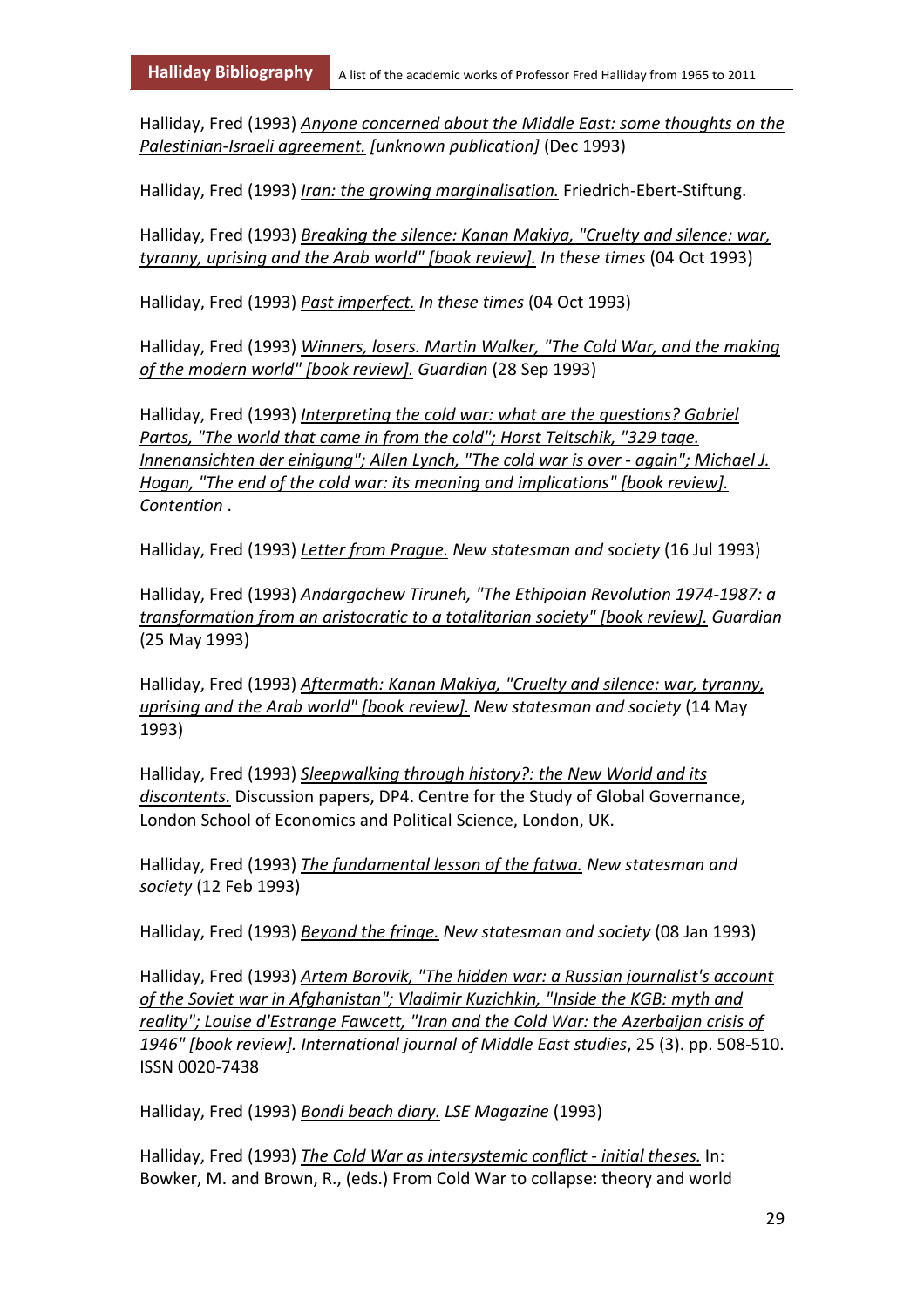politics in the 1980s. Cambridge university press, Cambridge, pp. 21-34. ISBN 978- 0521415965

Halliday, Fred (1993) *Creatures of contingency: the Palestine-Israeli agreement and the shifting sands of Middle East politics. The ASEN bulletin* (6). pp. 11-14.

Halliday, Fred (1993) *David MacLaren McDonald, "United government and foreign policy in Russia, 1900-1914" [book review]. The Slavonic and East European review*, 71 (3). pp. 551-552. ISSN 0037-6795

Halliday, Fred (1993) *The Gulf War 1990-1991: implications for international relations.* In: E.H. Carr Lecture, 4 May 1993, University of Aberystwyth. (Unpublished)

Halliday, Fred (1993) *The Iranian revolution and the international system: the crisis of the second decade. Vierteljahresberichte [Problems of international cooperation]* .

Halliday, Fred (1993) *'Orientalism' and its critics. British journal of Middle Eastern studies*, 20 (2). pp. 145-163. ISSN 1353-0194

Halliday, Fred (1993) *Past imperfect, present historic, future anterior: Sunil Khilnani, "Arguing the revolution: the intellectual left in postwar France" [book review].* [draft text]. (Unpublished)

Halliday, Fred (1993) *The Republic of Yemen.* In: Oxford companion to politics of the world. Oxford university press.

Halliday, Fred (1993) *Western Europe and the Middle East.* In: Crawford, Beverley and Schulze, Peter W., (eds.) European dilemmas after Maastricht. University of California press, pp. 183-198. ISBN 978-0877251897

#### **1992**

Halliday, Fred (1992) *Last push never comes: P.J. Vatikiotis, "Among Arabs and Jews: a personal experience 1936-1990" [book review]. Fortnight* (Nov 1992)

Halliday, Fred (1992) *Letter from Singapore. Middle East international* (09 Oct 1992)

Halliday, Fred (1992) *Too reverently relativist: Ephraim Nimni, "Marxism and nationalism: theoretical origins of a political crisis" [book review]. Fortnight* (Jun 1992)

Halliday, Fred (1992) *Washington diary: who's in and who's out. New statesman and society* (08 May 1992)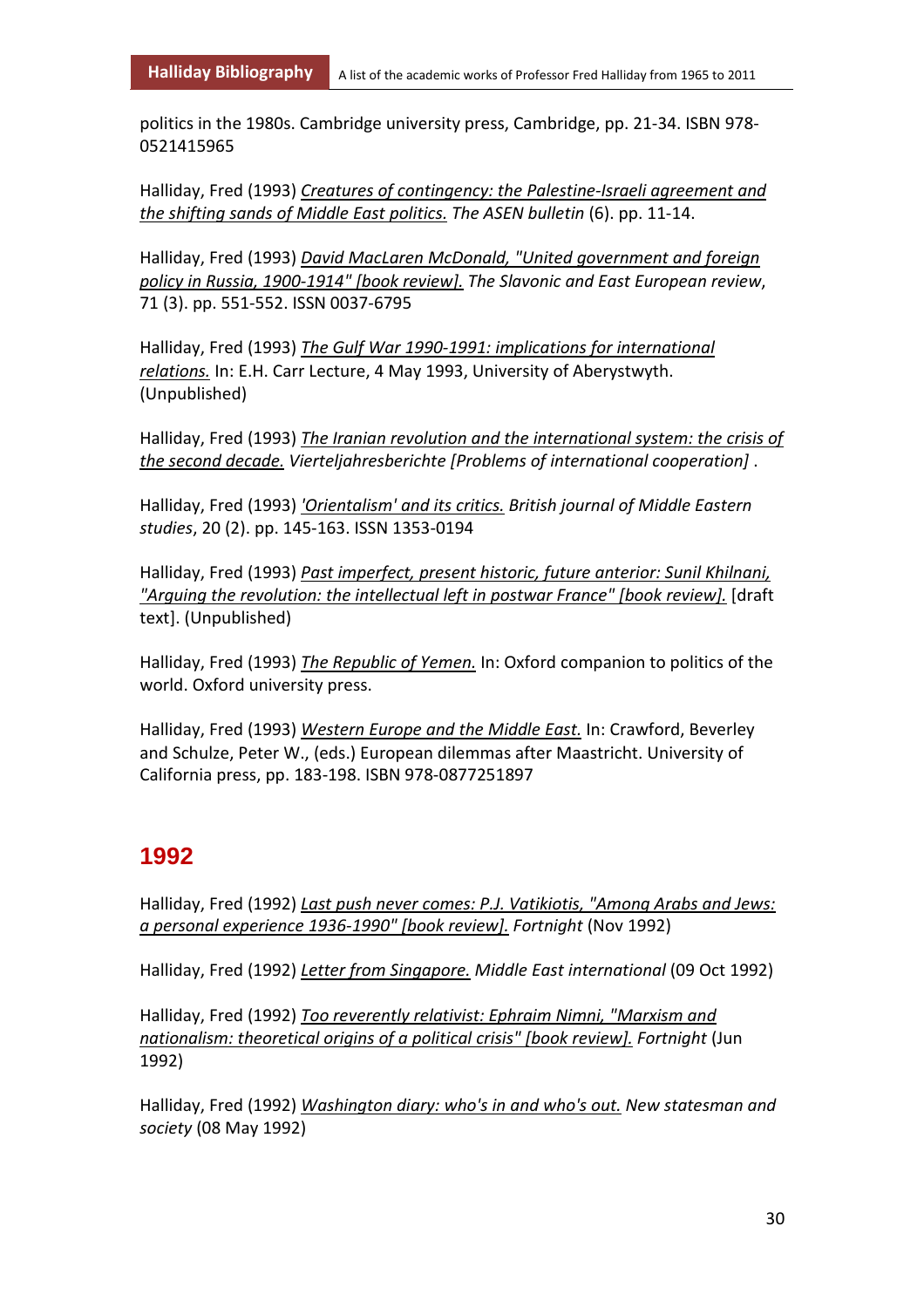Halliday, Fred (1992) *Fundamentalism: holes in the veil. New statesman and society* (27 Mar 1992)

Halliday, Fred (1992) *Giant steps. New statesman and society* (27 Mar 1992)

Halliday, Fred (1992) *Facelift for a tribal dictatorship. Guardian* (04 Mar 1992)

Halliday, Fred (1992) *Looking back without anger: myths on the left obscure Gulf War gains. In these times* (15 Jan 1992)

Halliday, Fred (1992) *Arabs in exile: Yemeni migrants in urban Britain.* I.B. Tauris, London. ISBN 978-1850434993

Halliday, Fred (1992) *Bringing the 'economic' back in: the case of nationalism. Economy & society*, 21 (4). pp. 483-490. ISSN 0308-5147

Halliday, Fred (1992) *International society as homogeneity: Burke, Marx, Fukuyama. Millennium: journal of international studies*, 21 (3). pp. 435-462. ISSN 0305-8298

Halliday, Fred (1992) *Revolutionary socialism is dead. Workers' liberty* (1992)

Halliday, Fred (1992) *Yemeni workers' organisation in Britain. Race & class*, 33 (4). pp. 47-61. ISSN 0306-3968

Halliday, Fred (1992) *An encounter with Fukuyama. New left review* (193). pp. 89-95. ISSN 0028-6060

Halliday, Fred (1992) *A singular collapse: the Soviet Union, market pressure and interstate competition. Contention* (2). pp. 121-141.

Halliday, Fred (1992) *The siren of nationalism.* In: Hartman, C. and Vilanova, P., (eds.) Paradigms lost: the post Cold War era. Pluto press, pp. 34-44. ISBN 978-0745306384

#### **1991**

Halliday, Fred (1991) *United States: yankee doodle dandy. Marxism today* (Aug 1991)

Halliday, Fred (1991) *Timid titan. New statesman and society* (19 Jul 1991)

Halliday, Fred (1991) *Change in a green desert. New statesman* (19 Apr 1991)

Halliday, Fred (1991) *The post-crisis crisis: balancing the Mideast. In these times* (10 Apr 1991)

Halliday, Fred (1991) *The Gulf War and its aftermath: first reflections. International affairs*, 67 (2). pp. 223-234. ISSN 1468-2346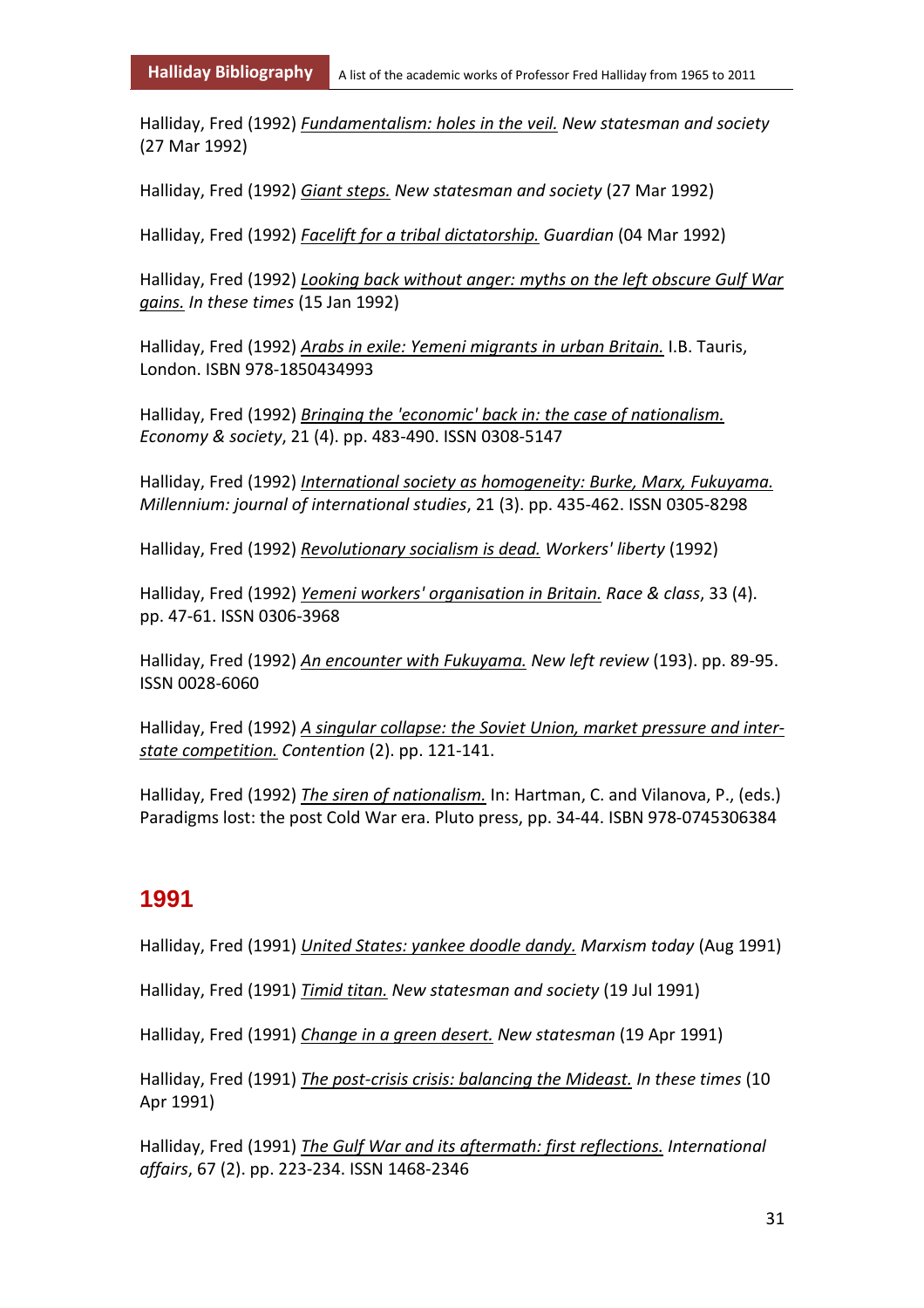Halliday, Fred (1991) *Tehran looks to the spoils of war. The times* (28 Jan 1991)

Halliday, Fred (1991) *Emir's small error 'was catastrophe'. Guardian* (19 Jan 1991)

Halliday, Fred (1991) *Awkward facts won't toe the line of dodgy politics. Guardian* (1991)

Halliday, Fred (1991) *Democracy and its prospects: some initial questions.* In: Liberal democracy and free market capitalism, 20 September 1991, Cambridge University. (Unpublished)

Halliday, Fred (1991) *Galia Golan, "Soviet polities in the Middle East: from World War II to Gorbachev" [book review]. Soviet Jewish affairs*, 21 (2). pp. 102-103.

Halliday, Fred (1991) *Gregory Gause, "Saudi-Yemeni relations: domestic structures and foreign influence" [book review]. American political science review*, 85 (2). pp. 683-684. ISSN 1537-5943

Halliday, Fred (1991) *Hidden from international relations: women and the international arena.* In: Grant, Rebecca and Newland, Kathleen, (eds.) Gender and international relations. Indiana university press, pp. 158-169. ISBN 978-0253212658

Halliday, Fred (1991) *Historical antecedents to the present crisis. RUSI journal* . ISSN 0307-1847

Halliday, Fred (1991) *International relations: is there a new agenda? Millennium: journal of international studies*, 20 (1). pp. 57-72. ISSN 0305-8298

Halliday, Fred (1991) *Iran and the world: reassertion and its costs.* In: Ehteshami, Anoushiravan and Varasteh, Manshour, (eds.) Iran and the international community. Routledge, London, UK, pp. 1-6. ISBN 0415041848

Halliday, Fred (1991) *Look back in danger. New statesman and society* (1991)

Halliday, Fred (1991) *Revolution in the Third World: 1945 and after.* In: Rice, E.E., (ed.) Revolution and counter-revolution. Blackwell, Cambridge, USA. ISBN 9780631178163

Halliday, Fred (1991) *The ends of Cold War.* In: Blackburn, Robin, (ed.) After the fall: the failure of communism and the future of socialism. Verso, London, pp. 78-99. ISBN 978-0860915409

Halliday, Fred (1991) *The fractured umma: Islamist movements, social upheaval and the Gulf War. Oxford international review* . ISSN 0966-0054

Halliday, Fred (1991) *The impact of Islamic fundamentalism. Analysis*, 8 . pp. 2-6.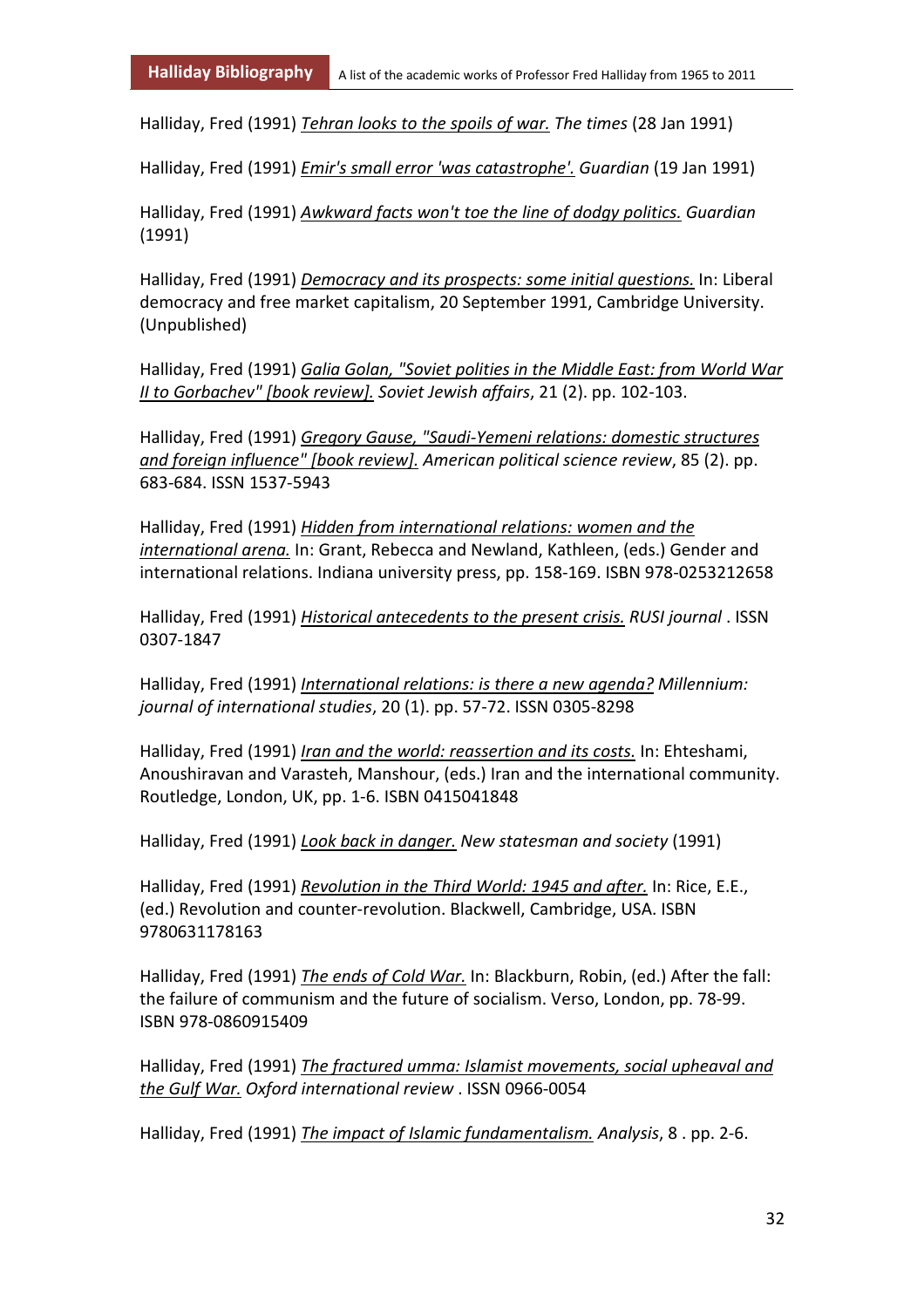Halliday, Fred (1991) *The left and the war: four underlying questions.* In: Bresheeth, Haim and Yuval-Davis, Niva, (eds.) The Gulf War and the new world order. Zed books, pp. 272-276. ISBN 978-1856490412

Halliday, Fred (1991) *The politics of Islamic fundamentalism: Iraq, Tunisia and the challenge to the secular state.* In: Fiorini, Stanley and Mallia-Milanes, Victor, (eds.) Malta: a case study in international cross-currents. University of Malta, Malta, pp. 279-300.

Halliday, Fred (1991) *A reply to Edward Thompson.* In: After the fall: the failure of communism and the future of socialism. Verso, London, pp. 110-114. ISBN 978- 0860915409

Halliday, Fred (1991) *The war and its aftermath: three myths on Europe and the Middle East.* In: After the Gulf War: Europe and the Middle East, February 1991, European Policy Unit.

#### **1990**

Halliday, Fred (1990) *Eternal Hungary. New statesman and society* (14 Dec 1990)

Halliday, Fred (1990) *If Saddam pulls out. New statesman* (02 Nov 1990)

Halliday, Fred (1990) *The new Europe.* In: ABTA annual convention, Budapest. (Unpublished)

Halliday, Fred (1990) *The final curtain. New statesman* (05 Oct 1990)

Halliday, Fred and Stork, Joe (1990) *Straight talking: a conversation. Marxism today* (Oct 1990)

Halliday, Fred (1990) *Future tense. New statesman* (14 Sep 1990)

Halliday, Fred (1990) *A reply to Edward Thompson. New left review*, 182 . ISSN 0028- 6060

Halliday, Fred (1990) *Steppes towards secession? Muriel Atkin, "The subtlest battle: Islam in Soviet Tajikistan"; Edward Allworth, "Central Asia: 120 years of Russian rule" [book review]. Times literary supplement* (22 Jun 1990)

Halliday, Fred (1990) *External influences and the Persian Gulf in the 1990's: Europe, Turkey, China.* In: Gulf stability in the 90's. (Unpublished)

Halliday, Fred (1990) *Strong-arming the man. New statesman and society* (08 Jun 1990)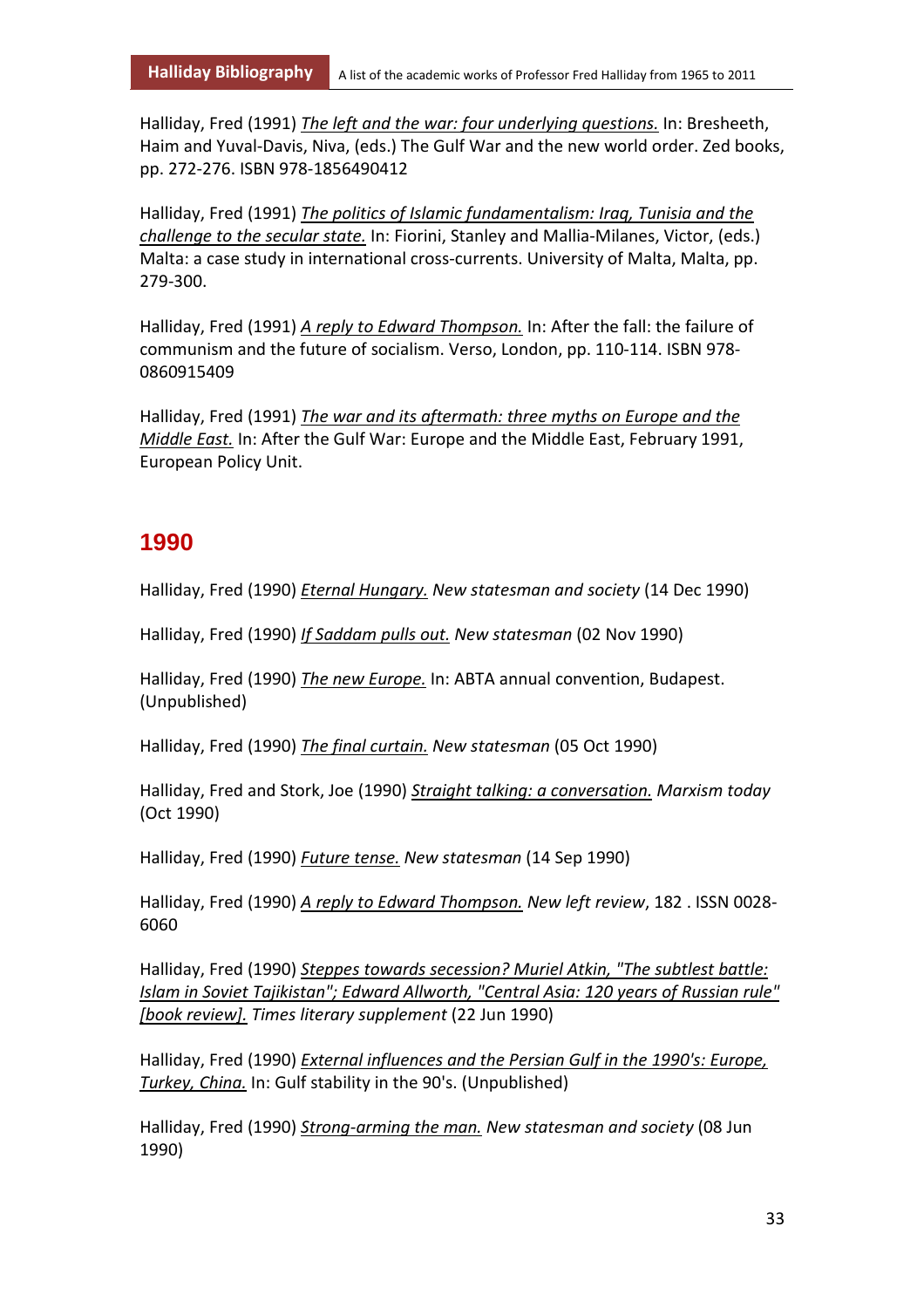Halliday, Fred (1990) *Iraq and its neighbours: the cycles of insecurity. The world today*, 46 (6). pp. 104-106. ISSN 0043-9134

Halliday, Fred (1990) *Britain's bad record on the hostage issue. Guardian* (11 May 1990)

Halliday, Fred (1990) *The beast awakes. New statesman and society* (30 Mar 1990)

Halliday, Fred (1990) *A state based on butchery. Guardian* (16 Mar 1990)

Halliday, Fred (1990) *Decline of the east. Zbigniew Brzezinski, "The grand failure: the birth and death of communism in the twentieth century" [book review]. The Irish times* (17 Feb 1990)

Halliday, Fred (1990) *China and the Middle East: an enigmatic involvement. Arab Affairs* . pp. 18-33.

Halliday, Fred (1990) *Comparative and international politics. Australian journal of political science*, 25 . p. 361. ISSN 1036-1146

Halliday, Fred (1990) *European neutralism and Cold War politics: a harder look.* University of Sheffield.

Halliday, Fred (1990) *The Gulf crisis and international relations: prospects for the medium term.* In: Centre for global energy studies' first round table.

Halliday, Fred (1990) *The Iranian Revolution and great-power politics: components of the first decade.* In: Keddie, Nikki R. and Gasiorowski, M.J., (eds.) Neither east nor west: Iran, the Soviet Union and the United States. Yale university press, New Haven, USA, pp. 246-264. ISBN 9780300046588

Halliday, Fred (1990) *Revolution and foreign policy: the case of South Yemen 1967- 1987.* Cambridge university press, Cambridge. ISBN 0521891647

Halliday, Fred (1990) *Robert E. Harkavy, "Bases abroad: the global foreign military presence" [book review]. [unknown publication]* .

Halliday, Fred (1990) *Roy Allison, "The Soviet Union and the strategy of nonalignment in the third world" [book review]. [unknown publication]* .

Halliday, Fred (1990) *Tunisia's Islamist opposition and the crisis of modernization. MERIP reports* . ISSN 0047-7265

Halliday, Fred (1990) *The crisis of the Arab world: the false answers of Saddam Hussein. New left review*, 184 . ISSN 0028-6060

Halliday, Fred (1990) *The ends of Cold War. New left review* (180). pp. 5-24. ISSN 0028-6060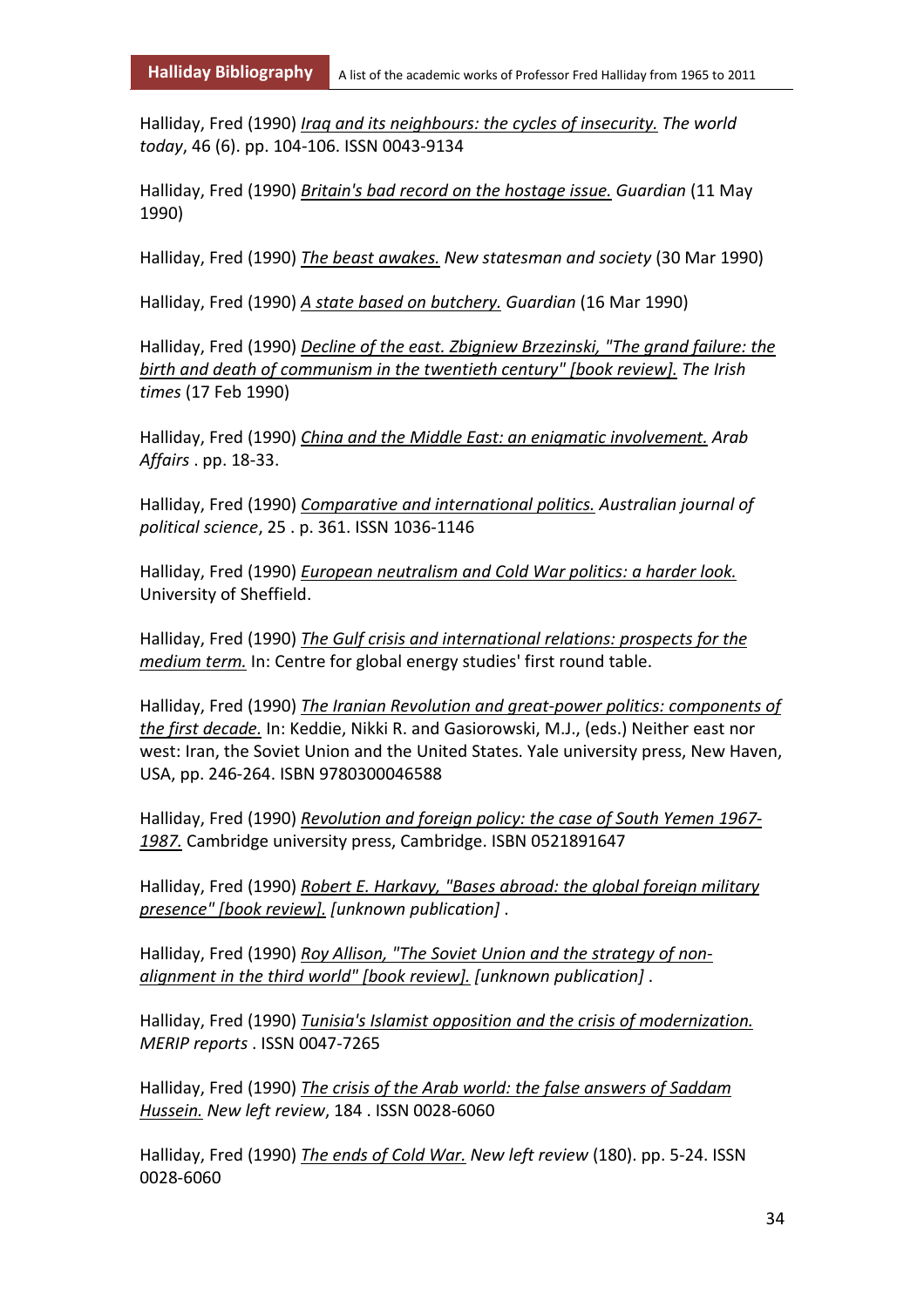Halliday, Fred (1990) *The pertinence of international relations. Political studies*, 38 (3). pp. 502-516. ISSN 0032-3217

Halliday, Fred (1990) *'The sixth great power': on the study of revolution and international relations. Review of international studies*, 16 (3). p. 207. ISSN 1469- 9044

#### **1989**

Halliday, Fred (1989) *The world in the 1980s: notes on the new political culture. The nation* (04 Sep 1989)

Halliday, Fred (1989) *The Kabul quagmire. Marxism today* (Sep 1989)

Halliday, Fred (1989) *Ceasefire deals break out all over but East-West rivalry remains keen. Guardian* (07 Jul 1989)

Halliday, Fred and Molyneux, Maxine (1989) *Secular state wrestles with religion for Tunisian ascendency. Guardian* (26 May 1989)

Halliday, Fred (1989) *The struggle for the migrant soul. Gilles Kepel, "Les banlieues de l'Islam: naissance d'une religion en France"; Tomas Gerhold & Yngve Georg, "The new Islamic presence in western Europe"; Bassam Tibi, "The crisis of modern Islam" [book review]. Times literary supplement* (14 Apr 1989)

Halliday, Fred (1989) *The Shevardnadze shuttle: Moscow's new role in the Middle East. The nation* (20 Mar 1989)

Halliday, Fred (1989) *Mikhail and the Mullahs. Marxism today* (Feb 1989)

Halliday, Fred (1989) *Royal debasements. William Shawcross, "The shah's last ride: the story of the exile, misadventure and death of the Emperor" [book review]. New statesman and society* (20 Jan 1989)

Halliday, Fred (1989) *The combative pursuit of unity. Robert Burrowes, "The Yemen Arab republic: the politics of development"; J. Leigh Douglas, "The Free Yemeni movement 1935-1962"; Tawfiq Dawani, "Jemen: zwischen reisebeschreibung und feldforschung" [book review]. Times literary supplement* (20 Jan 1989)

Halliday, Fred (1989) *Cold war, third world: an essay on Soviet-American relations.* Hutchinson radius, London. ISBN 978-0091757694

Halliday, Fred, ed. (1989) *From Kabul to Managua: Soviet-American relations in the 1980's.* Pantheon. ISBN 978-0679726678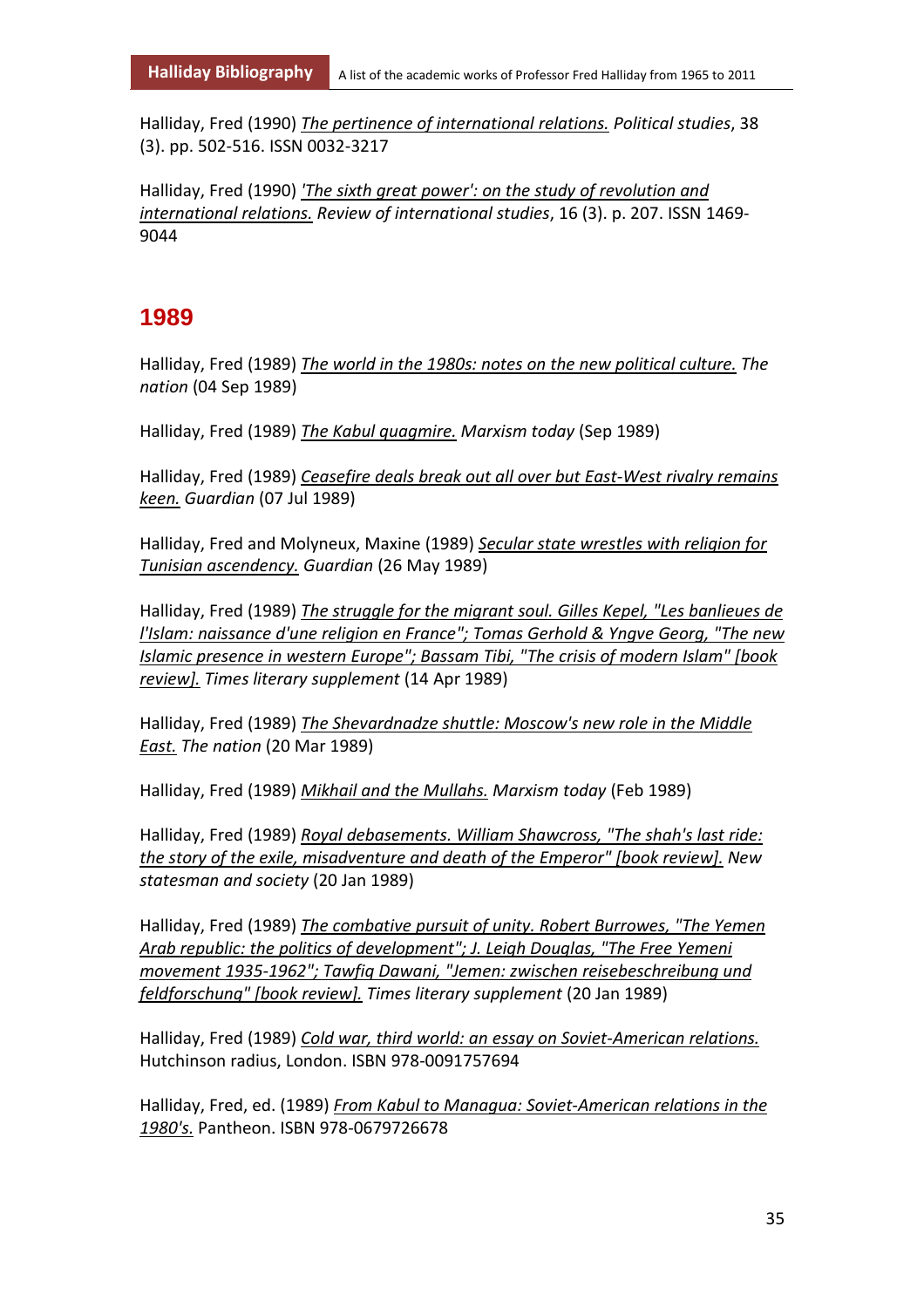Halliday, Fred (1989) *Richard Cottam, "Iran and the United States: a cold war case study" [book review]. International affairs*, 65 (4). p. 749. ISSN 1468-2346

Halliday, Fred (1989) *Superpower relations in transition.* In: Bloomfield, J., (ed.) The Soviet revolution: perestroika in the making. Lawrence & Wishart Ltd., pp. 223-233. ISBN 978-0853157137

Halliday, Fred (1989) *Theorising the international. Economy and society*, 18 (3). pp. 81-84. ISSN 0308-5147

Halliday, Fred (1989) *The politics of Islamic fundamentalism: Iran, Tunisia, and the challenge to the secular state.* In: International colloquium on the history of the central Mediterranean, 13 December 1989, University of Malta. (Unpublished)

#### **1988**

Halliday, Fred (1988) *Iran-Iraq: the uncertainties of peace. The world today* (Oct 1988)

Halliday, Fred (1988) *American disinformation: an ally in US-Soviet rivalry. [unknown publication]* (29 Sep 1988)

Halliday, Fred (1988) *Letter from Dublin. Middle east report* (Sep 1988)

Halliday, Fred (1988) *A good revolutionary pause. New statesman and society* (29 Jul 1988)

Halliday, Fred (1988) *Victims of a partisan American policy in the Gulf. Guardian* (06 Jul 1988)

Halliday, Fred (1988) *Victims of partisan American policy in the Gulf. Guardian* (06 Jul 1988)

Halliday, Fred (1988) *The Ron and Mik show. Marxism today* (Jun 1988)

Halliday, Fred (1988) *Battle for third world continues. [unknown publication]* (27 May 1988)

Halliday, Fred (1988) *US - Soviet ties on summit eve. [unkown publication]* (26 May 1988)

Halliday, Fred (1988) *The legacy of 1968. Interlink* (Apr 1988)

Halliday, Fred (1988) *The great powers and the Middle East. Middle east report*, 18 (151). pp. 3-6. ISSN 0899-2851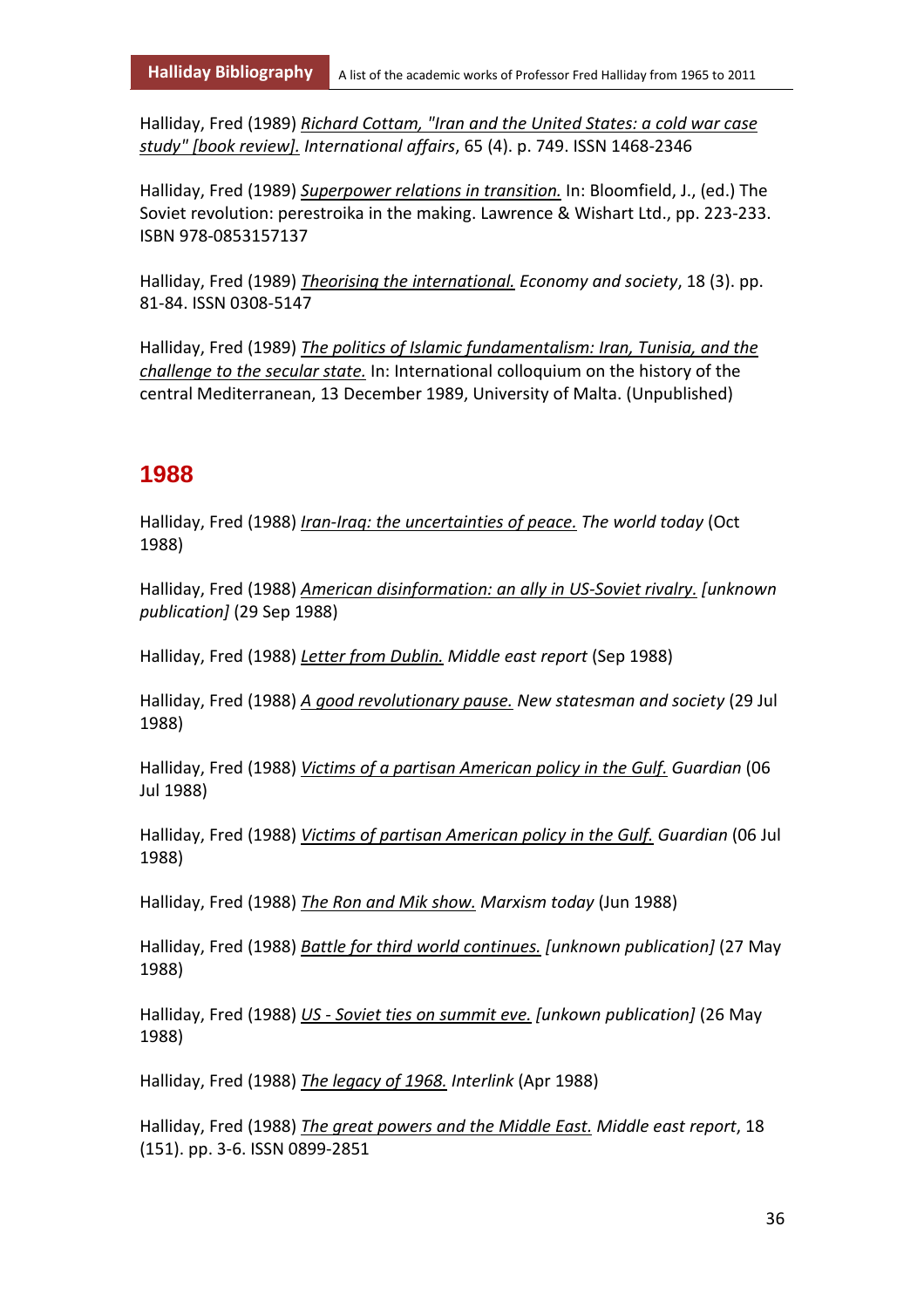Halliday, Fred (1988) *The strange case of Europe's neutrals. END bulletin* (Feb 1988)

Halliday, Fred (1988) *Evan Luard, "The blunted sword: the erosion of military power in the modern world" [book review]. International affairs*, 64 (4). p. 651. ISSN 1468- 2346

Halliday, Fred (1988) *Hidden from international relations: women and the international arena. Millennium: journal of international studies*, 17 (3). pp. 419-428. ISSN 0305-8298

Halliday, Fred (1988) *International security: national and international [RIIA discussion paper no. 7].* In: International economic security: Soviet and British approaches.

Halliday, Fred (1988) *The Iranian revolution: uneven development and religious populism.* In: Halliday, Fred and Alavi, Hamza, (eds.) State and ideology in the Middle East and Pakistan. Macmillan, Basingstoke, pp. 31-63. ISBN 0853457352

Halliday, Fred (1988) *James Bill, "The Eagle and the Lion: The Tragedy of American-Iranian Relations" [book review]. Iranian studies*, 21 (3/4). pp. 145-148. ISSN 0021- 0862

Halliday, Fred (1988) *Mikhail Gorbachev, "Perestroika: new thinking for our country and the world"; Marshall I. Goldman, "Gorbachev's challenge: economic reform in the age of high technology" [book review]. Times literary supplement* (1988)

Halliday, Fred (1988) *Nikki Keddia and Eric Hoogland, "The Iranian revolution and the Islamic republic" [book review]. Iranian studies*, 21 (3/4). pp. 148-150. ISSN 0021- 0862

Halliday, Fred (1988) *North Yemen.* In: Mostyn, Trevor, (ed.) The Cambridge encylopedia of the Middle East and North Africa. Cambridge university press.

Halliday, Fred and Molyneux, Maxine (1988) *Olof Palme and the legacy of Bandung: a balance sheet.* In: Buenor Hadjor, Kofi, (ed.) New perspectives in north-south dialogue: essays in honour of Olof Palme. I.B. Tauris, pp. 157-166. ISBN 978- 1850431053

Halliday, Fred (1988) *The Reagan administration and the Middle East: consolidation or incompetence?* In: Morley, Morris H., (ed.) Crisis and confrontation: Ronald Reagan's foreign policy. Rowman & Littlefield, pp. 219-234. ISBN 0847674320

Halliday, Fred (1988) *Self-reliance in the 1980s: Richard Fagen, Carmen Diana Deere & Jose Luis Coraggio, "Transition and Development: problems of third world socialism". J. Ann Tickner, "Self-reliance versus power politics, the American and Indian experiences in building nation states" [book review]. Monthly review*, 39 . pp. 47-55.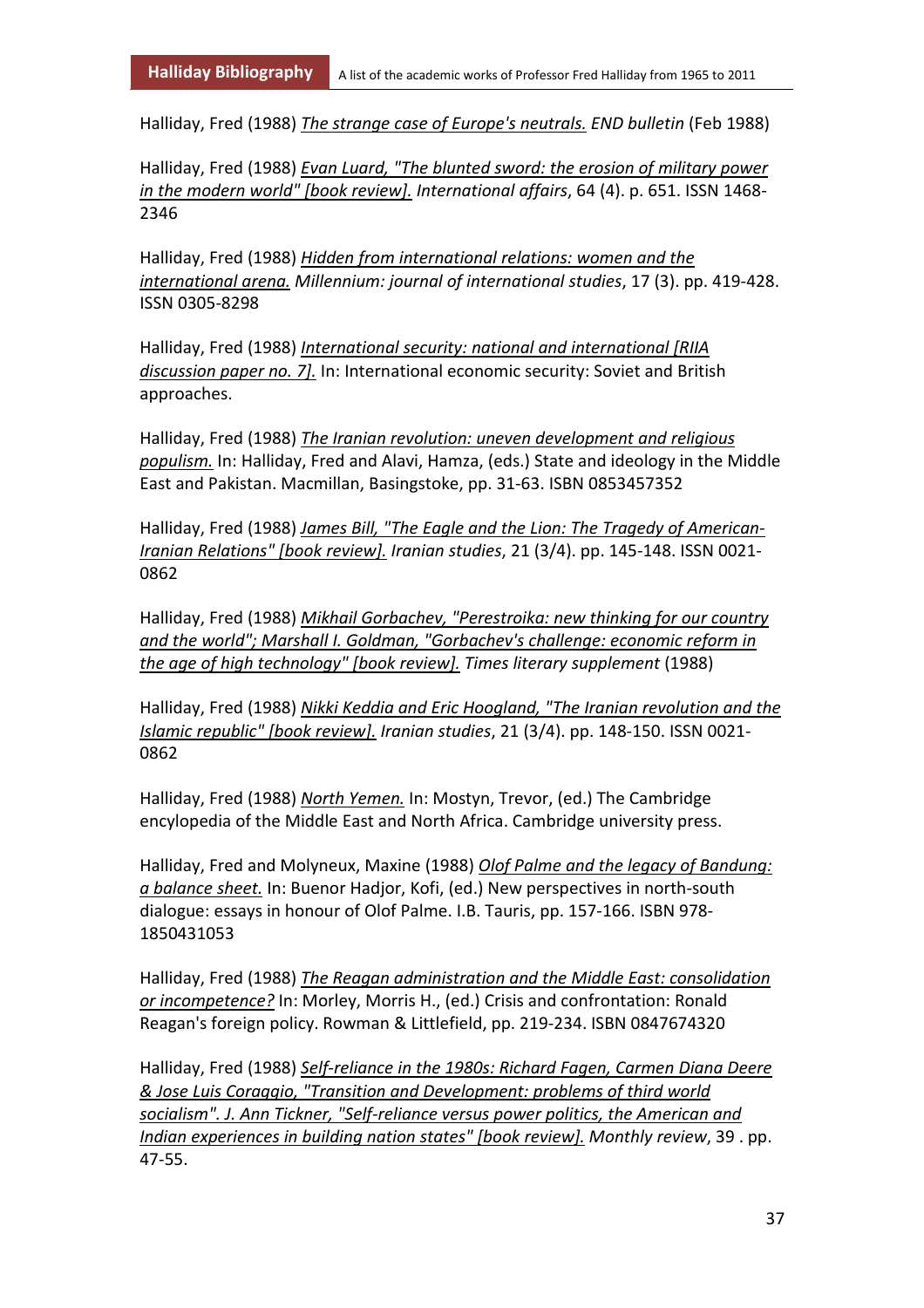Halliday, Fred (1988) *States, discourses, classes: a rejoinder to Suganami, Forbes and Palan. Millennium: journal of international studies*, 17 (1). pp. 77-80. ISSN 0305-8298

Halliday, Fred (1988) *Three concepts of internationalism. International affairs*, 64 (2). pp. 187-198. ISSN 1468-2346

Halliday, Fred (1988) *The impact of Soviet policy in the Middle East.* In: Shearman, Peter and Williams, Phil, (eds.) The superpowers, Central America and the Middle East. Brassey's defence publishers, London, UK, pp. 155-170. ISBN 0080358144

### **1987**

Halliday, Fred (1987) *Europe's new dilemma: a crisis of neutralism. [unknown publication]* (14 Dec 1987)

Halliday, Fred (1987) *Social imperialism.* [draft text]. (Unpublished)

Halliday, Fred (1987) *The Gorbachev era: Moscow on the move. Marxism today* (Nov 1987)

Halliday, Fred (1987) *As Gorbachev consolidates economy remains key factor. [unknown publication]* (23 Oct 1987)

Halliday, Fred (1987) *Cold War II: truce or new detente? [unknown publication]* (Oct 1987) (Unpublished)

Halliday, Fred (1987) *Turning point in the Persian Gulf. [unknown publication]* (21 Sep 1987)

Halliday, Fred (1987) *Fallout from Fez. New statesman* (17 Sep 1987)

Halliday, Fred (1987) *Gulf gamble. Marxism today* (Jul 1987)

Halliday, Fred (1987) *Friends of the people. Doris Lessing, "The wind blows away our words"; Peregrine Hodson, "Under a sickle moon: a journey through Afghanistan" [book review]. New society* (15 May 1987)

Halliday, Fred (1987) *Gulf war reaches crucial stage. END journal of nuclear disarmament* (May 1987)

Halliday, Fred (1987) *1967 and the consequences of catastrophe. MERIP reports* (28 Apr 1987)

Halliday, Fred (1987) *Everyday life in Cuba. Peter Marshall, "Cuba libre: breaking the chains?"; Fidel Castro, "Nothing can stop the course of history" [book review]. New society* (20 Mar 1987)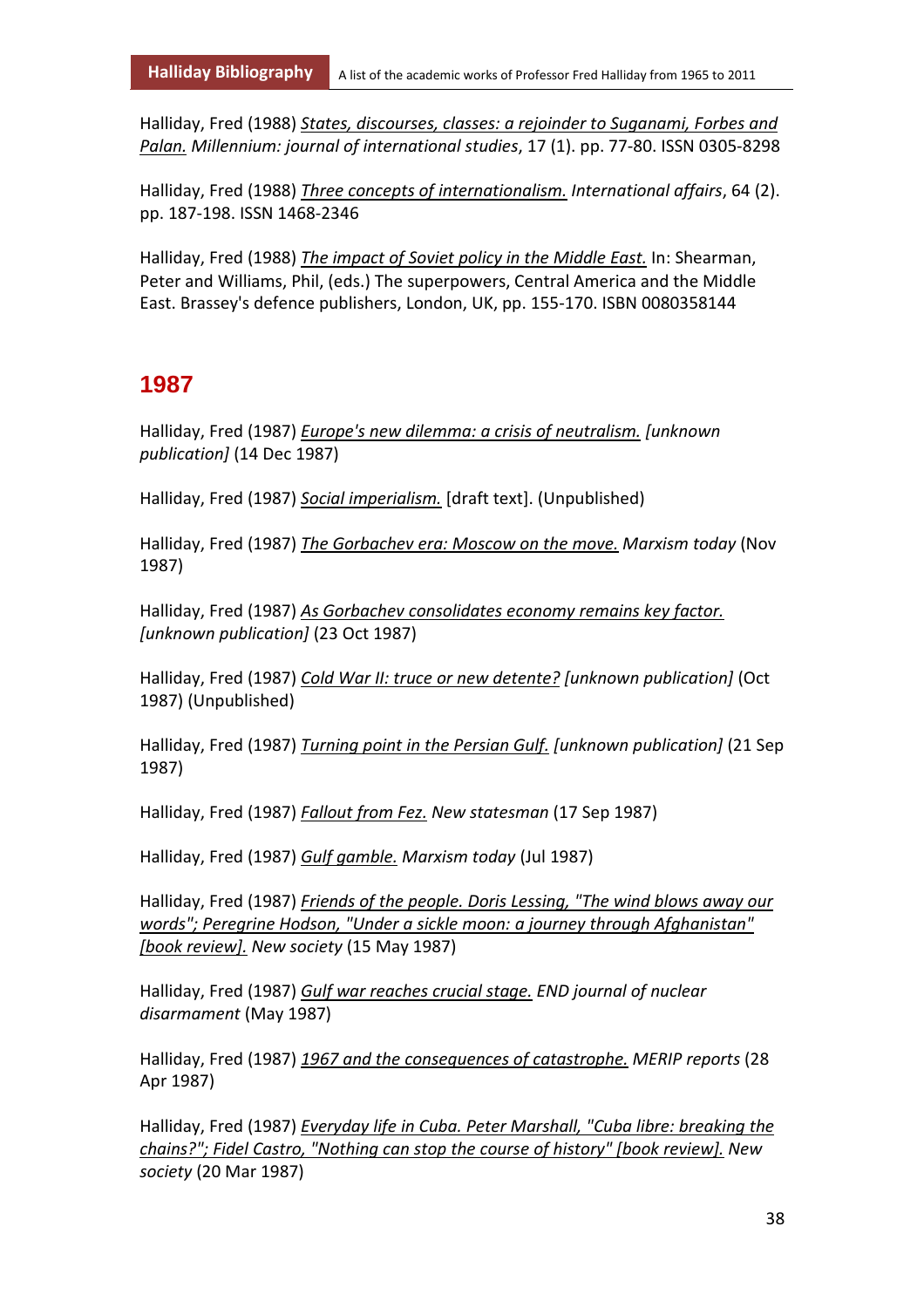Halliday, Fred (1987) *Crucial phase in Gulf War: consequences of an Iranian victory. [unknown publication]* (20 Feb 1987)

Halliday, Fred (1987) *Reagan's doctrine of deceit. Guardian third world review* (13 Feb 1987)

Halliday, Fred (1987) *Iran's grand strategy: undermining Iraqi regime. [unknown publication]* (20 Jan 1987)

Halliday, Fred (1987) *The cult of the gun. Marxism today* (Jan 1987)

Halliday, Fred (1987) *Alan Sked and international relations: a note. Millennium: journal of international studies*, 16 (2). pp. 263-264. ISSN 0305-8298

Halliday, Fred (1987) *Beyond Irangate: the Reagan doctrine and the third world.* Transnational Institute.

Halliday, Fred (1987) *Gorbachev and the "Arab syndrome": Soviet policy in the Middle East. World policy journal*, 4 (3). pp. 415-442. ISSN 0740-2775

Halliday, Fred (1987) *The Iranian revolution and its implications. New left review* (166). pp. 29-38. ISSN 0028-6060

Halliday, Fred (1987) *'Islam' and Soviet foreign policy. Arab studies quarterly*, 9 (3). pp. 217-233.

Halliday, Fred (1987) *'Islam' and Soviet foreign policy. Journal of communist studies and transition politics*, 3 (1). pp. 37-54. ISSN 1352-3279

Halliday, Fred (1987) *"Kurzbibliographie: die beziehungen der bundesrepublik deutsch-land und der vereingten staaten von Amerika zu Israel" [book review]. Bulletin (British journal of Middle Eastern studies)*, 14 (2). pp. 239-240.

Halliday, Fred (1987) *The Middle East in international perspective: problems of analysis.* In: Bush, Ray and Johnston, Gordon and Coates, David, (eds.) The world order: socialist perspectives. Polity, Cambridge, pp. 202-220. ISBN 0745600298

Halliday, Fred (1987) *The Middle East, Afghanistan and the Gulf in Soviet perception.* In: Sheer, J., (ed.) RUSI, (corp. ed.) Soviet power: the continuing challenge. Macmillan, pp. 198-210.

Halliday, Fred (1987) *News management and counter-insurgency: the case of Oman.* In: Seaton, Jean and Pimlott, Ben, (eds.) The media in British politics. Avebury, Aldershot, UK. ISBN 9781855210608

Halliday, Fred (1987) *State and society in international relations: a second agenda. Millennium: journal of international studies*, 16 (2). pp. 215-230. ISSN 0305-8298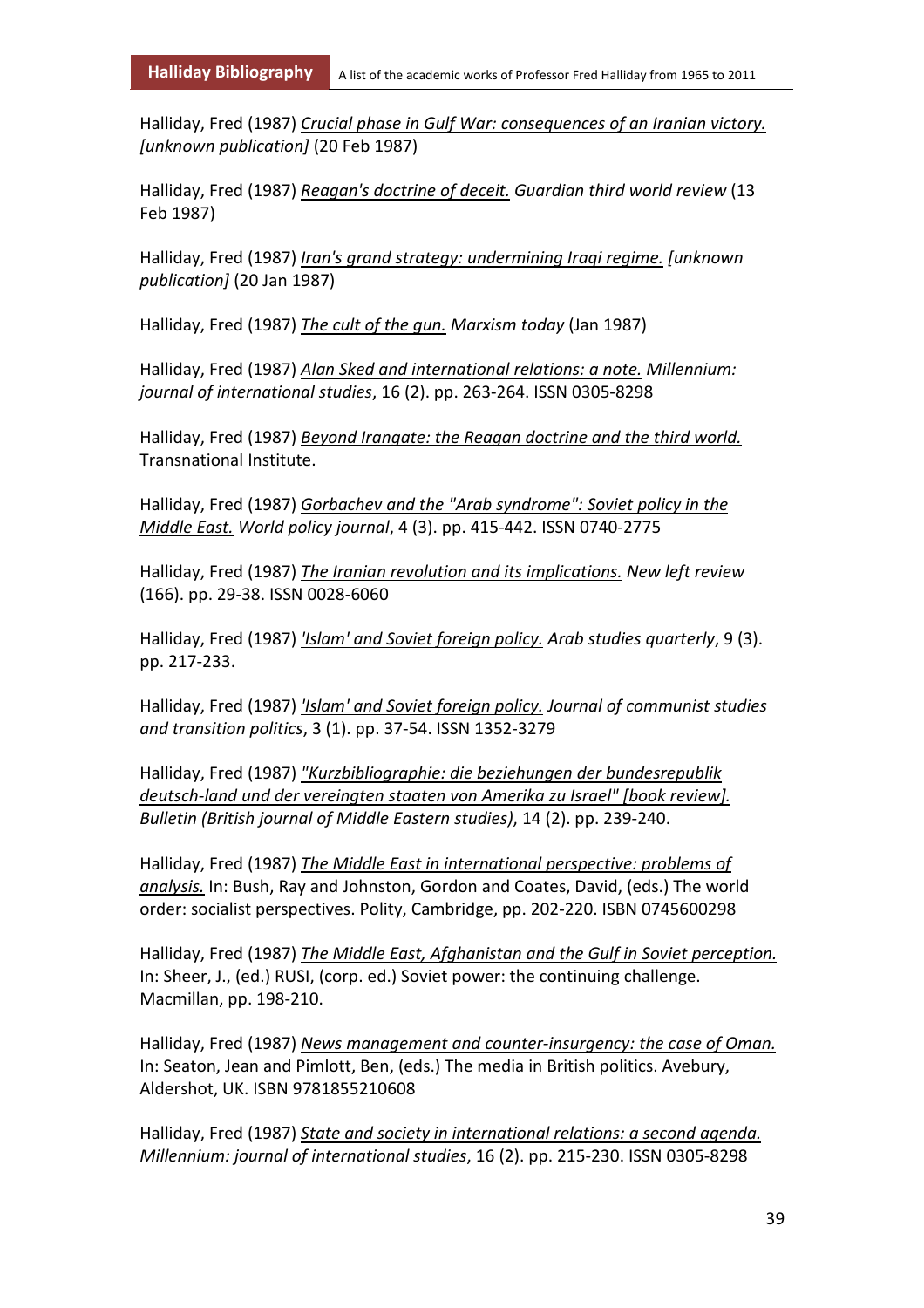Halliday, Fred (1987) *Terrorism in historical perspective. Arab studies quarterly*, 9 (2). pp. 139-149.

Halliday, Fred (1987) *Vigilantism in international relations: Kubalkova, Cruickshank and Marxist theory. Review of international studies*, 13 (3). pp. 163-176. ISSN 1469- 9044

Halliday, Fred (1987) *Walter Laqueur, "World of secrets: the uses and limits of intelligence" [book review]. Millennium: journal of international studies*, 16 (3). pp. 566-568. ISSN 0305-8298

Halliday, Fred and Chomsky, Noam (1987) *The new Cold War.* In: Bourne, Bill and Eichler, Udi and Herman, David, (eds.) Modernity & its discontents: voices from the Channel 4 television series. Spokesman in association with Hobo Press, Nottingham, UK, pp. 65-84. ISBN 9780851244822

#### **1986**

Halliday, Fred (1986) *Negotiations on Afghanistan: hopes and realities. The Times of India* (01 Dec 1986)

Halliday, Fred (1986) *Images of Iran. Middle East report* . pp. 39-41. ISSN 0899-2851

Halliday, Fred (1986) *No achievement by Reagan in six years. The Times of India* (29 Sep 1986)

Halliday, Fred (1986) *Ryszard Kapuscinski, "Shah of shahs" [book review]. Middle east report* . p. 43. ISSN 0899-2851

Halliday, Fred (1986) *The other Irans. Roy Mottahedeh, "The mantle of the Prophet: learning and power in modern Iran"; Donne Raffat, "The prison papers of Bozorg Alavi: a literary odyssey"; Haleh Afshar, "Iran: a revolution in turmoil"; Barry M. Rosen, "Iran since the revolution: internal dynamics, regional conflict and the superpowers"; Robin Wright, "Sacred rage: the crusade of modern Islam"; I.P. Petrushevsky, "Islam in Iran" [book review]. Times literary supplement* (20 Jun 1986)

Halliday, Fred (1986) *Aghanistan briefing.* Oxford analytica.

Halliday, Fred (1986) *An Irish history of Israel. Financial guardian* (29 May 1986)

Halliday, Fred (1986) *Libyan distractions. Marxism today* (May 1986)

Halliday, Fred (1986) *Review essay: Iran and the Reagan Doctrine. Middle east report* (140). pp. 31-35. ISSN 0899-2851

Halliday, Fred (1986) *Civil war in south Yemen. [unknown publication]* (10 Mar 1986)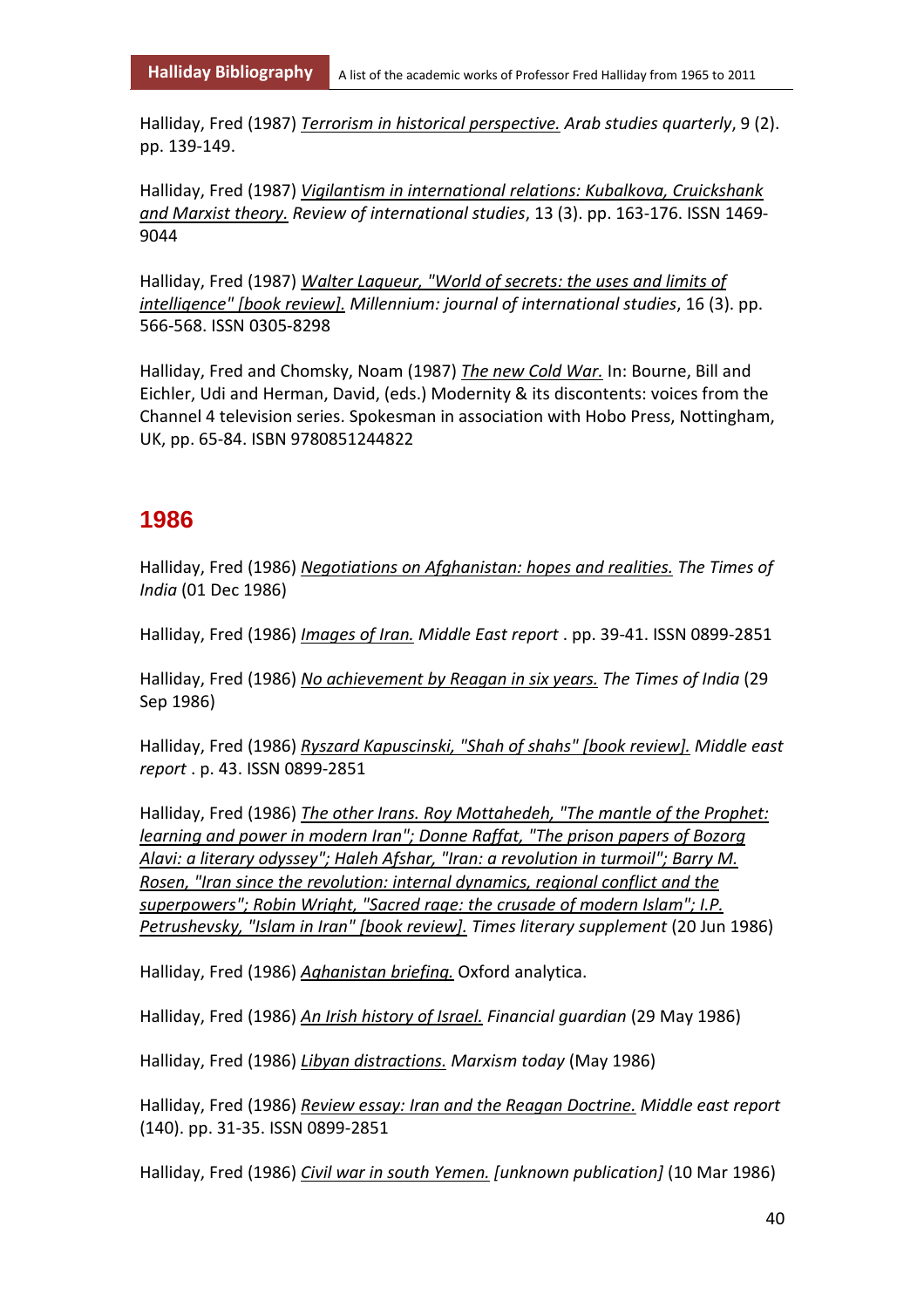Halliday, Fred (1986) *Shootout in Yemen. The nation* (08 Mar 1986)

Halliday, Fred (1986) *Catastrophe in south Yemen: a preliminary assessment. Middle east report* (Mar 1986)

Halliday, Fred (1986) *Soviet-Iranian relations: an overview. [unknown publication]* (Feb 1986) (Unpublished)

Halliday, Fred (1986) *USSR likely to gain ground. The Times of India* (10 Jan 1986)

Halliday, Fred (1986) *The superpower conflict: third world holds the key. The Times of India* (09 Jan 1986)

Halliday, Fred (1986) *Giorgio Vercellin, "Crime de silence et crime de tapage: panorama des lectures sur l'Afghanistan contemporain" [book review]. MERIP reports* . ISSN 0047-7265

Halliday, Fred (1986) *Iran monitoring monograph.* [unknown publisher].

Halliday, Fred (1986) *Iranian foreign policy since 1979: internationalism and nationalism in the Islamic Revolution.* In: Cole, Juan R.I. and Keddie, Nikki R., (eds.) Shi'ism and social protest. Yale university press, New Haven, pp. 88-107. ISBN 0300035535

Halliday, Fred (1986) *Pakistan and the Arab world: a changing relationship. [unknown publication]* (1986) (Unpublished)

Halliday, Fred and Molyneux, Maxine (1986) *Soviet Azerbaijan in the 1980s. Middle east report*, 16 (1). pp. 31-34. ISSN 0899-2851

Halliday, Fred and Molyneux, Maxine (1986) *The Soviet Union and the Ethiopian revolution. Third world affairs* .

Halliday, Fred (1986) *Soviet-Iranian relations. vierteljahres berichte [Problems of international cooperation]* (104). pp. 135-142.

Halliday, Fred (1986) *The tragedy in South Yemen. Labour focus on Eastern Europe* (1986)

### **1985**

Halliday, Fred (1985) *Fireside chat that doused the 3rd world. New statesman* (20 Dec 1985)

Halliday, Fred (1985) *Consolidation of rival alliances. The Times of India* (09 Nov 1985)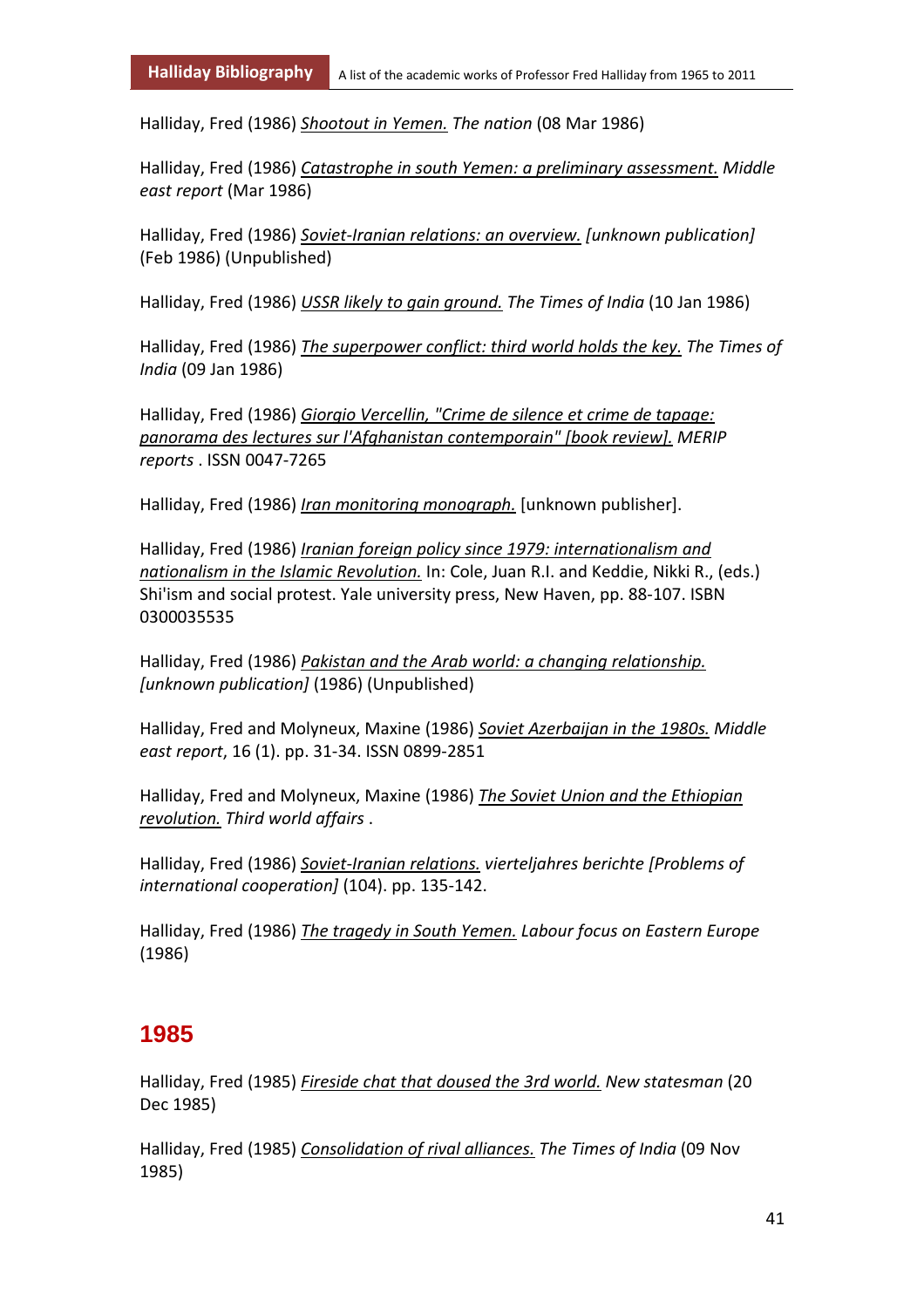Halliday, Fred (1985) *US-USSR balance on eve of summit. The Times of India* (08 Nov 1985)

Halliday, Fred (1985) *The cold war takes to the air waves. Tribune* (01 Nov 1985)

Halliday, Fred (1985) *Cold front in Geneva. New socialist* (Nov 1985)

Halliday, Fred (1985) *Managing the news in the east and west. In these times* (02 Oct 1985)

Halliday, Fred (1985) *Far Eastern reflections. Ben Kiernan, "How Pol Pot came to power"; Gilbert Rozman, "Criticisms of China" [book review]. New Statesman* (02 Aug 1985)

Halliday, Fred (1985) *Guerilla warfare: rebirth in the '80s. The Times of India* (10 Jul 1985)

Halliday, Fred (1985) *Anwar Sadat, "Those I have known" [book review]. New society* (05 Jul 1985)

Halliday, Fred (1985) *The old bruiser goes the distance: Denis Healey, "Labour and a world society" [book review]. New socialist* (Jul 1985)

Halliday, Fred (1985) *Guerilla warfare is now being turned against revolutionaries. In these times* (26 Jun 1985)

Halliday, Fred (1985) *Jimmy Carter, "The blood of Abraham: insights into the Middle East" [book review]. New society* (30 May 1985)

Halliday, Fred (1985) *Gulf war persists. In these times* (10 Apr 1985)

Halliday, Fred (1985) *New mask for the Ayatollah. New statesman* (05 Apr 1985)

Halliday, Fred (1985) *A war that drags on and on. The Times of India* (04 Apr 1985)

Halliday, Fred (1985) *Stable state. Shaul Bakhash, "The reign of the Ayatollahs: Iran and the Islamic revolution"; Dilip Hiro, "Iran under the Ayatollahs" [book review]. New society* (07 Feb 1985)

Halliday, Fred (1985) *The Arabian peninsula opposition movements. MERIP reports*, 15 (2). pp. 13-19. ISSN 0047-7265

Halliday, Fred (1985) *North Yemen today. MERIP reports*, 15 (2). pp. 3-9. ISSN 0047- 7265

Halliday, Fred (1985) *Christine Moss Helms, "Iraq: eastern flank of the Arab world" [book review]. International affairs*, 61 (4). pp. 715-716. ISSN 1468-2346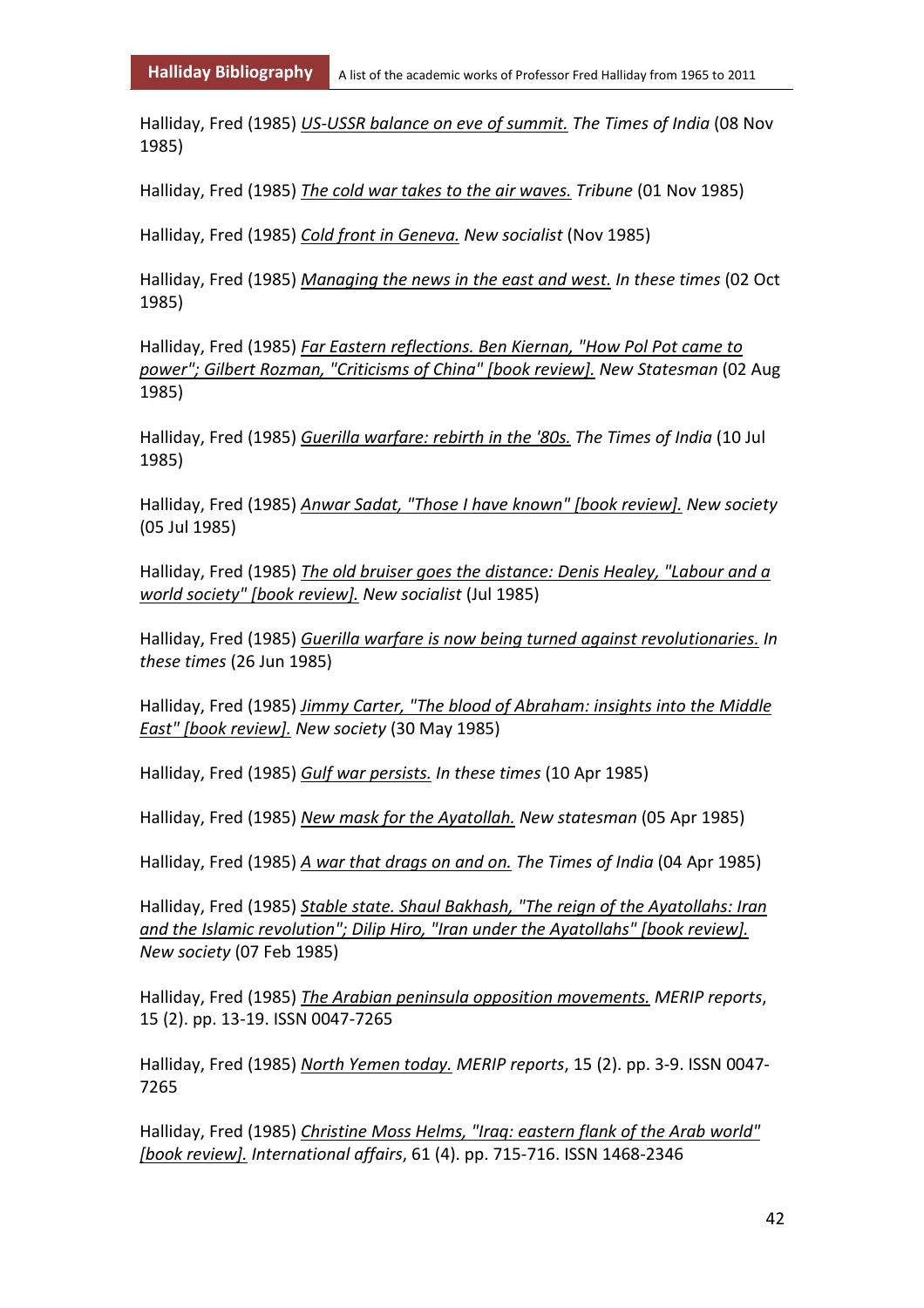Halliday, Fred (1985) *East-west conflict and the Horn of Africa. vierteljahresberichte* (100). pp. 199-206.

Halliday, Fred (1985) *Global conflict and regional sub-systems: the case of Afghanistan and the Gulf.* In: Lawless, R., (ed.) Foreign policy issues in the Middle East: Afghanistan - Iraq - Turkey - Morocco. Centre for Middle Eastern and Islamic Studies, University of Durham.

Halliday, Fred (1985) *Global conflict and regional sub-systems: the case of Afghanistan and the Gulf.* In: Foreign policy issues in the Middle East, 17-19 December 1984, Hatfield College, Durham University.

Halliday, Fred (1985) *Soviet foreign policy.* In: Holden, Gerard, (ed.) The second superpower: the arms race and the Soviet Union. CND publications, London, pp. 13- 19. ISBN 978-0907321163

Halliday, Fred and Molyneux, Maxine (1985) *Thirty years after Bandung. Mainstream*, 23 (35). p. 15.

Halliday, Fred (1985) *A 'crisis' of international relations? International relations*, 8 (4). pp. 407-412. ISSN 0047-1178

Halliday, Fred (1985) *The maturing of the non-aligned: perspectives from New Delhi. Third world affairs* . pp. 37-53.

#### **1984**

Halliday, Fred (1984) *Red hope: Isaac Deutscher, "Marxism, wars and revolutions"; Isaac Deutscher, "The great purges" [book review]. New statesman and society* (21 Dec 1984)

Halliday, Fred (1984) *A lovely piece of real estate. Report on the Americas* (Nov 1984)

Halliday, Fred (1984) *A chill wind in Moscow. Tribune* (07 Sep 1984)

Halliday, Fred (1984) *Marx was human. Peter Worsley, "The three worlds: culture and world development"; Teodor Shanin, "Late Marx and the Russian road" [book review]. New society* (26 Jul 1984)

Halliday, Fred (1984) *The Soviet Union and the Middle East: report on a visit to the USSR.* [draft text]. (Unpublished)

Halliday, Fred (1984) *The determinant of the revolution in South Yemen.* In: The national democratic revolution colloquium: The democratic Yemen experience, 11 February 1984, Aden.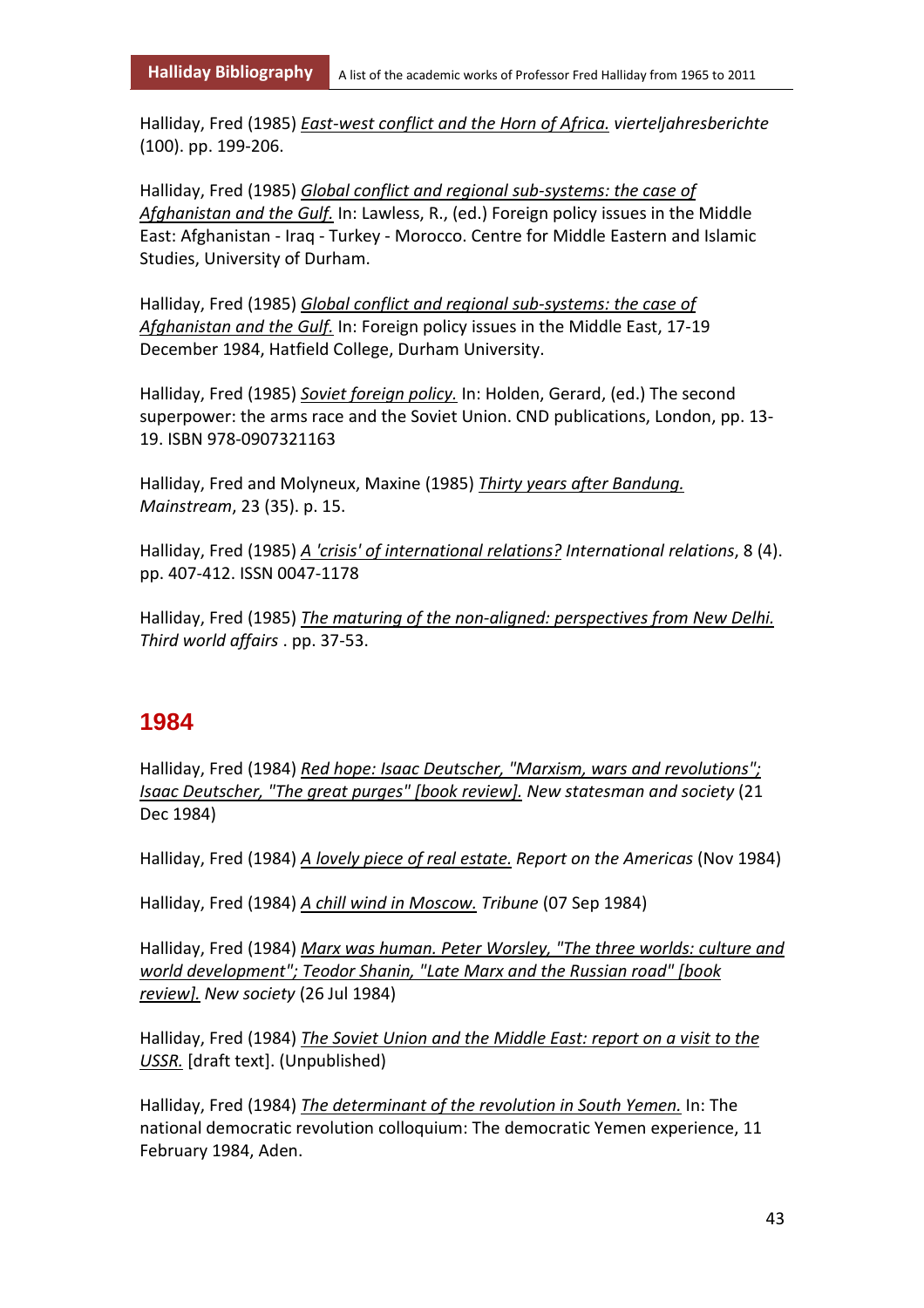Halliday, Fred (1984) *Chernenko's inheritance: the parameters of Soviet foreign policy. Millennium: journal of international studies*, 13 (1). pp. 27-44. ISSN 0305-8298

Halliday, Fred (1984) *Hossein Bashiriyeh, "The state and revolution in Iran, 1962-82" [book review]. International affairs*, 61 (1). pp. 171-172. ISSN 1468-2346

Halliday, Fred (1984) *The Middle East, Afghanistan and the Gulf in Soviet perception. RUSI journal*, 129 (4). pp. 13-18. ISSN 0307-1847

Halliday, Fred (1984) *The Reagan administration and the Middle East. Atlantic quarterly* . pp. 219-234.

Halliday, Fred (1984) *The USSR and the Red Sea: Moscow's 'Panama canal'.* In: Farid, Abdel Majid, (ed.) Arab research centre, (corp. ed.) The Red Sea. Croom helm, pp. 123-136. ISBN 0709905432

Halliday, Fred (1984) *The Yemens: conflict and coexistence. The world today*, 40 (8-9). pp. 355-362. ISSN 0043-9134

Halliday, Fred (1984) *An ambiguous turning point: Grenada and its aftermath. NACLA report on the Americas*, 18 (6). pp. 20-31.

Halliday, Fred (1984) *The new imperialist politics. New left review* (147). pp. 76-83. ISSN 0028-6060

#### **1983**

Halliday, Fred (1983) *Iran's revolution turns sour. Marxism today* (Dec 1983)

Halliday, Fred (1983) *Nightmare in the sun: Fred Halliday on the torture of Lebanon. Guardian* (08 Sep 1983)

Halliday, Fred (1983) *Cold War in the Caribbean. New left review*, 141 . pp. 5-22. ISSN 0028-6060

Halliday, Fred (1983) *Imperialism and the Middle East. MERIP reports*, 13 (7). pp. 19- 22. ISSN 0047-7265

Halliday, Fred (1983) *Himalayan hopes, tropical thaw. The times* (07 Jun 1983)

Halliday, Fred (1983) *Sabra thrust [book review]. Guardian* (27 May 1983)

Halliday, Fred (1983) *Russian gamble may succeed. The Times of India* (20 May 1983)

Halliday, Fred and Molyneux, Maxine (1983) *Political ideas: Marxism's third life. New statesman and society* (11 Mar 1983)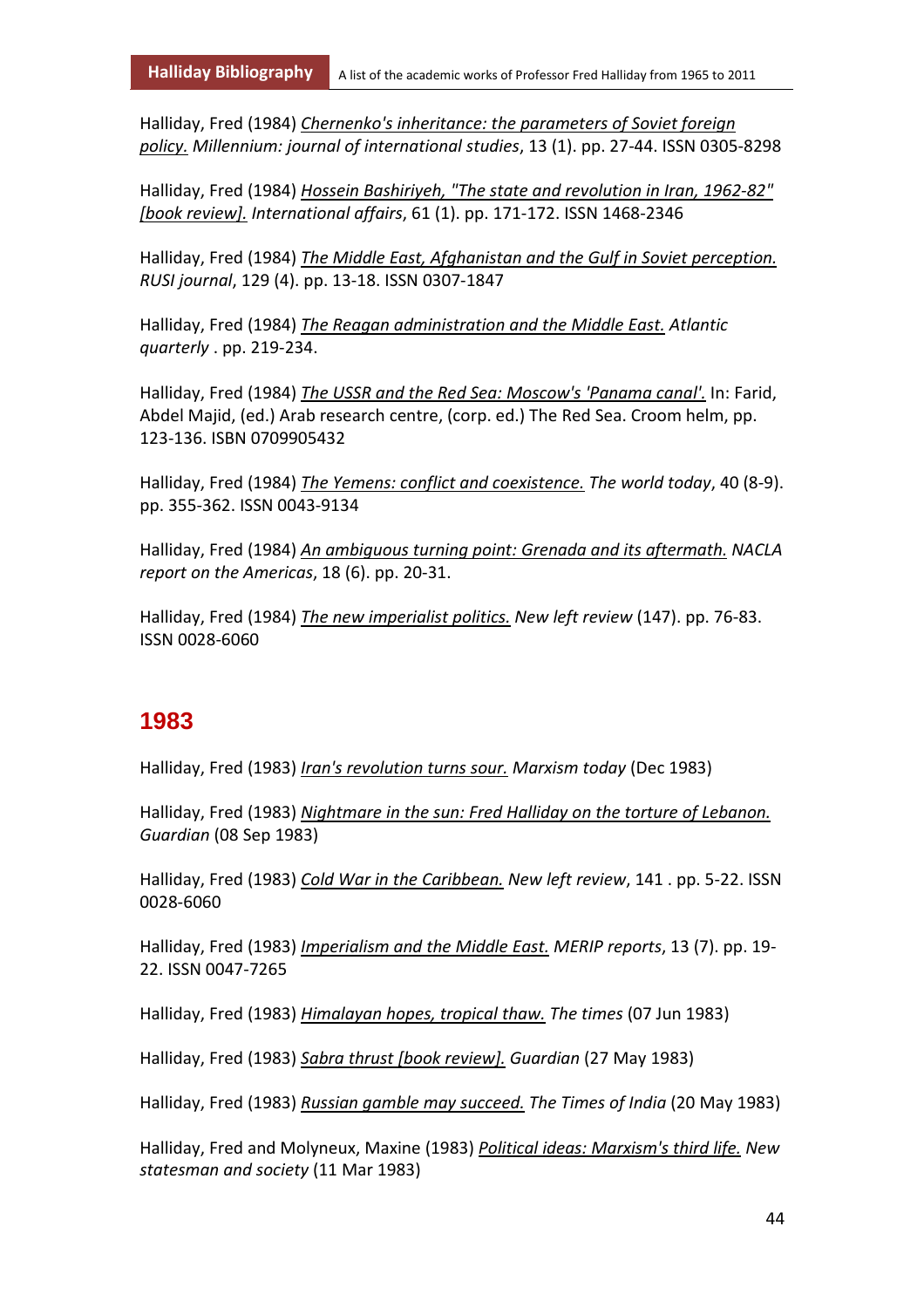Halliday, Fred (1983) *Year IV of the Islamic republic. MERIP reports* . ISSN 0047-7265

Halliday, Fred (1983) *Patterns of Soviet policy.* In: Friedman, John S., (ed.) First harvest: the Institute for Policy Studies, 1963-83. Grove press inc., New York, USA, pp. 163-169. ISBN 0394624912

Halliday, Fred (1983) *The Soviet Union and the Horn of Africa.* In: Horn of Africa: from "scramble for Africa" to east west conflict, March, Bonn, Germany.

Halliday, Fred (1983) *Third tragedy of Iranian communism.* [draft text]. (Unpublished)

Halliday, Fred (1983) *The making of the second Cold War.* Verso.

Halliday, Fred (1983) *The new Cold War. Bulletin of peace proposals*, 14 (2). pp. 125- 129. ISSN 0007-5035

Halliday, Fred (1983) *The new cold war and the third world.* In: Patriot/link international seminar on 'peaceful coexistence', 12 August 1983, New Delhi. (Unpublished)

# **1982**

Halliday, Fred (1982) *Initiative now with the USSR. Labour weekly* (03 Dec 1982)

Halliday, Fred (1982) *Dirty hands of superpowers in the Middle East. END bulletin* (Dec 1982)

Halliday, Fred (1982) *The world and Yuri Andropov. Labour weekly* (26 Nov 1982)

Halliday, Fred (1982) *The gospel according to JC: Jimmy Carter, "Keeping faith: memoirs of a President"; Hamilton Jordan, "Crisis: the last year of the Carter Presidency" [book review]. New society* (25 Nov 1982)

Halliday, Fred (1982) *Cold war triangle: Noam Chomsky, Jonathan Steele & John Gittings, "Superpowers in collision: the new cold war" [book review]. New society* (18 Nov 1982)

Halliday, Fred (1982) *The Horn of Africa in the field of tension of international politics.* In: Horn of Africa conference. (Unpublished)

Halliday, Fred (1982) *Why Moscow feels unloved. Monitor* (Oct 1982)

Halliday, Fred (1982) *The Soviet Union is waiting for 1984. In these times* (22 Sep 1982)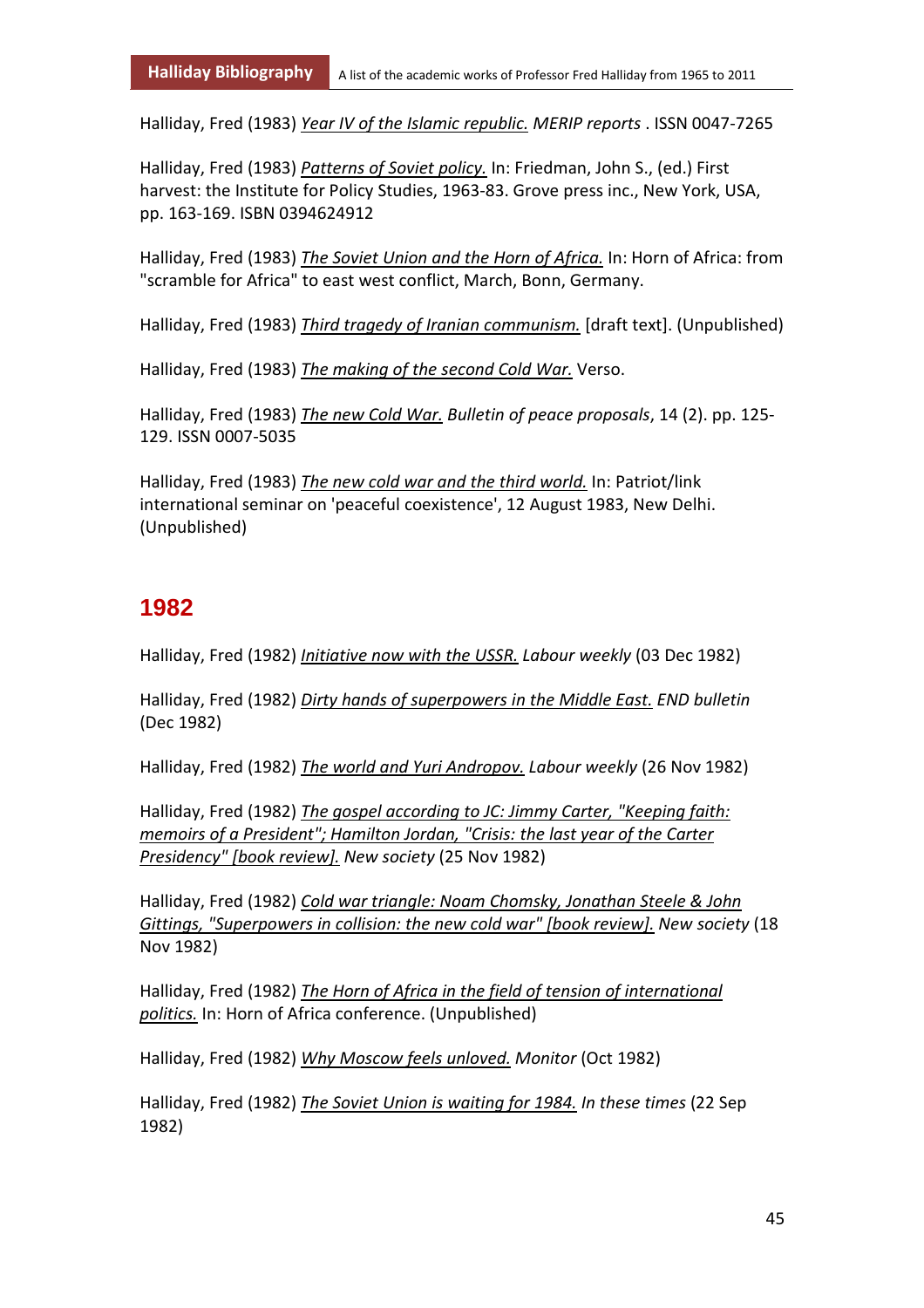Halliday, Fred (1982) *Ghotzbadegh, victim of Iran's purge politics. Guardian* (17 Sep 1982)

Halliday, Fred (1982) *Public backing for Soviet line on arms. Labour weekly* (03 Sep 1982)

Halliday, Fred (1982) *The Reagan administration and the Middle East.* In: Labour party Middle East sub-committee. (Unpublished)

Halliday, Fred (1982) *Soviet Union plays it cool. Labour weekly* (27 Aug 1982)

Halliday, Fred (1982) *Soviet view of the US: Moscow prepared to wait. The Times of India* (26 Aug 1982)

Halliday, Fred (1982) *His master's voice: Imam Khomeini, "Islam and revolution: writings and declarations"; People's Mojahedin Organisation of Iran, "At war with humanity: a report on the human rights record of the Khomeini regime" [book review]. New society* (12 Aug 1982)

Halliday, Fred (1982) *Moscow's preference for reliable partners. Guardian* (03 Aug 1982)

Halliday, Fred (1982) *For Moscow, the worry is Iran and Iraq, not Lebanon. Los Angeles times* (01 Aug 1982)

Halliday, Fred (1982) *Arms for the Middle East: the politics of demand and supply. Monitor* (Aug 1982)

Halliday, Fred (1982) *US-Arab collusion: interview with Fred Halliday. Flame magazine* (Aug 1982)

Halliday, Fred (1982) *Moscow and the Arabs. Los Angeles times* (29 Jul 1982) (Unpublished)

Halliday, Fred (1982) *Travelling westwards with closed minds. Bernard Lewis, "The Muslim discovery of Europe" [book review]. Guardian books* (29 Jul 1982)

Halliday, Fred (1982) *The Soviet Union and the Middle East: report on a visit to Moscow. [unknown publication]* (Jul 1982) (Unpublished)

Halliday, Fred (1982) *Khomeini wins a third victory in Iraq. In these times* (16 Jun 1982)

Halliday, Fred (1982) *Founding moment: Victor Rothwell, "Britain and the cold war 1941-1947" [book review]. New statesman and society* (04 Jun 1982)

Halliday, Fred (1982) *Iran's greatest triumph. Labour weekly* (04 Jun 1982)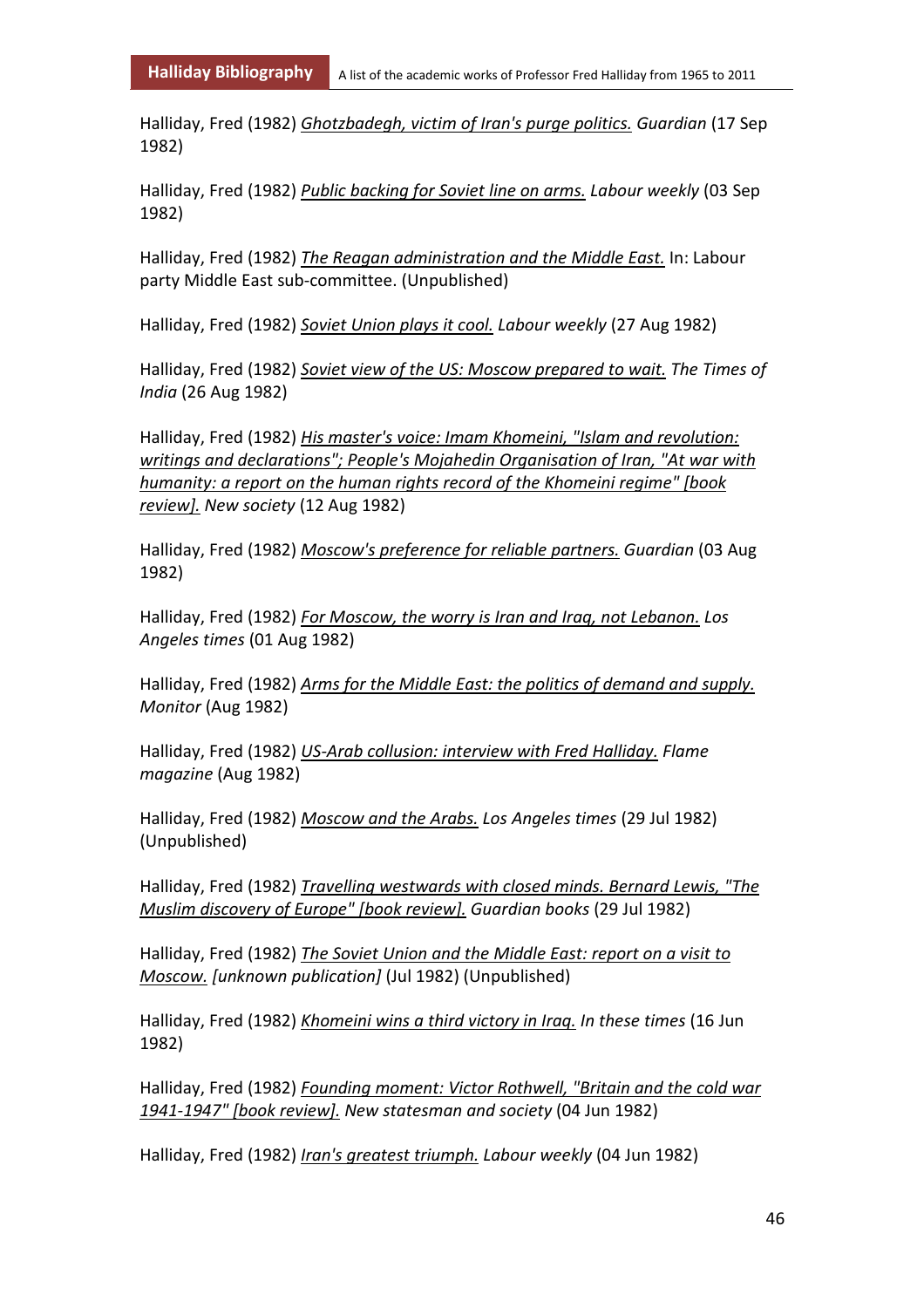Halliday, Fred (1982) *The war for Islamic leadership. New statesman* (04 Jun 1982)

Halliday, Fred (1982) *A symbolic affair: Pierre Salinger, "America held hostage: the secret negotiations" [book review]. New society* (20 May 1982)

Halliday, Fred (1982) *Secret policeman to undermine Nicaragua. New statesman* (14 May 1982)

Halliday, Fred (1982) *Reagan's real Caribbean policy. New statesman* (06 May 1982)

Halliday, Fred (1982) *Persia deserves better: Nikki Keddie, "Roots of revolution: an interpretive history of modern Iran"; Kate Millett, "Going to Iran" [book review]. The nation* (17 Apr 1982)

Halliday, Fred (1982) *Bad news for Reagan. Labour weekly* (16 Apr 1982)

Halliday, Fred (1982) *Along the 'arc of instability'. The nation* (10 Apr 1982)

Halliday, Fred (1982) *Toppling satanic banners. New statesman* (09 Apr 1982)

Halliday, Fred (1982) *US supporting weak regimes. [unknown publication]* (03 Apr 1982)

Halliday, Fred (1982) *Soliphism in the grand manner. Henry Kissinger, "Years of upheaval" [book review]. New society* (01 Apr 1982)

Halliday, Fred (1982) *Can Aden come in from the cold? Monitor* (Apr 1982)

Halliday, Fred (1982) *US turns to Nicaragua. Labour weekly* (26 Mar 1982)

Halliday, Fred (1982) *Political shifts in S.W. Asia: USSR in stronger position. The Times of India* (23 Mar 1982)

Halliday, Fred (1982) *Despite gaffes US has a foreign policy. The Times of India* (09 Mar 1982)

Halliday, Fred (1982) *The casual cold warriors. Labour weekly* (05 Mar 1982)

Halliday, Fred (1982) *The Bahai of Iran. [unknown publication]* (01 Mar 1982) (Unpublished)

Halliday, Fred (1982) *Year three of the Iranian revolution. MERIP reports* (Mar 1982)

Halliday, Fred (1982) *Afrocommunism: themes and variations. David and Marina Ottaway, "Afrocommunism"; Robert Donaldson, "The Soviet Union in the third world: successes and failures"; Amnon Sella, "Soviet political and military conduct in the Middle East" [book review]. South* (Feb 1982)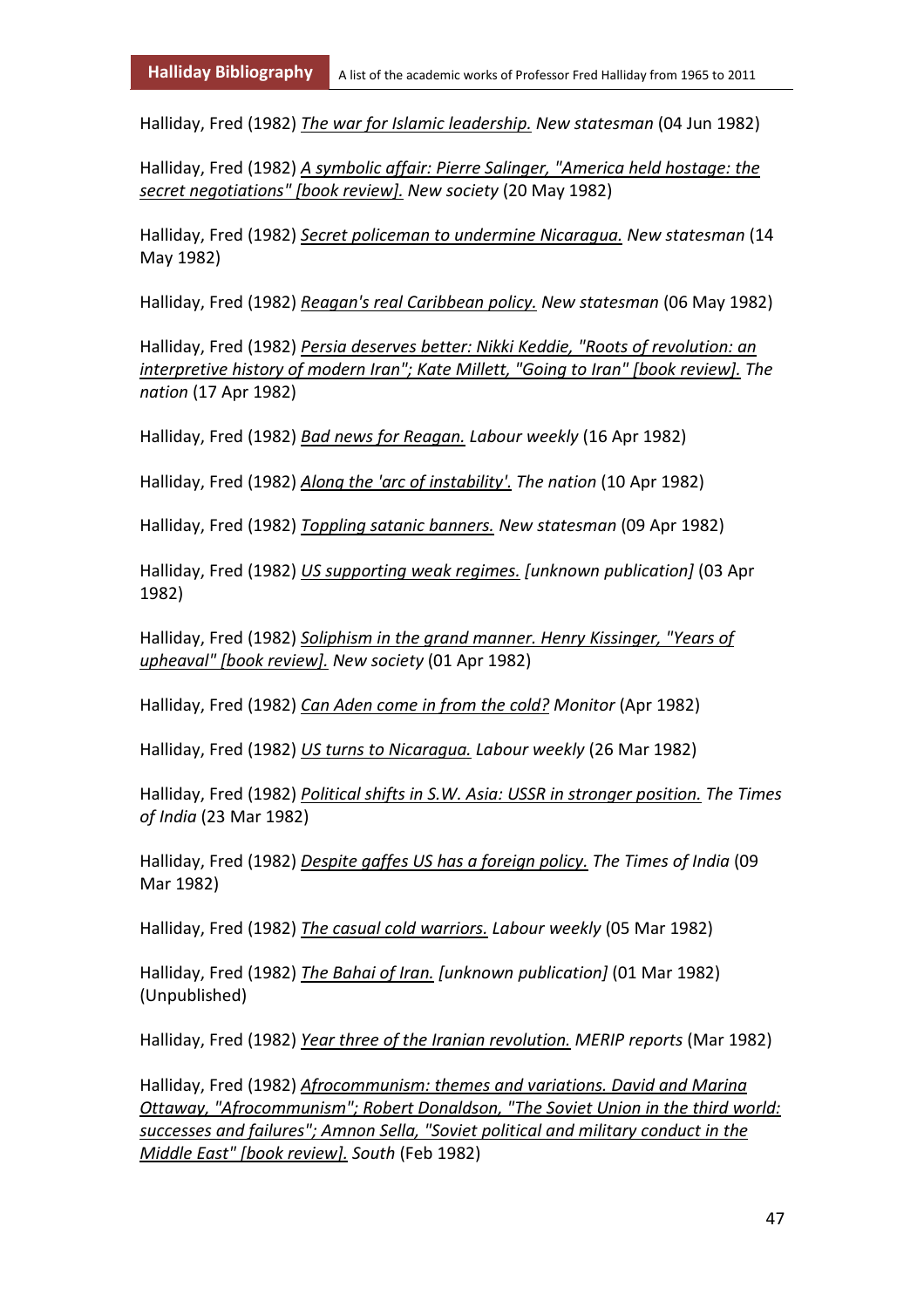Halliday, Fred (1982) *Toll of Islam. Guardian* (18 Jan 1982)

Halliday, Fred (1982) *Man of the right. David Hirst & Irene Beeson, "Sadat" [book review]. New society* (07 Jan 1982)

Halliday, Fred (1982) *The Iranian revolution and religious populism. Journal of international affairs*, 36 (2). pp. 187-207. ISSN 0022-197X

Halliday, Fred (1982) *Labour migration in the Arab world: the ugly face of the new economic order. Labour capital and society*, 15 (1). pp. 8-22.

Halliday, Fred (1982) *Moscow and the Third World: the evolution of Soviet policy. Race & class*, 24 (2). pp. 137-149. ISSN 0306-3968

Halliday, Fred (1982) *A Persian tale - Mr Rezai's family. New left review* (133). pp. 94- 96. ISSN 0028-6060

Halliday, Fred (1982) *Saudi Arabia and its southern flank.* In: Friedrich-Ebert-Stiftung round table on Saudi Arabia, 26 April 1982. (Unpublished)

Halliday, Fred (1982) *A curious and close liaison: Saudi Arabia's relations with the United States.* In: Niblock, Tim, (ed.) State, society and economy in Saudi Arabia. Palgrave Macmillan, pp. 125-147. ISBN 978-0312756178

Halliday, Fred (1982) *The sources of the new cold war.* In: Thompson, Edward, (ed.) Exterminism and Cold War. Verso, London, pp. 289-328.

#### **1981**

Halliday, Fred (1981) *Third world the target. Labour weekly* (27 Nov 1981)

Halliday, Fred (1981) *Family business. David Holden & Richard Johns, "The House of Saud"; Robert Lacey, "The Kingdom" [book review]. Guardian* (26 Nov 1981)

Halliday, Fred (1981) *Iraq feeling strain of war with Iran. The Times of India* (26 Nov 1981)

Halliday, Fred (1981) *Reagan goes for third world confrontation. [unknown publication]* (20 Nov 1981) (Unpublished)

Halliday, Fred (1981) *Soviet failures in west Asia. The Times of India* (17 Nov 1981)

Halliday, Fred (1981) *An Islamic vision. Guardian* (12 Nov 1981)

Halliday, Fred (1981) *Confrontation. Labour weekly* (06 Nov 1981)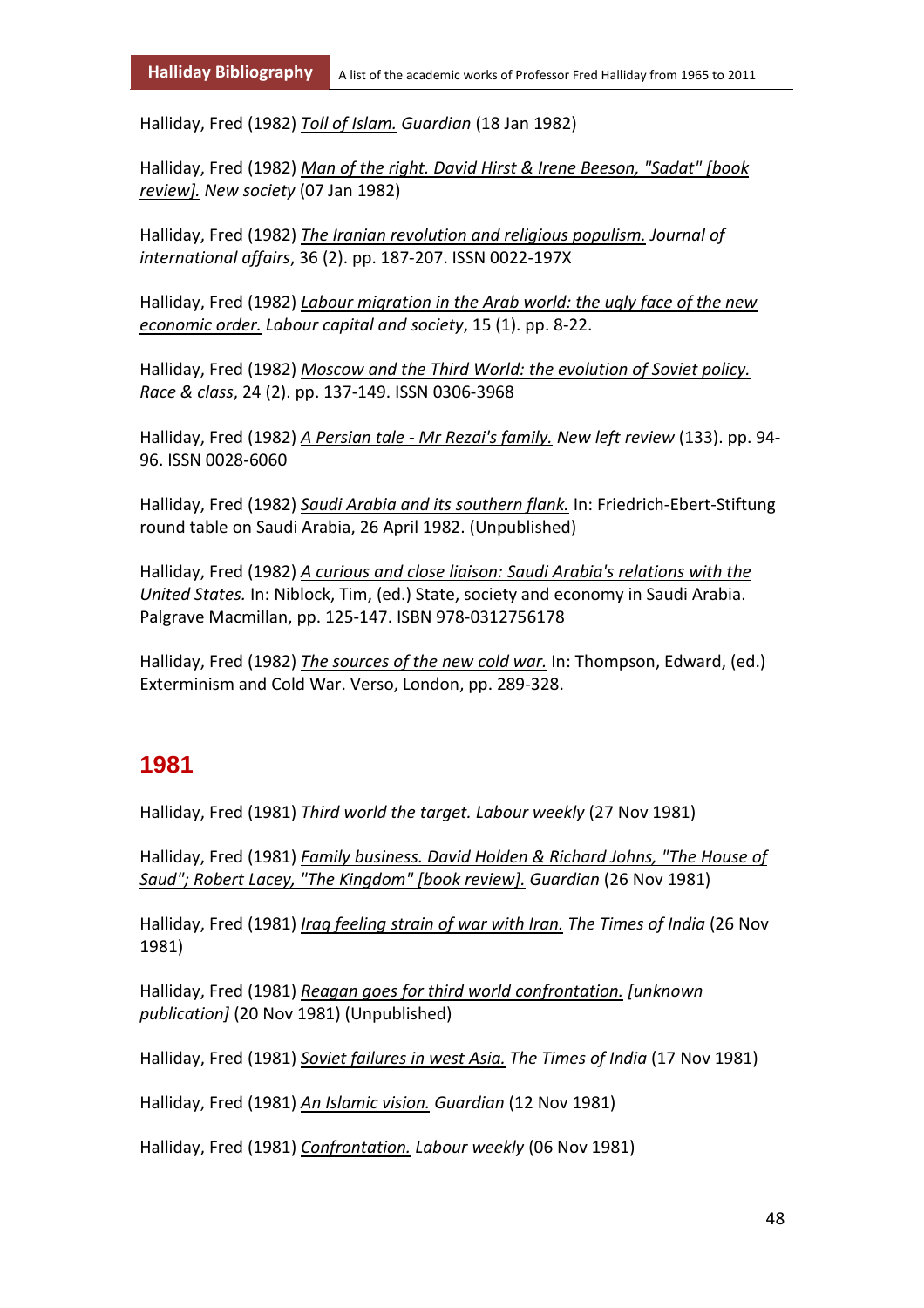Halliday, Fred (1981) *What do the Russians really want? In these times* (04 Nov 1981)

Halliday, Fred (1981) *Approaching Afghanistan: Gerard Chaliand, "Rapport sur la resistance"; Kuldip Nayar, "Report on Afghanistan"; "The truth about Afghanistan"; Nancy Peabody Newell and Richard Newell, "The struggle for Afghanistan"; John C. Griffiths, "Afghanistan: key to a continent"; K.P. Misra, "Afghanistan in crisis"; Selig Harrison, "In Afghanistan's shadow: Baluch nationalism and Soviet temptations"; Robert Wirsing, "The Baluchis and Pathans" [book review]. South* (Nov 1981)

Halliday, Fred (1981) *The misanthrope: V.S. Naipaul, "Among the believers: an Islamic journey" [book review]. The nation* (24 Oct 1981)

Halliday, Fred (1981) *An embodiment of fundamentalism. The Times of India* (20 Oct 1981)

Halliday, Fred (1981) *Now only clerics need apply. In these times* (14 Oct 1981)

Halliday, Fred (1981) *Policy change by Khomeini. Labour weekly* (09 Oct 1981)

Halliday, Fred (1981) *Inside the Iranian opposition. The nation* (26 Sep 1981)

Halliday, Fred (1981) *New wave of exiles plot Khomeini's downfall. Guardian* (26 Sep 1981)

Halliday, Fred (1981) *Reign of terror in Iran. [unknown publication]* (21 Sep 1981) (Unpublished)

Halliday, Fred (1981) *The UN and Afghanistan. The New York Times* (14 Sep 1981)

Halliday, Fred (1981) *Khomeini's exiled foe. New statesman* (04 Sep 1981)

Halliday, Fred (1981) *Between the lines: Faud I. Khuri, "Tribe and state in Bahrain" [book review]. [unknown publication]* (Sep 1981)

Halliday, Fred (1981) *Moscow makes up to Baghdad. The nation* (08 Aug 1981)

Halliday, Fred (1981) *Does Islam have a social impact? Ernest Gellner, "Muslim society"; Mohammed Ayoob, "The politics of Islamic reassertion" [book review]. Guardian* (16 Jul 1981)

Halliday, Fred (1981) *Iran: the Mullahs have the reins of power. In these times* (15 Jul 1981)

Halliday, Fred (1981) *Divisions in the clergy open the way for new dictators. New statesman* (03 Jul 1981)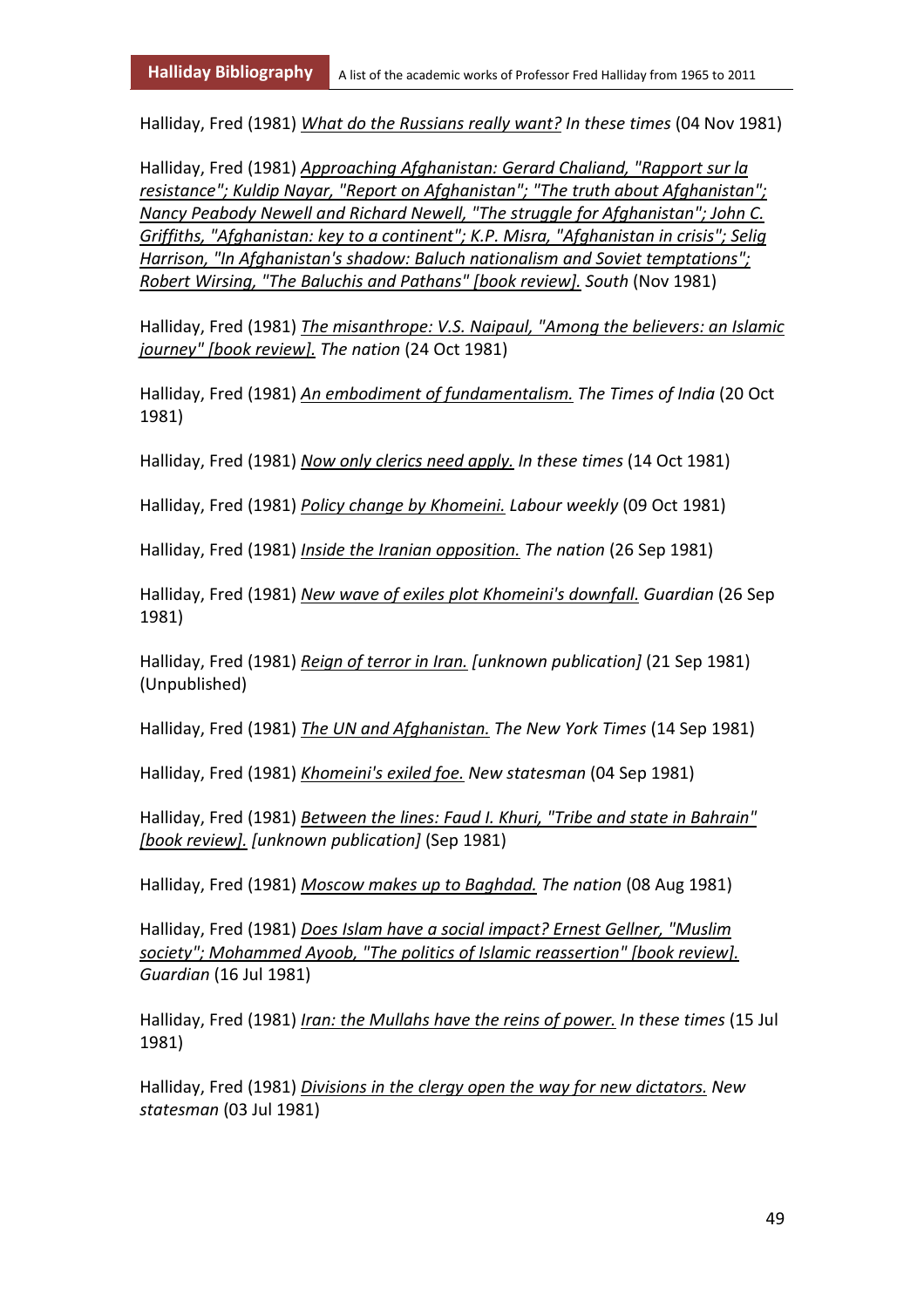Halliday, Fred (1981) *Of courtiers and kings: Karl Kaiser, Winston Lord, Thierry de Montbrial, David Watt, "Western security: What has changed? What should be done?" [book review]. South* (Jul 1981)

Halliday, Fred (1981) *Sweden's success loses its shine. The Times of India* (17 Jun 1981)

Halliday, Fred and Molyneux, Maxine (1981) *Austerity with a human face. In these times* (03 Jun 1981)

Halliday, Fred and Molyneux, Maxine (1981) *Life in Cuba still difficult. [unknown publication]* (27 May 1981)

Halliday, Fred and Molyneux, Maxine (1981) *Cuba defiant of U.S.: greater prosperity at home. The Times of India* (26 May 1981)

Halliday, Fred (1981) *The Middle East: hedge and carry a big stick. In these times* (20 May 1981)

Halliday, Fred (1981) *US goals in west Asia: Soviet influence at its weakest. The Times of India* (16 May 1981)

Halliday, Fred and Molyneux, Maxine (1981) *Cuba leaders are worried. Labour weekly* (15 May 1981)

Halliday, Fred (1981) *US intrigue in the Gulf. New statesman* (01 May 1981)

Halliday, Fred (1981) *Enigmatic crisis in Canada. The Times of India* (20 Apr 1981)

Halliday, Fred (1981) *Canada in crisis. Labour weekly* (17 Apr 1981)

Halliday, Fred (1981) *The Reagan administration and the Middle East: the first hundred days. [unknown publication]* (Apr 1981) (Unpublished)

Halliday, Fred (1981) *Iran's ethnic minorities: leaders no foreign agents. The Times of India* (16 Mar 1981)

Halliday, Fred (1981) *Confidence in Kabul. Monitor* (Feb 1981)

Halliday, Fred (1981) *Iran's negative balance sheet. [unknown publication]* (31 Jan 1981)

Halliday, Fred (1981) *Gains for Mullahs in Iran. [unknown publication]* (30 Jan 1981)

Halliday, Fred (1981) *Can Iran's revolution survive the release of the American hostages? Los Angeles times* (25 Jan 1981)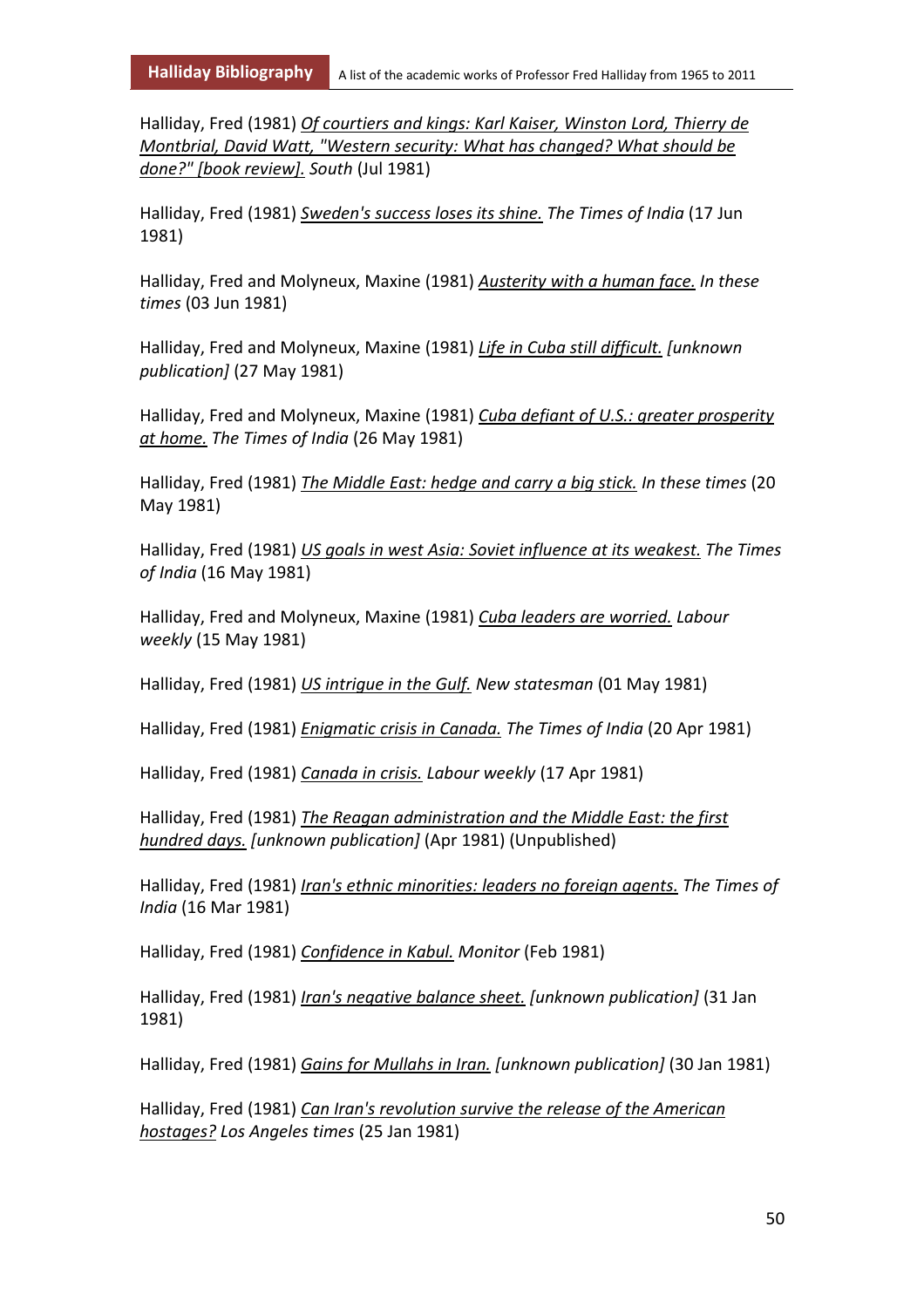Halliday, Fred (1981) *Why Iran released the U.S. hostages. Labour weekly* (23 Jan 1981)

Halliday, Fred (1981) *A violent but stable culture. In these times* (21 Jan 1981)

Halliday, Fred (1981) *Afghanistan now. The nation* (17 Jan 1981)

Halliday, Fred (1981) *Possible impact of Iraq-Iran war. [unknown publication]* (15 Jan 1981)

Halliday, Fred (1981) *Shahrough Akhavi, "Religion and politics in contemporary Iran" [book review]. Near east business* (Jan 1981)

Halliday, Fred (1981) *A consistent line? China and the Middle East: Yitzhak Schicher, "The Middle East in China's foreign policy 1949-1977" [book review]. Gazette* .

Halliday, Fred and Molyneux, Maxine (1981) *The Ethiopian revolution.* Verso. ISBN 978-0860917410

Halliday, Fred (1981) *The Iranian Revolution in international affairs: programme and practice.* In: Farid, Abdel Majid, (ed.) Oil and security in the Arabian Gulf. Croom Helm, London, UK, pp. 18-35. ISBN 0709905076

Halliday, Fred (1981) *Revolution of revenge. Irish times* (1981)

Halliday, Fred (1981) *Soviet policy in the arc of crisis.* Institute for policy studies.

#### **1980**

Halliday, Fred (1980) *Problems of re-supply set limits on Mideast conflict. In these times* (24 Dec 1980)

Halliday, Fred (1980) *Xmas - 'a crescendo of bad faith and deceit'. Socialist challenge* (17 Dec 1980)

Halliday, Fred (1980) *It seems Karmal is here to stay. In these times* (10 Dec 1980)

Halliday, Fred (1980) *The limits of Russian imperialism. New statesman* (05 Dec 1980)

Halliday, Fred (1980) *Our new ally: appointment in Somalia. The nation* (15 Nov 1980)

Halliday, Fred (1980) *Russia seeks a new image in occupied Afghanistan. Guardian* (12 Nov 1980)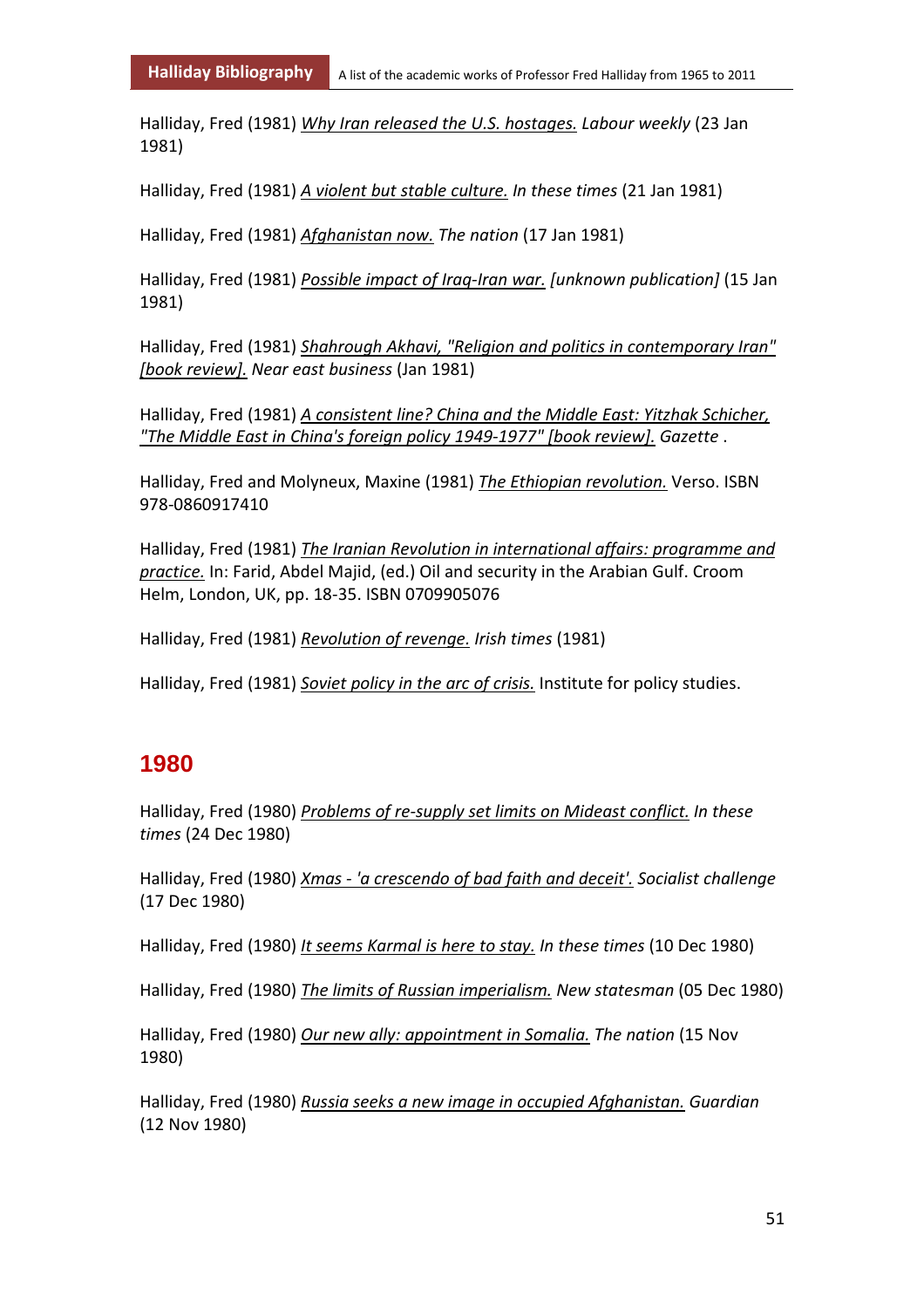Halliday, Fred (1980) *Revolution falters as Kabul consolidates. Guardian* (05 Nov 1980)

Halliday, Fred (1980) *Russians regard Afghan revolution irreversible. The Times of India* (05 Nov 1980)

Halliday, Fred (1980) *No Soviet offensive but rebel activity declines. The Times of India* (04 Nov 1980)

Halliday, Fred (1980) *The Soviet Union, the west, and war: interview with Fred Halliday. Socialist challenge* (23 Oct 1980)

Halliday, Fred (1980) *The Greek left marches to new, different tunes. In these times* (22 Oct 1980)

Halliday, Fred (1980) *'Constitutional coup may stop left gaining power in Greece. New statesman* (17 Oct 1980)

Halliday, Fred (1980) *The Gulf flare-up. Labour weekly* (03 Oct 1980)

Halliday, Fred (1980) *A threat to Khomeini's regime. New statesman* (26 Sep 1980)

Halliday, Fred (1980) *If you want a good steak, the only place to go is Kabul. [unknown publication]* (21 Sep 1980)

Halliday, Fred (1980) *Consumer demand. The nation* (20 Sep 1980)

Halliday, Fred (1980) *The Baath connection: playing the Iraq card. The nation* (19 Jul 1980)

Halliday, Fred (1980) *The U.S. and the 'Iraqi card': story of co-operation and conflicts. [unknown publication]* (19 Jul 1980)

Halliday, Fred (1980) *Exiles scheme against Iran. In these times* (16 Jul 1980)

Halliday, Fred (1980) *An American in Iran: William H. Forbis, "Fall of the Peacock Throne: the story of Iran" [book review]. [unknown publication]* (Jun 1980)

Halliday, Fred (1980) *Valerie Yorke, "The Gulf in the 1980s" [book review]. Near east business* (Jun 1980)

Halliday, Fred (1980) *Rightwing clerics escalate attacks on the Iranian left. In these times* (21 May 1980)

Halliday, Fred (1980) *The road to Prince's Gate. New statesman* (09 May 1980)

Halliday, Fred (1980) *New pressures on Iraqi government. In these times* (23 Apr 1980)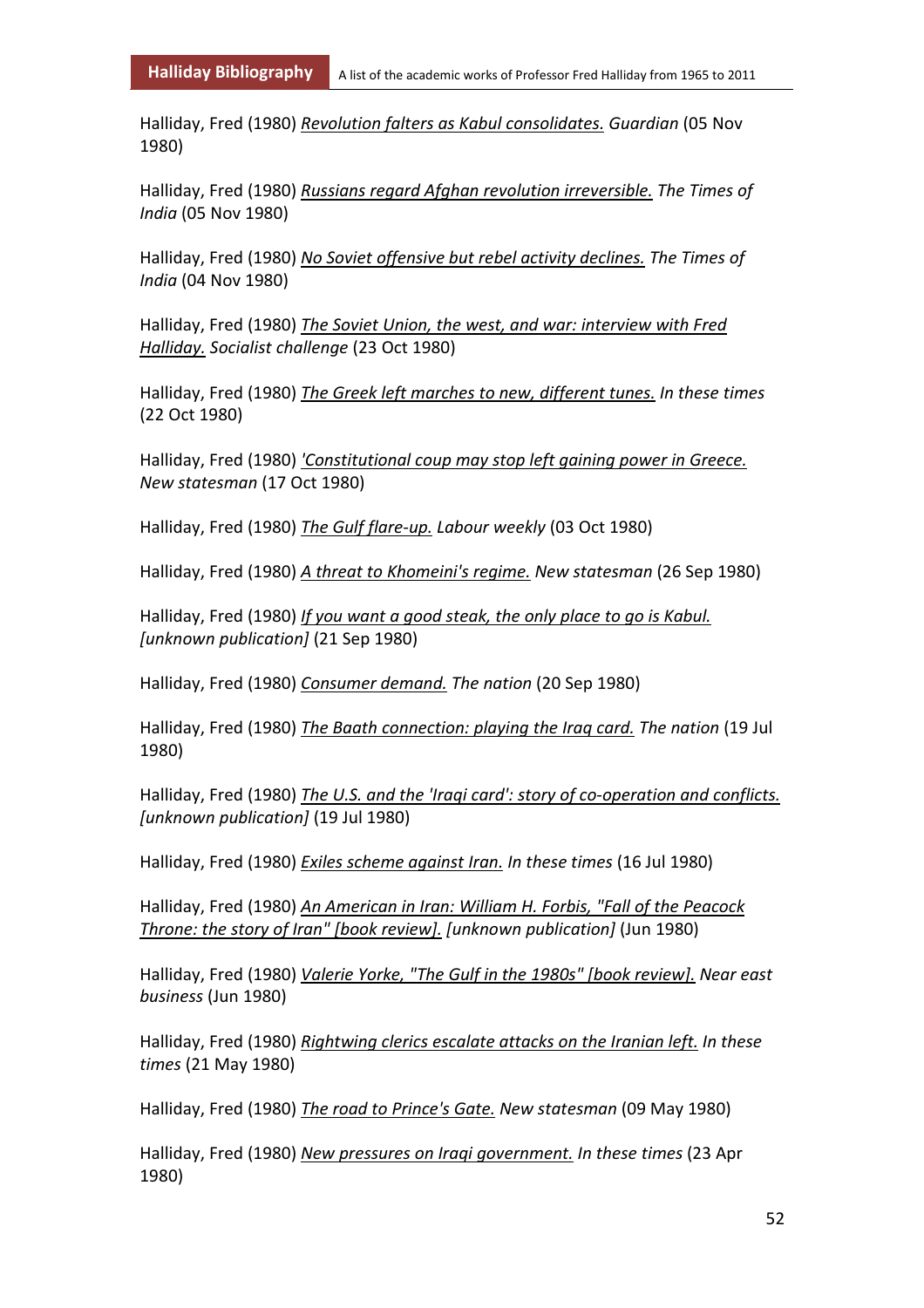Halliday, Fred (1980) *Reply to Parvin Ghorayshi. [draft text]* (18 Apr 1980) (Unpublished)

Halliday, Fred (1980) *North Yemen puts its house in order. The Middle East* (Apr 1980)

Halliday, Fred (1980) *The collapse of Carter's domestic foreign policy. The nation* (29 Mar 1980)

Halliday, Fred (1980) *Carter's new playmates in Gulf. Kabul times* (28 Mar 1980)

Halliday, Fred (1980) *Bungle in Yemen. The nation* (15 Mar 1980)

Halliday, Fred (1980) *The Carter doctrine fiasco. The nation* (12 Mar 1980)

Halliday, Fred (1980) *The trials of Mr Bani-Sadr.* [draft text]. (Unpublished)

Halliday, Fred (1980) *Behind the North Yemeni surprises.* [draft text]. (Unpublished)

Halliday, Fred (1980) *The Arab context: Edward Said, "The question of Palestine"; Maxime Rodinson, "Marxism and the Muslim world" [book review]. [unknown publication* (06 Mar 1980)

Halliday, Fred and Kaplan, Carl (1980) *The Savak - C.I.A. connection. The nation* (01 Mar 1980)

Halliday, Fred (1980) *Carter's secret fear. New statesman* (29 Feb 1980)

Halliday, Fred (1980) *John Stockwell, "In search of enemies: a CIA story" [book review]. Race and class* .

Halliday, Fred (1980) *Carter's new playmates in the Persian Gulf. The nation* (23 Feb 1980)

Halliday, Fred (1980) *Iran and the United States: after the hostages, what? Los Angeles times* (17 Feb 1980)

Halliday, Fred (1980) *Oslo notebook. New statesman* (15 Feb 1980)

Halliday, Fred (1980) *Iran chooses. The nation* (09 Feb 1980)

Halliday, Fred (1980) *America's new strategy in the Gulf.* [draft text]. (Unpublished)

Halliday, Fred (1980) *Soviet policy in Ethiopia.* New African development.

Halliday, Fred (1980) *Soviet policy in the Horn of Africa. Middle East international* (01 Feb 1980)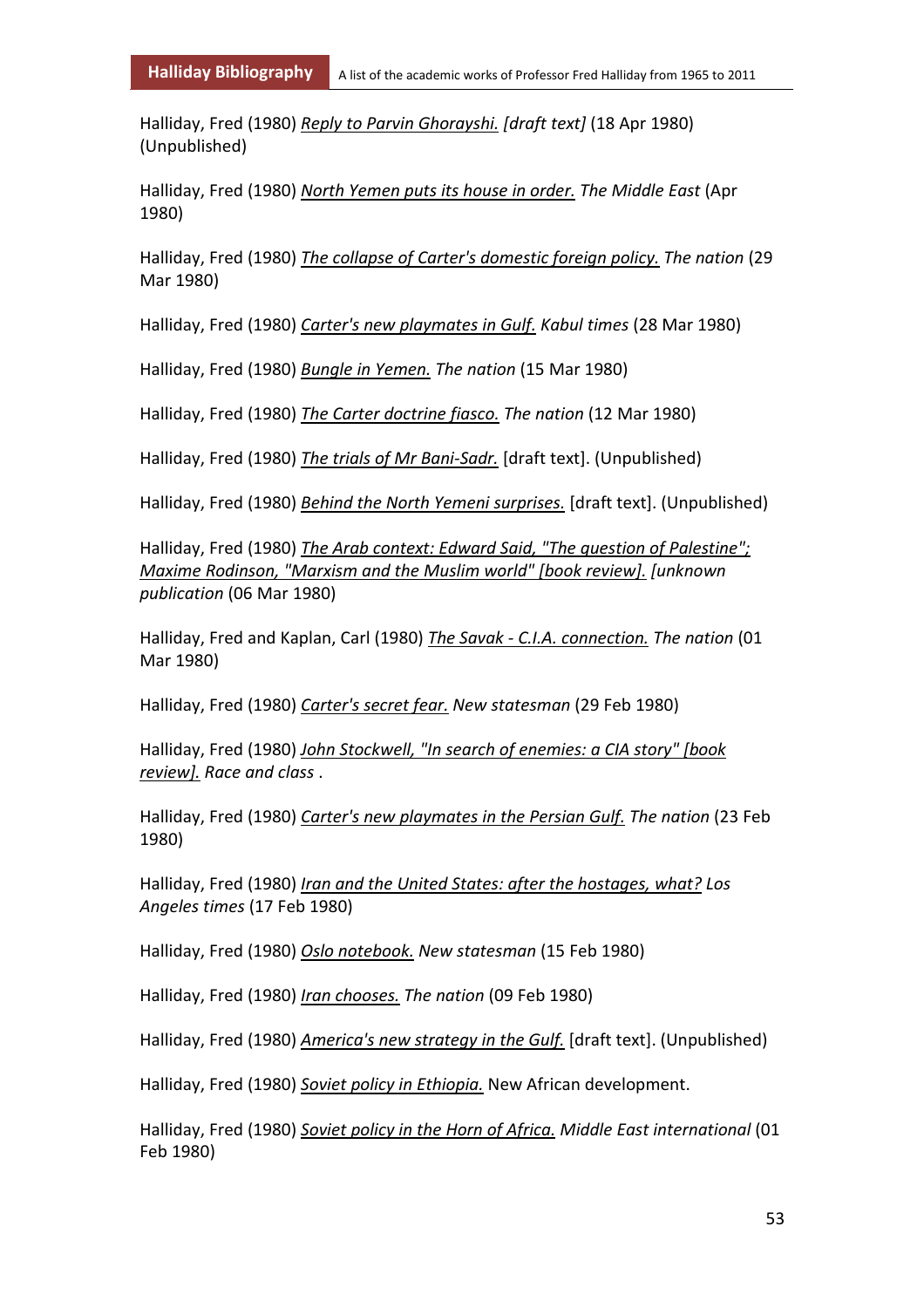Halliday, Fred (1980) *Iran's new president: devout radical.* [draft text]. (Unpublished)

Halliday, Fred (1980) *Wrong moves on Afghanistan. The nation* (26 Jan 1980)

Halliday, Fred (1980) *Nathan Weinstock, "Zionism: false messiah" [book review]. [unknown publication]* .

Halliday, Fred (1980) *Afghanistan: Russia takes on trouble. In these times* (16 Jan 1980)

Halliday, Fred (1980) *Afghanistan's paying guests. Labour weekly* (11 Jan 1980)

Halliday, Fred (1980) *From paper reforms to Russian invasion. [unknown publication]* (10 Jan 1980)

Halliday, Fred (1980) *Afghanistan: severe problems for the new rulers. New statesman* (04 Jan 1980)

Halliday, Fred (1980) *The Middle Eastern economies in the 1980s.* [draft text]. (Unpublished)

Halliday, Fred (1980) *The Gulf between two revolutions: 1958-1979.* In: Niblock, Tim, (ed.) Social and economic development in the Arab Gulf. Croom Helm, London, pp. 210-238. ISBN 0312731450

Halliday, Fred (1980) *Iran.* In: The Middle East yearbook 1980. IC, pp. 122-132.

Halliday, Fred (1980) *Iranian policy on oil and security in the Arabian Gulf.* In: Oil and security in the Arab Gulf: the proceedings of an international system, 1 October 1980.

Halliday, Fred (1980) *The Iranian revolution in international affairs: programme and practice. Millennium: journal of international studies*, 9 (2). pp. 108-121. ISSN 0305- 8298

Halliday, Fred (1980) *Iraq: threat of a coup? [unknown publication]* (1980) (Unpublished)

Halliday, Fred (1980) *Report on a visit to Afghanistan 20-27.10.1980.* [draft text]. (Unpublished)

Halliday, Fred (1980) *War and revolution in Afghanistan. New left review* (119). pp. 20-41. ISSN 0028-6060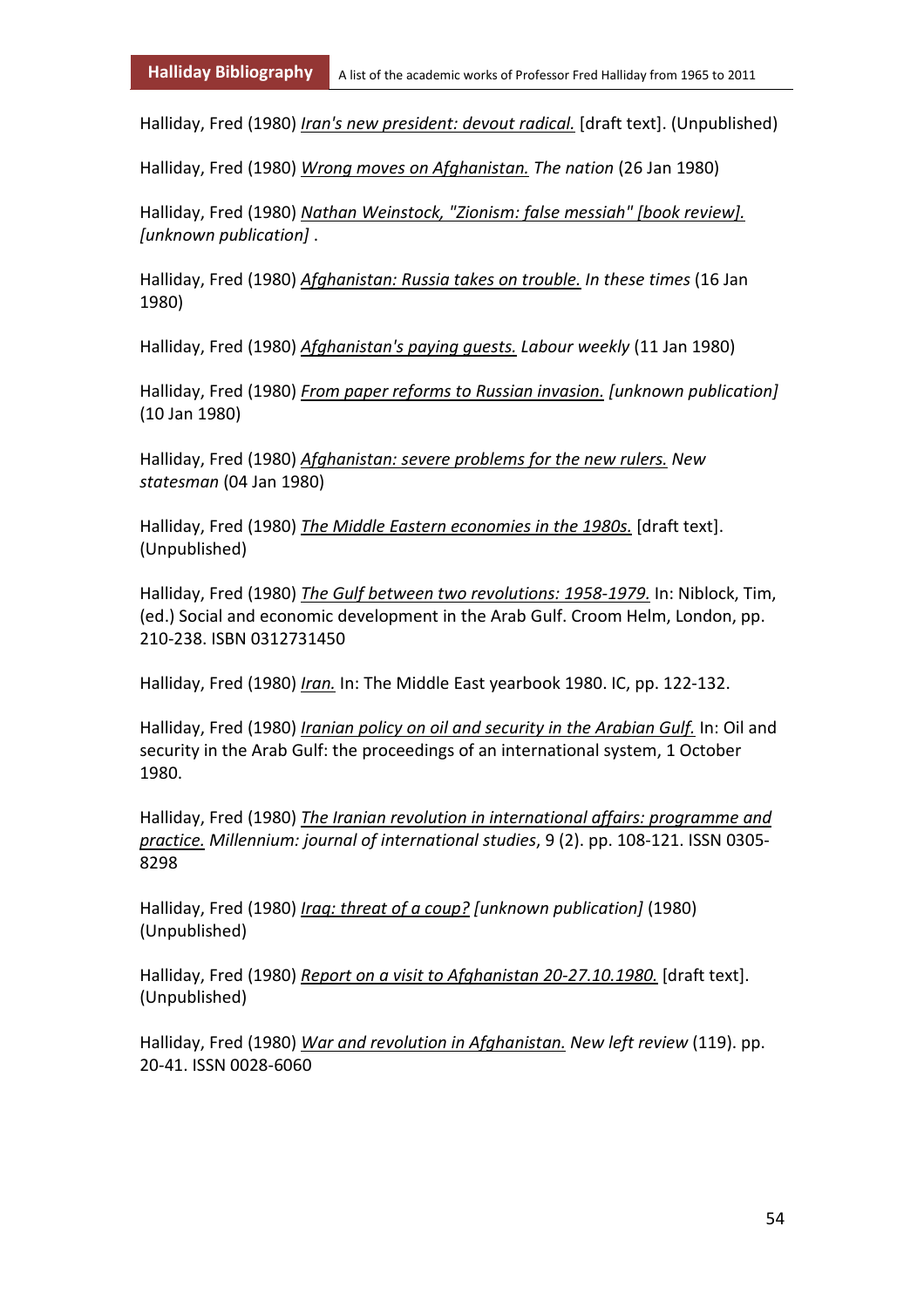#### **1979**

Halliday, Fred (1979) *The opposition inside Saudi Arabia.* [draft text]. (Unpublished)

Halliday, Fred (1979) *Revolt of the largest minority. New statesman* (14 Dec 1979)

Halliday, Fred (1979) *Note on Iran. New statesman* (11 Dec 1979)

Halliday, Fred (1979) *Britain and the PLO. Middle East international* (07 Dec 1979)

Halliday, Fred (1979) *Why is this man doing these awful things? Khomaini is driven by dogmatism and political necessity. Los Angeles times* (25 Nov 1979)

Halliday, Fred (1979) *Afghanistan - a revolution consumes itself. The nation* (17 Nov 1979)

Halliday, Fred (1979) *Iran: behind the embassy seige.* [draft text]. (Unpublished)

Halliday, Fred (1979) *Civil war in Afghanistan.* [draft text]. (Unpublished)

Halliday, Fred (1979) *Note on South Yemen. MERIP reports* (09 Oct 1979)

Halliday, Fred (1979) *Report on South Yemen. Middle East international* (05 Oct 1979)

Halliday, Fred (1979) *Khomeini under pressure. Middle East international* (31 Aug 1979)

Halliday, Fred (1979) *Kurds can keep Islamic Guards at bay. The observer* (26 Aug 1979)

Halliday, Fred (1979) *Iran: Khomeini cracks the whip.* [draft text]. (Unpublished)

Halliday, Fred (1979) *The Kurds of Iran. The observer* (24 Aug 1979) (Unpublished)

Halliday, Fred (1979) *The revolution turns to repression. New statesman* (24 Aug 1979)

Halliday, Fred (1979) *Eleventh hour for the Yemeni union. Middle East international* (03 Aug 1979)

Halliday, Fred (1979) *New demands and old rivalries in Kuwait. Guardian* (26 Jul 1979)

Halliday, Fred (1979) *Surprising progress in Yemeni unity talks.* [draft text]. (Unpublished)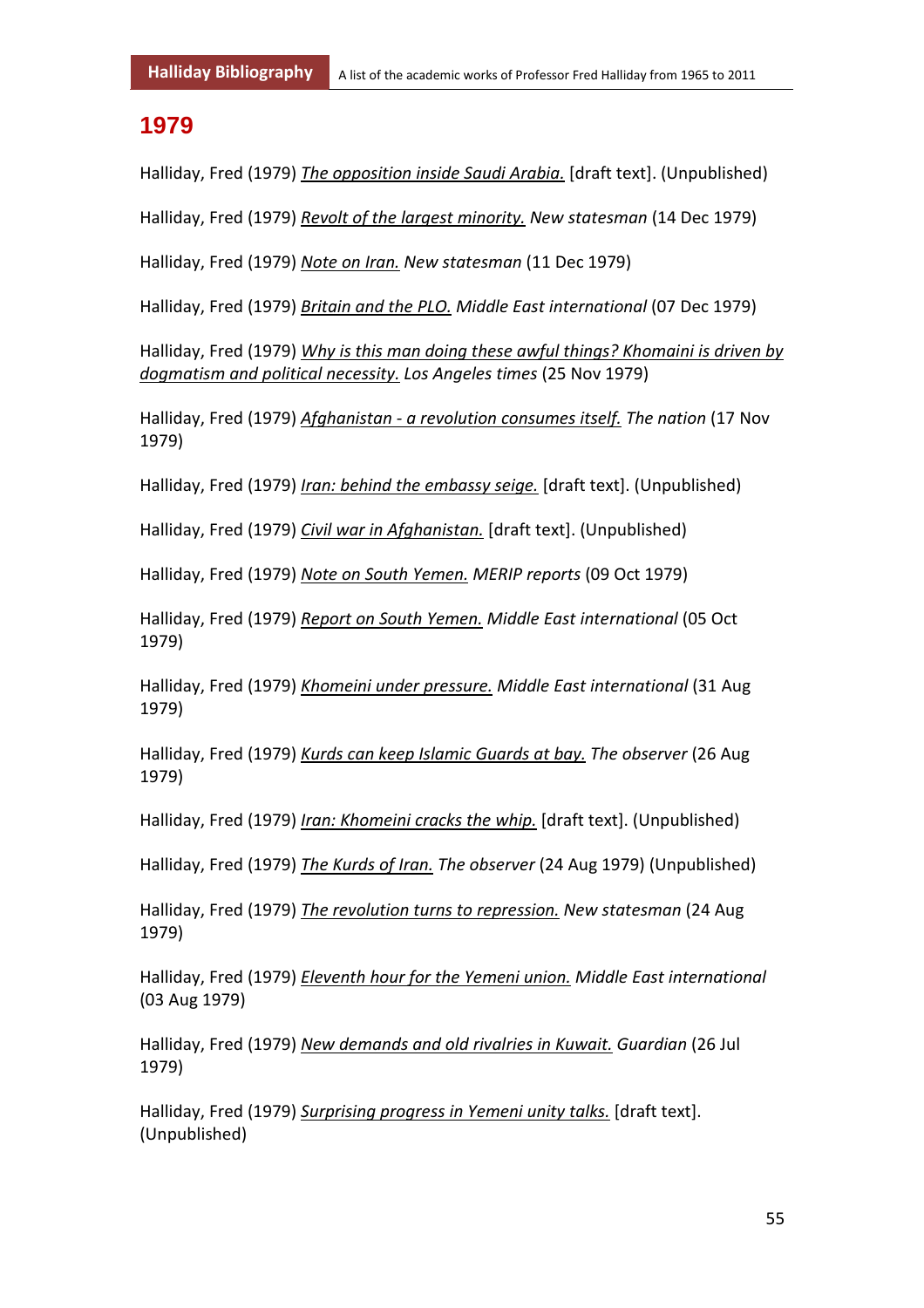Halliday, Fred (1979) *Kuwaiti ruler under pressure to restore political freedoms.* [draft text]. (Unpublished)

Halliday, Fred (1979) *Discussion on conflict between socialist countries. Marxism today* (19 Jun 1979)

Halliday, Fred (1979) *Shadows of the holy land. Nicholas Bethell, "The Palestine triangle"; Nathan Weinstock, "Zionism: false Messiah"; Jacob Landau, "Abdul-Hamid's Palestine"; I.F. Stone, "Underground to Palestine"; Walid Kazzila, "Palestine in the Arab dilemma"; Molly Izzard, "The Gulf" [book review]. Guardian* (14 Jun 1979)

Halliday, Fred (1979) *Iran: Mr Khomeini's first hundred days.* [draft text]. (Unpublished)

Halliday, Fred (1979) *The strains of the clerical republic. New statesman* (01 Jun 1979)

Halliday, Fred (1979) *Tough choices for Afghanistan's regime and its opponents. New York times* (18 May 1979)

Halliday, Fred (1979) *Iran: model for Mideast revolutions? Middle East international* (13 Apr 1979)

Halliday, Fred (1979) *The impact of Iran's revolution.* [draft text]. (Unpublished)

Halliday, Fred (1979) *Editorial: Britain and Iran. Voice of the unions* (Mar 1979)

Halliday, Fred (1979) *The left in Iran. [unknown publication]* (19 Feb 1979) (Unpublished)

Halliday, Fred (1979) *Middle East approaches: Andrew Duncan, "Money rush"; Mohamed Heikal, "Sphinx and commissar" [book review]. [unknown publication]* (15 Feb 1979)

Halliday, Fred (1979) *Doubts remain about Khomeini's views and allegiances: can the army be controlled? New statesman* (02 Feb 1979)

Halliday, Fred (1979) *The bitter Pahlavi legacy. Middle East international* (02 Feb 1979)

Halliday, Fred (1979) *How Hitler's friendship nearly put an end. [unknown publication]* (17 Jan 1979)

Halliday, Fred (1979) *The coalition against the Shah. New statesman* (05 Jan 1979)

Halliday, Fred (1979) *After the Shah.* Institute for policy studies, Washington D.C..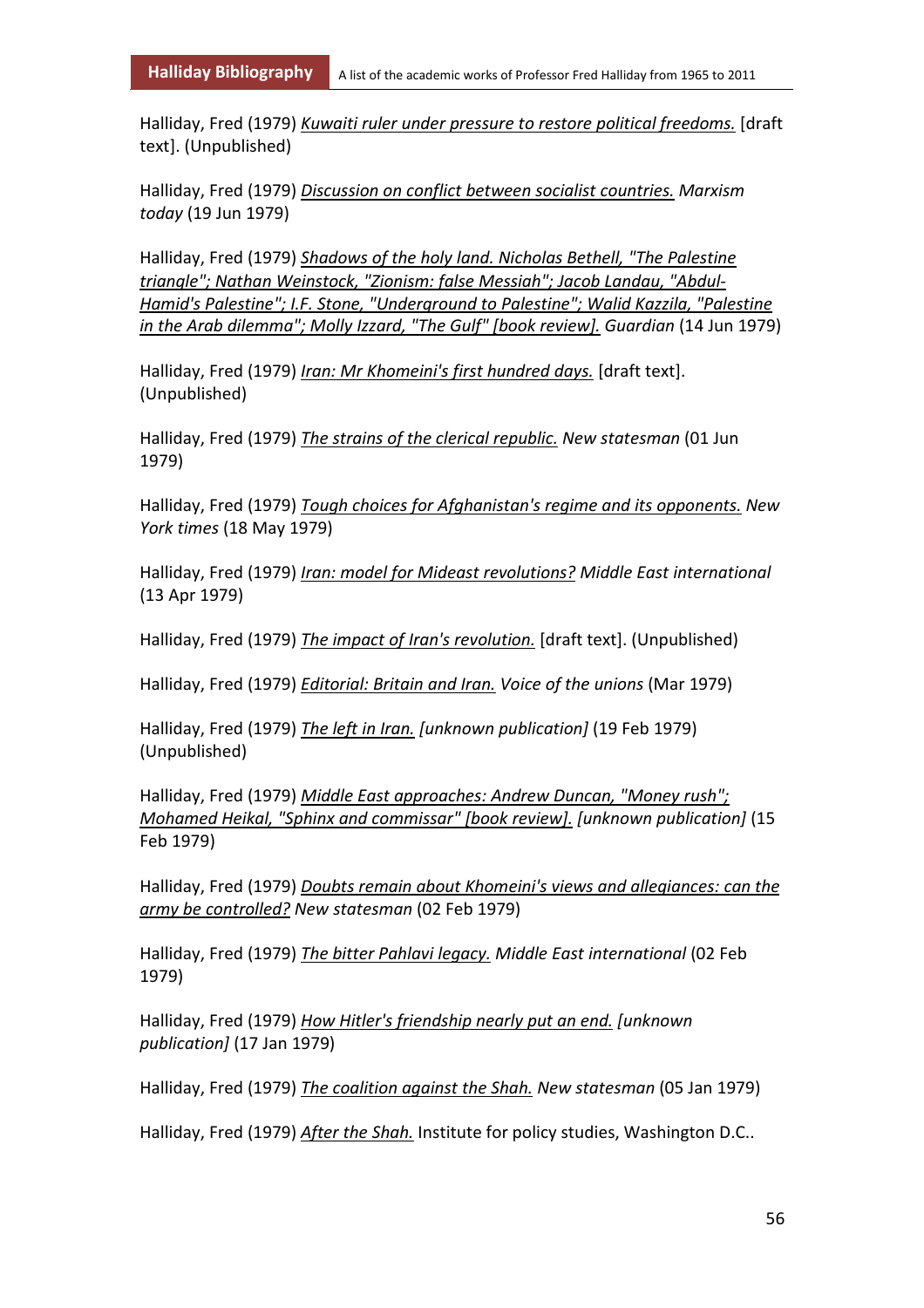Halliday, Fred (1979) *Foreign pressures on the Horn.* In: New African yearbook 1979. IC, pp. 57-62.

Halliday, Fred (1979) *Iraq: general information.* In: IC yearbook. [draft text].

Halliday, Fred (1979) *Soviet policy in the Middle East: the uncontrollable center.* Institute for policy studies.

Halliday, Fred (1979) *The arc of revolutions: Iran, Afghanistan, South Yemen, Ethiopia. Race & class*, 20 (4). pp. 373-387. ISSN 0306-3968

Halliday, Fred (1979) *The genesis of the Iranian revolution. Third World quarterly*, 1 (4). pp. 1-16. ISSN 0143-6597

#### **1978**

Halliday, Fred (1978) *There is the Tudeh party who is posing as the break-away group of the People's Fedaii Guerillas. 19th of bahman* (Aug 1978)

Halliday, Fred (1978) *Mexico's oil boom: a threat to OPEC? [unknown publication]* (31 Jul 1978) (Unpublished)

Halliday, Fred (1978) *The fight for Yemen. Guardian* (02 Jul 1978)

Halliday, Fred (1978) *Turmoil in the Yemens: the new destabilisation. [unknown publication]* (30 Jun 1978) (Unpublished)

Halliday, Fred (1978) *Socio-economic development in Iran: problems and perspectives.* [draft text]. (Unpublished)

Halliday, Fred (1978) *Stephen Harper, "Last sunset: what happened in Aden" [book review]. Communist party fortnightly* (15 Apr 1978)

Halliday, Fred (1978) *Jobless: let down by oil boom. The Middle East* (Apr 1978)

Halliday, Fred and Molyneux, Maxine (1978) *Is the terror really red? Seven days* (10 Mar 1978)

Halliday, Fred (1978) *Somalis accuse U.S. on aid. Evening standard* (13 Feb 1978)

Halliday, Fred (1978) *Ethiopia is threatened more by internal strife than external enemies: why the Derg still needs a military solution. The times* (16 Jan 1978)

Halliday, Fred (1978) *Iran: dictatorship and development.* Penguin, New York. ISBN 0140220100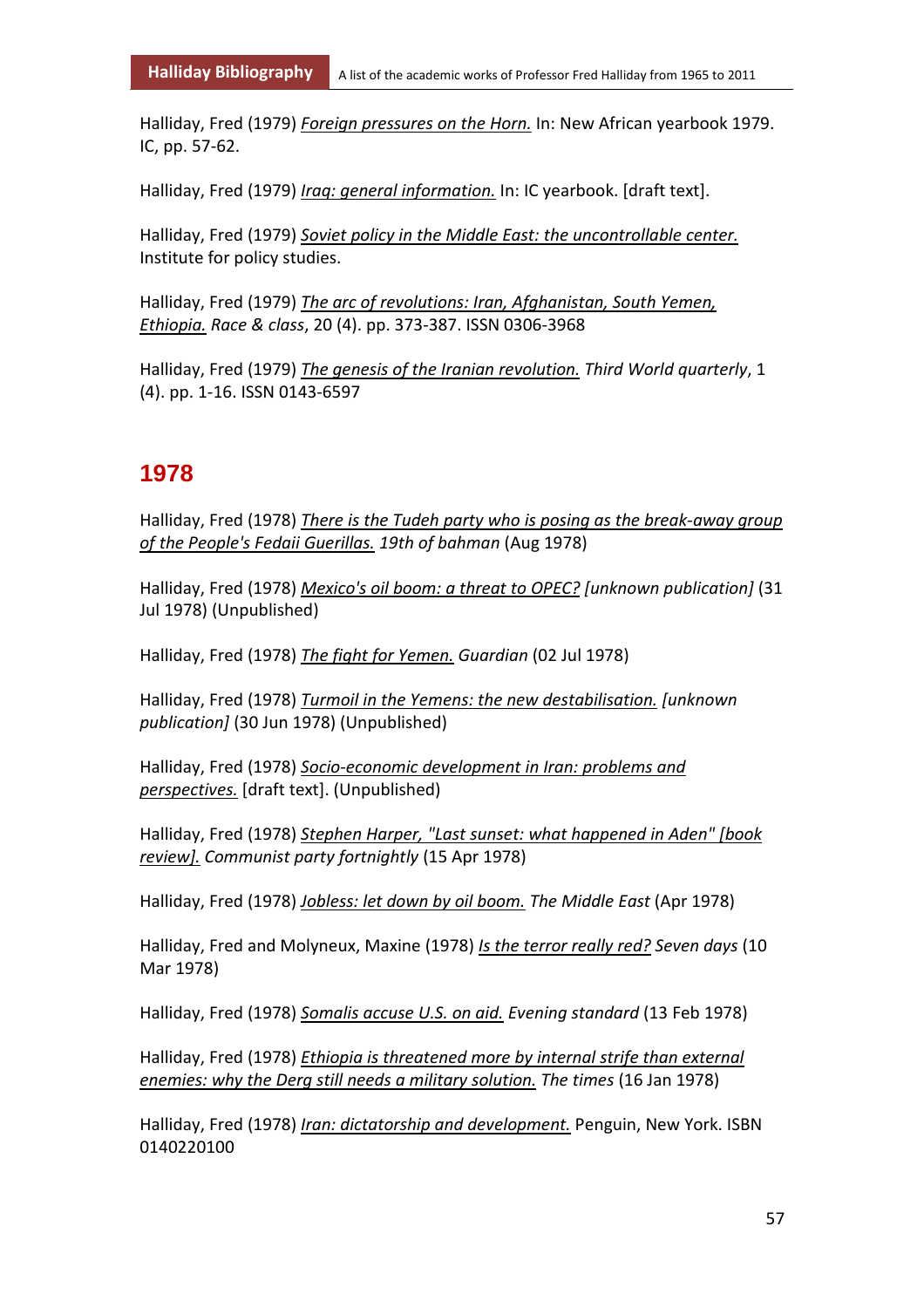Halliday, Fred (1978) *Revolution in Afghanistan. New left review*, 112 . ISSN 0028- 6060

# **1977**

Halliday, Fred (1977) *Iran: why the Shah is the main obstacle to democracy. The times* (14 Jul 1977)

Halliday, Fred (1977) *Zionism, racism, and free speech. Socialist challenge* (14 Jul 1977)

Halliday, Fred (1977) *South Yemen: development in the eye of the storm.* [draft text]. (Unpublished)

Halliday, Fred (1977) *The contemporary Gulf: John Duke Anthony, "Arab states of the lower Gulf: people, politics, petroleum"; Emile A. Nakhleh, "Bahrain: political development in modernizing society"; Kevin G. Fenelon, "The United Arab Emirates, an economic and social survey"; Gabriel Dardaud and Simonne and Jean Lacouture, "Les Emirates mirages" [book review]. [unknown publication]* .

Halliday, Fred (1977) *Britain's Arab communities. Middle East international* . pp. 28- 29. ISSN 0047-7249

Halliday, Fred (1977) *Arie Bergman, "Economic growth in the administered areas, 1968-1973" [book review]. Journal of development studies*, 13 (4). pp. 440-441. ISSN 0022-0388

Halliday, Fred (1977) *B&ICO policy statement on imperialism [review]. Problems of communism* .

Halliday, Fred (1977) *Mercenaries: counter-insurgency in the Gulf.* Bertrand Russell peace foundation, Nottingham, UK.

Halliday, Fred (1977) *Migration and the labour force in the oil producing states of the Middle East. Development and change*, 8 . pp. 263-291. ISSN 0012-155X

Halliday, Fred (1977) *US policy in the Horn of Africa: aboulia or proxy intervention? Review of African political economy* (10). pp. 8-32. ISSN 0305-6244

# **1976**

Halliday, Fred (1976) *Lifetimes. Iverach McDonald, "A man of the times" [book review]. Irish press* (08 May 1976)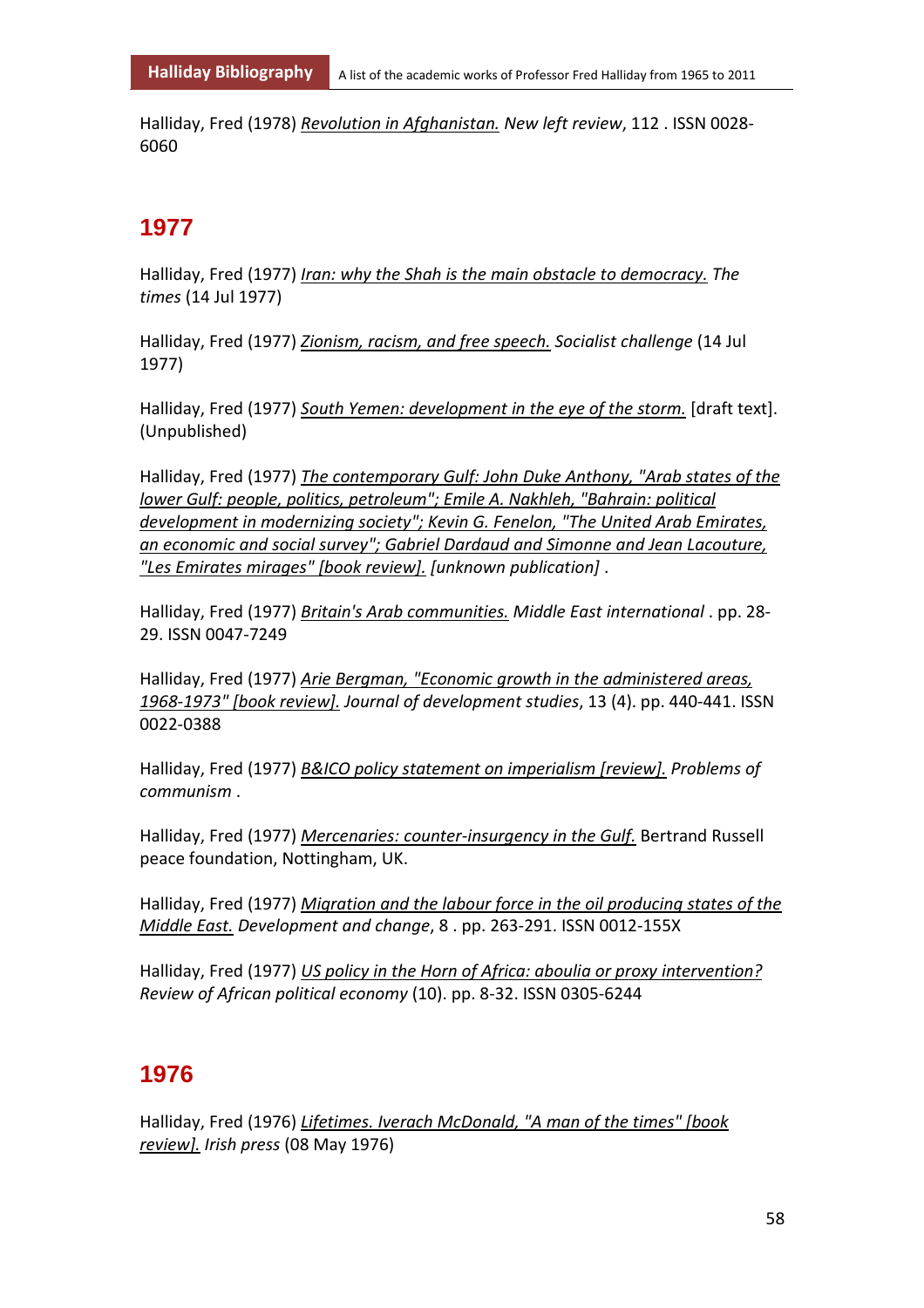Halliday, Fred (1976) *Djibouti, Africa's new trouble spot that could bring in the US and Russia. [unknown publication]* (20 Jan 1976)

Halliday, Fred (1976) *Marxist analysis and post-revolutionary China. New left review* (100). pp. 165-192. ISSN 0028-6060

# **1975**

Halliday, Fred (1975) *Bankrupt Britain bankrolling Oman war against insurgents. The Kansas city times* (27 Nov 1975)

Halliday, Fred (1975) *On the brink. Mohamad Heikal, "The road to ramadan"; Noam Chomsky, "Peace in the Middle East" [book review]. Irish press* (12 Jul 1975)

Halliday, Fred (1975) *Inter-imperialist contradictions and Arab nationalism.* In: David, Uri and Mack, Andrew and Yuval-Davis, Nira, (eds.) Israel & the Palestinians. Ithica press, London, UK, pp. 160-171. ISBN 090372913X

# **1974**

Halliday, Fred and Molyneux, Maxine (1974) *The fascists butchered the people: a dramatic day-by-day account. [unknown publication]* (27 Jul 1974)

Halliday, Fred (1974) *Saudi Arabia: the wild card. Ramparts* (Jan 1974)

Halliday, Fred (1974) *Arabia without sultans.* Penguin. ISBN 978-0140218183

# **1973**

Halliday, Fred (1973) *No ball with Chile.* The Partisan Committee. (Submitted)

Halliday, Fred (1973) *Let us assist our valiant brothers and sisters in the Shah's prisons. 19th of bahman* (Nov 1973)

Halliday, Fred (1973) *Middle East conflict may speed Yemeni peace. [unknown publication]* (31 Oct 1973)

Halliday, Fred (1973) *Argentine unionists give views. Guardian* (10 Oct 1973)

Halliday, Fred (1973) *Struggle, oppression and resistance in the Shah's prisons. 19th of bahman* (Oct 1973)

Halliday, Fred (1973) *Drawn-out war on Oman border. The times* (14 Jun 1973)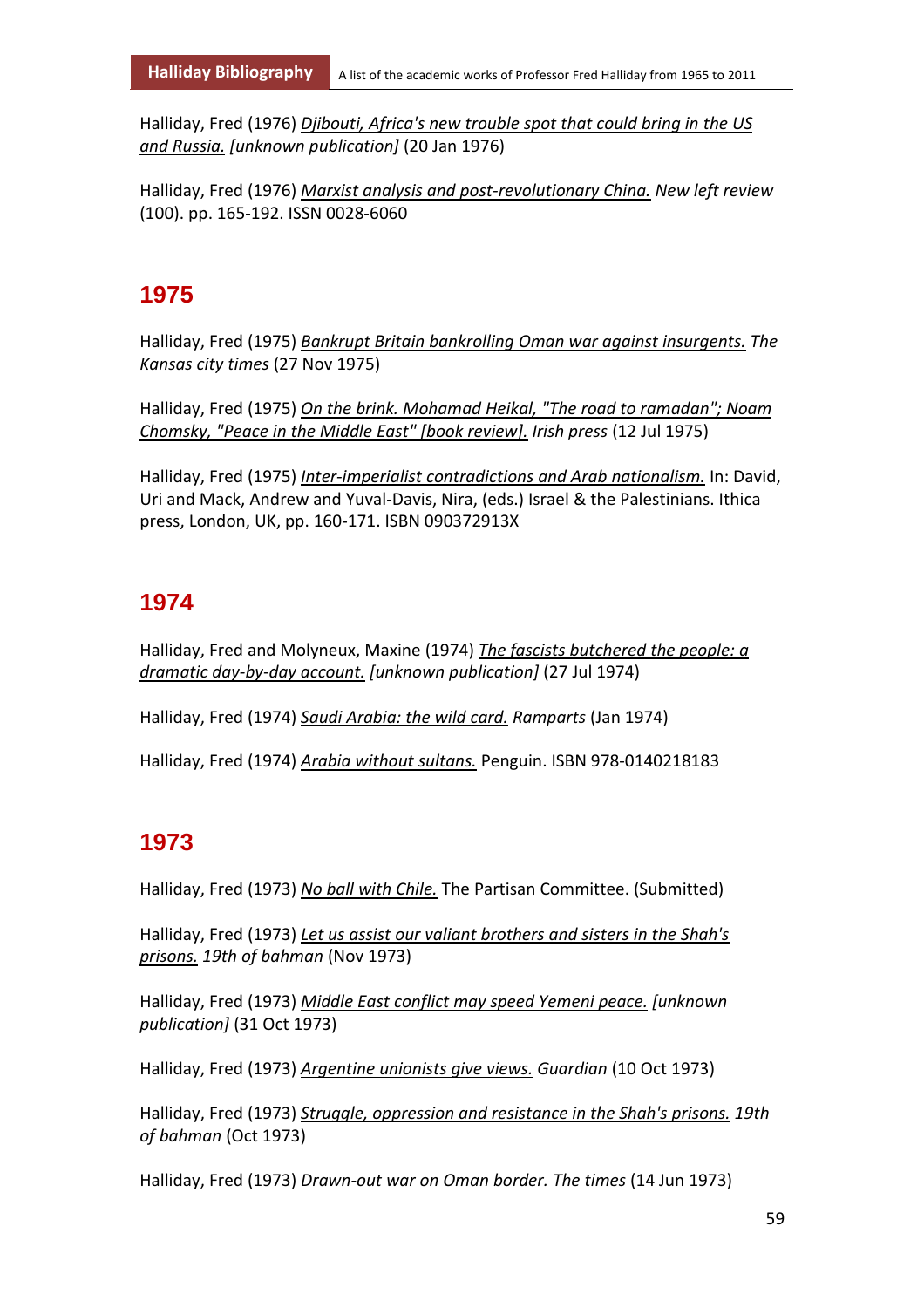Halliday, Fred (1973) *The militarist policy of the Shah's regime. 19th of bahman* (May 1973)

Halliday, Fred (1973) *Jean Claude's new black magic. Ramparts* (Jan 1973)

# **1972**

Halliday, Fred (1972) *Protestant voices, protestant fears. Seven days* (15 Mar 1972)

Halliday, Fred (1972) *Enniskillen: voice in the clouds. Seven days* (16 Feb 1972)

Halliday, Fred (1972) *A historic moment. 19th of bahman* (Feb 1972)

Halliday, Fred (1972) *A short account of revolutionary groups and armed struggle during recent years in Iran. 19th of bahman* (Feb 1972)

### **1971**

Halliday, Fred (1971) *The once and future Shah. Ramparts* (Nov 1971)

Halliday, Fred (1971) *Egypt moves west. Ramparts* (Aug 1971)

Halliday, Fred (1971) *The Ceylonese insurrection. New left review* (69). pp. 55-90. ISSN 0028-6060

Halliday, Fred (1971) *Change of clothing. Tricontinental* .

Halliday, Fred (1971) *Interview with Ghassan Kannafani on the PFLP and the September attack. New left review* (67). pp. 47-57. ISSN 0028-6060

Halliday, Fred (1971) *Interview with Talal Saad and Said Saif on the political situation in Oman and Dhofar. New left review* (66). pp. 53-58. ISSN 0028-6060

Halliday, Fred (1971) *Mahmoud Hussein, "La lutte de classes en Egypte de 1945 a 1968" [book review]. Journal of development studies*, 7 (2). pp. 231-233. ISSN 0022- 0388

Halliday, Fred (1971) *Why is the Sultanate of Oman applying for membership of the UN?* Gulf Committee.

Halliday, Fred (1971) *The fighting in Eritrea. New left review* (67). pp. 57-67. ISSN 0028-6060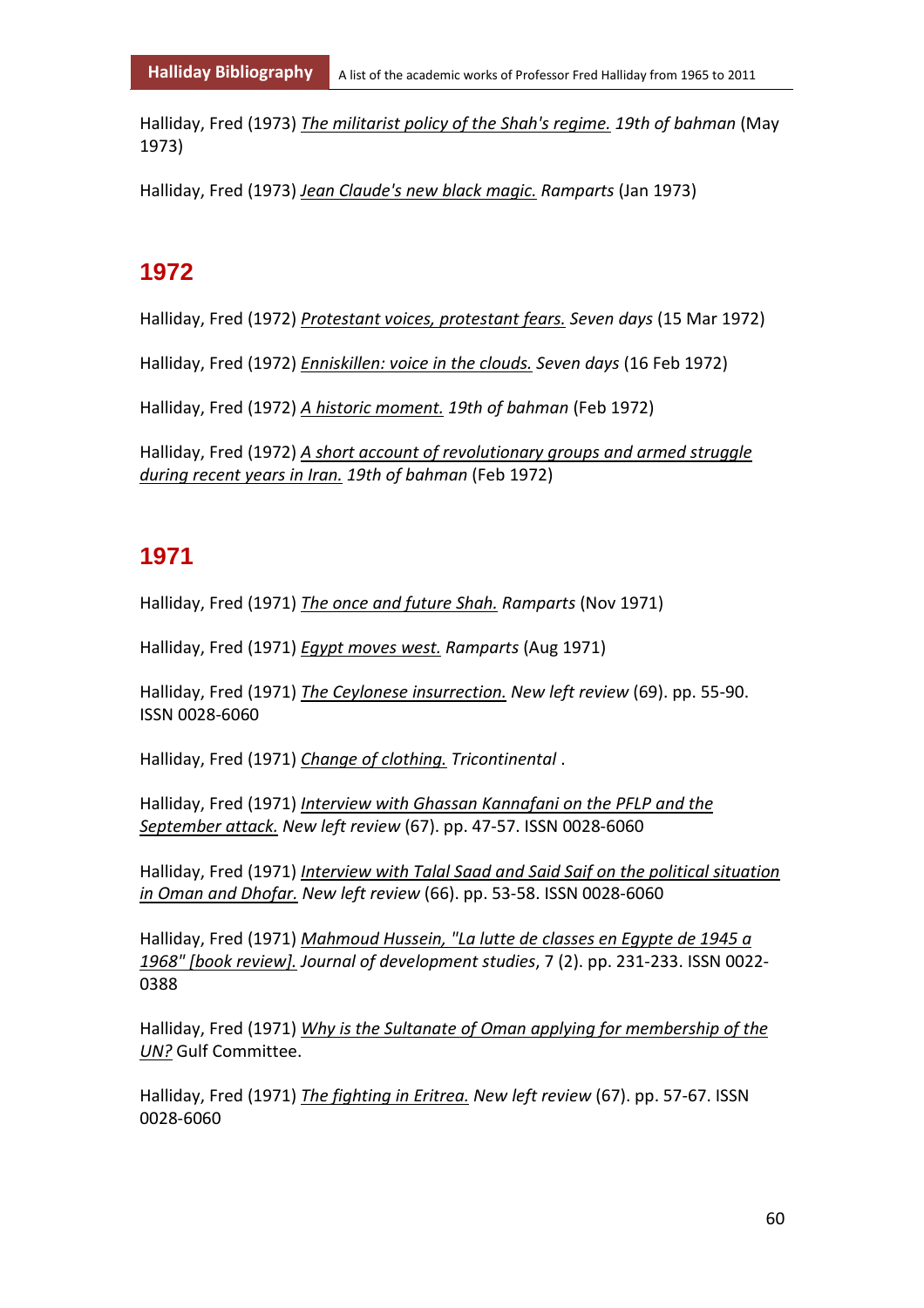### **1970**

Halliday, Fred (1970) *Britain and the hidden war. The sunday times* (22 Mar 1970)

Halliday, Fred (1970) *Conrad Schuler, "Zur politischen okonemie der armen welt" [book review]. Journal of development studies*, 6 (3). pp. 310-311. ISSN 0022-0388

Halliday, Fred (1970) *Counter-revolution in the Yemen. New left review* (63). pp. 3-26. ISSN 0028-6060

Halliday, Fred (1970) *Introduction.* In: Deutscher, Isaac, (ed.) Russia, China and the west: a contemporary chronicle 1953-1966. Oxford university press, Oxford, ix-xiv. ISBN 978-0192111906

Halliday, Fred (1970) *Karl Korsch: an introduction.* In: Korsch, Karl, (ed.) Marxism and philosophy. Monthly review press, pp. 7-23. ISBN 978-0853451532

# **1969**

Halliday, Fred (1969) *The Palestinian struggle. New left review* (Aug 1969)

Halliday, Fred (1969) *Class struggle in the Arab Gulf. New left review*, 58 . ISSN 0028- 6060

Halliday, Fred (1969) *Class struggle in the Arab Gulf. New left review* (58). pp. 31-36. ISSN 0028-6060

Halliday, Fred (1969) *Dialectics of Christmas. Black dwarf* (1969)

Halliday, Fred (1969) *Friends of the Arabs.* [draft text]. (Unpublished)

Halliday, Fred (1969) *Rethinking the Middle East. New left review* (54). pp. 91-96. ISSN 0028-6060

Halliday, Fred (1969) *Students of the world unite.* In: Cockburn, Alex and Blackburn, Robin, (eds.) Student power: problems, diagnosis, action. Penguin, pp. 287-326. ISBN 978-0140522662

# **1968**

Halliday, Fred (1968) *Why revolutionary firebrands failed to spark the workers. The times* (28 Oct 1968)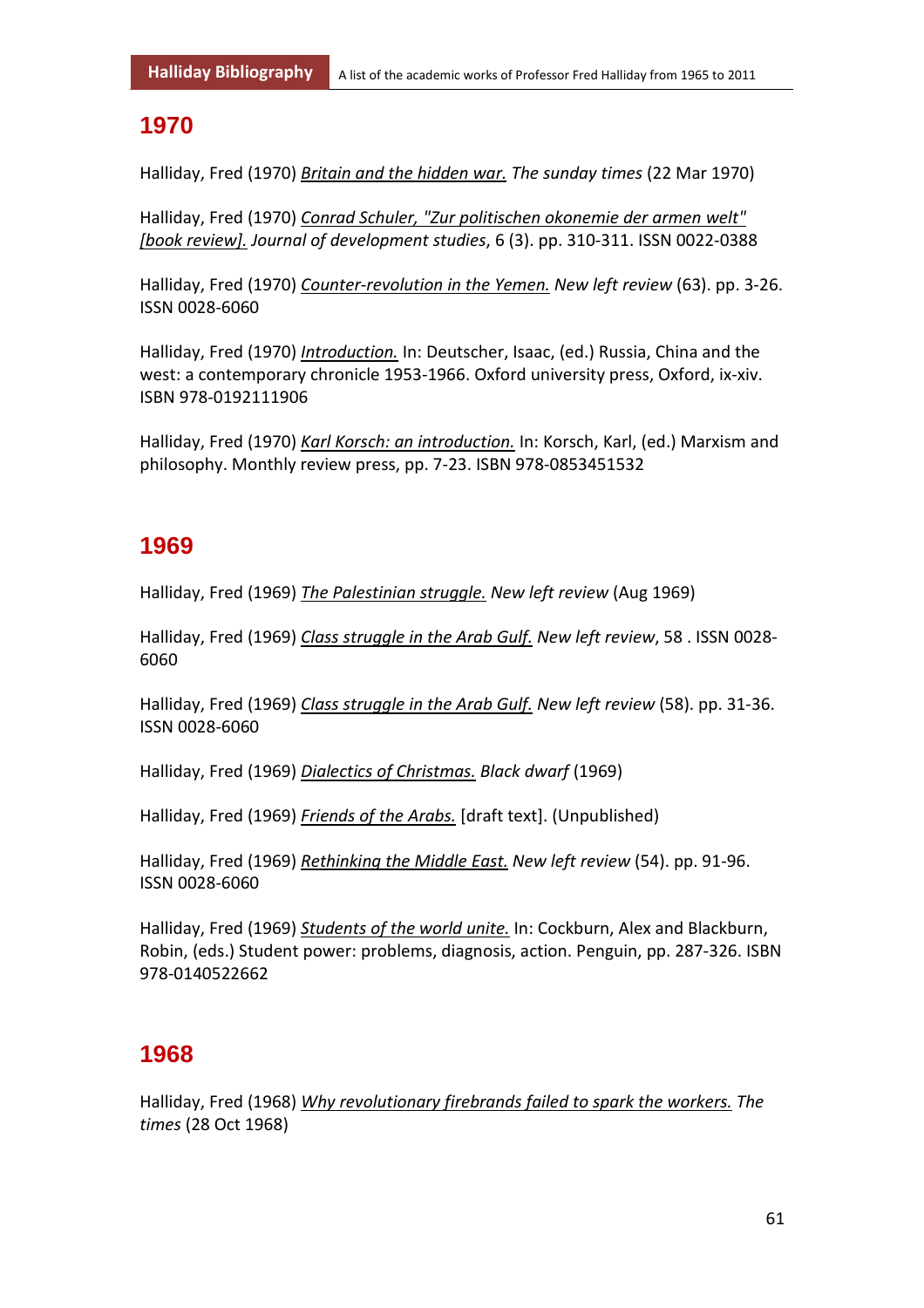### **1965**

Halliday, Fred (1965) *Vietnam. Oxford left* (1965)

# **Undated**

Halliday, Fred *1967, consequences of catastrophe. [unknown publication]* (Unpublished)

Halliday, Fred *Achievements of Fes? New statesman*

Halliday, Fred *Addressing the 'double challenge': IR theory and the Middle East. [unknown publication]*

Halliday, Fred *Afghan choices. New York Times* (Unpublished)

Halliday, Fred *The Afghan economy: no Chile here. [unknown publication]* (Unpublished)

Halliday, Fred *Afghanistan one year later. [unknown publication]* (Unpublished)

Halliday, Fred *Afghanistan reconsidered: Gerard Chaliand, "Report from Afghanistan"; Anthony Hyman, "Afghanistan under Soviet domination 1964-81" [book review]. [unknown publication* .

Halliday, Fred *Akbar S. Ahmed, "Discovering Islam, making sense of Muslim history and society". Edmund Burke, III and Ira M. Lapidus, "Islam, politics and social movements". Asaf Hussein, "Political terrorism and the state" [book review]. Ethnic and racial studies* . ISSN 1466-4356

Halliday, Fred *Alan Winnington, "Breakfast with Mao" [book review]. [unknown publication]* .

Halliday, Fred *Alvin Z. Rubinstein, "The great game: rivalry in the Persian Gulf and South Asia" [book review]. [unknown publication]* .

Halliday, Fred *American images and the European left. [unknown publication]* (Unpublished)

Halliday, Fred *Amnesty International report on Iran 1987. [unknown publication]* (Unpublished)

Halliday, Fred *Analysing the Middle East.* [draft text]. (Unpublished)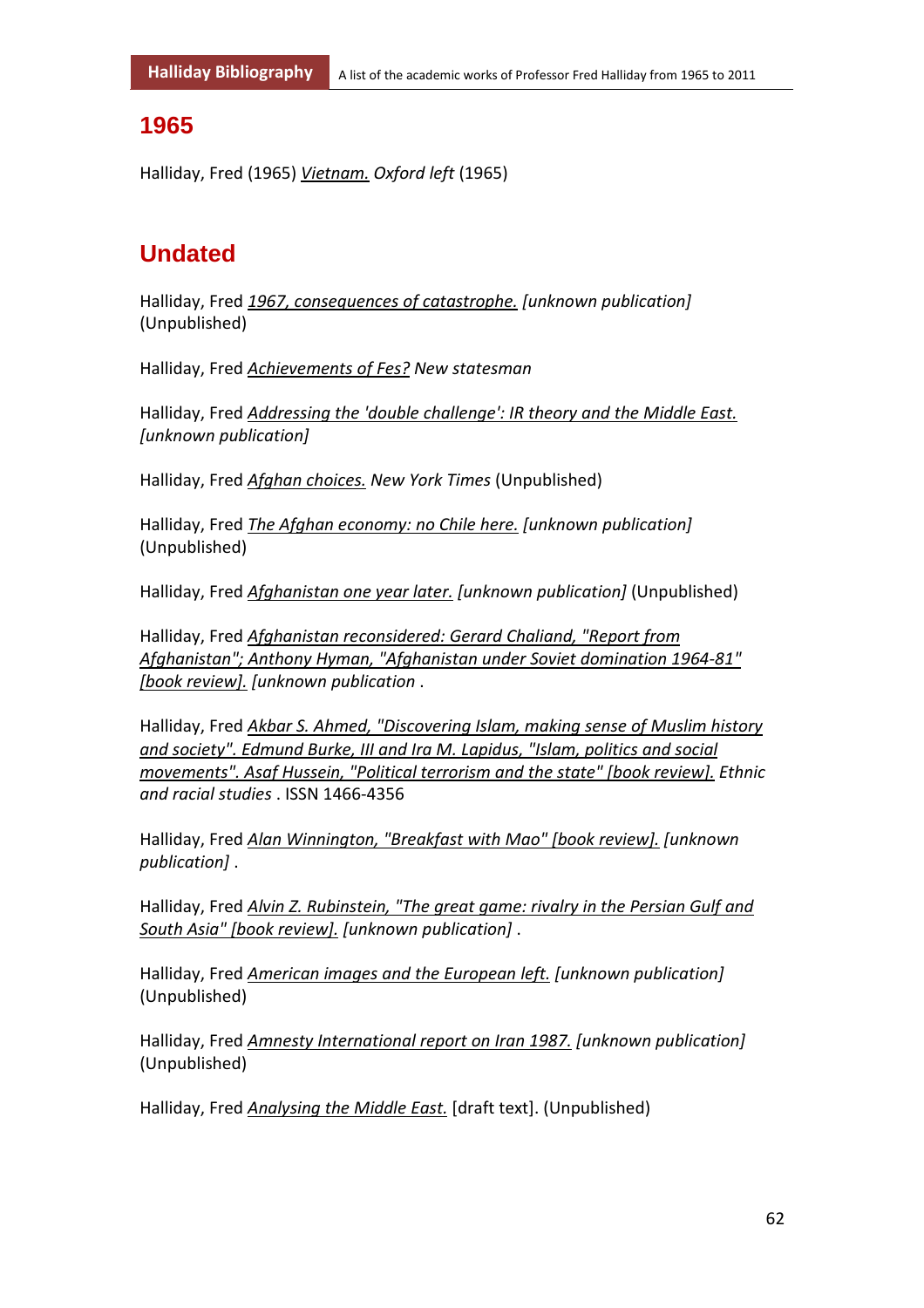Halliday, Fred *Anatol Lieven, "The Baltic revolution: Estonia, Latvia, lithuania and the path to independence" [book review]. Millennium: journal of international studies* . ISSN 0305-8298

Halliday, Fred *Andropov's Middle Eastern agenda. [unknown publication]* (Unpublished)

Halliday, Fred *Anti-zionism and anti-racism.* [draft text]. (Unpublished)

Halliday, Fred *Arabia: the west's hidden agenda. [unknown publication]* (Unpublished)

Halliday, Fred *Assessing the Gulf crisis: post-modernism and its muddles. [unknown publication]* (Unpublished)

Halliday, Fred *Bad news for Reagan: dominoes of the eighties. [unknown publication]* (Unpublished)

Halliday, Fred *Baghat Korany and Ali E. Hillal, "The foreign policies of Arab states" [book review]. [unknown publication]* .

Halliday, Fred *Baghdad terrors. Samir al-Khalil, "Republic of fear: the politics of modern Iraq" [book review]. City limits, London*

Halliday, Fred *Balance sheet after Reagan. [unknown publication]*

Halliday, Fred *Behbehani Hashim, "The Soviet Union and Arab nationalism, 1917- 1966" [book review]. The Slavonic and East European review* . pp. 644-645. ISSN 0037-6795

Halliday, Fred *Beijing diary. London review of books*

Halliday, Fred *Beyond Europe. New statesman*

Halliday, Fred *Book talk: Beverly Male, "Revolutionary Afghanistan"; K.P. Misra, "Afghanistan in crisis" [book review].* [Audio]

Halliday, Fred *'Breaking out' in the Gulf War. [unknown publication]* (Unpublished)

Halliday, Fred *Brief comment on Perry's Gramsci article.* [draft text]. (Unpublished)

Halliday, Fred *Britain's Yemeni workers.* [draft text]. (Unpublished)

Halliday, Fred *Bruce Kuniholm, "Persian Gulf and United States policy, a guide to issues and references" [book review]. [unknown publication]* .

Halliday, Fred *Canada's enigmatic crisis. [unknown publication]* (Unpublished)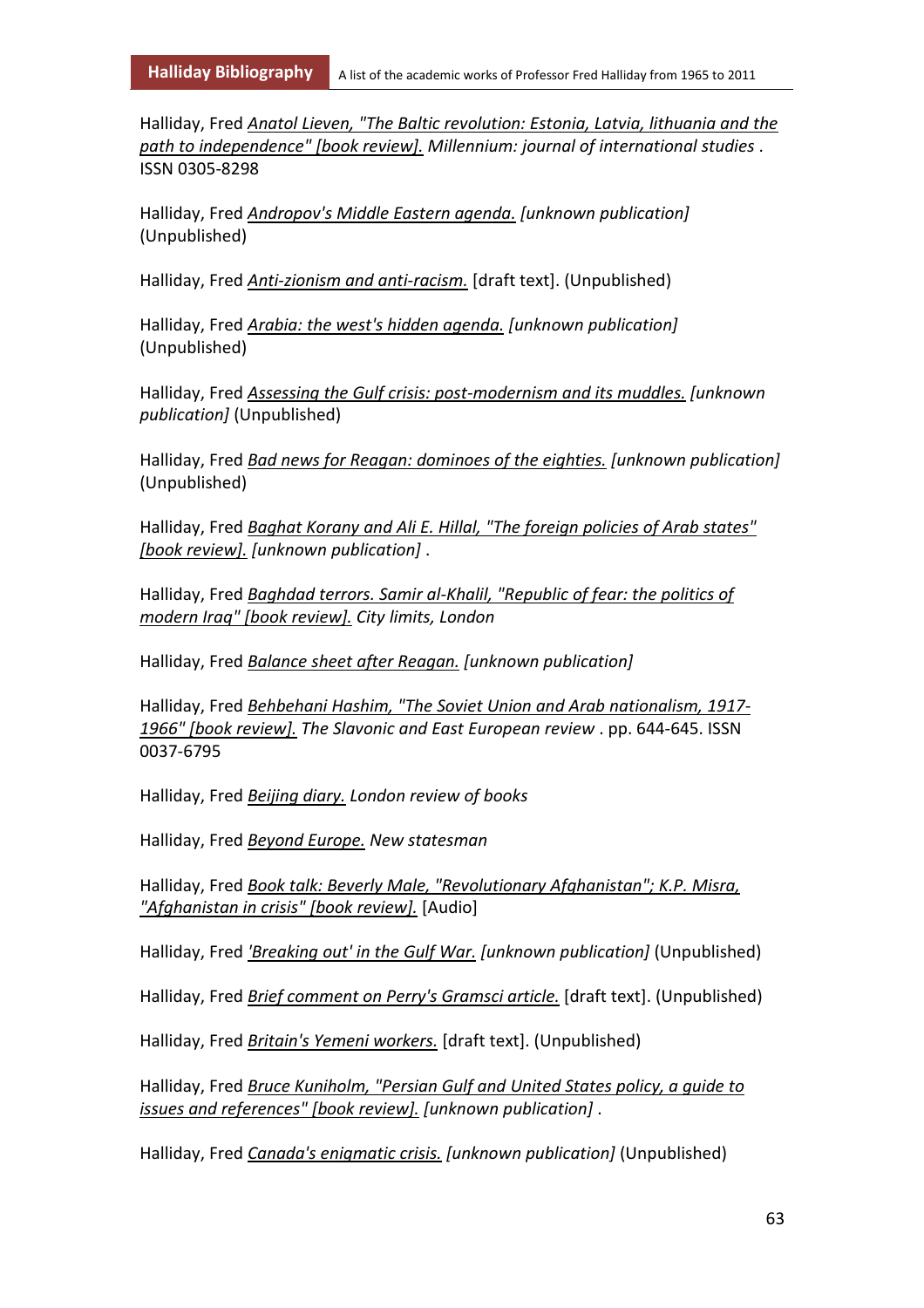Halliday, Fred *Carnage inconclusive. John Bulloch & Harvey Morris, "The Gulf War, its origins, history and consequences" [book review]. [unknown publication]*

Halliday, Fred *Casablanca diary.* [draft text]. (Unpublished)

Halliday, Fred *China and the Middle East: the record of xx78. [unknown publication]* (Unpublished)

Halliday, Fred *Chinese foreeign policy - a preliminary position. Seven days*

Halliday, Fred *Christopher Andrew, "For the President's eyes only, secret intelligence and the American Presidency from Washington to Bush" [book review]. Guardian*

Halliday, Fred *Cold War, the peace movements and the third world. [unknown publication]* (Unpublished)

Halliday, Fred *Cold war and inter-systemic conflict: initial theses. [unknown publication]* . (Unpublished)

Halliday, Fred *Cold war in Central Asia: M. Hassan Kakar, "Afghanistan. The Soviet Invasion and the Afghan response"; Diego Cordovez and Selig Harrison, "Out of Afghanistan: the inside story of the Soviet withdrawal"; Barnett Rubin, "The fragmentation of Afghanistan. State formation and collapse in the international system"; Barnett Rubin, "The search for peace in Afghanistan. From buffer state to failed state" [book review]. The new republic* .

Halliday, Fred *The Conservative government in Britain and the Gulf.* [draft text]. (Unpublished)

Halliday, Fred *Consolidation in Iran? [unknown publication]* (Unpublished)

Halliday, Fred *Constituents of western and Islamic values: the case of international relations.* [draft text]. (Unpublished)

Halliday, Fred *Cosmopolitanism. [unknown publication]* (Unpublished)

Halliday, Fred *Cuba and the United States: notes on current policy. [unknown publication]* (Unpublished)

Halliday, Fred and Molyneux, Maxine *Cuba is not alone. [unknown publication]* (Unpublished)

Halliday, Fred *Daniela Spenser, "The impossible triangle: Mexico, Soviet Russia and the United States in the 1920s" [book review]. The Slavonic and East European review* . ISSN 0037-6795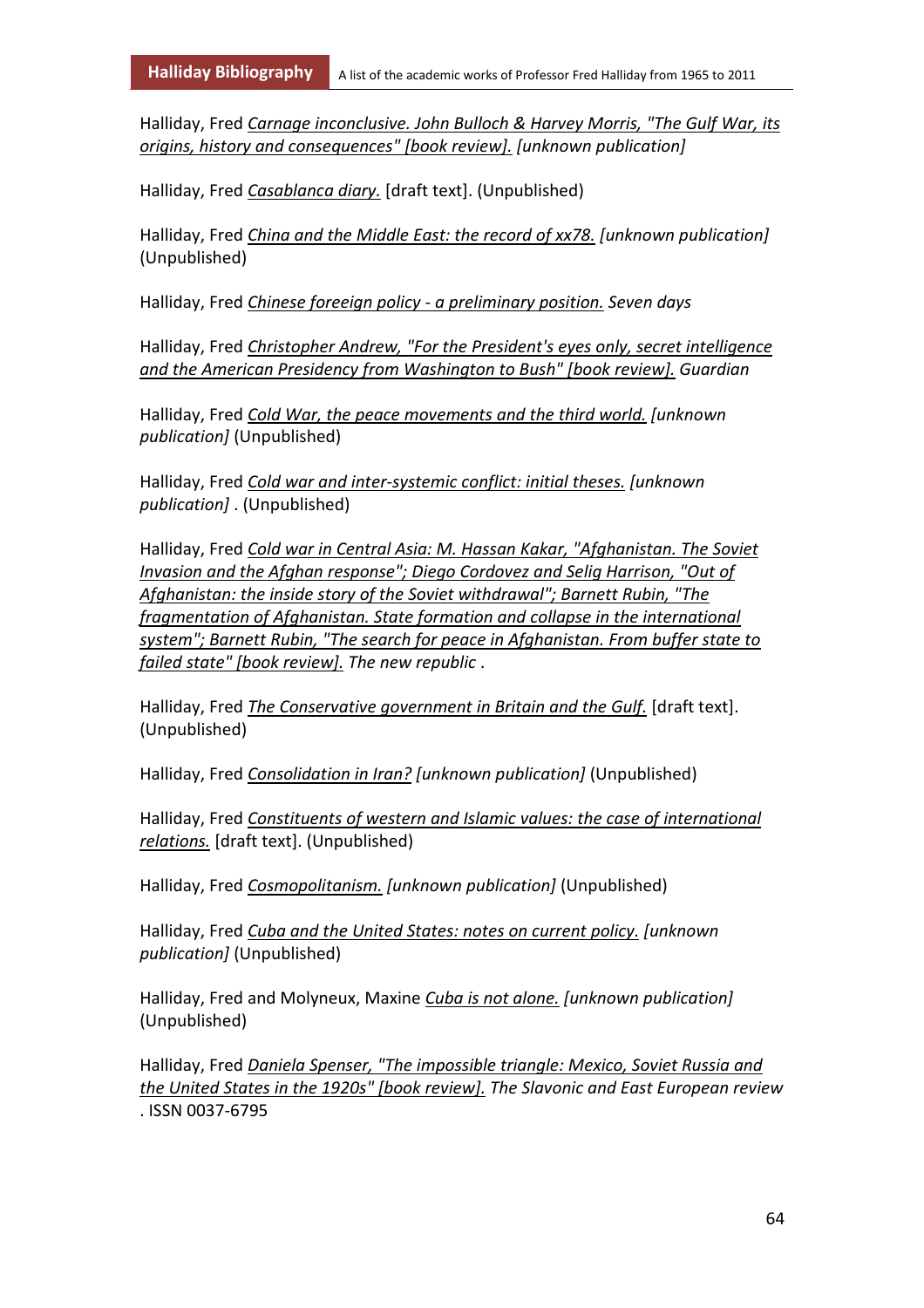Halliday, Fred *David Chaffetz, "A journey through Afghanistan, a memorial"; Thomas J. Barfield, "The central Asian Arabs of Afghanistan, pastoral nomadism in transition" [book review]. [unknown publication]* .

Halliday, Fred *Democratic Yemen: into the second decade.* [draft text]. (Unpublished)

Halliday, Fred *Demotic but not democratic: Michael Gilsenan, "Recognizing Islam"; Edward Mortimer, "Faith and power: the politics of Islam"; Hamid Enayat, "Modern Islamic political thought" [book review]. [unknown publication]* .

Halliday, Fred *Development and contradiction in modern Egypt: 1798-1952.* [draft text]. (Unpublished)

Halliday, Fred *Diary. [unknown publication]*

Halliday, Fred *E. O'Ballance, "Islamic fundamentalist terrorism, 1979-95: the Iranian connection" [book review]. [unknown publication]* .

Halliday, Fred *E.G.H. Joffe and K.S. McLachlan, "Social and economic development of Libya" [book review]. [unknown publication]* .

Halliday, Fred *E.G.H. Joffe, M.J. Hachemi & E.W. Watkins, "Yemen today: crisis and solutions" [book review]. [unknown publication]* .

Halliday, Fred *E.V. Rostow, "Toward managed peace: the national security interests of the United States, 1759 to the present" [book review]. The Washington post*

Halliday, Fred *Enigmas of the Iranian revolution. [unknown publication]* (Unpublished)

Halliday, Fred *Evan Luard, "The globalization of politics: the changed focus of political action in the modern world" [book review]. [unknown publication]* .

Halliday, Fred *Farhan Diba, "Mohammad Mossadegh, a political biography" [book review]. [unknown publication]* .

Halliday, Fred *Feminism and the Middle East. [unknown publication]* (Unpublished)

Halliday, Fred *Flora Davis, "Moving the mountain, the women's movement in America since 1960" [book review]. LSE Magazine* . ISSN 0023-639X

Halliday, Fred *Gabriel Kolko, "Anatomy of a war: Vietnam, the United States and the modern historical experience" [book review]. Journal of peasant studies* . pp. 283- 285. ISSN 1743-9361

Halliday, Fred *Galia Golan, "The Soviet Union and national liberation movements in the third world" [book review]. [unknown publication]* . p. 363.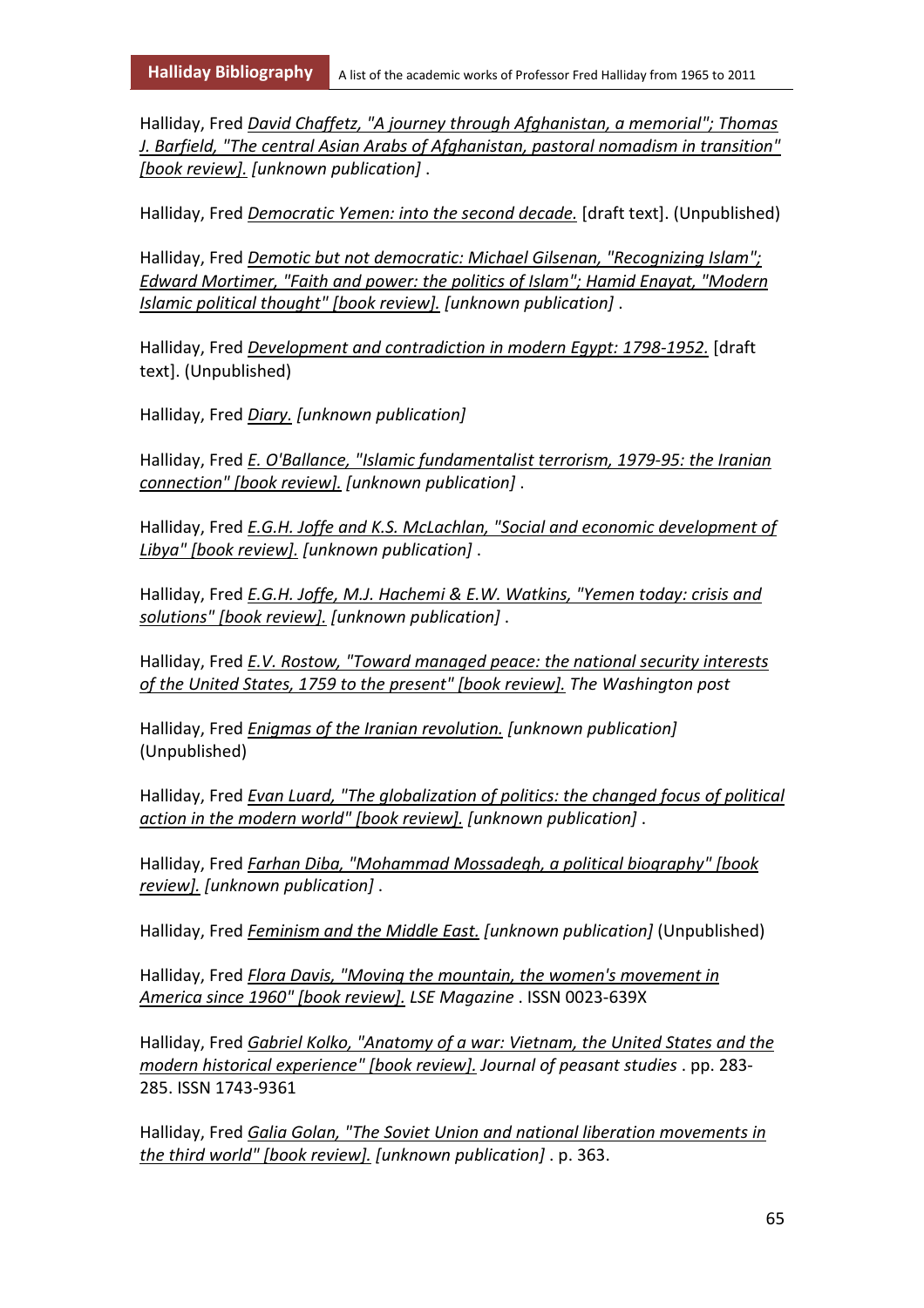Halliday, Fred and Light, Margot *Gender and international relations. [unknown publication]* . (Unpublished)

Halliday, Fred *George Thomas Kurian, "Encyclopaedia of the third world" [book review]. [unknown publication]* .

Halliday, Fred *Gerard Chaliand, "The Kurdish tragedy" [book review]. BBC Arabic service*

Halliday, Fred *Gouda Abdel-Khalek and Robert Tignor, "The political economy of income distribution in Egypt" [book review]. [unknown publication]* .

Halliday, Fred *Graham Hancock, "Ethiopia, the challenge of hunger" [book review]. [unknown publication]* .

Halliday, Fred *The Gulf War and its consequences.* [draft text]. (Unpublished)

Halliday, Fred *The Gulf and its oil.* [draft text]. (Unpublished)

Halliday, Fred *Habib Ladjevardi, "Labour unions and autocracy in Iran" [book review]. [unknown publication]* .

Halliday, Fred *Hashim S.H. Behbehani, "China and the People's Democratic Republic of Yemen, a report" [book review]. [unknown publication]* .

Halliday, Fred *Held over in Iran: bombs and bombast, with turmoil in the wings. [unknown publication]*

Halliday, Fred *Herat - the tide turns. [unknown publication]* (Unpublished)

Halliday, Fred *Herat learns to live with Moscow. [unknown publication]*

Halliday, Fred *Hooshang Amirahmadi and Nader Entessar, "Iran and the Arab world" [book review]. CIRA newsletter* .

Halliday, Fred *Ian Lustick, "Unsettled states, disputed lands. Britain and Ireland, France and Algeria, Israel and the West Bank-Gaza" [book review]. British journal of sociology* . ISSN 0007-1315

Halliday, Fred *Imperialism and the formation of the modern world: domination and resistance. [unknown publication]* . (Unpublished)

Halliday, Fred *In praise of Max Beloff: Saint Max II. [unknown publication]*

Halliday, Fred *The Indian enigma. [unknown publication]* (Unpublished)

Halliday, Fred *Information and Cold War. [unknown publication]* (Unpublished)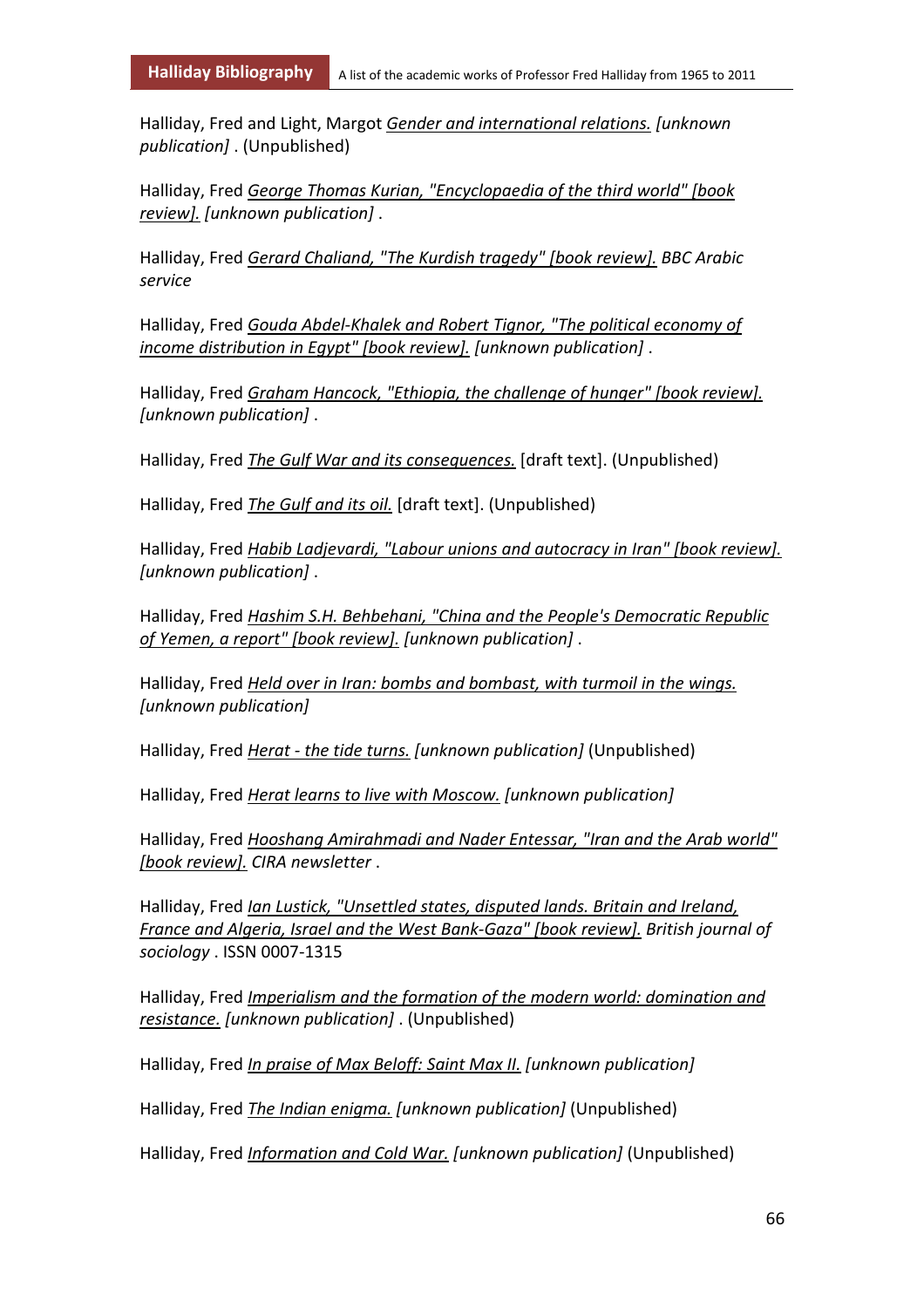Halliday, Fred *Intermittent reflections on the land of the two rivers: from Nebukhadnazzar to Saddam Hussein [memoirs].* [draft text]. (Unpublished)

Halliday, Fred *International relations theory and the Middle East: a schematic overview. [unknown publication]*

Halliday, Fred *Interview with Shokrallah Paknejad. [unknown publication]* (Unpublished)

Halliday, Fred *Introduction to 'A dream of oceans'. [unknown publication]* (Unpublished)

Halliday, Fred *Introduction to 'Central Asia after the empire'.* [unknown publisher].

Halliday, Fred *Introduction to Raja Anwar: Afghanistan.* [unknown publisher]. (Unpublished)

Halliday, Fred *Introduction to the Arabic edition of "Soviet policy in the arc of crisis".* In: Soviet policy in the arc of crisis. [unknown publisher]. (Unpublished)

Halliday, Fred *Introduction to the Arabic edition of 'American-Soviet relations 1989- 1991: the Middle East and the third world'.* [unknown publisher].

Halliday, Fred *Introduction to the Brazilian edition of 'Rethinking international relations'.* [draft text].

Halliday, Fred *Introduction to the Japanese edition of 'The making of the second Cold War'.* [unknown publisher]. (Unpublished)

Halliday, Fred *Iran.* [draft text]. (Unpublished)

Halliday, Fred *Iran after Khomeini: the new dilemmas. [unknown publication]* (Unpublished)

Halliday, Fred *Iran and Afghanistan: the limits of power. [unknown publication]* (Unpublished)

Halliday, Fred *Iran and the Gulf: a threat to the Arabs? [unknown publication]* (Unpublished)

Halliday, Fred *Iran and the west: a time for change.* In: Iran and the west, SOAS. (Unpublished)

Halliday, Fred *Iran behind the Islamic curtain. [unknown publication]* (Unpublished)

Halliday, Fred *Iran on the brink.* [draft text]. (Unpublished)

Halliday, Fred *Iran set to enjoy fortune reversal. [unknown publication]*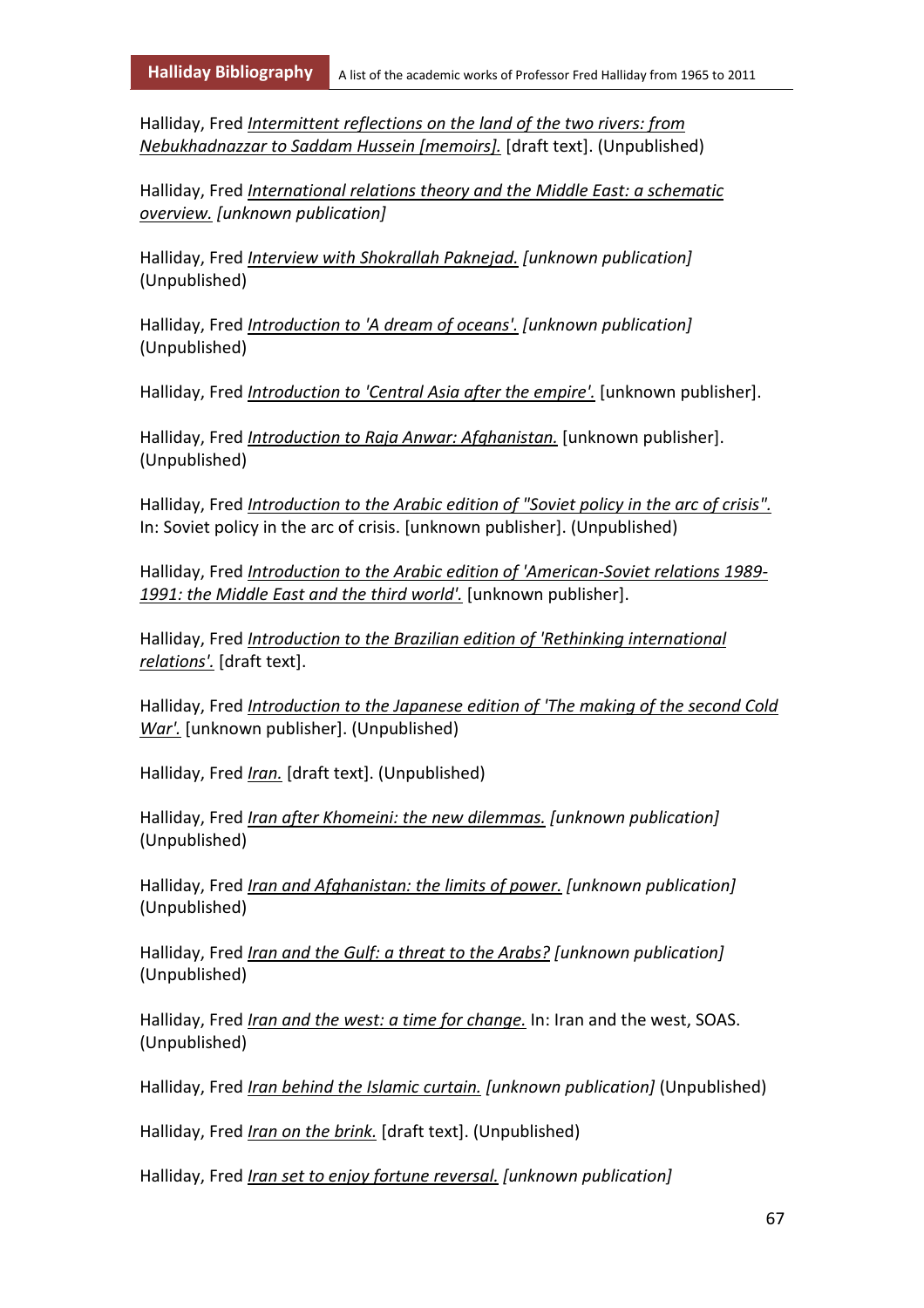Halliday, Fred *Iran under Khatami.* [draft text]. (Unpublished)

Halliday, Fred *Iran's "third revolution". [unknown publication]* (Unpublished)

Halliday, Fred *Iran's opposition in exile. [unknown publication]* (Unpublished)

Halliday, Fred *Iran's oppositions: the "people of the ditch". [unknown publication]* (Unpublished)

Halliday, Fred *Iran's revolution in perspective. [unknown publication]* . pp. 66-67.

Halliday, Fred *Iran-Iraq war: what kind of solution? [unknown publication]* (Unpublished)

Halliday, Fred *Iran: a new grand strategy emerges.* [draft text]. (Unpublished)

Halliday, Fred *Iran: right-wingers on the rampage. [unknown publication]*

Halliday, Fred *Iran: the Shah's two crises. [unknown publication]* (Unpublished)

Halliday, Fred *Iran: the background to the present crisis.* Institute for Policy Studies. (Unpublished)

Halliday, Fred *Iran: the second constitutional revolution. [unknown publication]* . (Unpublished)

Halliday, Fred *Iran: victory over Iraq, defeat at home? [unknown publication]* (Unpublished)

Halliday, Fred *Iran: who got it right? [book review]. [unknown publication]* . (Unpublished)

Halliday, Fred *The Iranian arms boom. [unknown publication]* (Unpublished)

Halliday, Fred *The Iranian economy: crisis ahead.* [draft text]. (Unpublished)

Halliday, Fred *Iranian foreign policy. [unknown publication]* (Unpublished)

Halliday, Fred *An Iranian victory: strategic consequences. [unknown publication]* (Unpublished)

Halliday, Fred *Iranian writer shot. [unknown publication]* (Unpublished)

Halliday, Fred *Iraq: the strain begins to show. [unknown publication]* (Unpublished)

Halliday, Fred *The Iraqi-Iranian war. [unknown publication]* (Unpublished)

Halliday, Fred *Ireland: in search of a third tradition.* [draft text]. (Unpublished)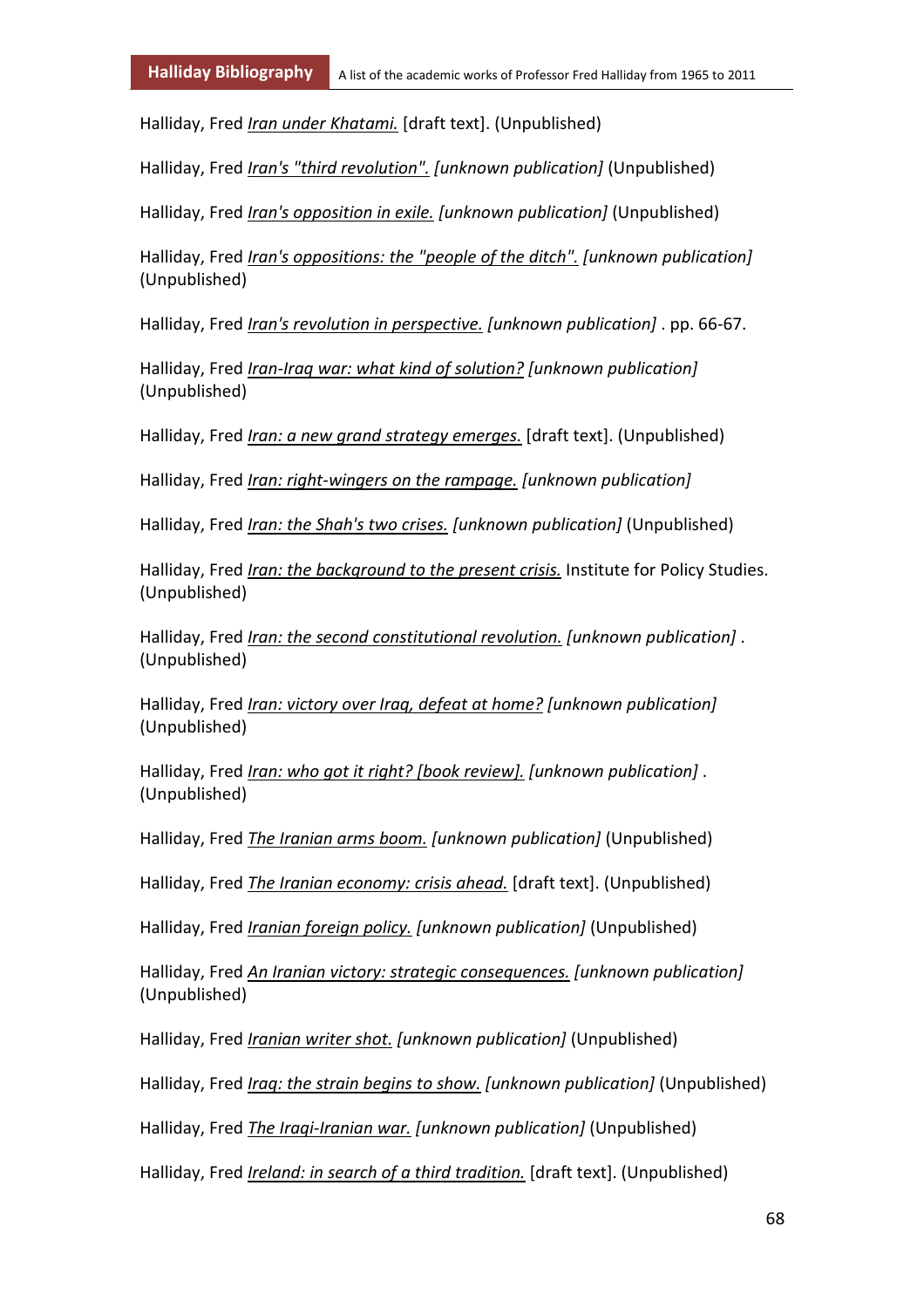Halliday, Fred *Irish problems in an international perspective. [unknown publication]* (Unpublished)

Halliday, Fred *Is Islamic fundamentalism a political failure?* [unknown publisher]. (Unpublished)

Halliday, Fred *Jean Ziegler, "Switzerland exposed" [book review]. [unknown publication]* .

Halliday, Fred *Jerusalem diary.* [draft text]. (Unpublished)

Halliday, Fred *John H. Waller, "Beyond the Khyber Pass, the road to British disaster in the First Afghan War"; Paul Overby, "Holy blood, an inside view of the Afghan War" [book review]. [unknown publication]* .

Halliday, Fred *John Le Carre, "Our game" [book review]. [unknown publication]*

Halliday, Fred *John Sewell, Richard Feinberg and Valeriana, "U.S. foreign policy and the third world: agenda 1985-86" [book review]. [unknown publication]* .

Halliday, Fred *Joseph Vernoux, "L'Iran des mollah: la revolution introuvable" [book review]. Middle east report* . ISSN 0899-2851

Halliday, Fred *Julian Lider, "Correlation of forces, an analysis of Marxist-Leninist concepts" [book review]. Journal of communist studies and transition politics* . ISSN 1352-3279

Halliday, Fred *June 1968. [unknown publication]* (Unpublished)

Halliday, Fred *The Kabul coup.* [draft text]. (Unpublished)

Halliday, Fred *Khomeini's other wars. [unknown publication]* (Unpublished)

Halliday, Fred *Khomeini's reasons.* [draft text]. (Unpublished)

Halliday, Fred *Khomeini's third triumph. [unknown publication]* (Unpublished)

Halliday, Fred *The Kurdish cascade. [unknown publication]* (Unpublished)

Halliday, Fred *Lawrence Freedman, Christopher Hall, Adam Roberts, R.J. Vincent, Paul Wilkinson and Philip Windsor, "Terrorism and international order" [book review]. [unknown publication]* .

Halliday, Fred *Lebanon and END: it is they who make the link. END bulletin*

Halliday, Fred *Lecture four: Human rights and the Middle East.* [unpublished]. (Unpublished)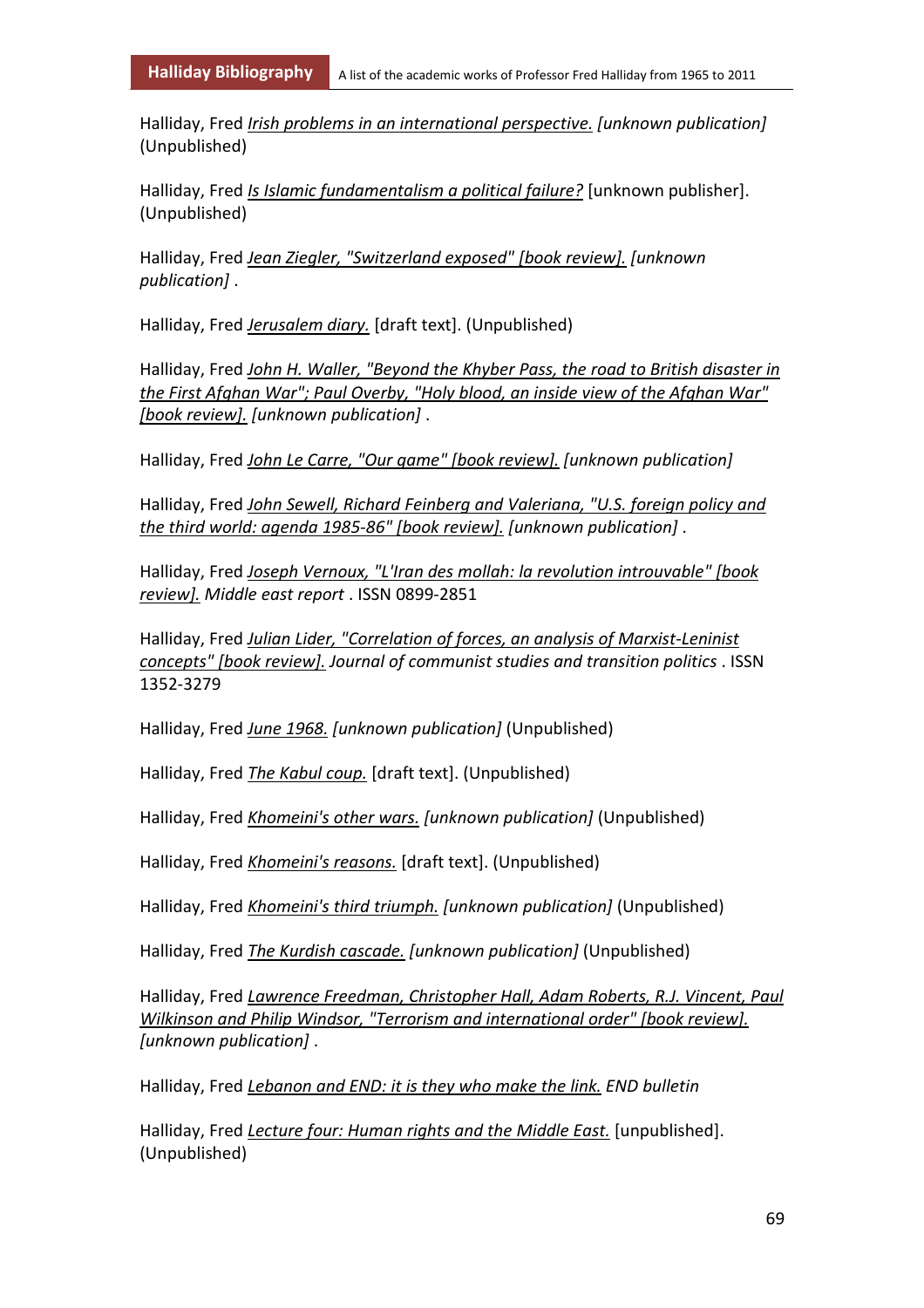Halliday, Fred *Letter from Ajaccio. New statesman and society*

Halliday, Fred *Letter from Armenia. [unknown publication]* (Unpublished)

Halliday, Fred *Letter from Baku: Soviet Azerbaijan in the 1980s.* [draft text]. (Unpublished)

Halliday, Fred *Letter from Helsinki. New statesman and society*

Halliday, Fred *Letter from Moscow. New statesman and society*

Halliday, Fred *Liberal hopes. John W. Sewell, R.E. Feinberg and V. Kallab, "U.S. foreign policy and the third world" [book review]. Development and change* . pp. 721-723. ISSN 0012-155X

Halliday, Fred *Liberation struggles and local wars.* In: SSRC-Macarthur conference on peace and security in a changing world. (Unpublished)

Halliday, Fred *Libya. [unknown publication]* (Unpublished)

Halliday, Fred *Local wars, regional conflicts. [unknown publication]* (Unpublished)

Halliday, Fred *Louis Fitzgibbon, "Ethiopia hijacks the hijack" [book review]. [unknown publication]* .

Halliday, Fred *Lunch with Mohammad. [unknown publication]*

Halliday, Fred *Mai Ghoussoub and Parvin Paidar: feminism and the Middle East. [unknown publication]* (Unpublished)

Halliday, Fred *The Maltese conundrum: prospects for the Bush-Gorbachev summit. [unknown publication]* (Unpublished)

Halliday, Fred *The Malvinas and Afghanistan: unburied ghosts. [unknown publication]* (Unpublished)

Halliday, Fred *Mark N. Katz, "Soviet policy toward the Arabian peninsula" [book review]. Soviet studies* . ISSN 0038-5859

Halliday, Fred *Marshall Shulman, "East-west tensions in the third world" [book review]. Political studies* . ISSN 0032-3217

Halliday, Fred *Massoud Karshenas, "Oil, state and industrialization in Iran" [book review]. [unknown publication]* .

Halliday, Fred *Memoirs of a resisting liberal: Eshan Naraghi, "From palace to prison. Inside the Iranian revolution" [book review]. [unknown publication]* .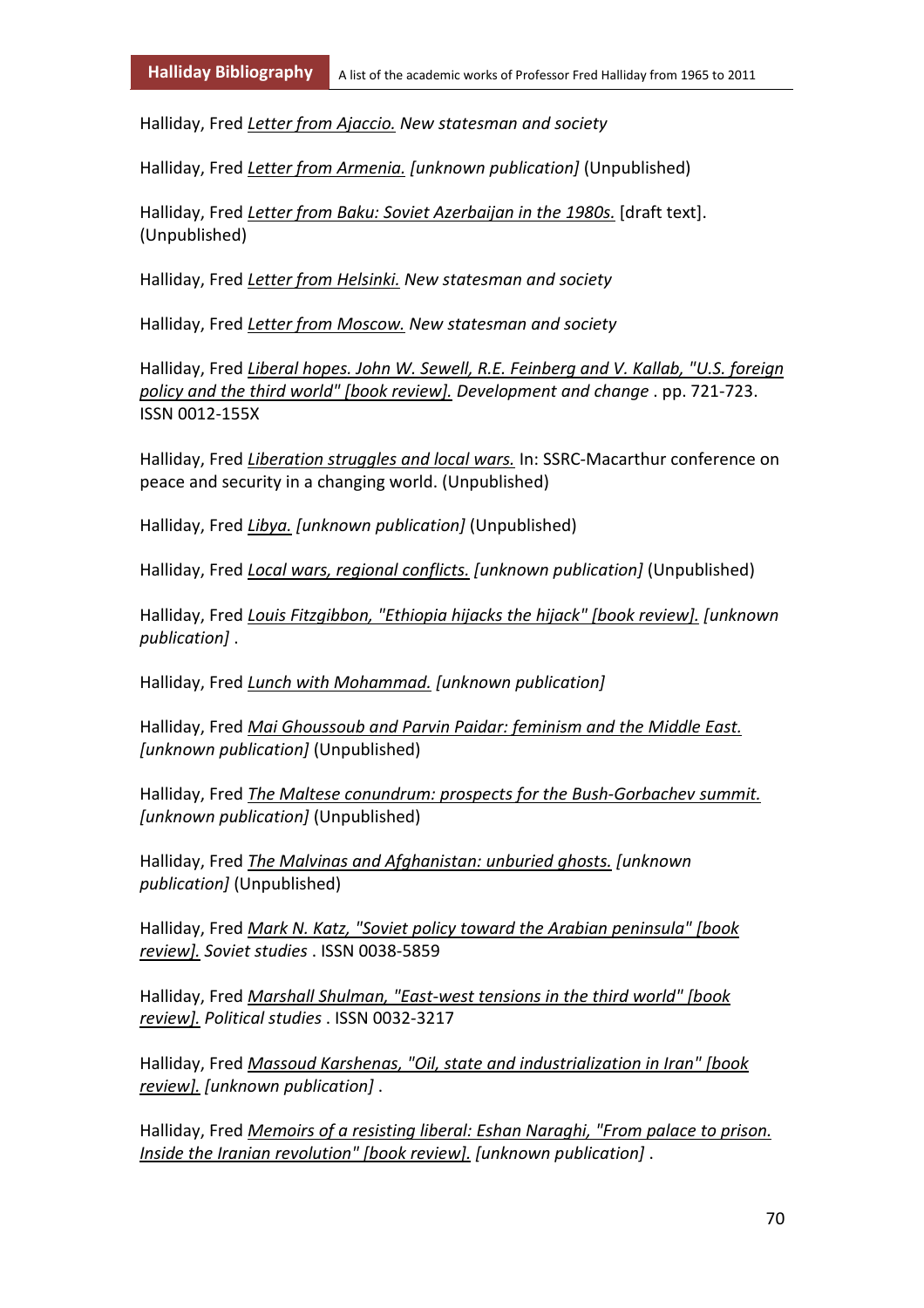Halliday, Fred *Michael Klare, "Beyond the 'Vietnam syndrome', US interventionism in the 1980s" [book review]. [unknown publication]* .

Halliday, Fred *Michael Pohly, "Krieg und widerstand in Afghanistan, ursachen, verlauf und folgen seit 1978" [book review]. [unknown publication]* .

Halliday, Fred *The Middle East and its conflicts: the view from Washington. [unknown publication]* (Unpublished)

Halliday, Fred *The Middle East and the end of the cold war.* [draft text]. (Unpublished)

Halliday, Fred *The Middle East since 2001: terrorism, war, and the responsibilities of Europe. [unknown publication]* (Unpublished)

Halliday, Fred *The Middle East, the great powers and the cold war.* [draft text]. (Unpublished)

Halliday, Fred *The Middle East: the agenda of peace. [unknown publication]* (Unpublished)

Halliday, Fred *Miles Copeland, "The game of nations" [book review]. [unknown publication]* .

Halliday, Fred *Mohamed Heikal, "The return of the Ayatollah" [book review]. [unknown publication]* .

Halliday, Fred *Morality in international affairs: a case for robust universalism.* [draft text]. (Unpublished)

Halliday, Fred *Mordechai Abir, "Saudi Arabia: government, society and the Gulf crisis" [book review]. Middle Eastern studies* . ISSN 0026-3206

Halliday, Fred *More than he seems. Caspar Weinberger, "Fighting for peace: seven years at the Pentagon" [book review]. [unknown publication]*

Halliday, Fred *Moscow and the Middle East: prospects for improvement. [unknown publication]* (Unpublished)

Halliday, Fred *Moscow diary. [unknown publication]* (Unpublished)

Halliday, Fred *Moscow looks south. New society*

Halliday, Fred *The Moscow summit and the Middle East: preliminary indications. [unknown publication]* . (Unpublished)

Halliday, Fred *Mr Gorbachev's gambles. [unknown publication]* (Unpublished)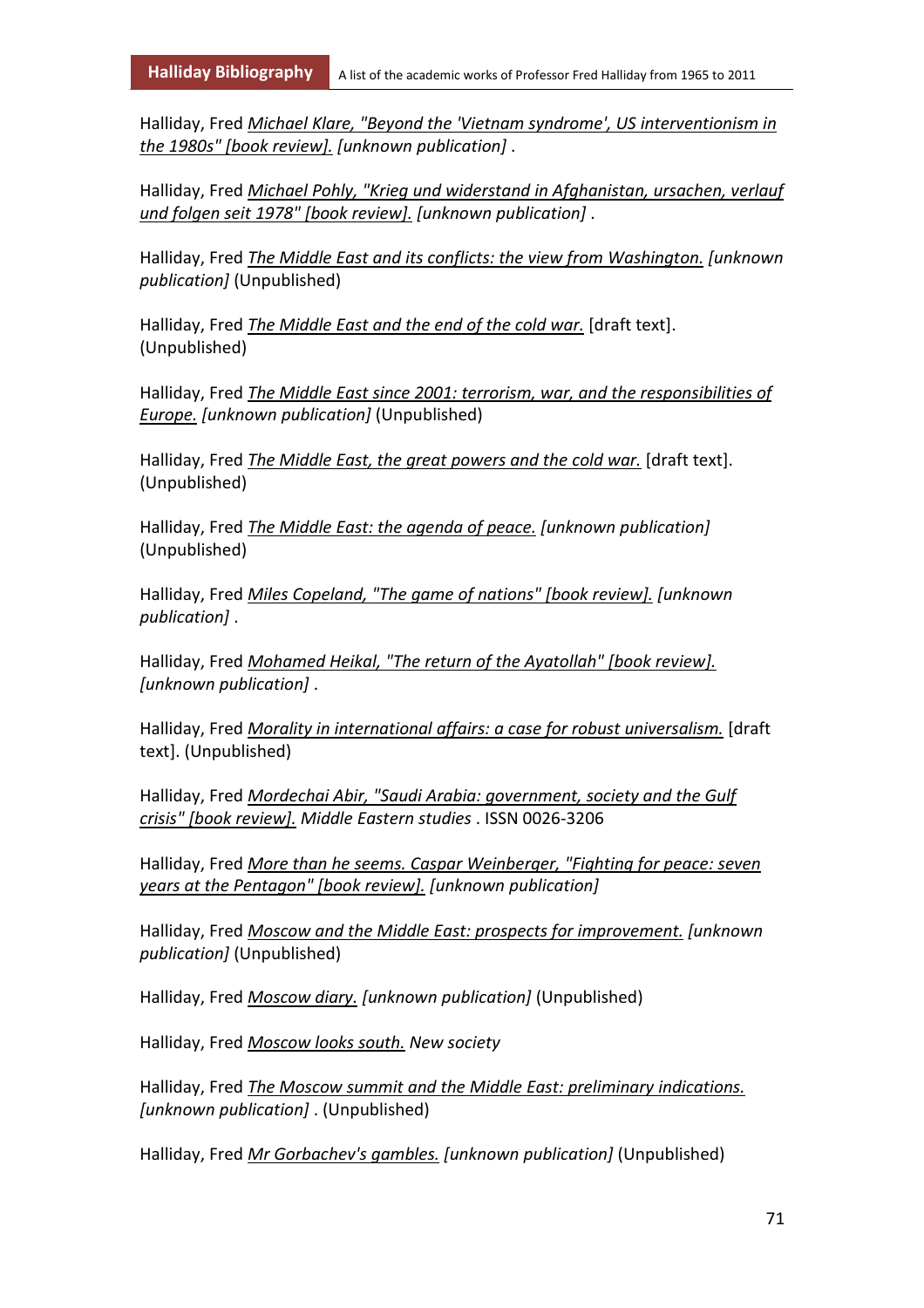Halliday, Fred *Mr Howard's Australia. openDemocracy*

Halliday, Fred *Nadav Safran, "Saudi Arabia: the ceaseless quest for security" [book review]. [unknown publication]* .

Halliday, Fred *Nationalism.* In: Smith, Steve and Baylis, John, (eds.) The globalization of world politics: an introduction to international relations [first edition]. Oxford university press, Oxford, pp. 359-373.

Halliday, Fred *Negotiation and Cold War: preludes to the Geneva Summit. [unknown publication]* (Unpublished)

Halliday, Fred *New power struggles in Iran. [unknown publication]* (Unpublished)

Halliday, Fred *Noam Chomsky, "Year 501: the conquest continues" [book review]. [unknown publication]* .

Halliday, Fred *North and South Yemen: obstacles to unity. [unknown publication]* (Unpublished)

Halliday, Fred *Norway's NATO troubles. [unknown publication]*

Halliday, Fred *Now, please give a warm welcome to Fred Halliday, who presents a conference insider's list of do's and don'ts for visiting lecturers and their hosts. [unknown publication]*

Halliday, Fred *One reason why: Noam Chomsky, "Towards a new cold war, essays on teh current crisis and how we got there" [book review]. [unknown publication]* .

Halliday, Fred *Ongaro.* [draft text]. (Unpublished)

Halliday, Fred *Origins of communism in Palestine: Mario Offenberg, "Communismus in Palestina: nation und klasse in der anti-colonialen revolution" [book review]. [unknown publication]*

Halliday, Fred *P.J. Vakitiotis, "The Middle East: from the end of empire to the end of the Cold War" [book review]. [unknown publication]* .

Halliday, Fred *PDR Yemen.* In: Middle East yearbook. [draft text].

Halliday, Fred *Palestine in perspective.* In: [unknown publication]. [unknown publisher]. (Unpublished)

Halliday, Fred *Parting on the Red Sea. Seven days*

Halliday, Fred *Perestroika in Saudi Arabia? [unknown publication]* (Unpublished)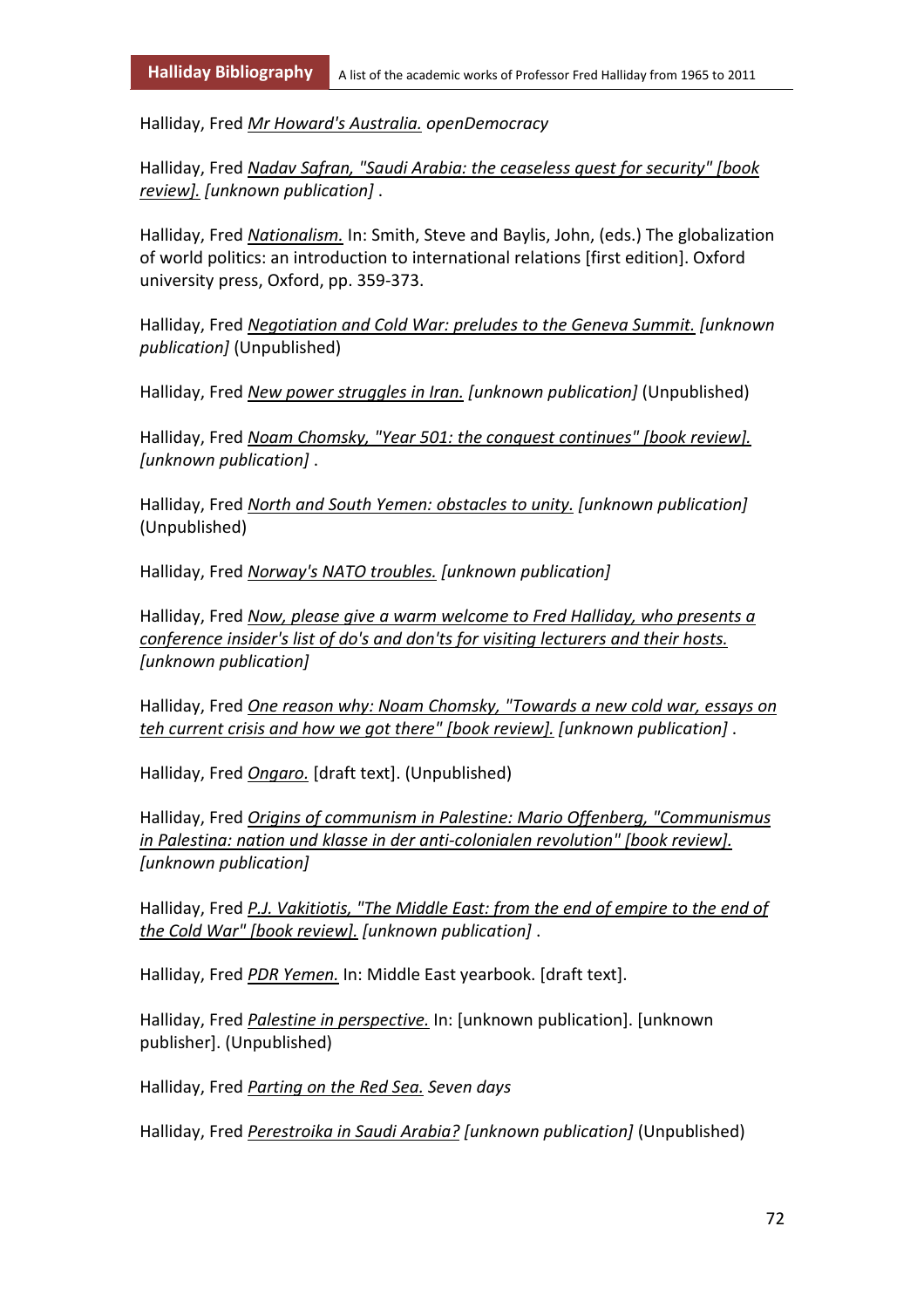Halliday, Fred *Peter Schwab, "Ethiopia: politics, economics and society" [book review]. Bulletin (British society for Middle Eastern studies)* . (Unpublished)

Halliday, Fred *Pierre Savard & Brunello Vigezzi, "Multiculturalism and the history of international relations from the 18th century up to the present" [book review]. [unknown publication]* .

Halliday, Fred *Playing with fire in the Middle East. ITT*

Halliday, Fred *Plots in Middle East politics: when the conspiracy is true. [unknown publication]* (Unpublished)

Halliday, Fred *Power struggles in Iran: fundamentalists in the ascendent. [unknown publication]*

Halliday, Fred *Preludes to the third world war: Afghanistan, 1978-2004.* [draft text]. (Unpublished)

Halliday, Fred *Problems of employment in the Middle East.* [draft text]. (Unpublished)

Halliday, Fred *Professor Lewis' discovery: Bernard Lewis, "The Muslim discovery of Europe" [book review]. [unknown publication]* .

Halliday, Fred *'Proletarian internationalism' meets its nemesis. Fortnight*

Halliday, Fred *Pursuing Trotsky. Joel Carmichael, "Trotsky: an appreciation of his life" [book review]. Irish press*

Halliday, Fred *The Reagan administration and the Middle East: after one year. [unknown publication]* (Unpublished)

Halliday, Fred *Reagan and Iran: three dimensions of crisis. [unknown publication]* (Unpublished)

Halliday, Fred *Refinery takeover reinforces South Yemen's Arab ties. [unknown publication]*

Halliday, Fred *Reflections on the counter-revolution in Iran. [unknown publication]* (Unpublished)

Halliday, Fred *Reply to Aidan Foster-Carter. [unknown publication]* (Unpublished)

Halliday, Fred *Reply to Charles Coe.* [draft text]. (Unpublished)

Halliday, Fred *Report from Afghanistan. [unknown publication]* (Unpublished)

Halliday, Fred *Report from Iran.* [draft text]. (Unpublished)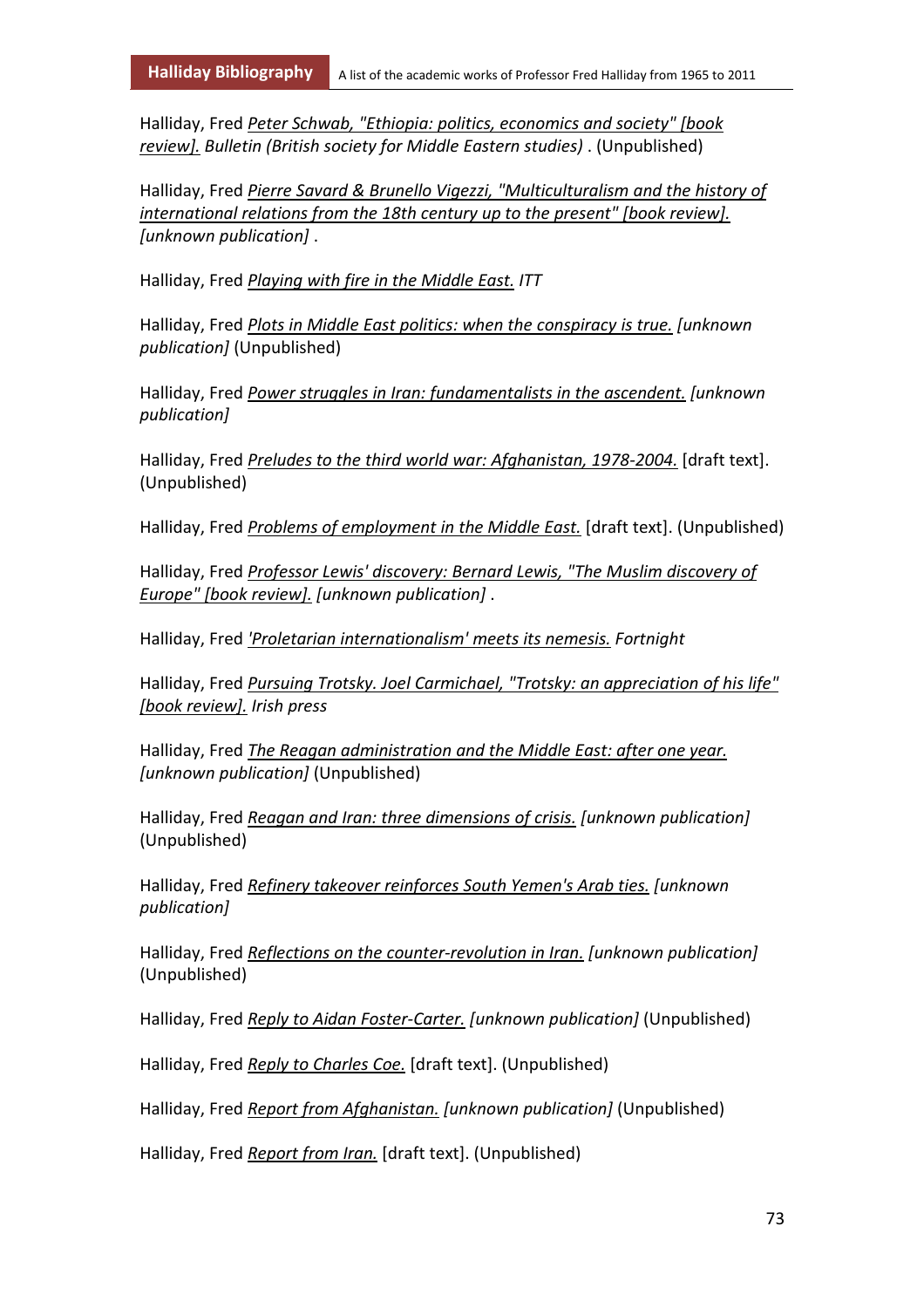Halliday, Fred *Report from the Horn of Africa: the myth of the superpowers. TNI communications*

Halliday, Fred *Review: United Nations Economic Commission for Western Asia, "Economic integration in western Asia" [book review]. Journal of common market studies* . ISSN 0021-9886

Halliday, Fred *Revolution in Iran: was it possible in 1921?* [draft text]. (Unpublished)

Halliday, Fred *Revolutionary Iran: a threat to its neighbours? [unknown publication]* (Unpublished)

Halliday, Fred *Revolutionary realism: the road to socialism in Palestine.* [unpublished]. (Unpublished)

Halliday, Fred *Richard I. Lawless, "From Taiz to Tyneside: an Arab community in the North-East of England during the early twentieth century" [book review]. Journal of semitic studies* . ISSN 0022-4480

Halliday, Fred *Robert Fisk, "In time of war: Ireland, Ulster and the price of neutrality" [book review]. [unknown publication]* .

Halliday, Fred *Robert Graham, "Iran: the illusion of power"; Mehdi Mozafari, "L'Iran"; Paul Balta and Claudine Rulleau, "L'Iran insurge" [book review]. Political studies* . ISSN 0032-3217

Halliday, Fred *Roland Danreuther, "The Soviet Union and the PLO"' Fred Wehling, "Irresolute princes: Kremlin decision making in Middle East crises" [book review]. International history review* .

Halliday, Fred *Ronald H. Chilcote, "Revolutionary theory and practice, a critical guide" [book review]. Millennium: journal of international studies* . ISSN 0305-8298

Halliday, Fred *Russia's troubled summer. [unknown publication]* (Unpublished)

Halliday, Fred *Saudi Arabia: Middle East super-power?* [draft text]. (Unpublished)

Halliday, Fred *Saudi scandals.* [draft text]. (Unpublished)

Halliday, Fred *Scenarios of security and insecurity in the Middle East. [unknown publication]* (Unpublished)

Halliday, Fred *Selig Harrison, "In Afghanistan's shadow: Baluch nationalism and Soviet temptations" [book review]. [unknown publication]* .

Halliday, Fred *Sense and nonsense in opposing anti-Arab prejudice: the case of the BBC and the Kilroy-Silk dispute. [unknown publication]* (Unpublished)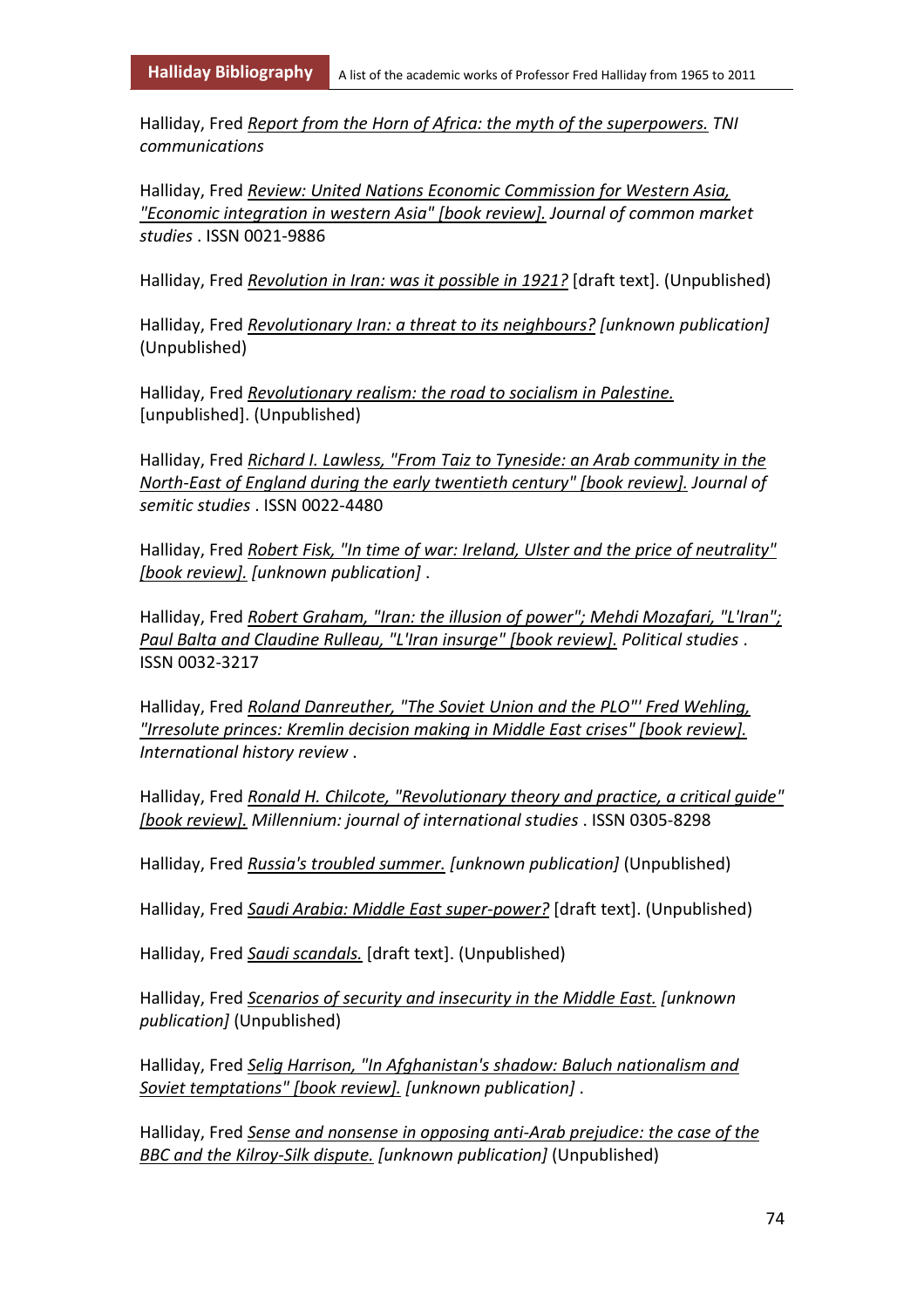Halliday, Fred *Short review: Raphael Israeli, "Man of defiance, a political biography of Anwar Sadat" [book review]. [unknown publication]* .

Halliday, Fred *Simon Bromley, "Rethinking Middle East politics: state formation and development" [book review]. [unknown publication]* .

Halliday, Fred *Sir John Hackett and others, "The third world war" [book review]. [unknown publication]* .

Halliday, Fred *Smell of oil: J.B. Kelly, "Arabia, the Gulf and the west" [book review]. [unknown publication]*

Halliday, Fred *Social conflicts and revolutions: the international dimension. [unknown publication]* . (Unpublished)

Halliday, Fred *Some recent literature on the Gulf. Arab studies quarterly* .

Halliday, Fred *The South Arabian revolutions in historical perspective. [unknown publication]* (Unpublished)

Halliday, Fred *The South Yemeni economy: accelerating growth.* [draft text]. (Unpublished)

Halliday, Fred *The Soviet Union and Iran. [unknown publication]* (Unpublished)

Halliday, Fred *The Soviet Union and the Middle East: success for new thinking? [unknown publication]* (Unpublished)

Halliday, Fred *Soviet foreign policy. [unknown publication]* (Unpublished)

Halliday, Fred *Soviet shift in the Gulf. [unknown publication]* (Unpublished)

Halliday, Fred *The Soviets and the Middle East: anxiety on the southern horizon. [unknown publication]* (Unpublished)

Halliday, Fred *State of the world. [unknown publication]* (Unpublished)

Halliday, Fred *Stephen Neff, "Friends but no allies: economic liberalism and the law of nations" [book review]. Year book of international law* .

Halliday, Fred *Steve Smith, "International relations, British and American perspectives"; Kai Holsti, "The dividing discipline, hegemony and diversity in international theory" [book review]. [unknown publication]* .

Halliday, Fred *Stolen wealth funds. [unknown publication]* (Unpublished)

Halliday, Fred *Third world the target. Labour weekly world report*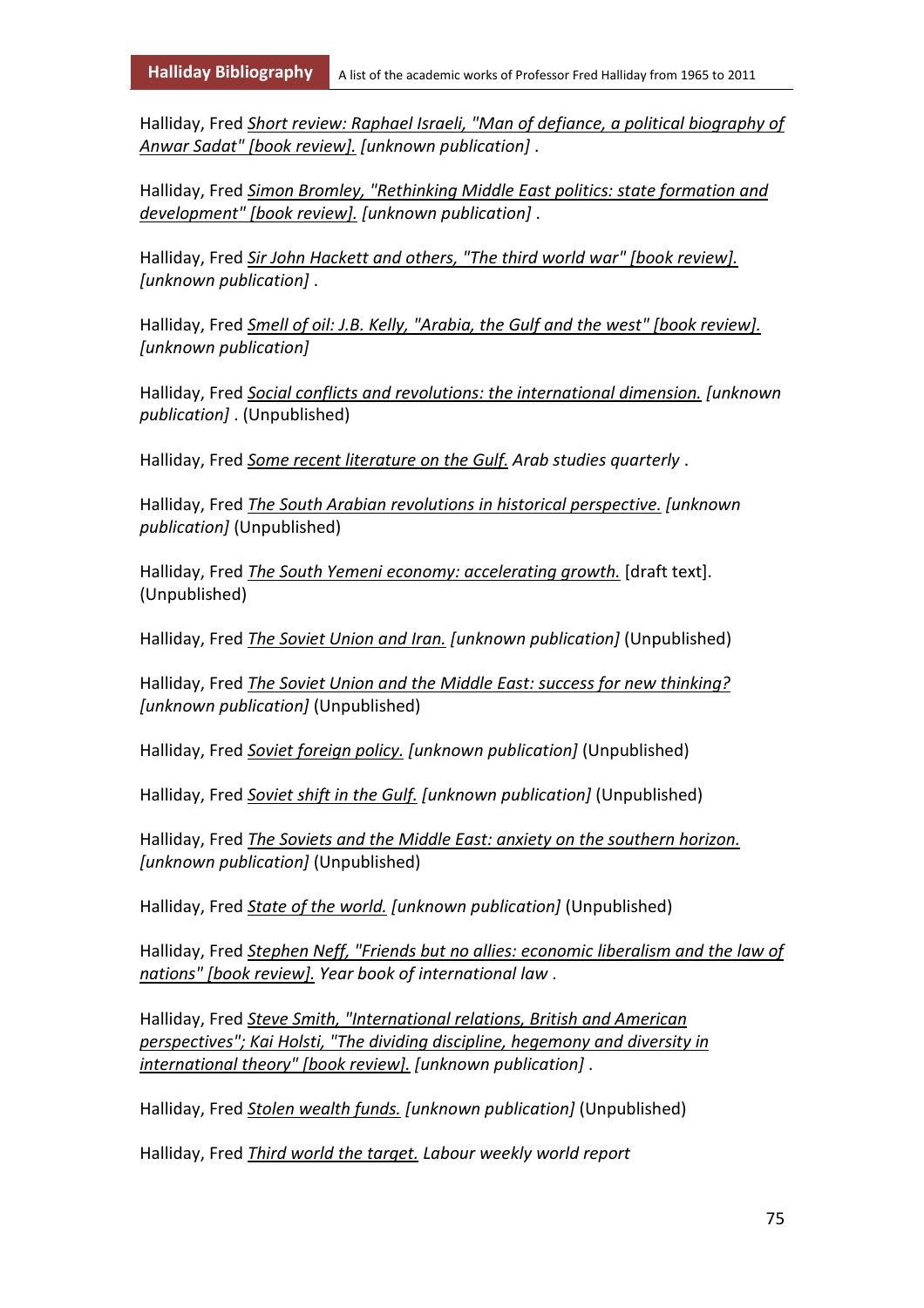Halliday, Fred *Tibet, Palestine and 'post-colonial sequestration syndrome'. [unknown publication]* (Unpublished)

Halliday, Fred *Time running out for Ayatollah? [unknown publication]*

Halliday, Fred *Tools of terror: Lawrence Freedman et al, "Terrorism and international order" [book review]. [unknown publication]*

Halliday, Fred *Towards 2000. The Jewish quarterly*

Halliday, Fred *Traitor to his class: John Dinges and Saul Landau, "Assassination on Embassy Row" [book review]. [unknown publication]* .

Halliday, Fred *Troubled spring in Sweden. [unknown publication]* (Unpublished)

Halliday, Fred *Turkey's policy in the Gulf: old hopes, new problems. [unknown publication]* (Unpublished)

Halliday, Fred *Turkish-Soviet relations: an overview. [unknown publication]* (Unpublished)

Halliday, Fred *Turning-point in Afghanistan? [unknown publication]* (Unpublished)

Halliday, Fred *Two days with Hizbullah. [unknown publication]* (Unpublished)

Halliday, Fred *UN women's collective action texts [book review]. [unknown publication]* .

Halliday, Fred *The US and the Gulf: the 'lessons' of Vietnam. [unknown publication]* (Unpublished)

Halliday, Fred *US imperialism and the fourth Arab-Israeli war.* [draft text]. (Unpublished)

Halliday, Fred *US policy in Central America: the rebirth of covert action. [unknown publication]* (Unpublished)

Halliday, Fred *US policy in the Middle East: the Emperor's new clothes? [unknown publication]* (Unpublished)

Halliday, Fred *US policy in the third world. [unknown publication]* (Unpublished)

Halliday, Fred *The USA and Europe.* [draft text]. (Unpublished)

Halliday, Fred *The USSR and the Gulf War: Moscow's growing concern. [unknown publication]* (Unpublished)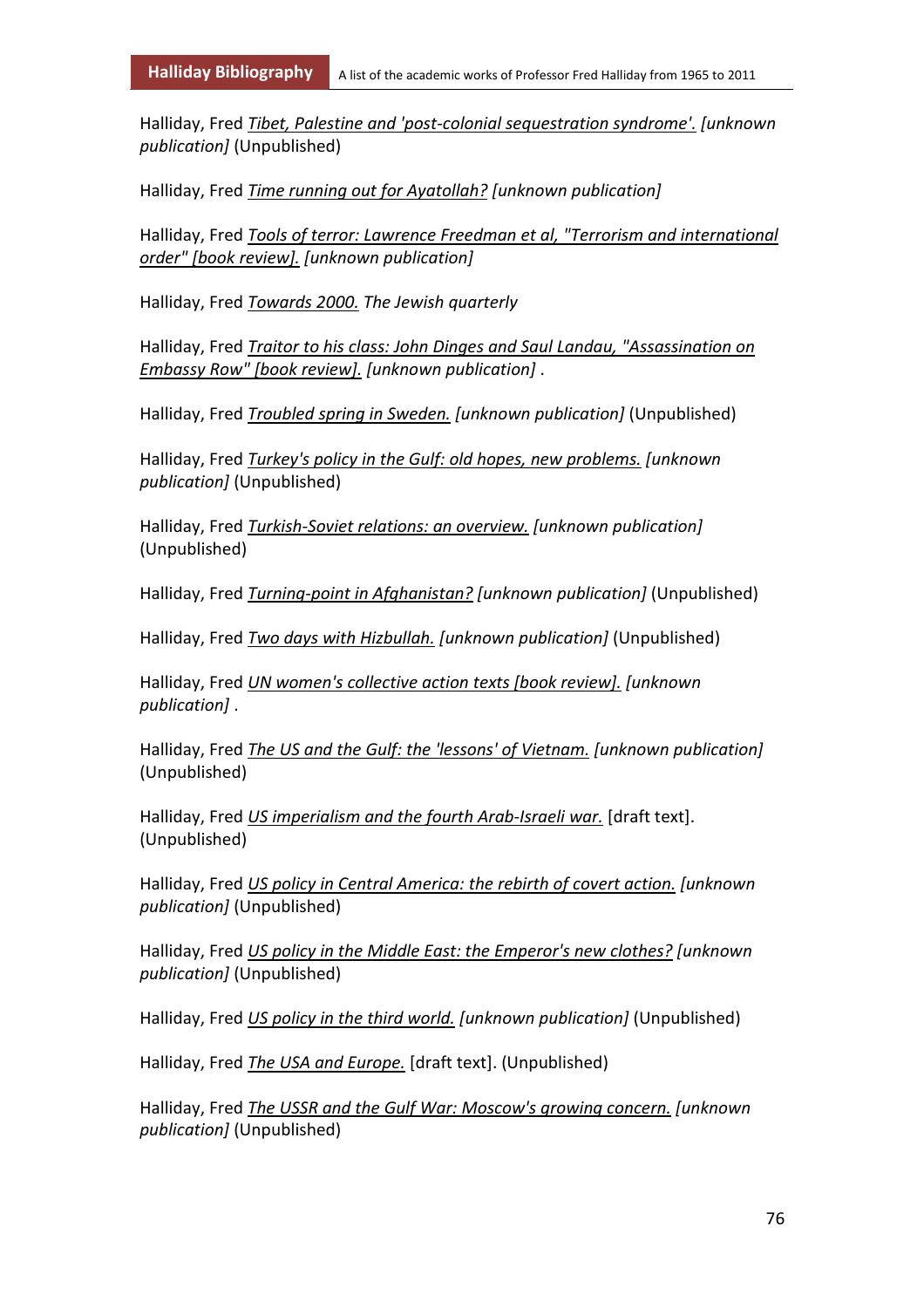Halliday, Fred *The USSR and the third world: the outlook after Geneva. [unknown publication]* (Unpublished)

Halliday, Fred *[Untitled review of Anthony Cordesman's work]. International affairs* . ISSN 0020-5850 (Unpublished)

Halliday, Fred *[Untitled review of Rami Ginat's work]. The international history review* . ISSN 0707-5332

Halliday, Fred *Uri Ra'anan, Francis Fukuyama, Mark Falcoff, Sam Sarkesian and Richard Schultz Jr, "Third world Marxist-Leninist regimes: strengths, vulnerabilities and US policy" [book review]. [unknown publication]* .

Halliday, Fred *Vigilance and solidarity: lessons from anti-Arab prejudice in Britain. [unknown publication]* (Unpublished)

Halliday, Fred *War and peace in the contemporary world. Fondacion caixa report*

Halliday, Fred *Washington and the 'Iraqi card'. [unknown publication]* (Unpublished)

Halliday, Fred *Washington diary: time for change. New statesman and society*

Halliday, Fred *Washington's twin syndromes: Vietnam and Iraq. [unknown publication]* (Unpublished)

Halliday, Fred *West is west but east is east. New statesman and society*

Halliday, Fred *Western Europe and the Middle East: the myth of the Islamic challenge.* [draft text]. (Unpublished)

Halliday, Fred *What has happened to the Kurds?* [draft text]. (Unpublished)

Halliday, Fred *What is OPEC? [unknown publication]* (Unpublished)

Halliday, Fred *Whatever happened to the Portuguese revolution? [unknown publication]* (Unpublished)

Halliday, Fred *Where is the second Cold War going? [unknown publication]* (Unpublished)

Halliday, Fred *Who are Iran's Mojahidin? [unknown publication]* (Unpublished)

Halliday, Fred and Postel, Danny *Who is responsible? An interview with Fred Halliday.* [unknown publisher].

Halliday, Fred *Why Iraq attacked Iran. [unknown publication]* (Unpublished)

Halliday, Fred *Will there be war in the Horn of Africa?* [draft text]. (Unpublished)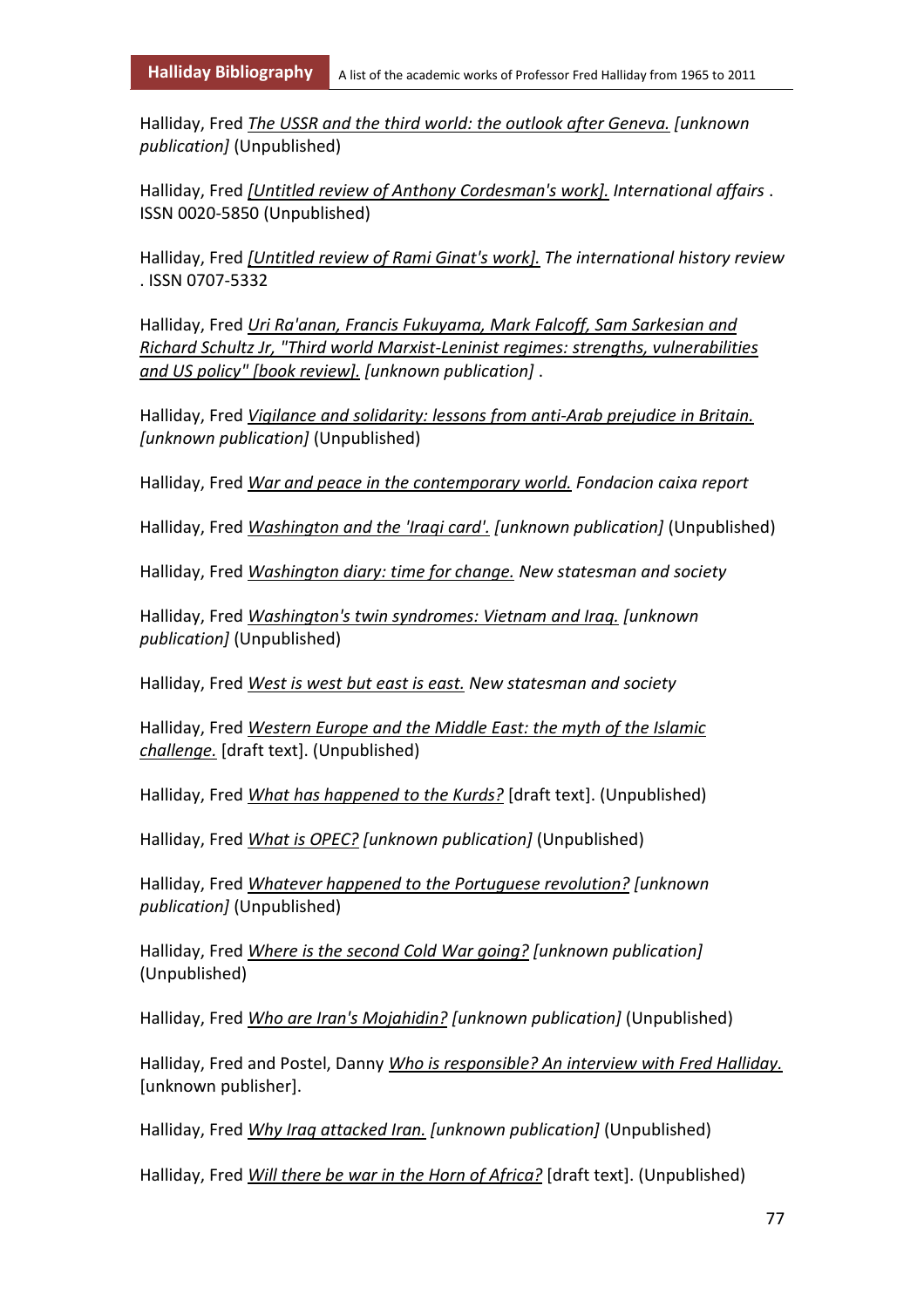Halliday, Fred *Wishful thinking about Afghanistan. New York times*

Halliday, Fred *The Yemenis: Britain's first Muslims. [unknown publication]* (Unpublished)

Halliday, Fred *The anti-imperialism of fools. [unknown publication]* (Unpublished)

Halliday, Fred *The bad examples of Europe. [unknown publication]* (Unpublished)

Halliday, Fred *The balance sheet of 1993: the new world and its discontents.* [draft text]. (Unpublished)

Halliday, Fred *The casual warmongers. [unknown publication]* (Unpublished)

Halliday, Fred *The crisis in Yemen. [unknown publication]* (Unpublished)

Halliday, Fred *The dilemma of Iran's victory. The Times of India*

Halliday, Fred *The emergence of a new class in Egypt 1952-70.* [draft text]. (Unpublished)

Halliday, Fred *The enigma of Mubarak's Egypt [review article]. [journal of the Seminar fur geschichte und kultur des vorderen orients]*, 67 (2).

Halliday, Fred *The failings of monarchy: Fereydoun Hovenya, "The fall of the Shah" [book review]. [unknown publication]* .

Halliday, Fred *The first hundred days in the Middle East. [unknown publication]* (Unpublished)

Halliday, Fred *The forward march of women halted? [unknown publication]* (Unpublished)

Halliday, Fred *The ideologies of Sardinia. [unknown publication]* (Unpublished)

Halliday, Fred *The impasse of the US left: Lawrence Lader, "Power on the left, American radical movements since 1946" [book review]. [unknown publication]* .

Halliday, Fred *The international relations of the Middle East: theory, method and public policy. Martin Kramer, "Ivory towers in sand. The failure of Middle Eastern studies in America" [book review]. [unknown publication]* .

Halliday, Fred *The lessons of Somalia. [unknown publication]* (Unpublished)

Halliday, Fred *The literatures of Cold War.* [unknown publisher]. (Unpublished)

Halliday, Fred *The long haul in Khuzestan. [unknown publication]* (Unpublished)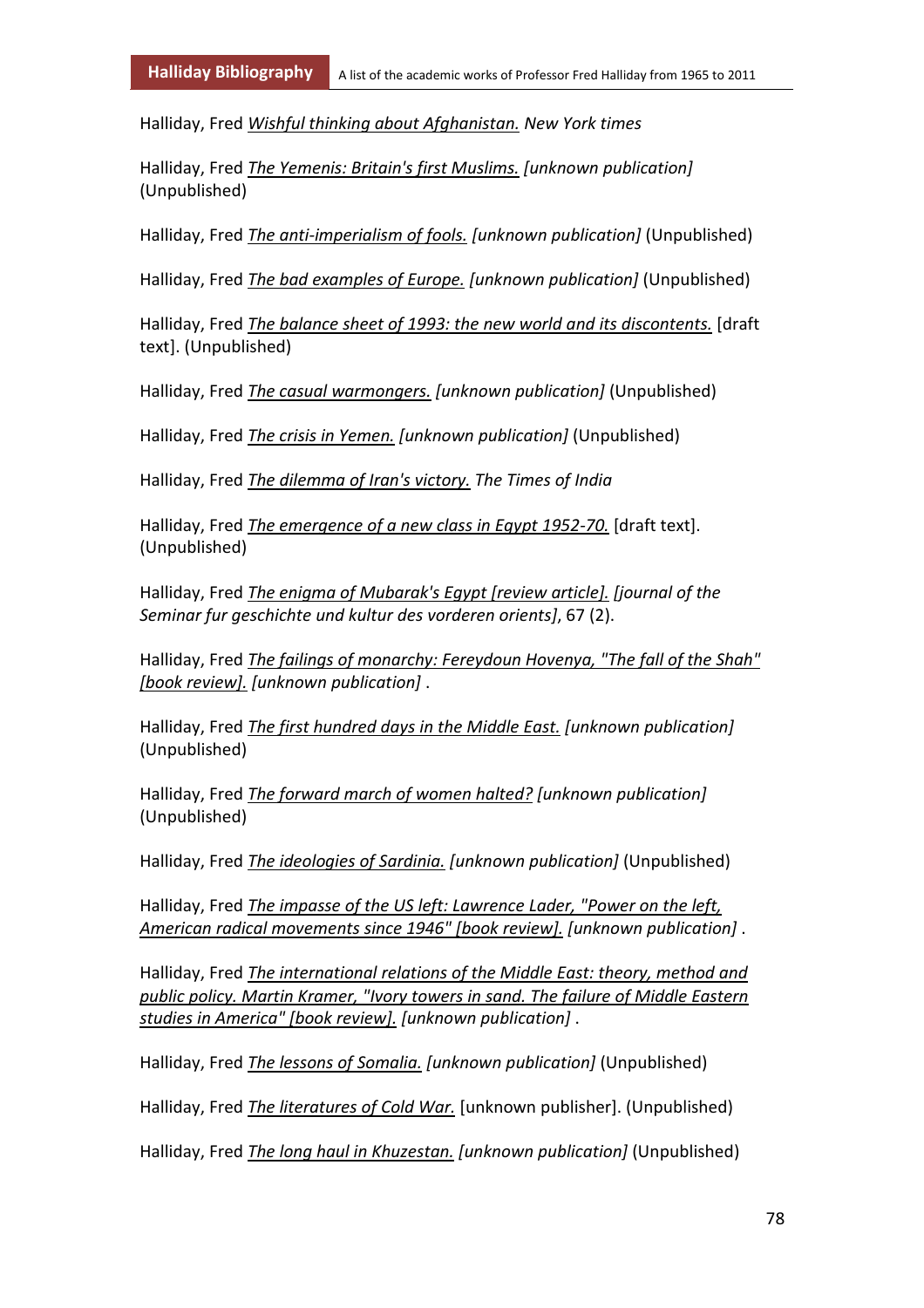Halliday, Fred *The many wars of Ayatollah Khomeini. [unknown publication]* (Unpublished)

Halliday, Fred *The mullahs close in. [unknown publication]*

Halliday, Fred *The myth of media conspiracy: the Gulf War 1990-1991.* [draft text]. (Unpublished)

Halliday, Fred *The nature of change in world politics: a challenge to security.* In: World politics. Open university press. (Unpublished)

Halliday, Fred *The new Afghan war.* [draft text]. (Unpublished)

Halliday, Fred *The new world disorder and the study of international relations. LSE centenary review*

Halliday, Fred *The 'non-privileged' Greeks. [unknown publication]* (Unpublished)

Halliday, Fred *The options in Afghanistan. [unknown publication]* (Unpublished)

Halliday, Fred *The pen and the sword. [unknown publication]* . (Unpublished)

Halliday, Fred *The place of Islam in the People's Democratic Republic of Yemen.* [draft text]. (Unpublished)

Halliday, Fred *The problems of the contemporary world: failed hegemons and counter-revolutionary insurrection. [unknown publication]* (Unpublished)

Halliday, Fred *A region of surprise: Albert Hourani, "The emergence of the modern Middle East"; Sarah Graham-Brown, "Palestinians and their society"; Mohammed Ayoob, "The Middle East in world politics"; Edward Said, "The question of Palestine" [book review]. [unknown publication]* .

Halliday, Fred *A reply to J.M. Hinton. Approach magazine*

Halliday, Fred *The significance of 1945.* [draft text]. (Unpublished)

Halliday, Fred *The silence of the international. [unknown publication]* (Unpublished)

Halliday, Fred *The study of nationalism at LSE: Smith and Mayall. [unknown publication]* . (Unpublished)

Halliday, Fred *The truth about the Middle East. [unknown publication]*

Halliday, Fred *The war against terrorism and the crisis of American power: the lessons of 2005. [unknown publication]* (Unpublished)

Halliday, Fred *The wars of Afghanistan.* [draft text]. (Unpublished)